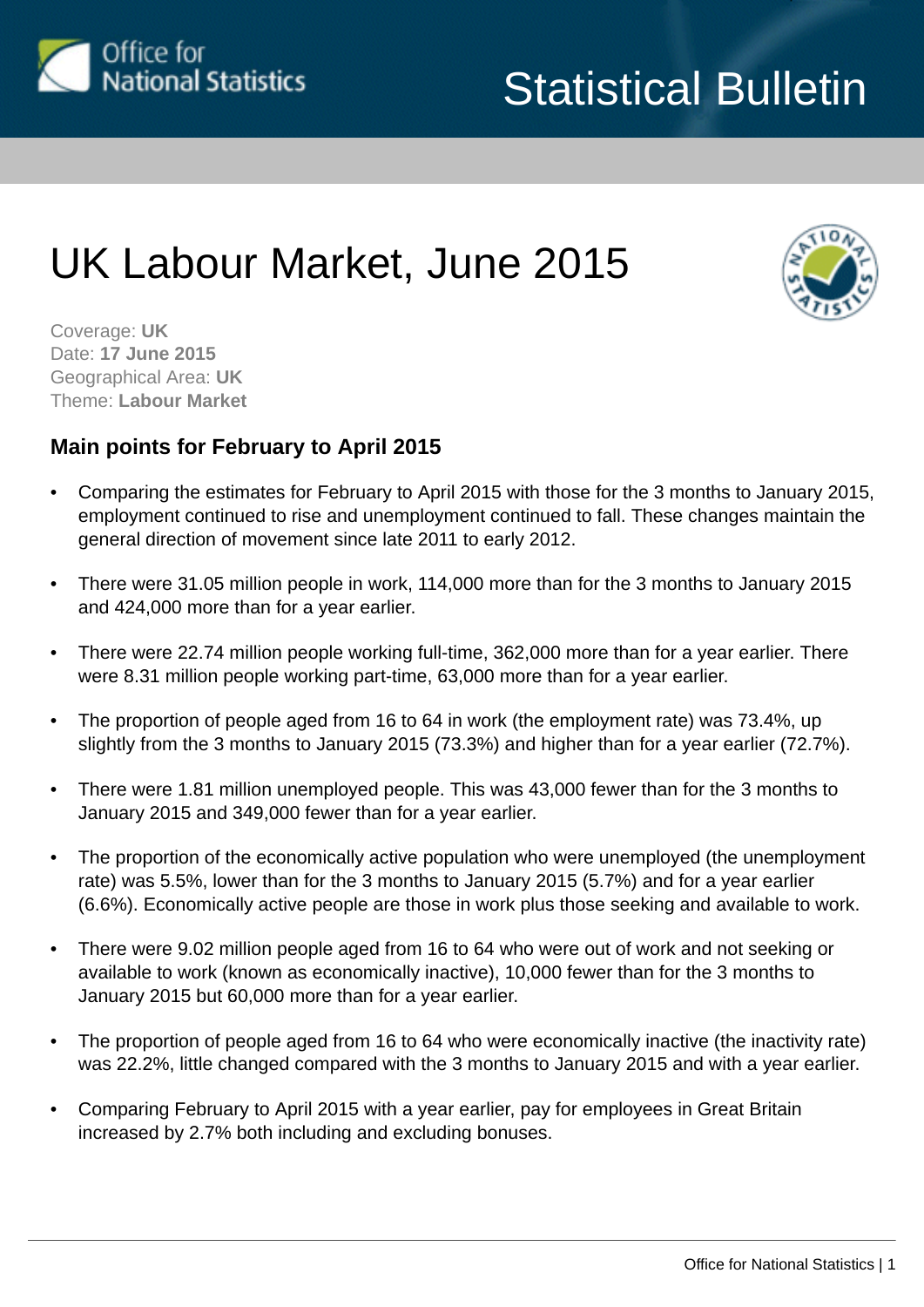# **(i) Summary of latest labour market statistics**

Table A shows the latest estimates, for February to April 2015, for employment, unemployment and economic inactivity and shows how these estimates compare with the previous quarter (the 3 months to January 2015) and the previous year (February to April 2014). Comparing February to April 2015 with the 3 months to January 2015 provides the most robust short-term comparison. See **Making comparisons with earlier data** at Section (ii).

|               | <b>Number</b><br>(thousands) | Change<br>on Nov to<br>Jan 2015 | Change<br>on Feb to<br>Apr 2014 | <b>Headline</b><br><b>Rate (%)</b> | Change<br>on Nov to<br>Jan 2015 | Change<br>on Feb to<br>Apr 2014 |
|---------------|------------------------------|---------------------------------|---------------------------------|------------------------------------|---------------------------------|---------------------------------|
|               |                              |                                 |                                 |                                    |                                 |                                 |
| Employed      | 31,053                       | 114                             | 424                             |                                    |                                 |                                 |
| Aged 16 to 64 | 29,887                       | 76                              | 371                             | 73.4                               | 0.1                             | 0.7                             |
| Aged $65+$    | 1,166                        | 37                              | 53                              |                                    |                                 |                                 |
| Unemployed    | 1,813                        | -43                             | $-349$                          | 5.5                                | $-0.1$                          | $-1.1$                          |
| Aged 16 to 64 | 1,793                        | $-42$                           | $-339$                          |                                    |                                 |                                 |
| Aged $65+$    | 20                           | $\mathbf 0$                     | $-9$                            |                                    |                                 |                                 |
| Inactive      | 19,018                       | 12                              | 259                             |                                    |                                 |                                 |
| Aged 16 to 64 | 9,016                        | $-10$                           | 60                              | 22.2                               | 0.0                             | 0.1                             |
| Aged $65+$    | 10,002                       | 22                              | 199                             |                                    |                                 |                                 |

**Table A: Summary of latest labour market statistics for February to April 2015, seasonally adjusted**

**Table source:** Office for National Statistics

#### **Table notes:**

- 1. **Calculation of headline employment rate:** Number of employed people aged from 16 to 64 divided by the population aged from 16 to 64. Population is the sum of employed plus unemployed plus inactive.
- 2. **Calculation of headline unemployment rate:** Number of unemployed people aged 16 and over divided by the sum of employed people aged 16 and over plus unemployed people aged 16 and over.
- 3. **Calculation of headline economic inactivity rate:** Number of economically inactive people aged from 16 to 64 divided by the population aged from 16 to 64. Population is the sum of employed plus unemployed plus inactive.
- 4. Components may not sum exactly to totals due to rounding.

#### **Download table**

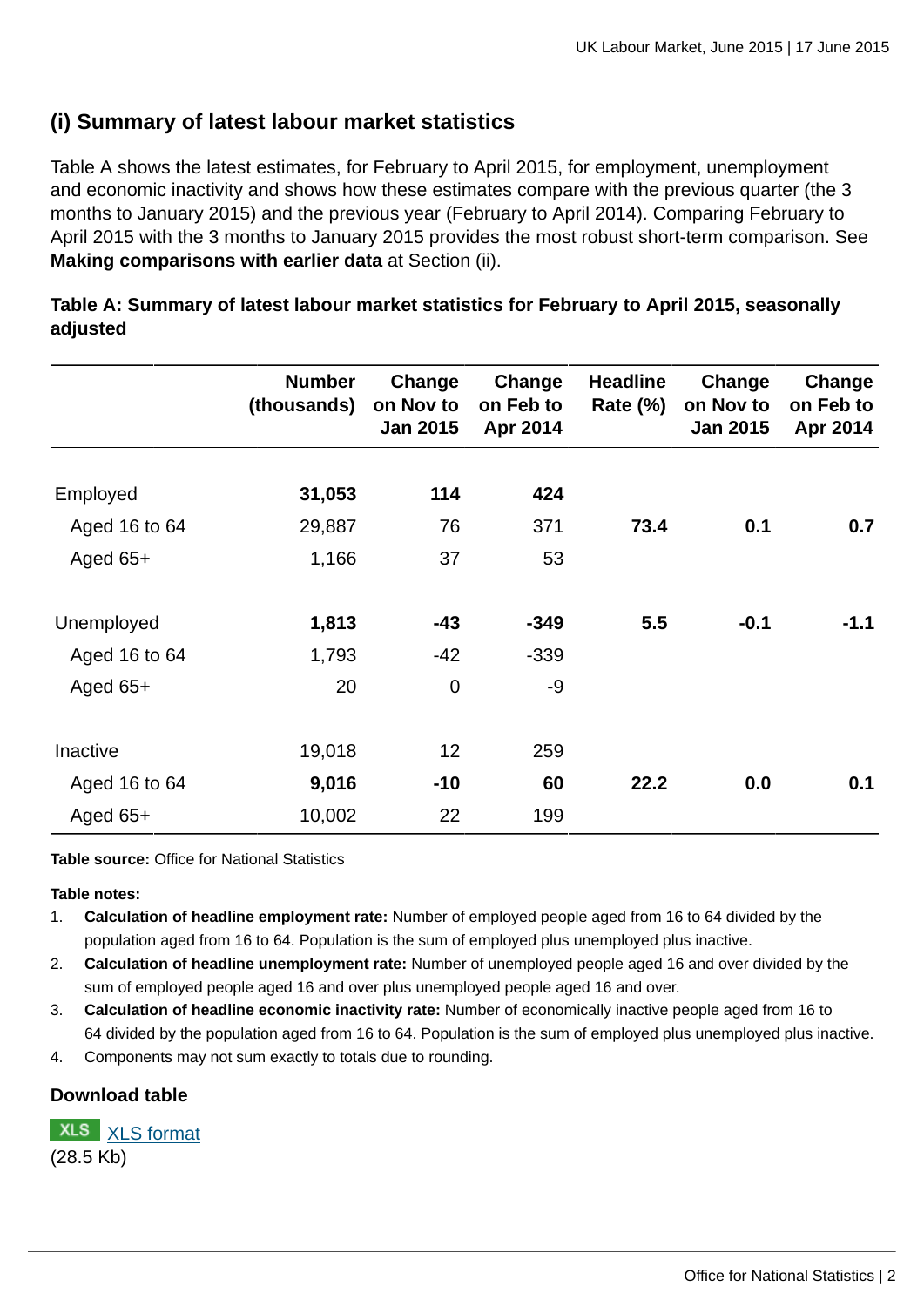Figure A shows how the latest estimates, for February to April 2015, for employment, unemployment and economic inactivity compare with the previous quarter (the 3 months to January 2015) and the previous year (February to April 2014).



# **Figure A: Changes in the number of people in the UK labour market, seasonally adjusted**

Source: Labour Force Survey - Office for National Statistics

## **Download chart**

**XLS** [XLS format](http://www.ons.gov.uk:80/ons/rel/lms/labour-market-statistics/june-2015/chd-figure-a.xls) (26 Kb)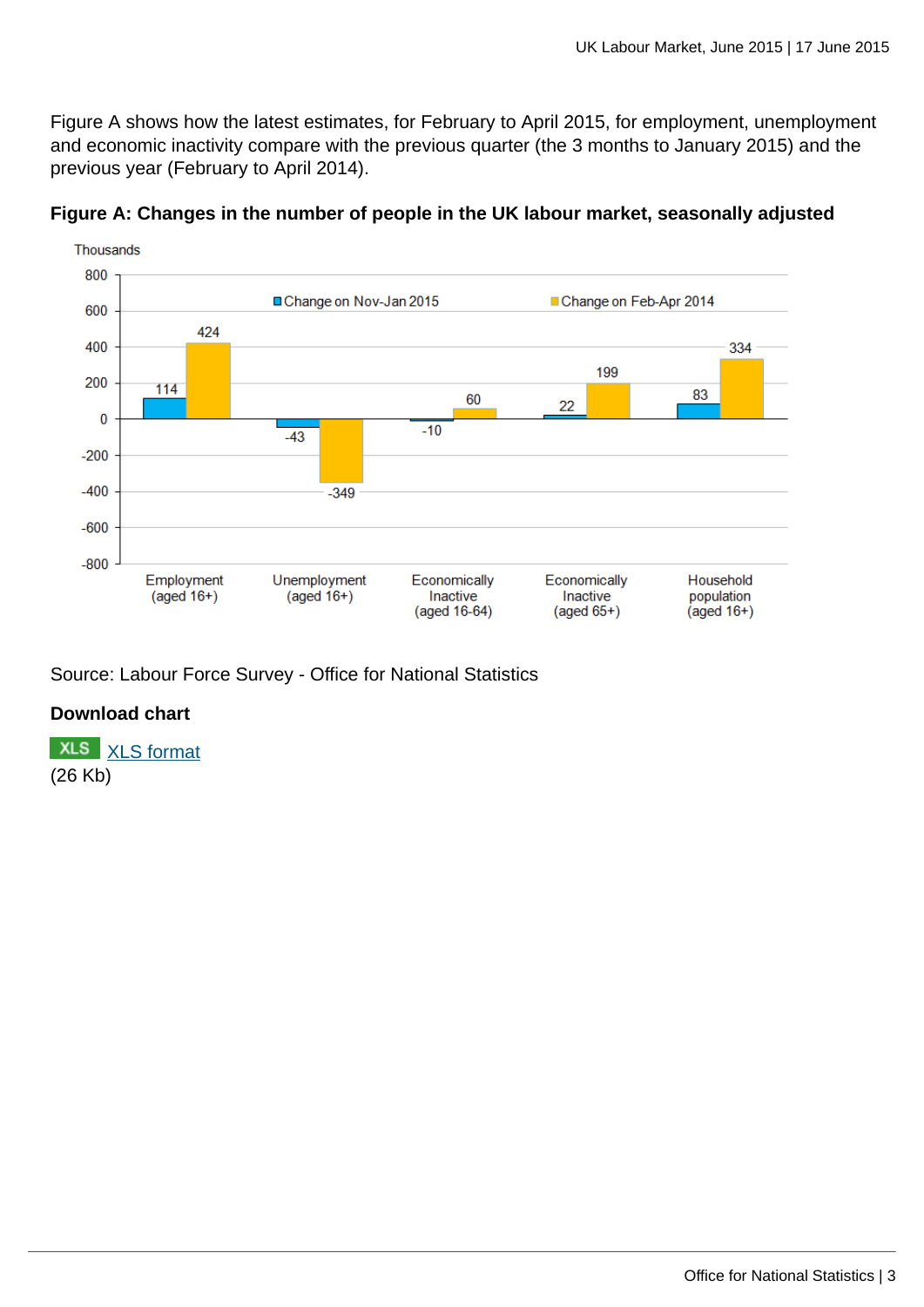# **(ii) Understanding and working with labour market statistics**

## **Where to find explanatory information**

[Explaining the concepts of employment, unemployment and economic inactivity](http://www.ons.gov.uk:80/ons/rel/lms/labour-market-guidance/interpreting-labour-market-statistics/explaining-employment--unemployment-and-inactivity.html) is available on our website as a short video.

[Interpreting labour market statistics](http://www.ons.gov.uk:80/ons/rel/lms/labour-market-guidance/interpreting-labour-market-statistics/interpreting-lm-statistics.html), available on our website, is designed to help users interpret labour market statistics and highlight some common misunderstandings.

A more detailed [Guide to labour market statistics,](http://www.ons.gov.uk:80/ons/rel/lms/labour-market-guidance/guide-to-labour-market-statistics/guide-to-lm-statistics.html) which expands on "Interpreting labour market statistics" is also available.

A [Glossary](http://www.ons.gov.uk:80/ons/guide-method/method-quality/specific/labour-market/glossary-of-labour-market-terms/index.html) which gives an explanation of terms used within labour market statistics, is available on our website.

#### **About labour market statuses**

Everybody aged 16 or over is either [employed](http://www.ons.gov.uk:80/ons/rel/lms/labour-market-guidance/guide-to-labour-market-statistics/guide-to-employment.html), [unemployed](http://www.ons.gov.uk:80/ons/rel/lms/labour-market-guidance/guide-to-labour-market-statistics/guide-to-unemployment.html) or [economically inactive.](http://www.ons.gov.uk:80/ons/rel/lms/labour-market-guidance/guide-to-labour-market-statistics/guide-to-economic-inactivity.html) The employment estimates include all people in work including those working part-time. People not working are classed as unemployed if they have been looking for work within the last 4 weeks and are able to start work within the next 2 weeks. A common misconception is that the unemployment statistics are a count of people on benefits; this is not the case as they include unemployed people not claiming benefits.

Jobless people who have not been looking for work within the last 4 weeks or who are unable to start work within the next 2 weeks are classed as economically inactive. Examples of economically inactive people include people not looking for work because they are students, looking after the family or home, because of illness or disability or because they have retired.

## **Making comparisons with earlier data derived from the Labour Force Survey**

Estimates of employment, unemployment, economic inactivity, hours worked and redundancies are derived from the Labour Force Survey (LFS), a survey of households. The most robust estimates of short-term movements in these estimates are obtained by comparing the estimates for February to April 2015 with the estimates for the 3 months to January 2015, which were first published on 18 March 2015. This provides a more robust estimate than comparing with the estimates for January to March 2015. This is because the February and March data are included within both estimates, so effectively observed differences are those between the individual months of January and April 2015. The LFS is sampled such that it is representative of the UK population over a 3 month period, not for single month periods.

#### **Accuracy and reliability of survey estimates**

Most of the figures in this statistical bulletin come from surveys of households or businesses. Surveys gather information from a sample rather than from the whole population. The sample is designed carefully to allow for this, and to be as accurate as possible given practical limitations such as time and cost constraints, but results from sample surveys are always estimates, not precise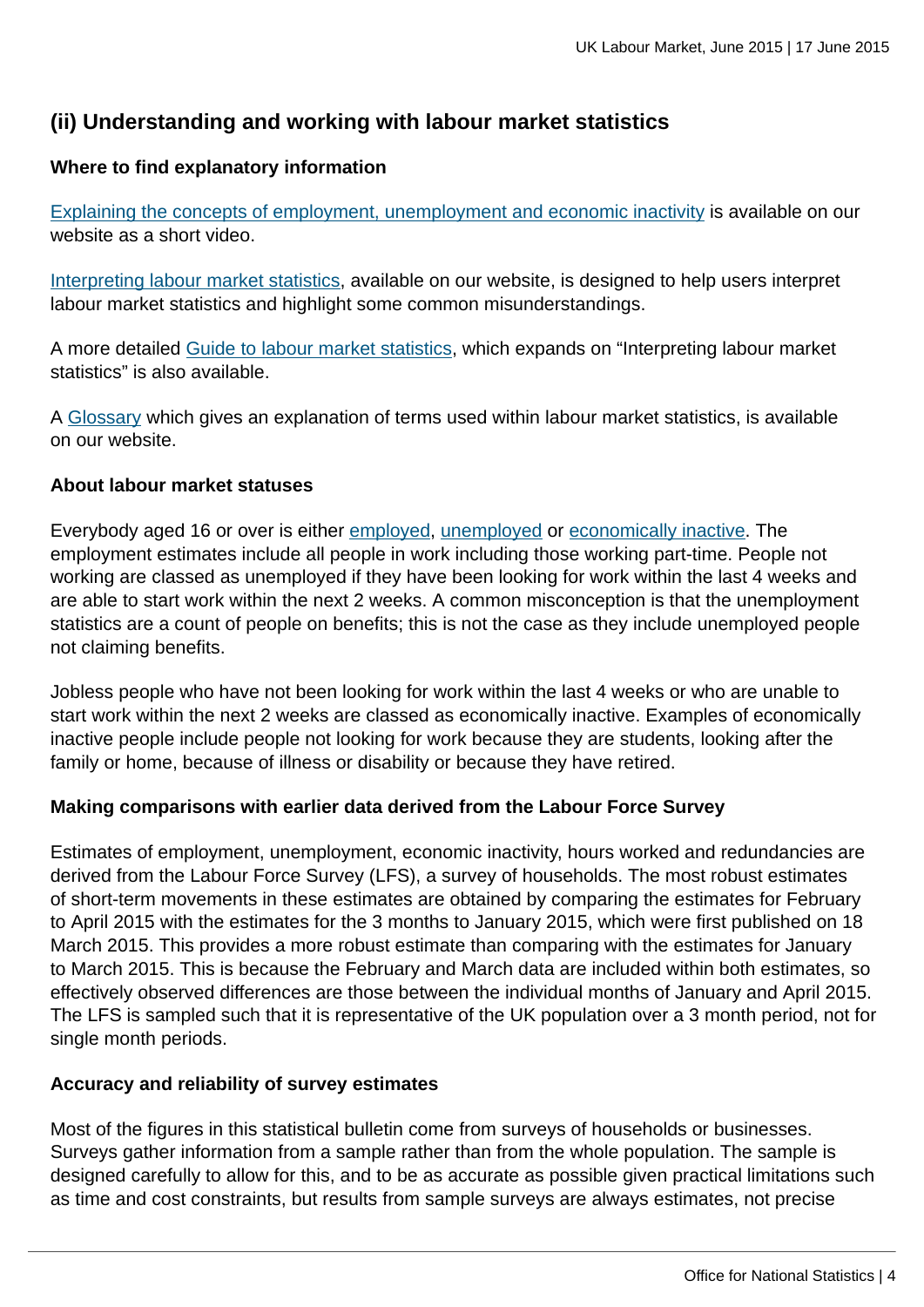figures. This means that they are subject to a margin of error which can have an impact on how changes in the numbers should be interpreted, especially in the short-term.

Changes in the numbers reported in this statistical bulletin (and especially the rates) between 3 month periods are usually not greater than the margin of error. In practice, this means that small, short-term movements in reported rates (for example within +/- 0.3 percentage points) should be treated as indicative, and considered alongside medium and long-term patterns in the series and corresponding movements in administrative sources, where available, to give a fuller picture.

Further information is available towards the end of this statistical bulletin in the section **Accuracy of the statistics: estimating and reporting uncertainty**.

#### **Seasonal adjustment**

All estimates discussed in this statistical bulletin are seasonally adjusted except where otherwise stated. Like many economic indicators, the labour market is affected by factors that tend to occur at around the same time every year; for example school leavers entering the labour market in July and whether Easter falls in March or April. In order to compare movements other than annual changes in labour market statistics, such as since the previous quarter or since the previous month, the data are seasonally adjusted to remove the effects of seasonal factors and the arrangement of the calendar.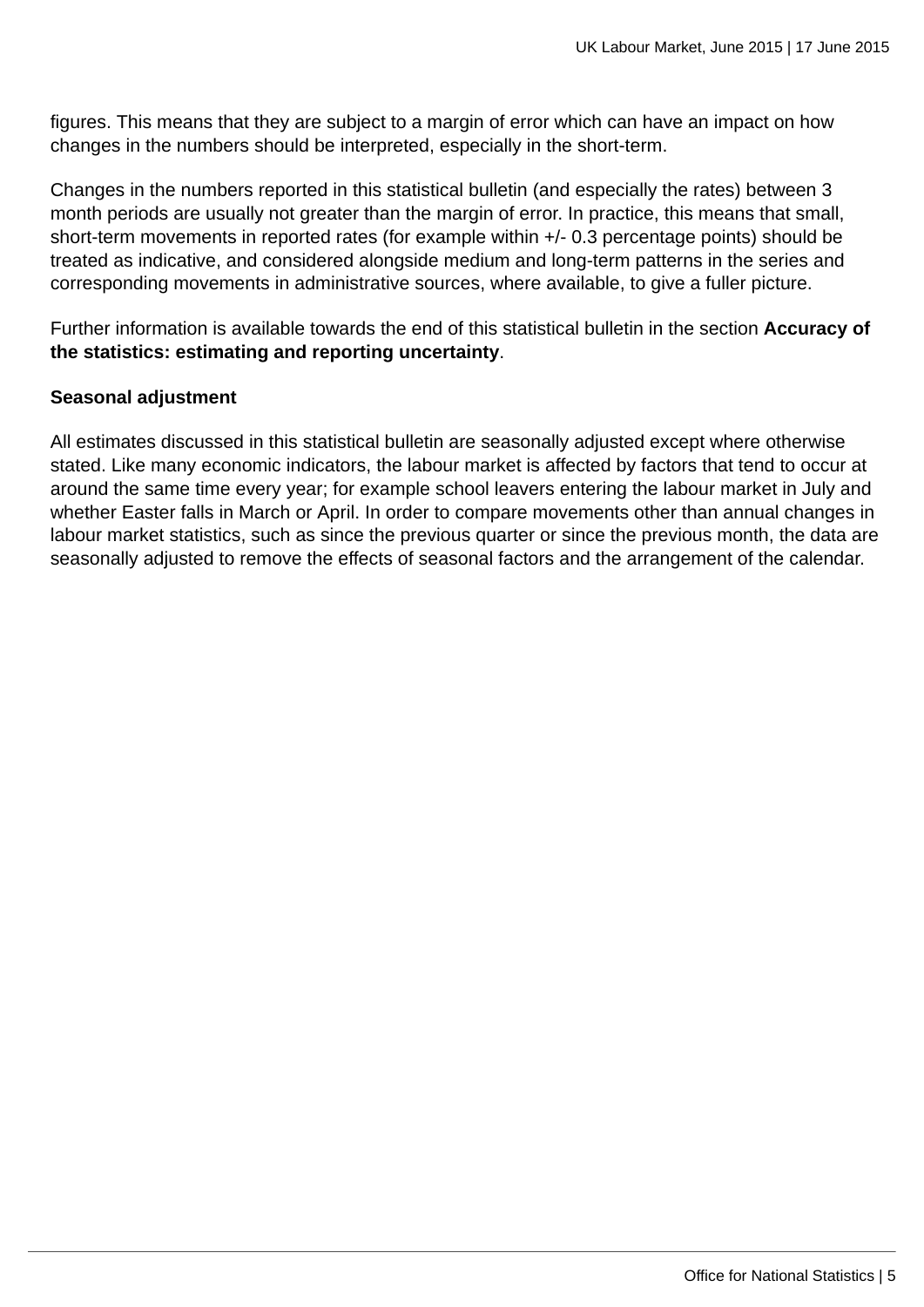# **(iii) Detailed commentary**

This section of the statistical bulletin consists of the following parts.

## **People in work**

- 1. Employment
- 2. Public and private sector employment
- 3. Employment by nationality and country of birth
- 4. Actual hours worked
- 5. Workforce jobs
- 6. Average weekly earnings
- 7. Labour disputes

#### **People not in work**

- 8. Unemployment
- 9. Claimant Count (experimental statistics)
- 10. Comparison between unemployment and the Claimant Count
- 11. Economic inactivity

#### **Other labour market statistics**

- 12. Young people in the labour market
- 13. Redundancies
- 14. Vacancies
- 15. Main out of work benefits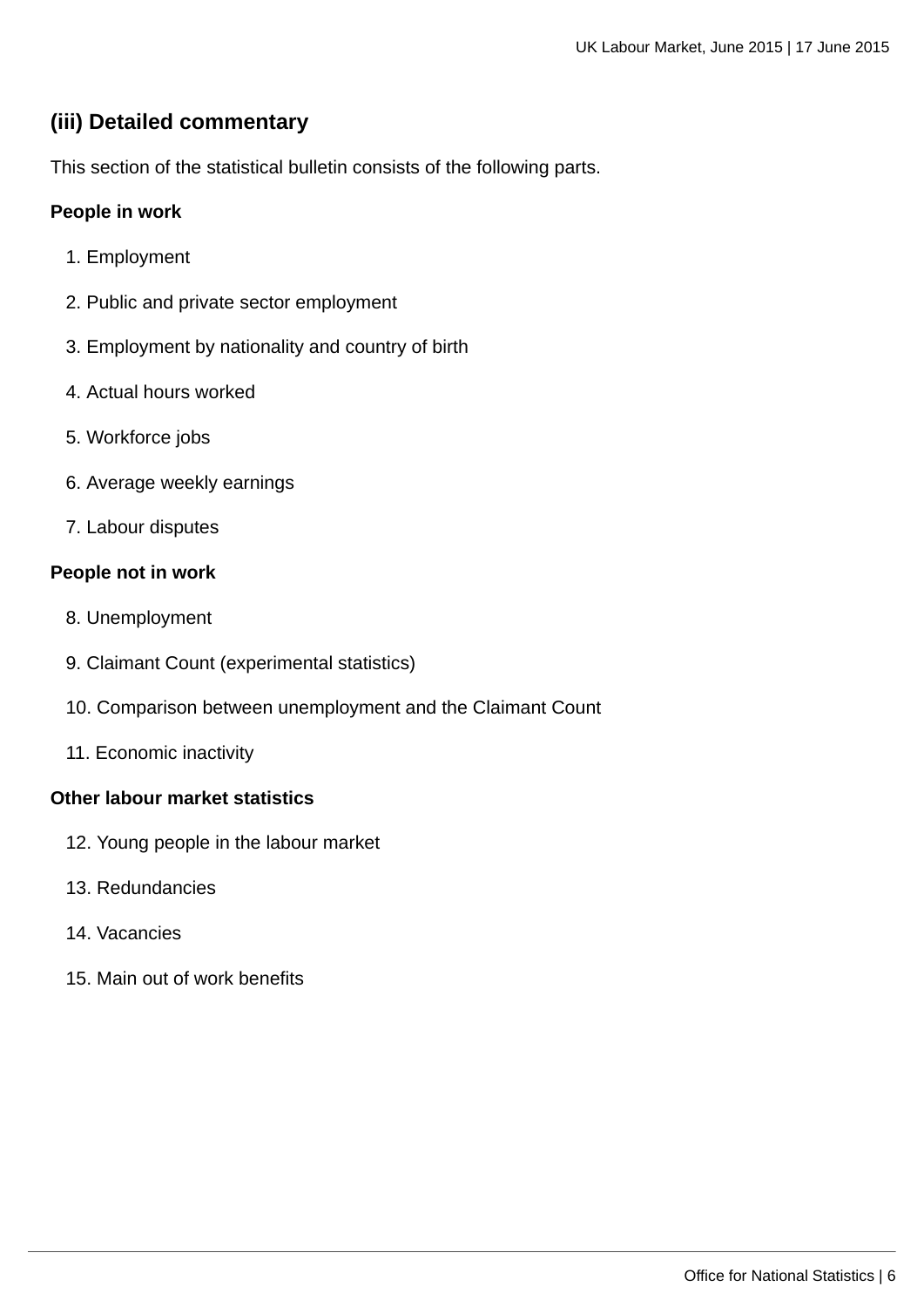# **1. Employment**

#### **What is employment ?**

[Employment](http://www.ons.gov.uk:80/ons/rel/lms/labour-market-guidance/guide-to-labour-market-statistics/guide-to-employment.html) measures the number of people in work and differs from the number of jobs because some people have more than one job. Further information is available at **Notes for Employment** at the end of this section.

[Explaining the concepts of employment, unemployment and economic inactivity](http://www.ons.gov.uk:80/ons/rel/lms/labour-market-guidance/interpreting-labour-market-statistics/explaining-employment--unemployment-and-inactivity.html) is available on our website as a short video.

A [comparison between estimates of employment and jobs](http://www.ons.gov.uk:80/ons/rel/lms/labour-market-statistics/june-2015/reconciliation-of-estimates-of-jobs--june-2015.html) is available in an article on our website.

#### **Where to find data about employment**

Employment estimates are available at Tables 1 and 3 of the pdf version of this statistical bulletin and at [data tables A02 \(1.47 Mb Excel sheet\)](http://www.ons.gov.uk:80/ons/rel/lms/labour-market-statistics/june-2015/table-a02.xls) and [EMP01 \(1.39 Mb Excel sheet\)](http://www.ons.gov.uk:80/ons/rel/lms/labour-market-statistics/june-2015/table-emp01.xls).

Estimates for the number of people in employment back to 1855 and for the number of selfemployed people back to 1950 (which do not have National Statistics status) have been published by the Bank of England in the spreadsheet [Three centuries of macroeconomic data](http://www.ons.gov.uk:80/ons/external-links/other/bank-of-england/bank-of-england---datasets.html) (at columns H and L in worksheet 19).

#### **Commentary**

The proportion of people aged from 16 to 64 in work is known as the employment rate. Figure 1.1 shows the employment rate for people aged from 16 to 64 since comparable records began in 1971. The lowest employment rate was 65.6% in 1983, during the economic downturn of the early 1980s. The employment rate has been generally increasing since early 2012. The employment rate for the latest time period, February to April 2015, was 73.4%, slightly lower than the record high of 73.5% recorded for January to March 2015.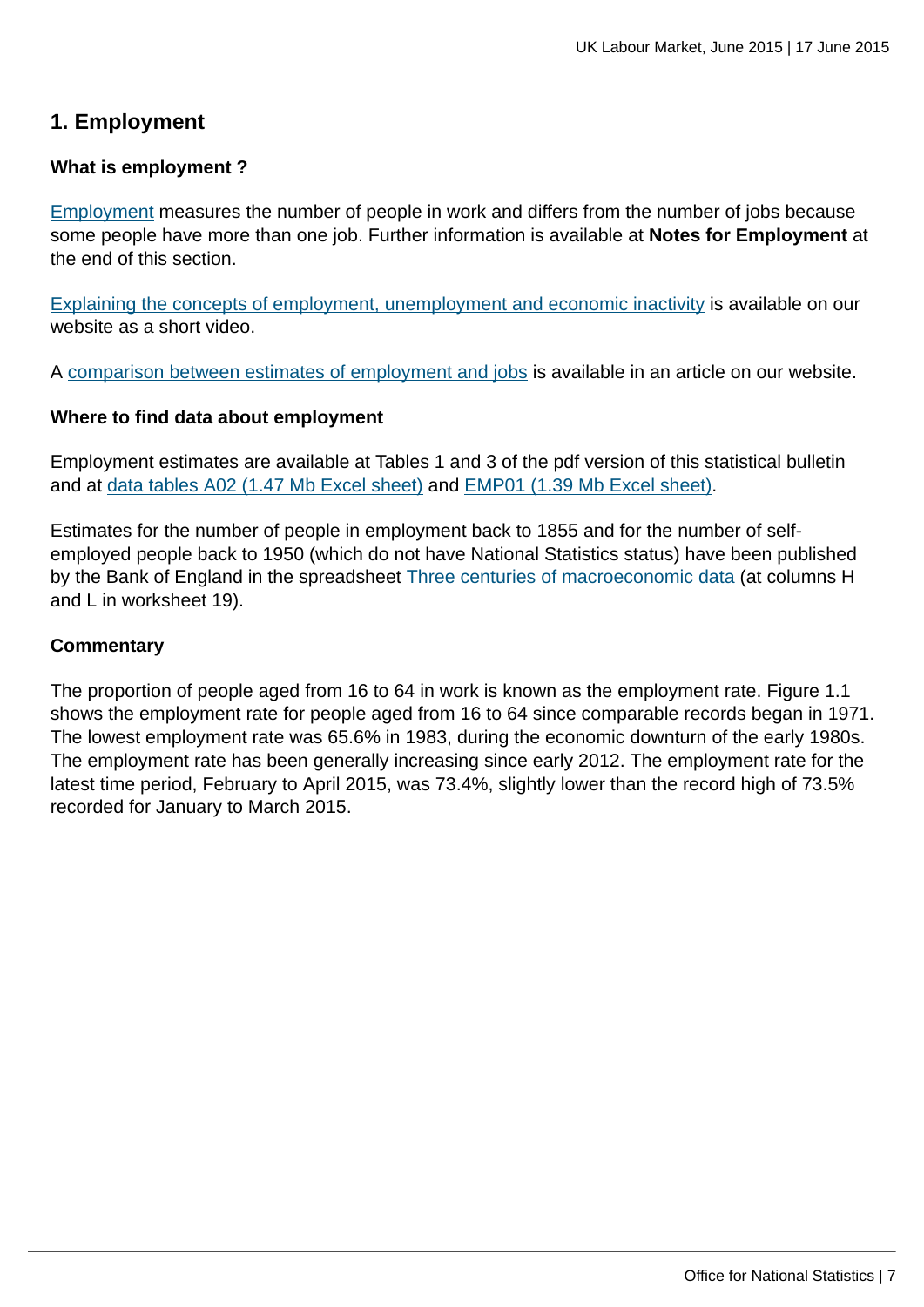## **Figure 1.1: UK Employment rate (aged 16 to 64), seasonally adjusted**

January to March 1971 to February to April 2015



Source: Labour Force Survey - Office for National Statistics

#### **Download chart**

**XLS** [XLS format](http://www.ons.gov.uk:80/ons/rel/lms/labour-market-statistics/june-2015/chd-figure-1-1.xls) (59 Kb)

Figure 1.2 looks in more detail at the employment rate for the last 5 years.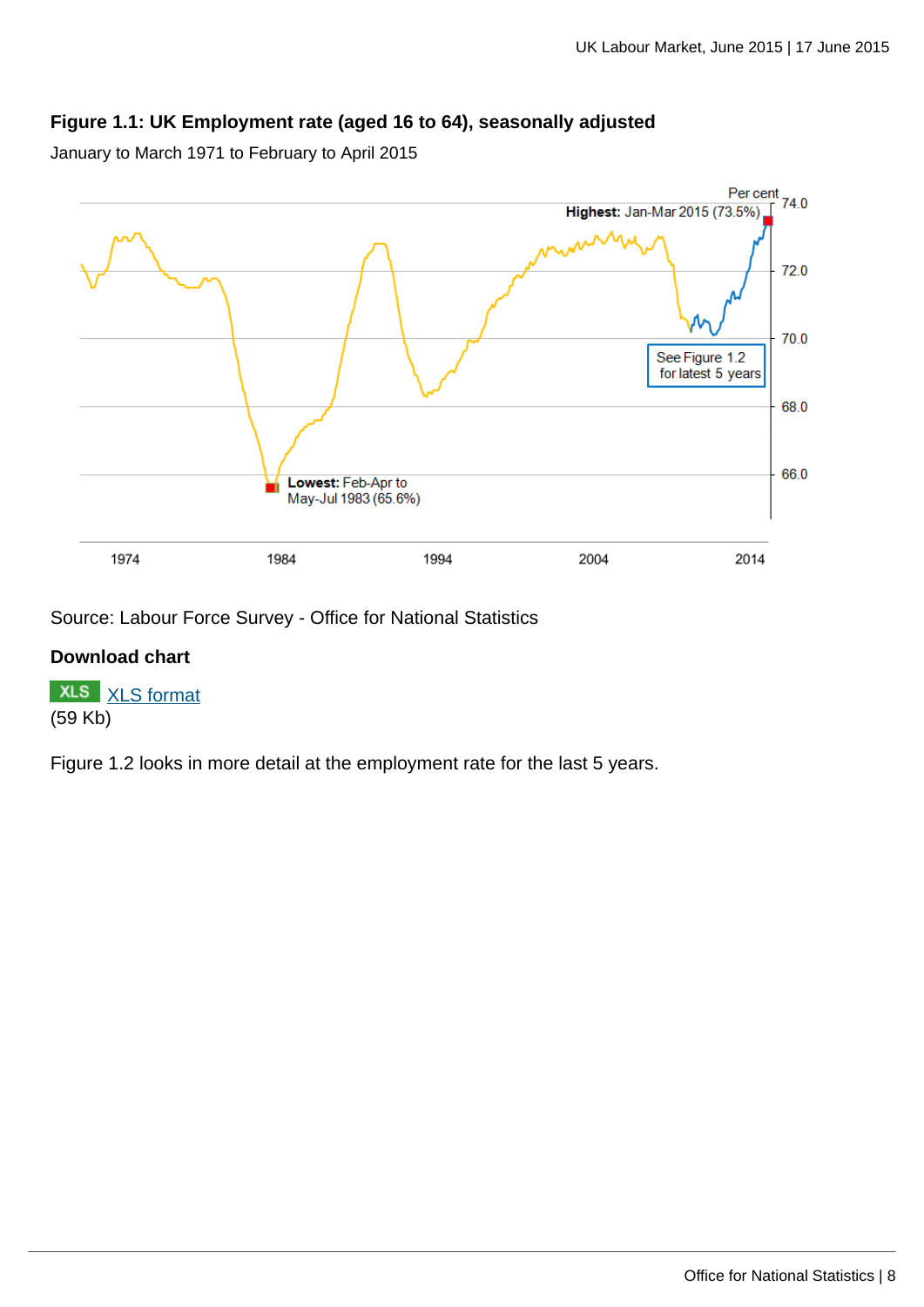

## **Figure 1.2: UK Employment rate (aged 16 to 64), seasonally adjusted**

Source: Labour Force Survey - Office for National Statistics

#### **Download chart**

**XLS** [XLS format](http://www.ons.gov.uk:80/ons/rel/lms/labour-market-statistics/june-2015/chd-figure-1-2.xls)

(32.5 Kb)

73.4% of people aged from 16 to 64 were in work for February to April 2015. This was:

- slightly higher than for the 3 months to January 2015 (73.3%)
- higher than for a year earlier (72.7%)
- higher than the pre-downturn peak recorded for early 2008 (73.0%)

The employment rate of 73.4% for February to April 2015 is slightly lower than the record high of 73.5% recorded for January to March 2015. However the comparison with the 3 months to January 2015 provides the most robust short-term comparison.

Looking at employment rates by sex, for February to April 2015:

- 78.3% of men and 68.6% of women aged from 16 to 64 were in work
- these employment rates for men and women were higher than those for the 3 months to January 2015 and for a year earlier
- the employment rate for men (78.3%) was lower than before the economic downturn of 2008 to 2009, when it peaked at 79.1% in late 2007 to early 2008
- the employment rate for women (68.6%) was the joint highest since comparable records began in 1971, partly due to ongoing changes to the state pension age for women resulting in fewer women retiring between the ages of 60 and 65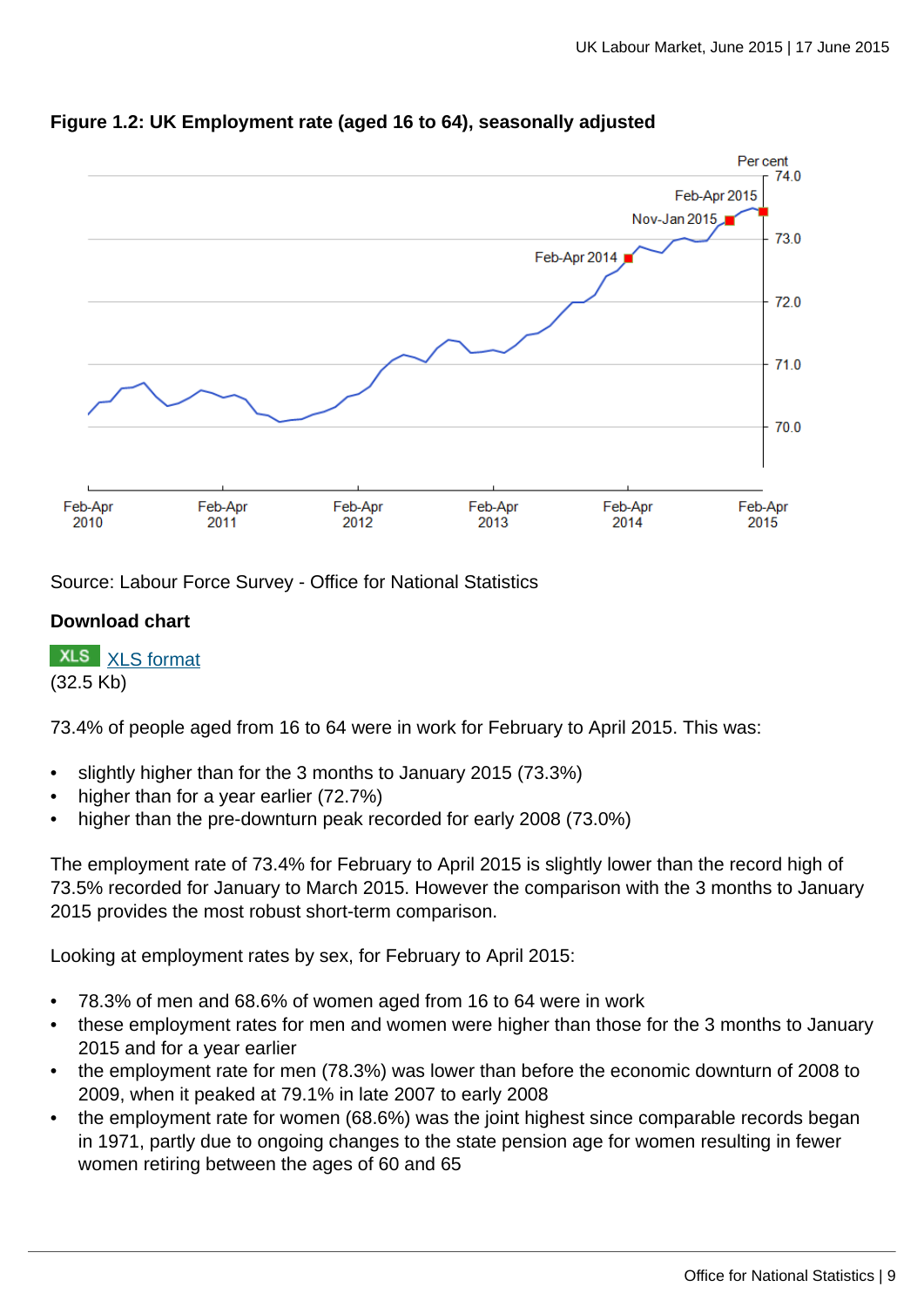For February to April 2015, there were 31.05 million people in work, 114,000 more than for the 3 months to January 2015 and 424,000 more than for a year earlier.

Comparing the estimates for full-time and part-time employment by sex for February to April 2015 with those for a year earlier, the number of:

- men working full-time increased by 190,000 to reach 14.36 million
- men working part-time increased by 11,000 to reach 2.17 million
- women working full-time increased by 172,000 to reach 8.39 million
- women working part-time increased by 52,000 to reach 6.14 million

#### **Figure 1.3: Changes in people in employment in the UK between February to April 2014 and February to April 2015, seasonally adjusted**



Source: Labour Force Survey - Office for National Statistics

#### **Download chart**

**XLS** [XLS format](http://www.ons.gov.uk:80/ons/rel/lms/labour-market-statistics/june-2015/chd-figure-1-3.xls)

(25 Kb)

Comparing the estimates for type of employment for February to April 2015 with those for a year earlier, the number of:

- employees increased by 545,000 to reach 26.36 million
- self-employed people fell by 91,000 to reach 4.47 million
- unpaid family workers fell by 14,000 to reach 112,000 (see Note 2 for an explanation of the coverage of this series)
- people on government supported training and employment programmes fell by 15,000 to reach 107,000 (see Note 3 for an explanation of the coverage of this series)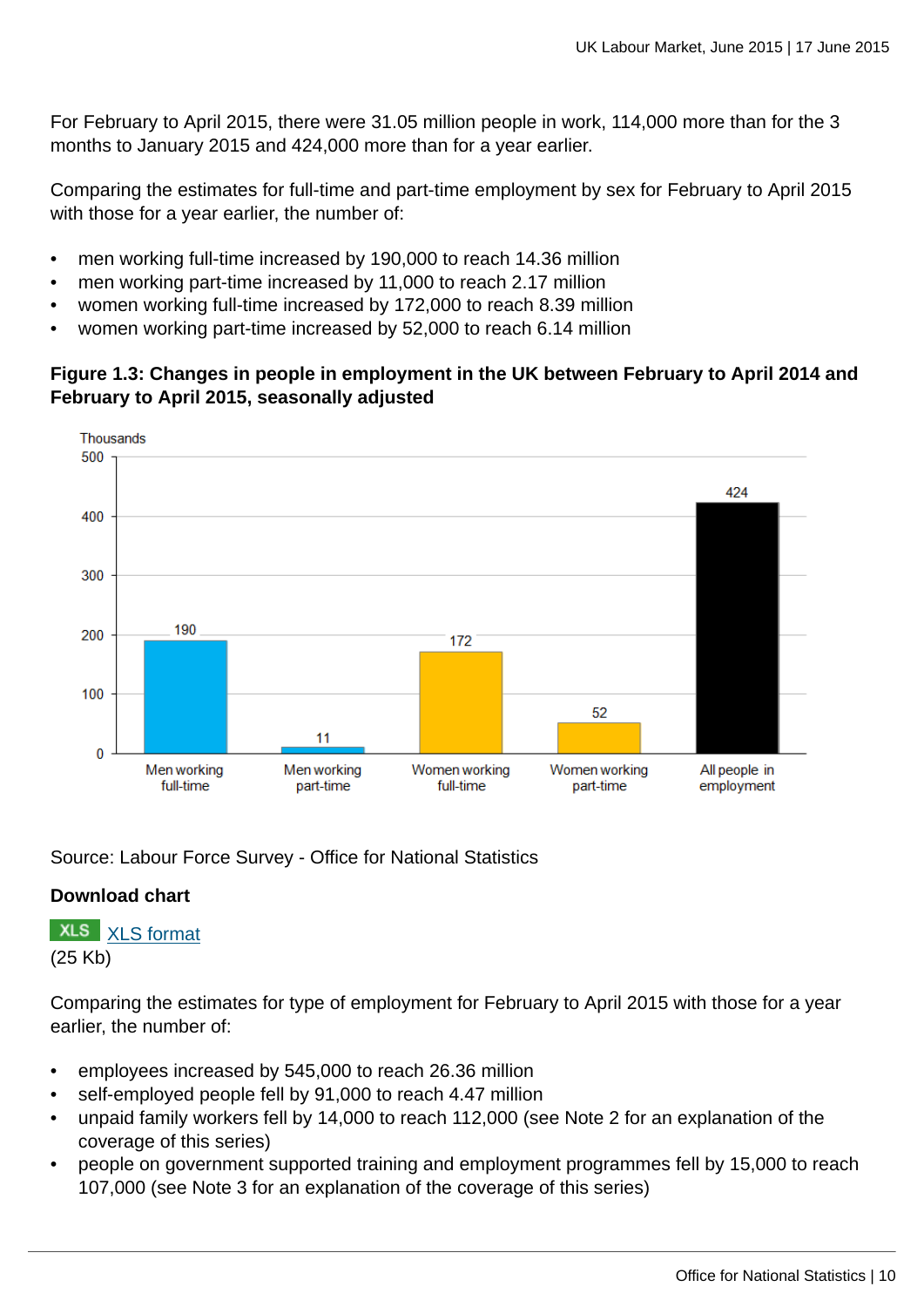#### **Notes for Employment**

- 1. Employment consists of employees, self-employed people, unpaid family workers and people on government supported training and employment programmes.
- 2. Unpaid family workers are people who work in a family business who do not receive a formal wage or salary but benefit from the profits of that business.
- 3. The government supported training and employment programmes series does not include all people on these programmes; it only includes people engaging in any form of work, work experience or work-related training who are not included in the employees or self-employed series. People on these programmes NOT engaging in any form of work, work experience or work-related training are not included in the employment estimates; they are classified as unemployed or economically inactive.

# **2. Public and private sector employment**

#### **What is public and private sector employment ?**

[Public sector employment](http://www.ons.gov.uk:80/ons/rel/lms/labour-market-guidance/guide-to-labour-market-statistics/guide-to-public-and-private-sector-employment.html) measures the number of people in paid work in the public sector. The public sector comprises central government, local government and public corporations. Estimates of public sector employment are obtained from information provided by public sector organisations.

[Private sector employment](http://www.ons.gov.uk:80/ons/rel/lms/labour-market-guidance/guide-to-labour-market-statistics/guide-to-public-and-private-sector-employment.html) is estimated as the difference between total employment, sourced from the Labour Force Survey, and public sector employment.

#### **Where to find data about public and private sector employment**

Public and private sector employment estimates are available at Tables 4 and 4(1) of the pdf version of this statistical bulletin and at [data tables EMP02 \(47 Kb Excel sheet\)](http://www.ons.gov.uk:80/ons/rel/lms/labour-market-statistics/june-2015/table-emp02.xls) and [EMP03 \(39.5 Kb Excel](http://www.ons.gov.uk:80/ons/rel/lms/labour-market-statistics/june-2015/table-emp03.xls) [sheet\).](http://www.ons.gov.uk:80/ons/rel/lms/labour-market-statistics/june-2015/table-emp03.xls)

Further information on public sector employment is available in the [Public sector employment](http://www.ons.gov.uk:80/ons/rel/pse/public-sector-employment/index.html) [release.](http://www.ons.gov.uk:80/ons/rel/pse/public-sector-employment/index.html)

#### **Commentary**

There were 5.37 million people employed in the public sector for March 2015. This was:

- down 22,000 from December 2014
- down 59,000 from a year earlier
- the lowest figure since comparable records began in 1999

There were 25.68 million people employed in the private sector for March 2015. This was 136,000 more than for December 2014 and 483,000 more than for a year earlier.

Welsh Further Education colleges moved from the public sector to the private sector in March 2015. Excluding the effects of this reclassification: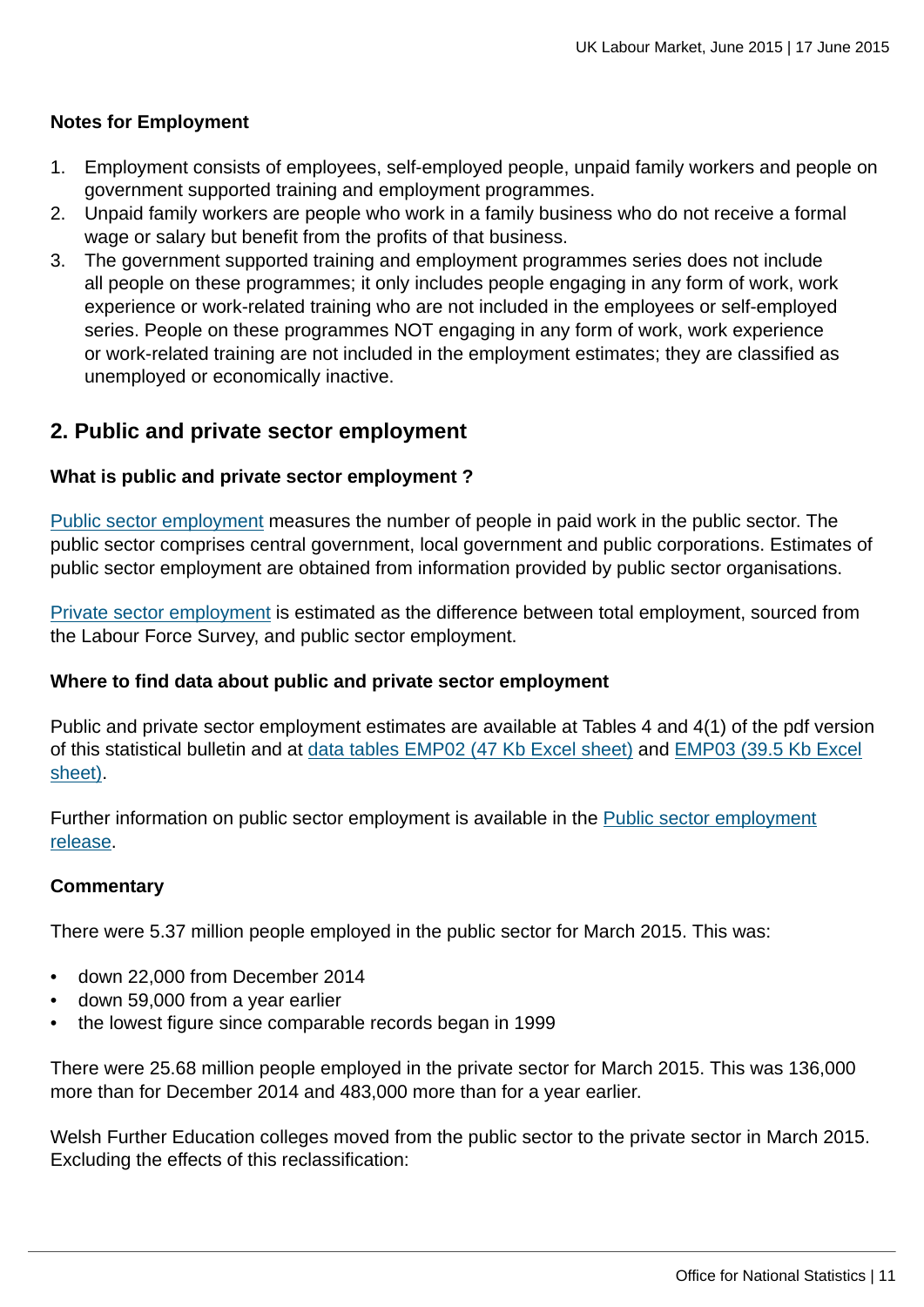- public sector employment fell by 10,000 compared with December 2014 and by 42,000 compared with a year earlier
- private sector employment increased by 124,000 compared with December 2014 and by 466,000 compared with a year earlier

For March 2015, 82.7% of people in employment worked in the private sector and the remaining 17.3% worked in the public sector.

Figure 2.1 shows public sector employment as a percentage of all people in employment for the last 5 years.

#### **Figure 2.1: UK public sector employment as a percentage of total UK employment, seasonally adjusted**



Source: Quarterly Public Sector Employment Survey - Office for National Statistics

## **Download chart**

**XLS** [XLS format](http://www.ons.gov.uk:80/ons/rel/lms/labour-market-statistics/june-2015/chd-figure-2-1.xls)

(27 Kb)

The number of people employed in the public sector has been generally falling since March 2010. Quarterly estimates of public and private sector employment are available back to 1999. Comparisons of public and private sector employment over time are complicated by a number of changes to the composition of these sectors over this period with several large employers moving between the public and private sectors. We therefore publish estimates of public and private sector employment excluding the effects of major reclassifications alongside estimates of total public and private sector employment at Table 4 of the pdf version of this statistical bulletin and at [data table](http://www.ons.gov.uk:80/ons/rel/lms/labour-market-statistics/june-2015/table-emp02.xls) [EMP02 \(47 Kb Excel sheet\).](http://www.ons.gov.uk:80/ons/rel/lms/labour-market-statistics/june-2015/table-emp02.xls)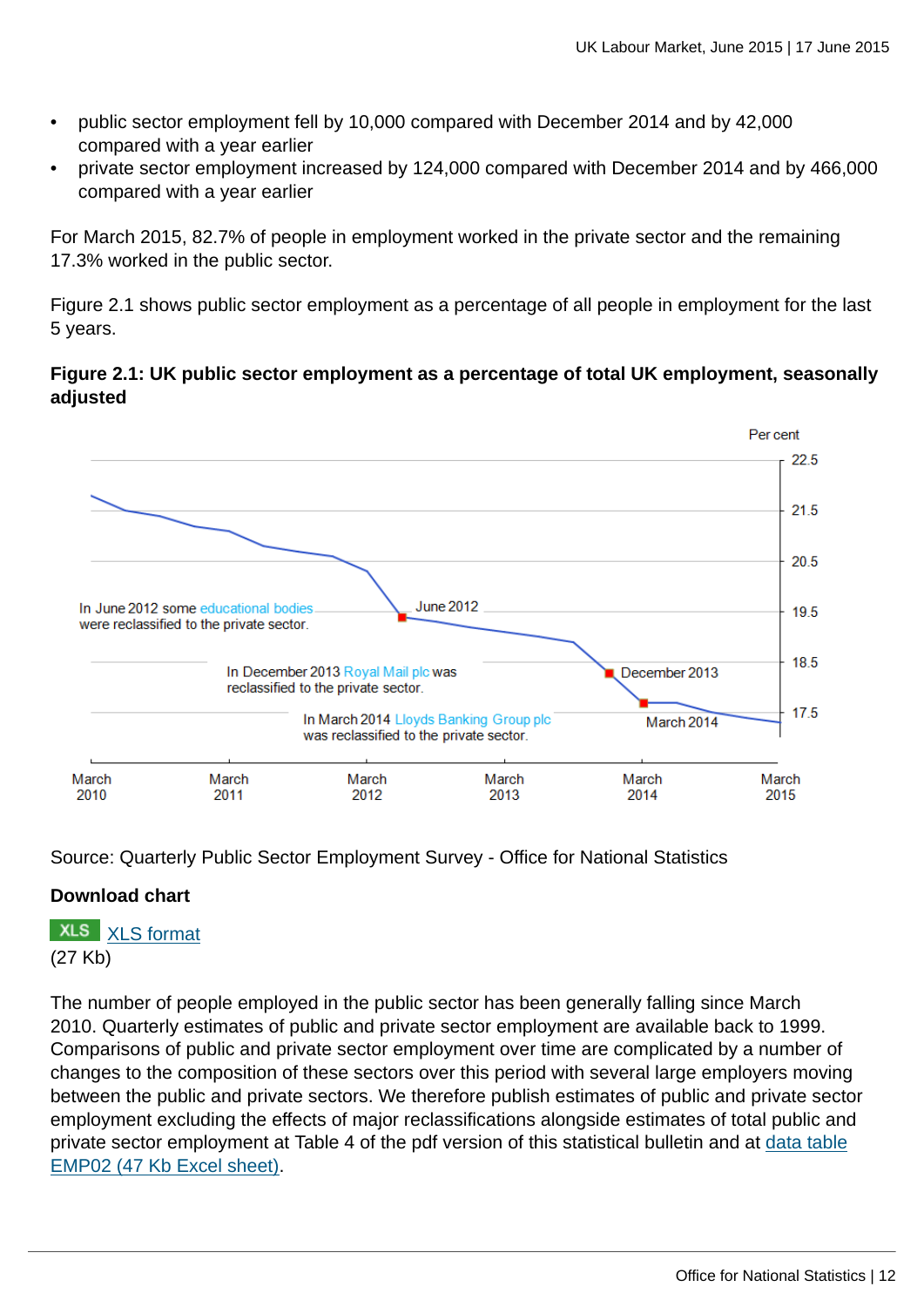# **3. Employment by nationality and country of birth, not seasonally adjusted (first published on 13 May 2015)**

#### **What is employment by nationality and country of birth ?**

The estimates of employment by both nationality and country of birth relate to the number of people in employment rather than the number of jobs. Changes in the series therefore show net changes in the number of people in employment, not the proportion of new jobs that have been filled by UK and non-UK workers. These estimates should not be used as a proxy for flows of foreign migrants into the UK.

The estimates are not seasonally adjusted and it is therefore best practice to compare the estimates for January to March 2015 with those for a year earlier rather than with those for October to December 2014.

#### **Where to find data about employment by nationality and country of birth**

Estimates of employment by nationality and country of birth are available at Table 8 of the pdf version of this statistical bulletin and at [data table EMP06 \(184.5 Kb Excel sheet\)](http://www.ons.gov.uk:80/ons/rel/lms/labour-market-statistics/june-2015/table-emp06.xls).

#### **Commentary**

Looking at the estimates by nationality, between January to March 2014 and January to March 2015, the number of:

- UK nationals working in the UK increased by 279,000 to reach 27.91 million
- non-UK nationals working in the UK increased by 294,000 to reach 3.09 million

Looking at changes in non-UK nationals working in the UK between January to March 1997 (when comparable records began) and January to March 2015:

- the number of non-UK nationals working in the UK increased from 928,000 to 3.09 million
- the proportion of all people working in the UK accounted for by non-UK nationals increased from 3.5% to 10.0%
- this increase in non-UK nationals working in the UK reflects the admission of several new member states to the European Union

Looking in more detail at non-UK nationals working in the UK, between January to March 2014 and January to March 2015, the number of:

- non-UK nationals from the European Union (EU) working in the UK increased by 283,000 to reach 1.91 million
- non-UK nationals from outside the EU working in the UK increased by 11,000 to reach 1.18 million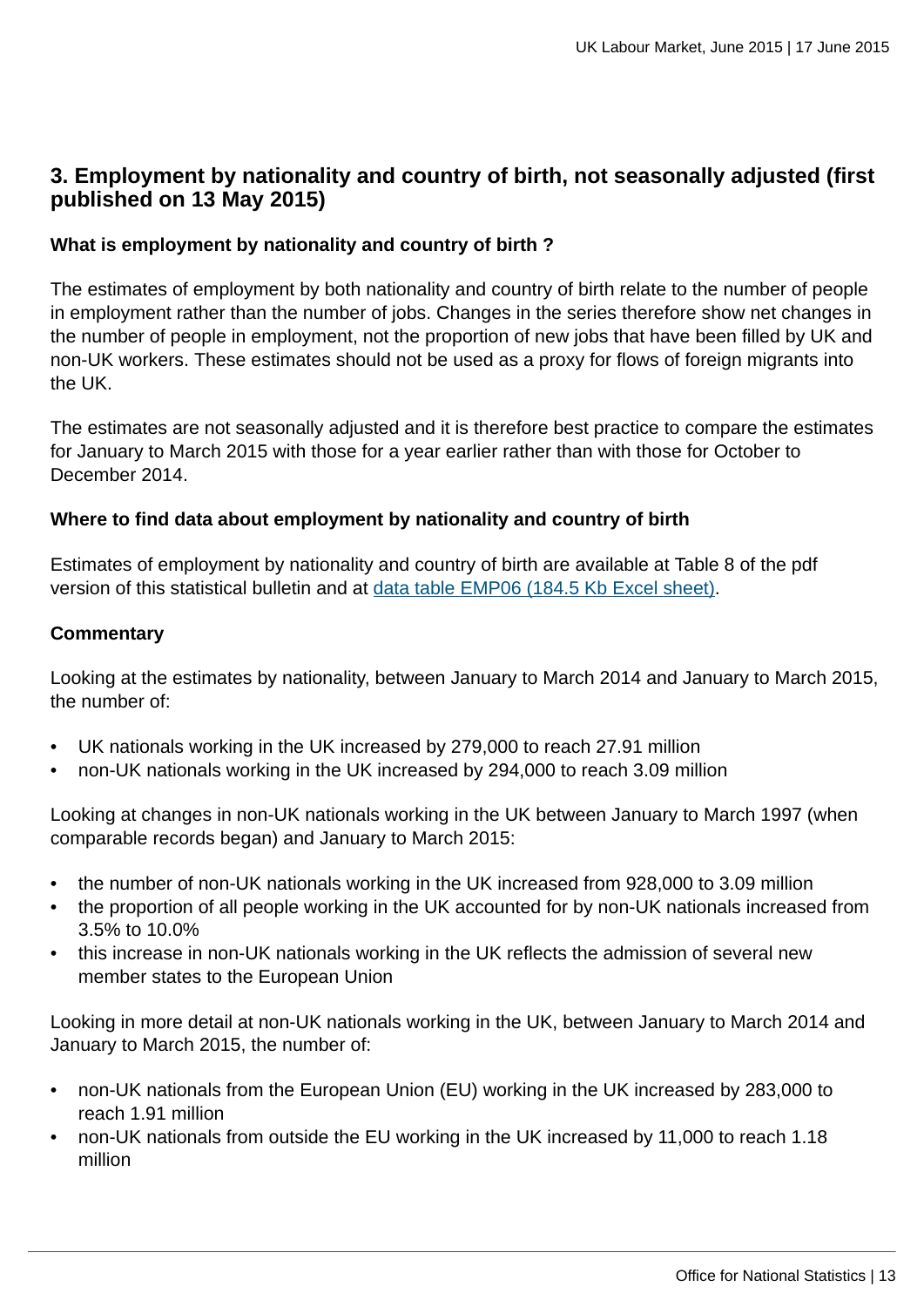Figure 3.1 shows the number of non-UK nationals from EU and non-EU countries working in the UK since comparable records began in 1997.





Source: Labour Force Survey - Office for National Statistics

#### **Download chart**



As shown in Figure 3.1, since January to March 2009, the number of non-UK nationals from outside the EU working in the UK has been broadly flat but the number of non-UK nationals from EU countries working in the UK has continued to increase.

For January to March 2015, there were 4.88 million people born abroad working in the UK, but the number of non-UK nationals working in the UK was much lower at 3.09 million. This is because the estimates for people born abroad working in the UK include some UK nationals. Looking at the estimates by country of birth, between January to March 2014 and January to March 2015, the number of:

- UK born people working in the UK increased by 307,000 to reach 26.11 million
- non-UK born people working in the UK increased by 264,000 to reach 4.88 million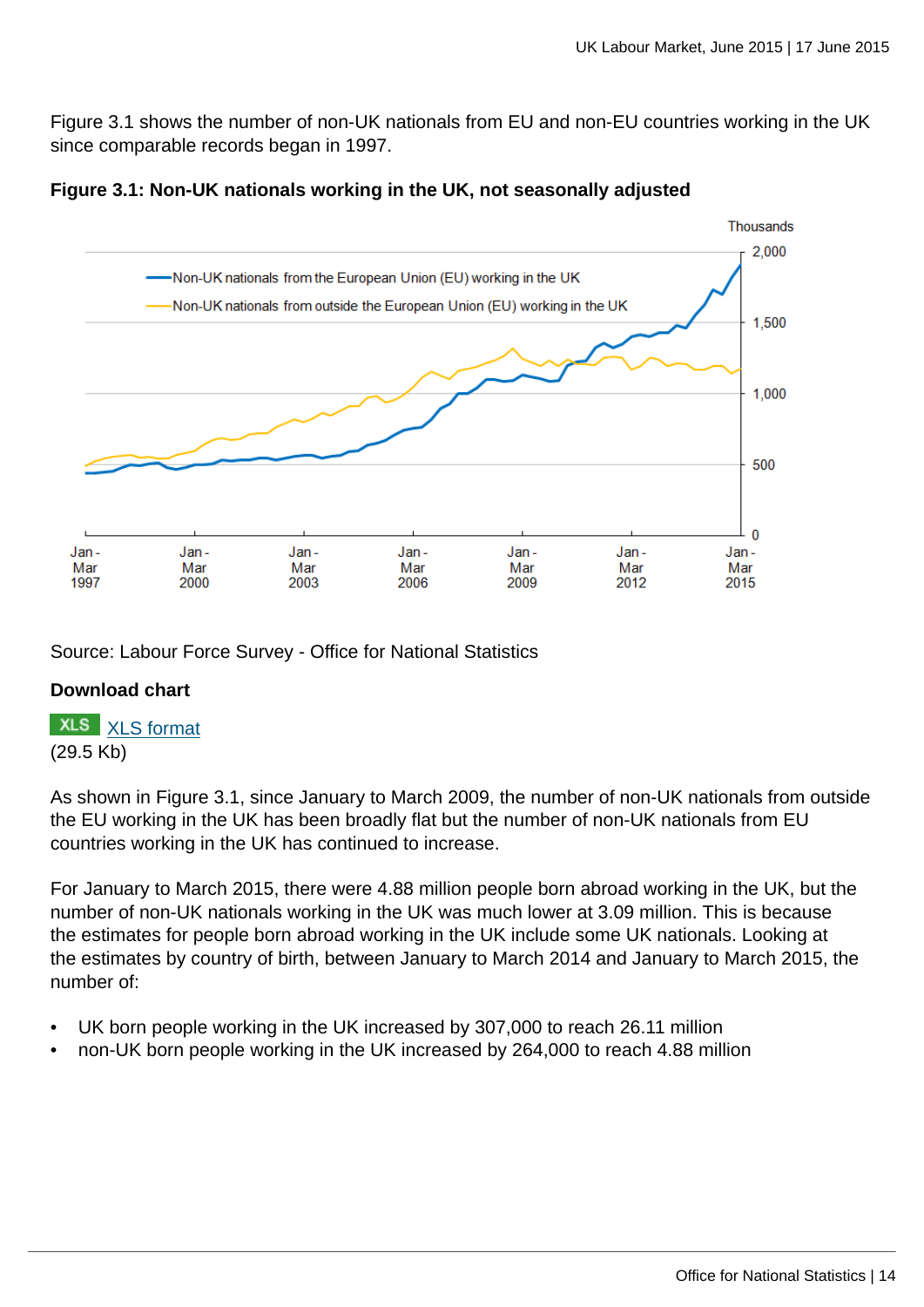# **4. Actual hours worked**

#### **What is actual hours worked ?**

[Actual hours worked](http://www.ons.gov.uk:80/ons/rel/lms/labour-market-guidance/guide-to-labour-market-statistics/guide-to-hours-worked.html) measures the number of hours worked in the economy. Changes in actual hours worked reflect changes in the number of people in employment and the average hours worked by those people.

#### **Where to find data about hours worked**

Hours worked estimates are available at Tables 7 and 7(1) of the pdf version of this statistical bulletin and at [data tables HOUR01 \(499 Kb Excel sheet\)](http://www.ons.gov.uk:80/ons/rel/lms/labour-market-statistics/june-2015/table-hour01.xls) and [HOUR02 \(1.72 Mb Excel sheet\).](http://www.ons.gov.uk:80/ons/rel/lms/labour-market-statistics/june-2015/table-hour02.xls)

#### **Commentary**

Total hours worked per week were 998.3 million for February to April 2015. This was:

- 1.1 million (0.1%) more than for the 3 months to January 2015
- 14.8 million (1.5%) more than for a year earlier
- 84.5 million (9.2%) more than 5 years previously

Figure 4.1 shows total hours worked for the last 5 years.

#### **Figure 4.1: Total hours worked per week in the UK, seasonally adjusted**



Source: Labour Force Survey - Office for National Statistics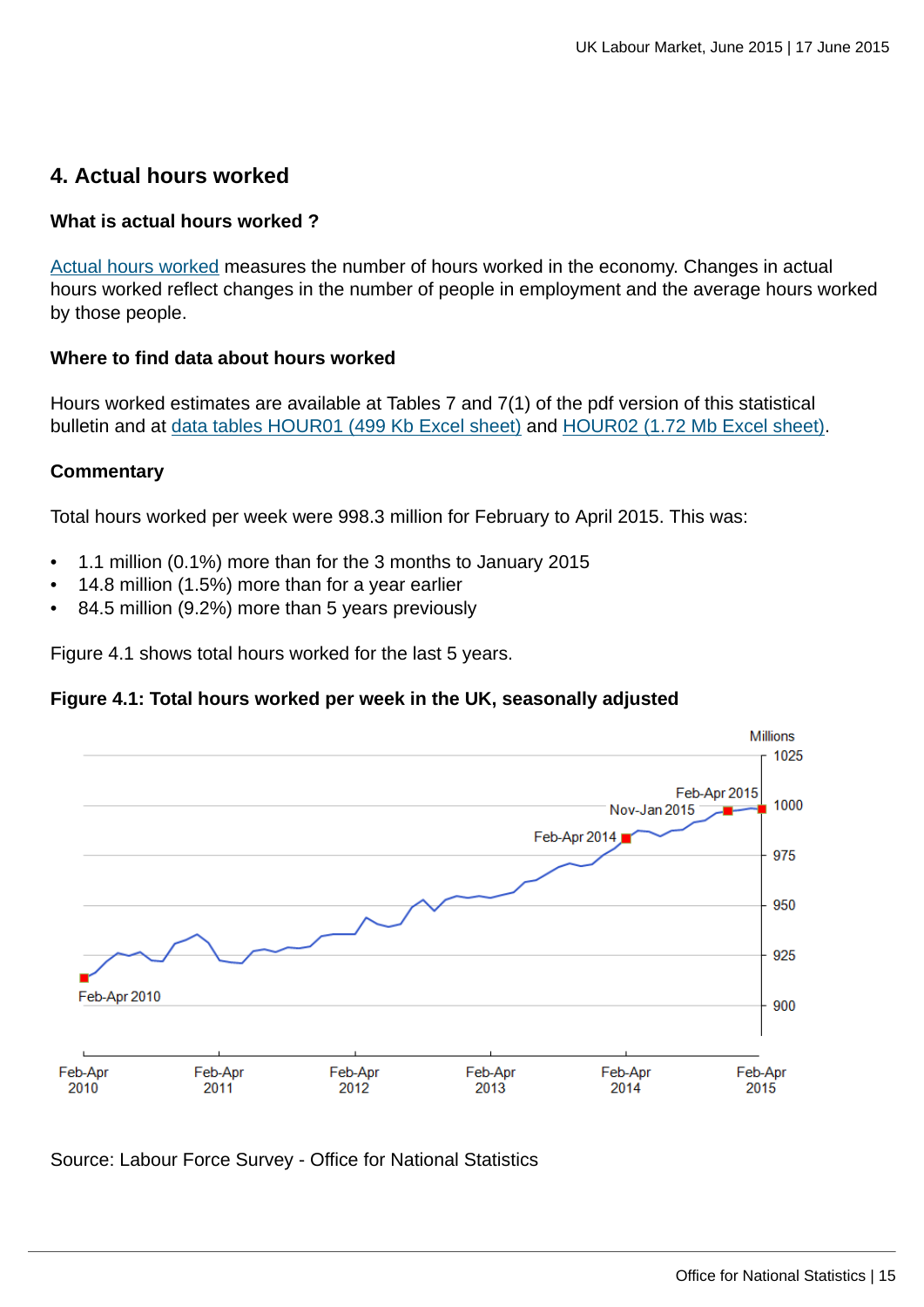#### **Download chart**

**XLS** [XLS format](http://www.ons.gov.uk:80/ons/rel/lms/labour-market-statistics/june-2015/chd-figure-4-1.xls) (28.5 Kb)

For February to April 2015:

- people working full-time worked, on average, 37.4 hours per week in their main job, slightly lower compared with a year earlier
- people working part-time worked, on average, 16.3 hours per week in their main job, 0.3 hours higher than for a year earlier

## **5. Workforce jobs**

#### **What is workforce jobs ?**

[Workforce jobs](http://www.ons.gov.uk:80/ons/rel/lms/labour-market-guidance/guide-to-labour-market-statistics/guide-to-jobs.html) measures the number of filled jobs in the economy. The estimates are mainly sourced from employer surveys. Workforce jobs is a different concept from employment, which is sourced from the Labour Force Survey, as employment is an estimate of people and some people have more than one job.

A [comparison between estimates of employment and jobs](http://www.ons.gov.uk:80/ons/rel/lms/labour-market-statistics/june-2015/reconciliation-of-estimates-of-jobs--june-2015.html) is available in an article published on our website.

#### **Where to find data about workforce jobs**

Jobs estimates are available at Tables 5 and 6 of the pdf version of this statistical bulletin and at [data tables JOBS01 \(55.5 Kb Excel sheet\)](http://www.ons.gov.uk:80/ons/rel/lms/labour-market-statistics/june-2015/table-jobs01.xls) and [JOBS02 \(326 Kb Excel sheet\).](http://www.ons.gov.uk:80/ons/rel/lms/labour-market-statistics/june-2015/table-jobs02.xls)

#### **Commentary**

There were 33.67 million workforce jobs in the UK in March 2015, 160,000 more than for December 2014 and 613,000 more than for a year earlier. Figure 5.1 shows changes in the number of jobs by industrial sector between March 2014 and March 2015.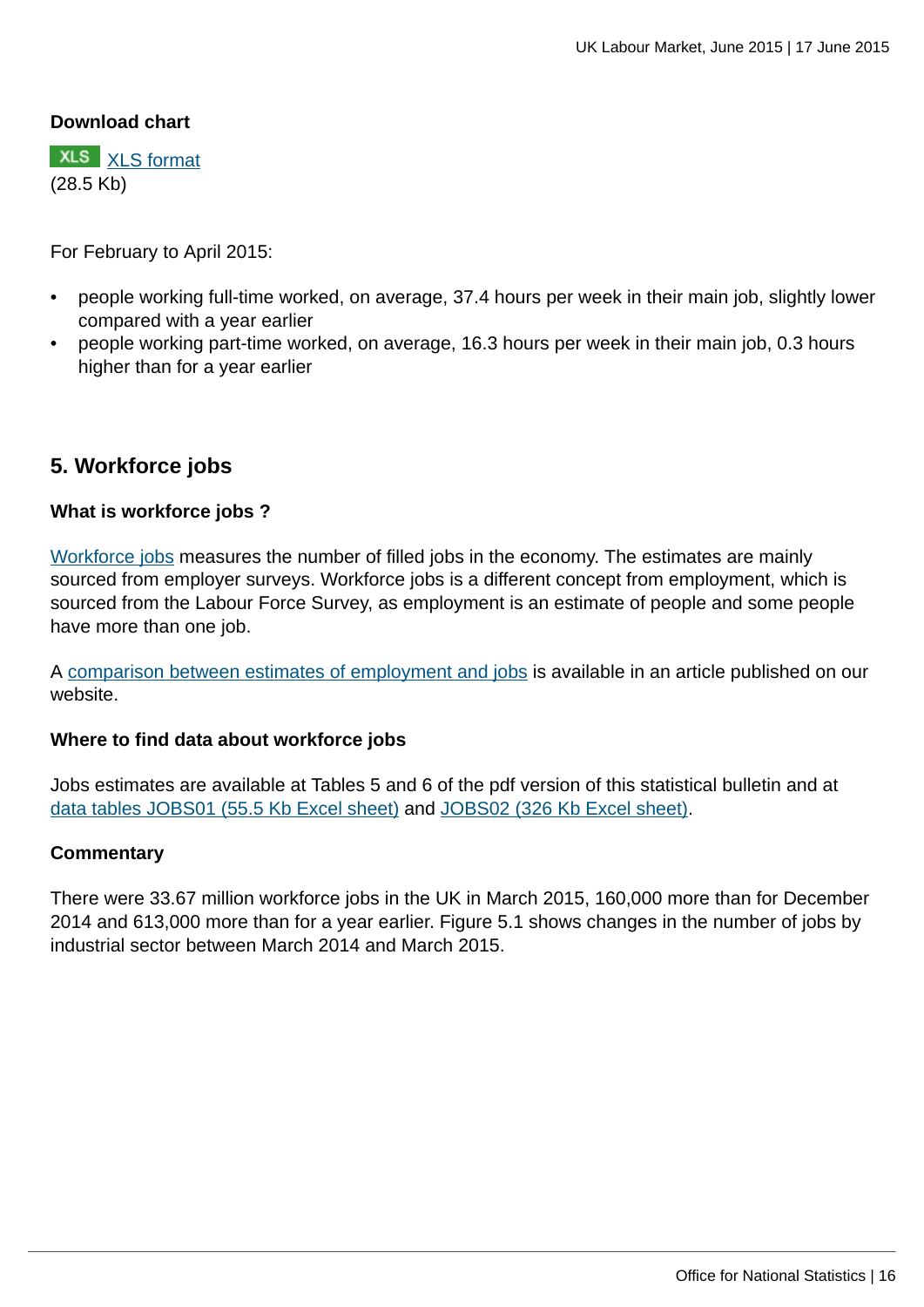

## **Figure 5.1: Changes in the number of jobs in the UK between March 2014 and March 2015, seasonally adjusted**

Source: Office for National Statistics

# **Download chart**

**XLS** [XLS format](http://www.ons.gov.uk:80/ons/rel/lms/labour-market-statistics/june-2015/chd-figure-5-1.xls) (25.5 Kb)

Since comparable records began in 1978, the number of jobs in the manufacturing and mining and quarrying sectors has declined, but jobs in the service sectors have increased substantially. Between June 1978 and March 2015:

- the proportion of jobs accounted for by the manufacturing and mining and quarrying sectors fell from 26.4% to 8.1%
- the proportion of jobs accounted for by the services sector increased from 63.2% to 83.4%

Comparable estimates for workforce jobs by industry begin in 1978 and are available at [data](http://www.ons.gov.uk:80/ons/rel/lms/labour-market-statistics/june-2015/table-jobs02.xls) [table JOBS02 \(326 Kb Excel sheet\)](http://www.ons.gov.uk:80/ons/rel/lms/labour-market-statistics/june-2015/table-jobs02.xls). Historical information back to 1841, not comparable with the latest estimates, are available from [2011 Census Analysis, 170 years of industry](http://www.ons.gov.uk:80/ons/rel/census/2011-census-analysis/170-years-of-industry/index.html) published on our website.

# **6. Average weekly earnings**

# **What is average weekly earnings ?**

[Average Weekly Earnings](http://www.ons.gov.uk:80/ons/rel/lms/labour-market-guidance/guide-to-labour-market-statistics/guide-to-earnings.html) measures money paid to employees in Great Britain in return for work done, before tax and other deductions from pay. The estimates do not include earnings of selfemployed people. Estimates are available for both total pay (which includes bonuses) and for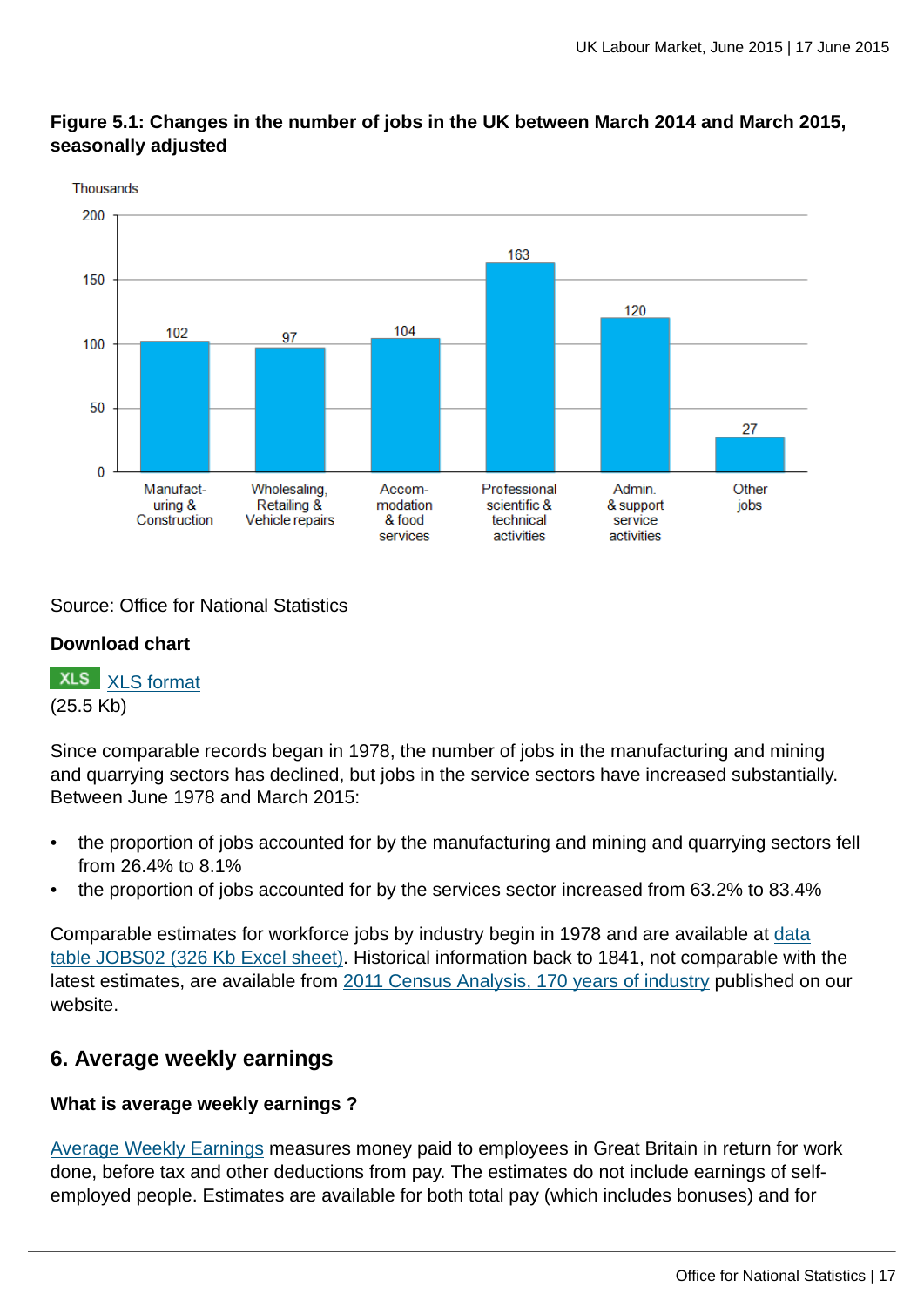regular pay (which excludes bonus payments). The estimates are not just a measure of pay settlements as they also reflect compositional changes within the workforce. Further information is available at **Notes for Earnings** at the end of this section.

#### **Where to find data on average weekly earnings**

Average weekly earnings estimates are available at Tables 15, 16 and 17 of the pdf version of this statistical bulletin and at data tables [EARN01 \(608 Kb Excel sheet\)](http://www.ons.gov.uk:80/ons/rel/lms/labour-market-statistics/june-2015/table-earn01.xls), [EARN02 \(539.5 Kb Excel sheet\)](http://www.ons.gov.uk:80/ons/rel/lms/labour-market-statistics/june-2015/table-earn02.xls) and [EARN03 \(611 Kb Excel sheet\)](http://www.ons.gov.uk:80/ons/rel/lms/labour-market-statistics/june-2015/table-earn03.xls).

While comparable records for average weekly earnings start in 2000, modelled estimates back to 1963 (which do not have National Statistics status) are available at [data table EARN02 \(539.5 Kb](http://www.ons.gov.uk:80/ons/rel/lms/labour-market-statistics/june-2015/table-earn02.xls) [Excel sheet\)](http://www.ons.gov.uk:80/ons/rel/lms/labour-market-statistics/june-2015/table-earn02.xls).

Estimates back to 1750 (which do not have National Statistics status) have been published by the Bank of England in the spreadsheet [Three centuries of macroeconomic data](http://www.ons.gov.uk:80/ons/external-links/other/bank-of-england/bank-of-england---datasets.html) (at column G in worksheet 18).

#### **Where to find more information about earnings**

An article looking at [bonus payments](http://www.ons.gov.uk:80/ons/rel/awe/average-weekly-earnings/bonus-payents-in-great-britain--2013-2014/index.html) was published on 29 August 2014.

An article looking at [UK wages over the last four decades](http://www.ons.gov.uk:80/ons/rel/lmac/uk-wages-over-the-past-four-decades/2014/index.html) was published on 3 July 2014.

The [Annual Survey of Hours and Earnings \(ASHE\),](http://www.ons.gov.uk:80/ons/rel/ashe/annual-survey-of-hours-and-earnings/index.html) published on 19 November 2014, provides more detailed data.

#### **Commentary**

For April 2015:

- average regular pay (excluding bonuses) for employees in Great Britain was £462 per week before tax and other deductions from pay
- average total pay (including bonuses) for employees in Great Britain was £493 per week before tax and other deductions from pay

Between February to April 2014 and February to April 2015:

- regular pay for employees in Great Britain increased by 2.7%, the highest annual growth rate since the three months to February 2009.
- total pay for employees in Great Britain increased by 2.7%. The last time the annual growth rate was as high as 2.7% was for June to August 2011.

For February to April 2015 higher three month average growth rates were recorded, for both regular pay and total pay, across a wide range of industries in the private sector compared with January to March 2015.

The Consumer Prices Index (CPI) fell by 0.1% in the year to April 2015.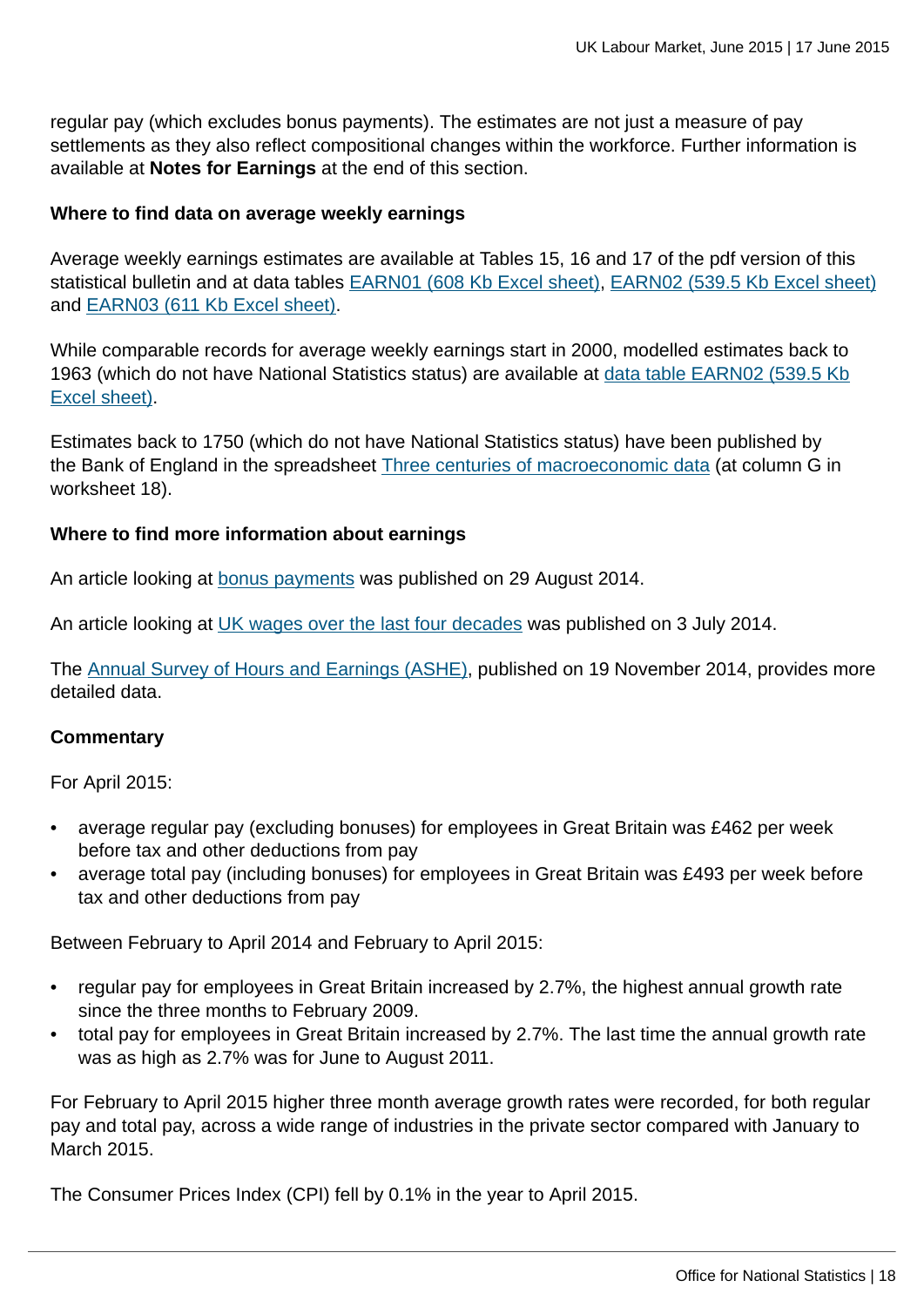Figure 6.1 compares the annual growth rates for both regular and total pay with consumer price inflation.





Source: Office for National Statistics

**Notes:**

- 1. Figure 6.1 shows monthly estimates for the Consumer Prices Index (CPI) from April 2010 to April 2015 and three month average estimates for Average Weekly Earnings (AWE) from February to April 2010 to February to April 2015.
- 2. The CPI series is for the United Kingdom and is compiled from prices data based on a large and representative selection of individual goods and services. The AWE series are for Great Britain and are sourced from the Monthly Wages and Salaries Survey
- 3. The AWE series are seasonally adjusted. The CPI series is not seasonally adjusted.

#### **Download chart**

**XLS** [XLS format](http://www.ons.gov.uk:80/ons/rel/lms/labour-market-statistics/june-2015/chd-figure-6-1.xls)

(29 Kb)

Since comparable records began in 2000, average total pay for employees in Great Britain has increased from £311 a week in January 2000 to £493 a week in April 2015; an increase of 58.3%. Between January 2000 and April 2015, the Consumer Prices Index increased by 39.0%.

## **Notes for Average Weekly Earnings**

1. The estimates are in current prices; this means that they are not adjusted for price inflation. The estimates relate to Great Britain and include salaries but not unearned income, benefits in kind or arrears of pay.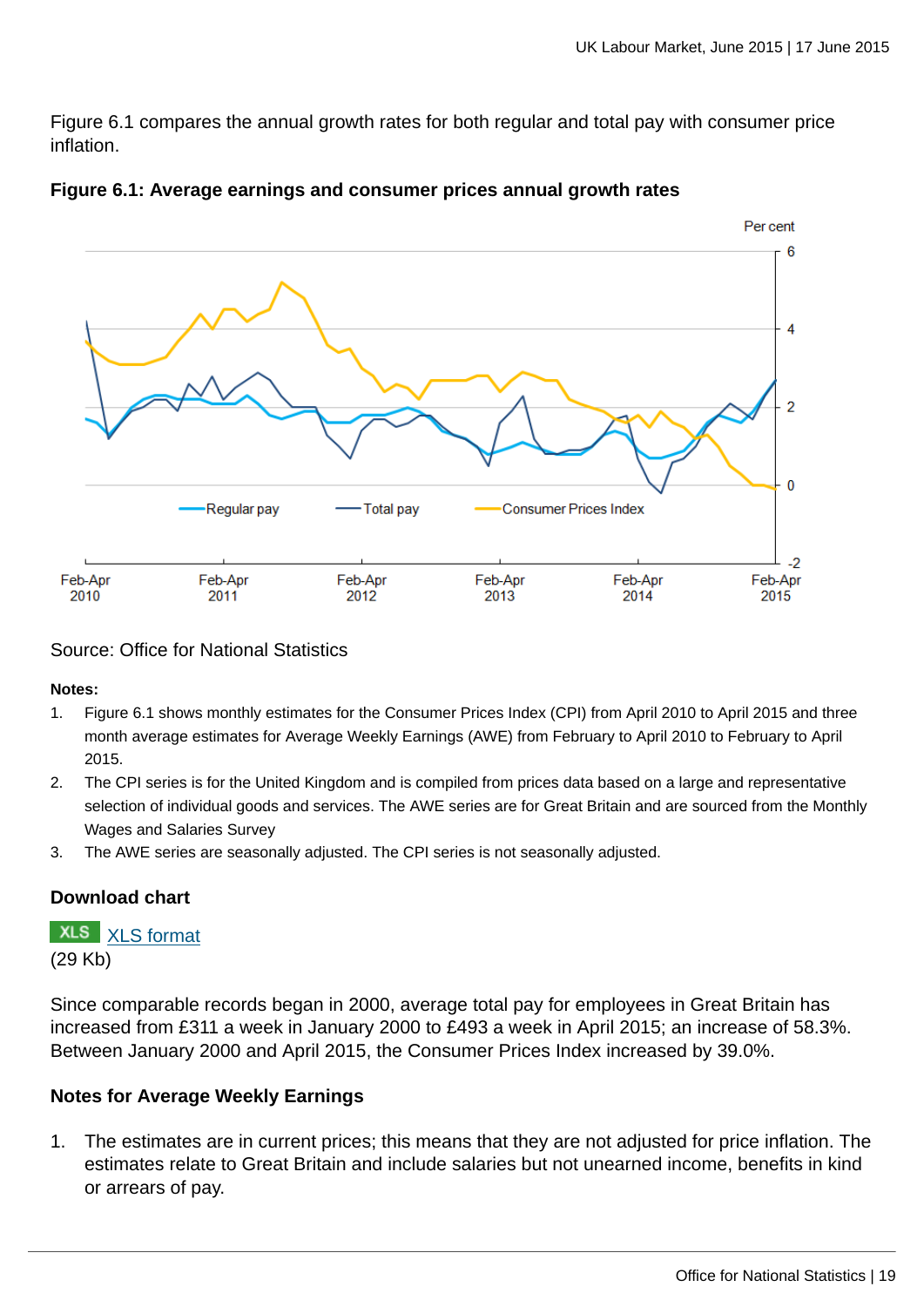- 2. As well as pay settlements, the estimates reflect bonuses, changes in the number of paid hours worked and the impact of employees paid at different rates joining and leaving individual businesses. The estimates also reflect changes in the overall structure of the workforce; for example, fewer low paid jobs in the economy would have an upward effect on the earnings growth rate.
- 3. Lloyds Banking Group plc is reclassified to the private sector from April 2014 following the sale of some government owned shares to private sector investors. It is classified to the public sector between July 2009 and March 2014. We estimate that, if the April 2014 reclassification had not occurred, the public sector single month growth rates between April 2014 and March 2015 would have been around 0.3 percentage points higher and the corresponding private sector growth rates would have been around 0.1 percentage points lower.

# **7. Labour disputes (not seasonally adjusted)**

#### **What is labour disputes?**

The [labour disputes](http://www.ons.gov.uk:80/ons/rel/lms/labour-market-guidance/guide-to-labour-market-statistics/guide-to-labour-disputes.html) estimates measure strikes connected with terms and conditions of employment.

#### **Where to find data about labour disputes**

Labour disputes estimates are available at Table 20 of the pdf version of this statistical bulletin and at [data table LABD01 \(114 Kb Excel sheet\)](http://www.ons.gov.uk:80/ons/rel/lms/labour-market-statistics/june-2015/table-labd01.xls).

#### **Commentary**

In April 2015, there were 7,000 working days lost from 19 stoppages. For the 12 months ending April 2015, there were 704,000 working days lost from 160 stoppages.

Since records began in December 1931:

- the highest cumulative 12 month estimate for working days lost was 32.2 million for the 12 months to April 1980
- the lowest cumulative 12 month estimate for working days lost was 143,000 for the 12 months to March 2011

Working days lost are at historically low levels when looking at the longer run time series back to the 1930s, available at [data table LABD01 \(114 Kb Excel sheet\)](http://www.ons.gov.uk:80/ons/rel/lms/labour-market-statistics/june-2015/table-labd01.xls).

Figure 7.1 shows cumulative 12 month totals for working days lost for the last 5 years.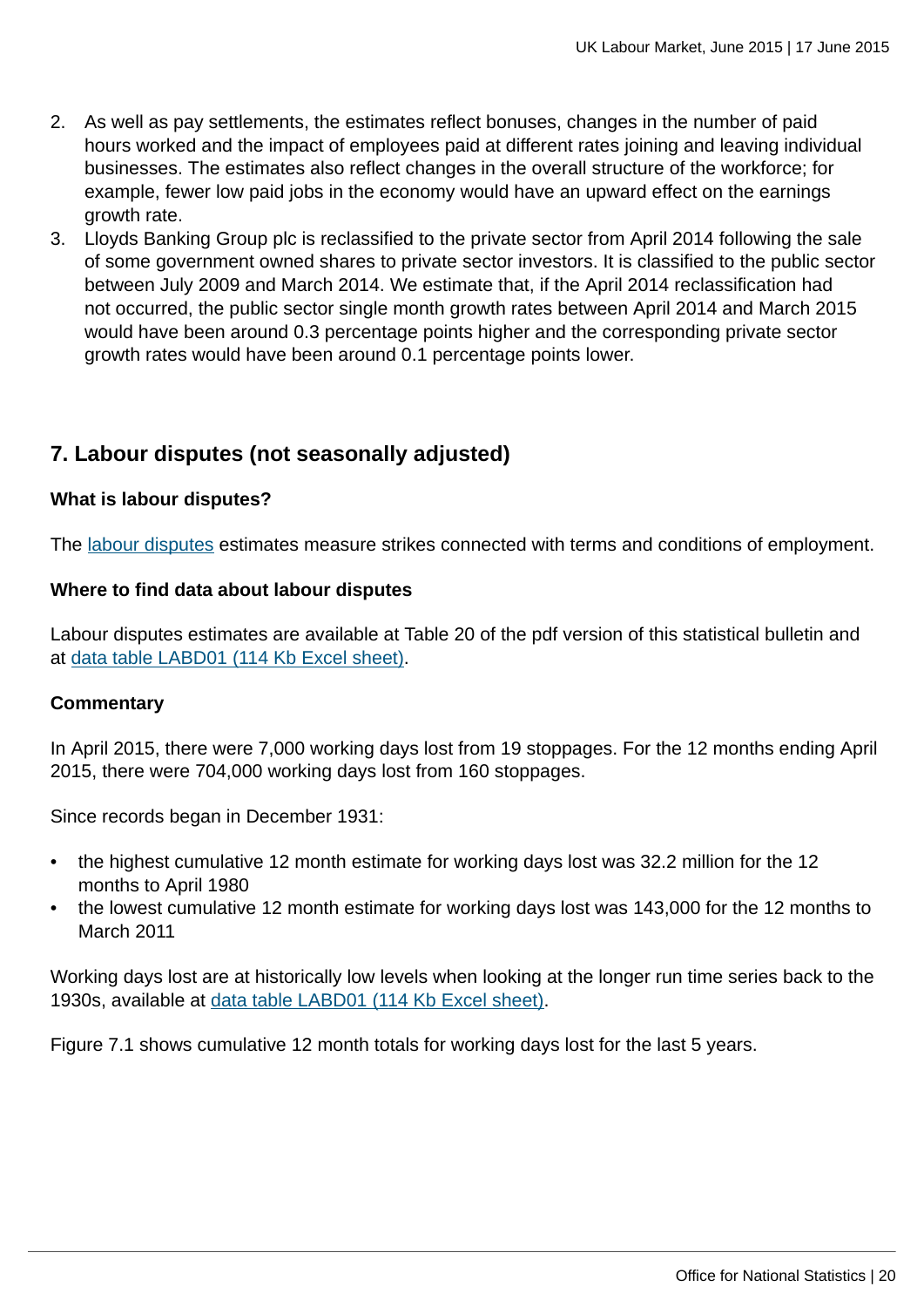

#### **Figure 7.1: Working days lost cumulative 12 months totals, not seasonally adjusted**

Source: Labour Disputes Statistics - Office for National Statistics

#### **Download chart**

**XLS** [XLS format](http://www.ons.gov.uk:80/ons/rel/lms/labour-market-statistics/june-2015/chd-figure-7-1.xls) (27 Kb)

# **8. Unemployment**

#### **What is unemployment ?**

[Unemployment](http://www.ons.gov.uk:80/ons/rel/lms/labour-market-guidance/guide-to-labour-market-statistics/guide-to-unemployment.html) measures people without a job who have been actively seeking work within the last 4 weeks and are available to start work within the next 2 weeks.

[Explaining the concepts of employment, unemployment and economic inactivity](http://www.ons.gov.uk:80/ons/rel/lms/labour-market-guidance/interpreting-labour-market-statistics/explaining-employment--unemployment-and-inactivity.html) is available on our website as a short video.

#### **Where to find data about unemployment**

Unemployment estimates for the UK are available at Table 9 of the pdf version of this statistical bulletin and at [data table UNEM01 \(2.25 Mb Excel sheet\)](http://www.ons.gov.uk:80/ons/rel/lms/labour-market-statistics/june-2015/table-unem01.xls).

Estimates for the unemployment rate back to 1870 (which do not have National Statistics status) have been published by the Bank of England in the spreadsheet [Three centuries of macroeconomic](http://www.ons.gov.uk:80/ons/external-links/other/bank-of-england/bank-of-england---datasets.html) [data](http://www.ons.gov.uk:80/ons/external-links/other/bank-of-england/bank-of-england---datasets.html) (at column S in worksheet 19).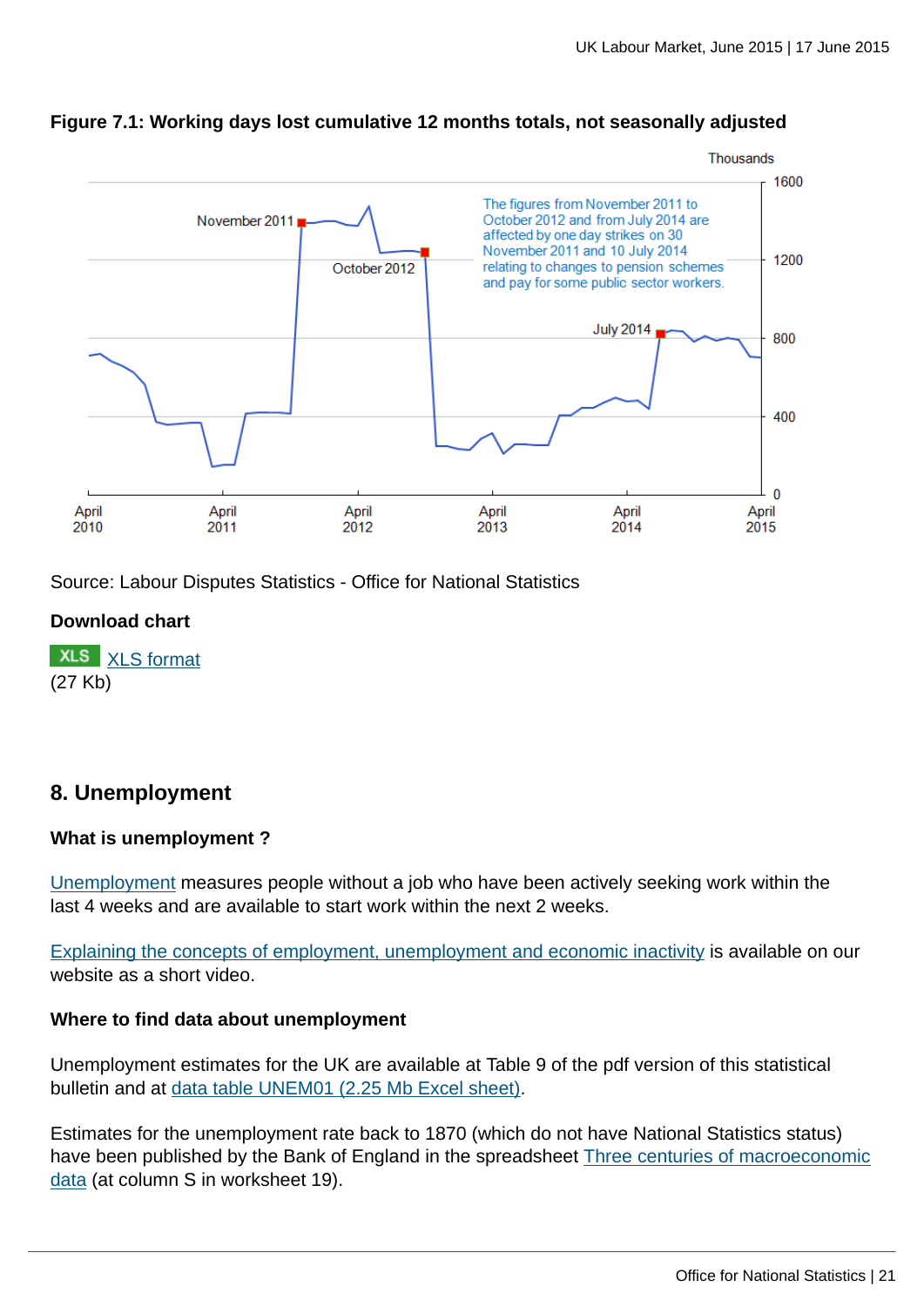International comparisons of unemployment rates are available at Table 19 of the pdf version of this statistical bulletin and at [data table A10 \(274 Kb Excel sheet\).](http://www.ons.gov.uk:80/ons/rel/lms/labour-market-statistics/june-2015/table-a10.xls)

European Union (EU) unemployment rates were published in a [Eurostat News Release](http://ec.europa.eu/eurostat/documents/2995521/6862104/3-03062015-BP-EN.pdf/efc97561-fad1-4e10-b6c1-e1c80e2bb582) on 3 June 2015.

#### **Commentary**

The unemployment rate is not the proportion of the total population who are unemployed. It is the proportion of the economically active population (those in work plus those seeking and available to work) who are unemployed. This follows [guidelines specified by the International Labour](http://www.ons.gov.uk:80/ons/external-links/international/international-labour-organisation-guidelines.html) [Organisation](http://www.ons.gov.uk:80/ons/external-links/international/international-labour-organisation-guidelines.html) and it ensures that UK unemployment rates are broadly comparable with those published by other countries.

Figure 8.1 shows that the lowest unemployment rate recorded since comparable records began in 1971 was 3.4% in late 1973 to early 1974 and the highest rate, of 11.9%, was recorded in 1984 during the downturn of the early 1980s. The unemployment rate for the latest time period, February to April 2015, was 5.5%.

#### **Figure 8.1: UK Unemployment rate (aged 16 and over), seasonally adjusted**



January to March 1971 to February to April 2015

Source: Labour Force Survey - Office for National Statistics

#### **Download chart**

**XLS** [XLS format](http://www.ons.gov.uk:80/ons/rel/lms/labour-market-statistics/june-2015/chd-figure-8-1.xls) (58.5 Kb)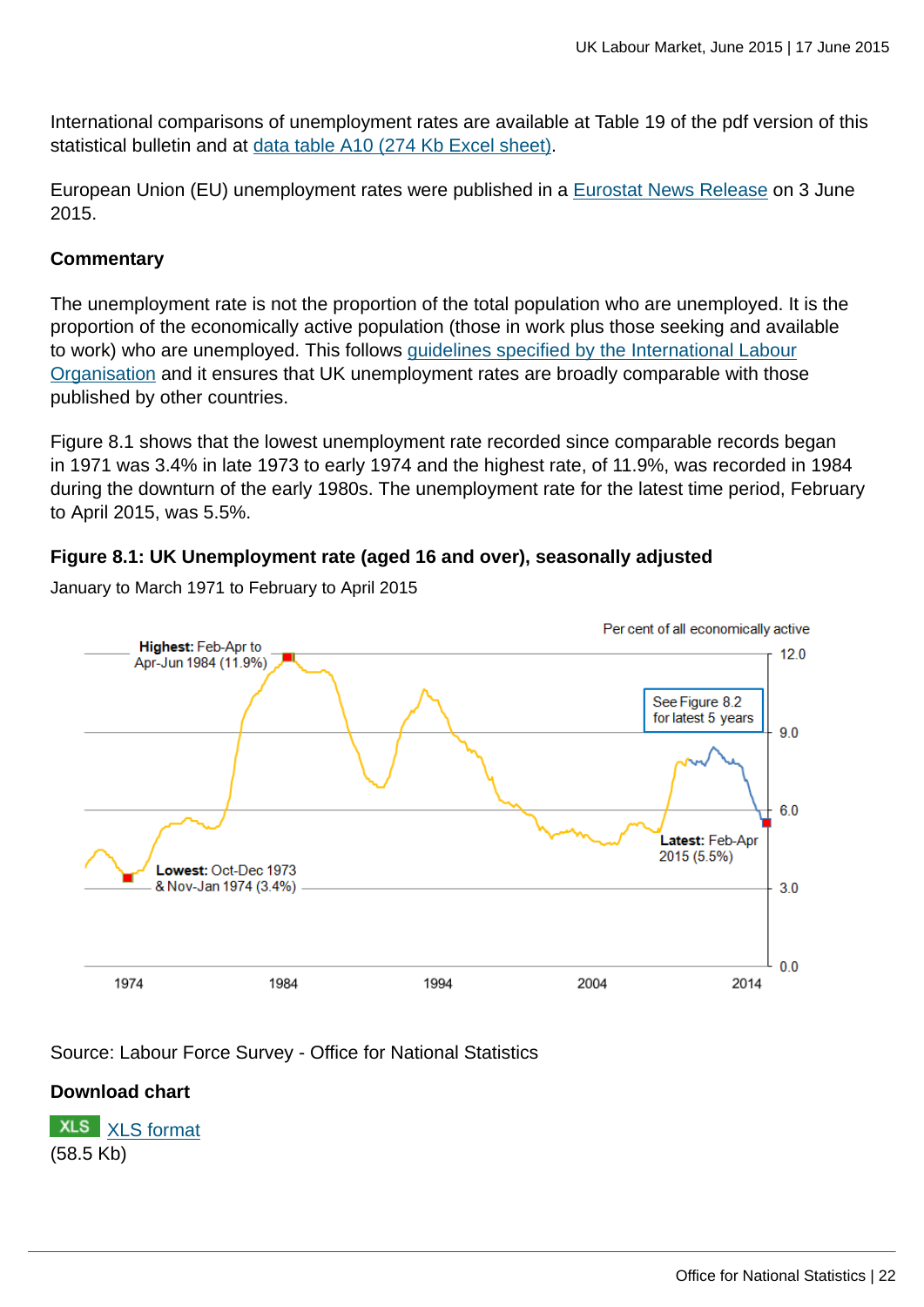Figure 8.2 looks in more detail at the unemployment rate for the last 5 years.





Source: Labour Force Survey - Office for National Statistics

## **Download chart**

**XLS** [XLS format](http://www.ons.gov.uk:80/ons/rel/lms/labour-market-statistics/june-2015/chd-figure-8-2.xls) (28.5 Kb)

The unemployment rate for those aged 16 and over for February to April 2015 was 5.5%. This was:

- down from 5.7% for the 3 months to January 2015
- down from 6.6% for a year earlier
- higher than the pre-downturn trough of 5.2% for late 2007 to early 2008

For February to April 2015, there were 1.81 million unemployed people. This was 43,000 fewer than for the 3 months to January 2015 and 349,000 fewer than for a year earlier.

Looking at unemployment for men and women for February to April 2015, there were:

- 1.00 million unemployed men, 23,000 fewer than for the 3 months to January 2015 and 201,000 fewer than for a year earlier
- 811,000 unemployed women, 20,000 fewer than for the 3 months to January 2015 and 148,000 fewer than for a year earlier

Looking at unemployment by how long people have been out of work and seeking work, for February to April 2015 there were: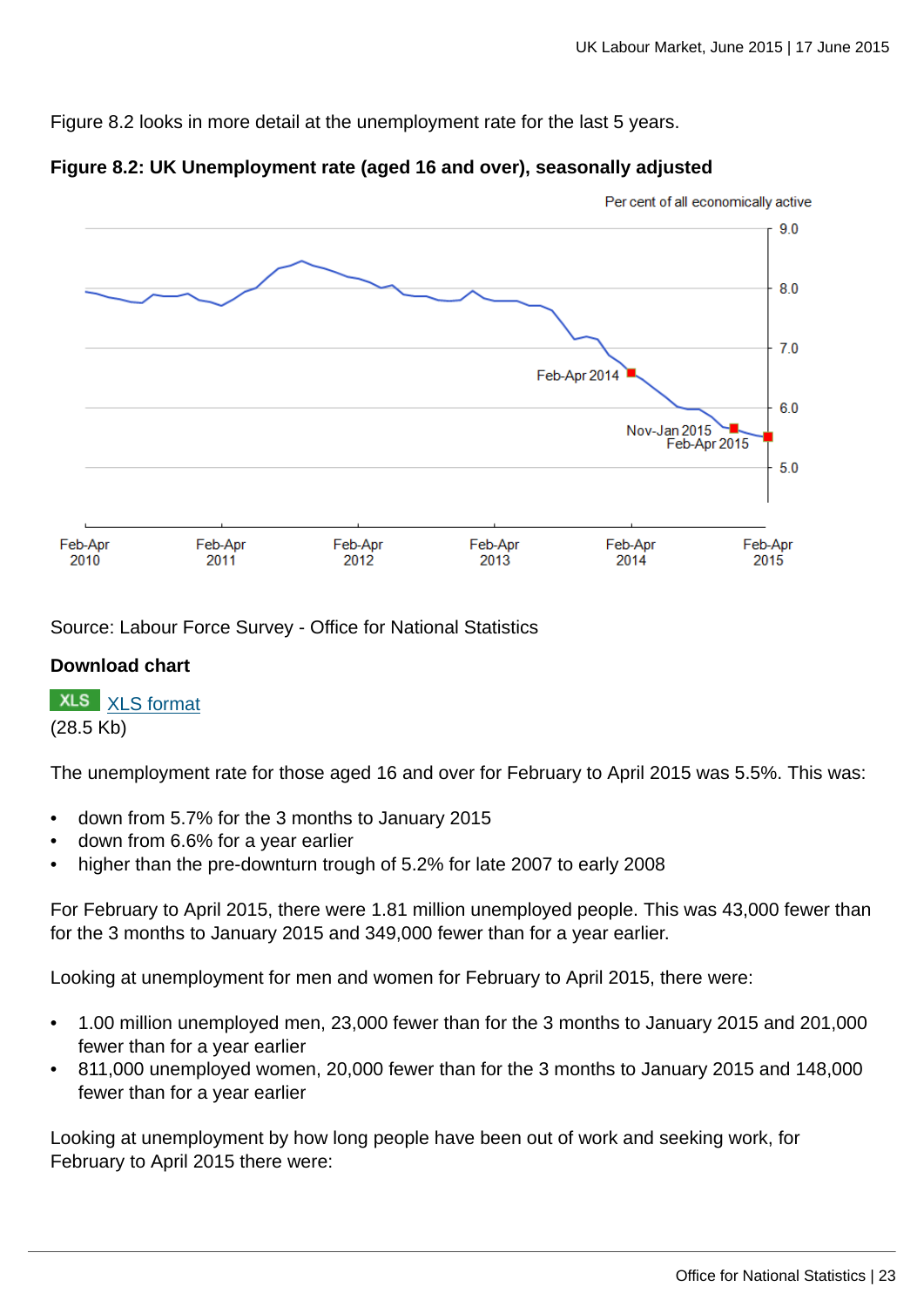- 947,000 people who had been unemployed for up to 6 months, little changed compared with the 3 months to January 2015 but 80,000 fewer than for a year earlier
- 293,000 people who had been unemployed for between 6 and 12 months, 11,000 more than for the 3 months to January 2015 but 51,000 fewer than for a year earlier
- 574,000 people who had been unemployed for over 12 months, 55,000 fewer than for the 3 months to January 2015 and 219,000 fewer than for a year earlier

Looking at international comparisons, the unemployment rate for the European Union (EU) was 9.7% of the economically active population for April 2015. Within the EU, the highest unemployment rates were for Greece (25.4% for February 2015) and Spain (22.7% for April 2015). The UK unemployment rate of 5.5%, for February to April 2015, was the second lowest in the EU, with Germany the only EU country with a lower unemployment rate (4.7% for April 2015). The unemployment rate for the United States was 5.4% for April 2015 and 5.5% for May 2015.

Figure 8.3 shows the unemployment rates for the UK, the EU and the United States (US) for the last 5 years. It shows that the unemployment rate for the UK has been substantially lower than that for the whole of the EU. The unemployment rate for the US has moved in a downward direction since early 2010 and the UK unemployment rate has been generally falling since early 2012. For the most recent time periods the unemployment rates for the UK and the USA have been very similar. However, for January to March 2015, the employment rate for those aged from 16 to 64 for the UK (73.5%) was higher than that for the USA (68.6%).

## **Figure 8.3: Unemployment rates for the United Kingdom, European Union and United States, seasonally adjusted**



## Source: Labour Force Survey - Office for National Statistics

#### **Notes:**

1. The unemployment rates for the UK and the United States are for those aged 16 and over. The unemployment rate for the EU is for those aged from 15 to 74.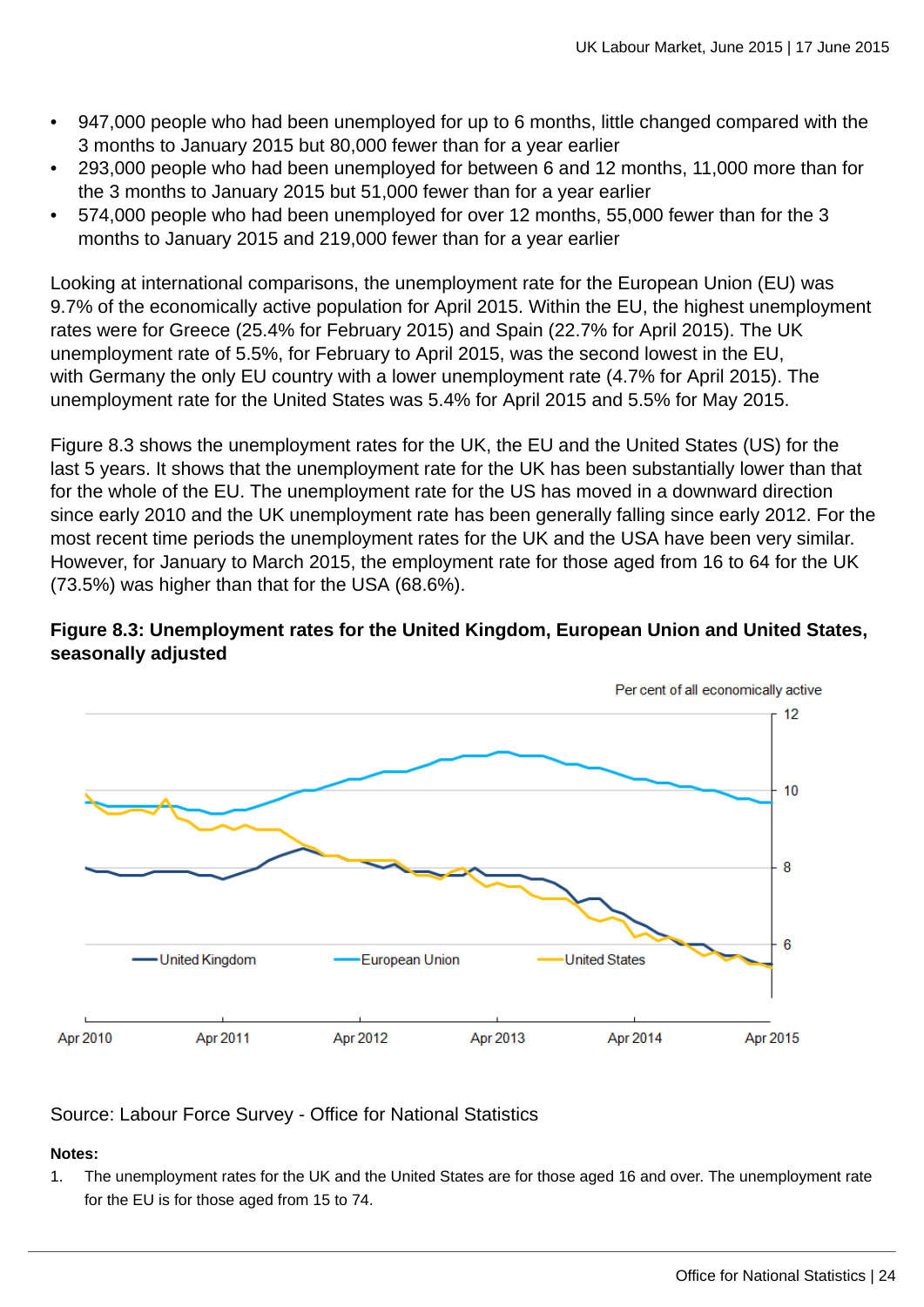2. Figure 8.3 shows monthly estimates for the EU and for the United States from April 2010 to April 2015 and three month average estimates for the UK from February to April 2010 to February to April 2015

#### **Download chart**

**XLS** [XLS format](http://www.ons.gov.uk:80/ons/rel/lms/labour-market-statistics/june-2015/chd-figure-8-3.xls) (30.5 Kb)

# **9. Claimant Count (experimental statistics)**

#### **Special note: Changes to the Claimant Count**

In previous editions of this statistical bulletin, the headline measure of the Claimant Count included claimants of Jobseeker's Allowance (JSA) only. In this month's edition the headline measure of the Claimant Count includes, for the first time, some claimants of Universal Credit as well as JSA claimants. These Universal Credit estimates are still being developed by the Department for Work and Pensions. We have therefore decided that the Claimant Count estimates including Universal Credit (which have been published as an alternative measure since July 2014) will continue to be designated as experimental statistics even though they are now the headline measure.

The coverage of the Universal Credit estimates does not precisely match the Claimant Count definition because it includes some claimants who are not required to seek work. However our analysis indicates that any bias in the new experimental measure of the Claimant Count is now less than in the old measure which only included JSA claimants.

Detailed estimates of Jobseeker's Allowance (JSA) are no longer available from this statistical bulletin, but they continue to be available at [data tables BEN02 \(307 Kb Excel sheet\)](http://www.ons.gov.uk:80/ons/rel/lms/labour-market-statistics/june-2015/table-ben02.xls) and [BEN03](http://www.ons.gov.uk:80/ons/rel/lms/labour-market-statistics/june-2015/table-ben03.xls) [\(548 Kb Excel sheet\).](http://www.ons.gov.uk:80/ons/rel/lms/labour-market-statistics/june-2015/table-ben03.xls) The estimates continue to provide an accurate measure of the number of people claiming JSA but they are no longer the best estimate of the number of people claiming unemployment related benefits. The UK Statistics Authority has therefore decided that the JSA estimates should no longer be designated as National Statistics, as explained in correspondence between the National Statistician and the UK Statistics Authority:

[Letter from National Statistician to UK Statistics Authority, 9 June 2015](http://www.statisticsauthority.gov.uk/reports---correspondence/correspondence/letter-from-john-pullinger-to-ed-humpherson-090615.pdf)

[Reply from UK Statistics Authority to National Statistician, 10 June 2015](http://www.statisticsauthority.gov.uk/reports---correspondence/correspondence/letter-from-ed-humpherson-to-john-pullinger-100615.pdf)

See Background Notes to this statistical bulletin for further details.

#### **Where to find data about the Claimant Count**

Claimant Count estimates are available at Table 10 of the pdf version of this statistical bulletin and at [data table CLA01 \(309.5 Kb Excel sheet\).](http://www.ons.gov.uk:80/ons/rel/lms/labour-market-statistics/june-2015/table-cla01.xls)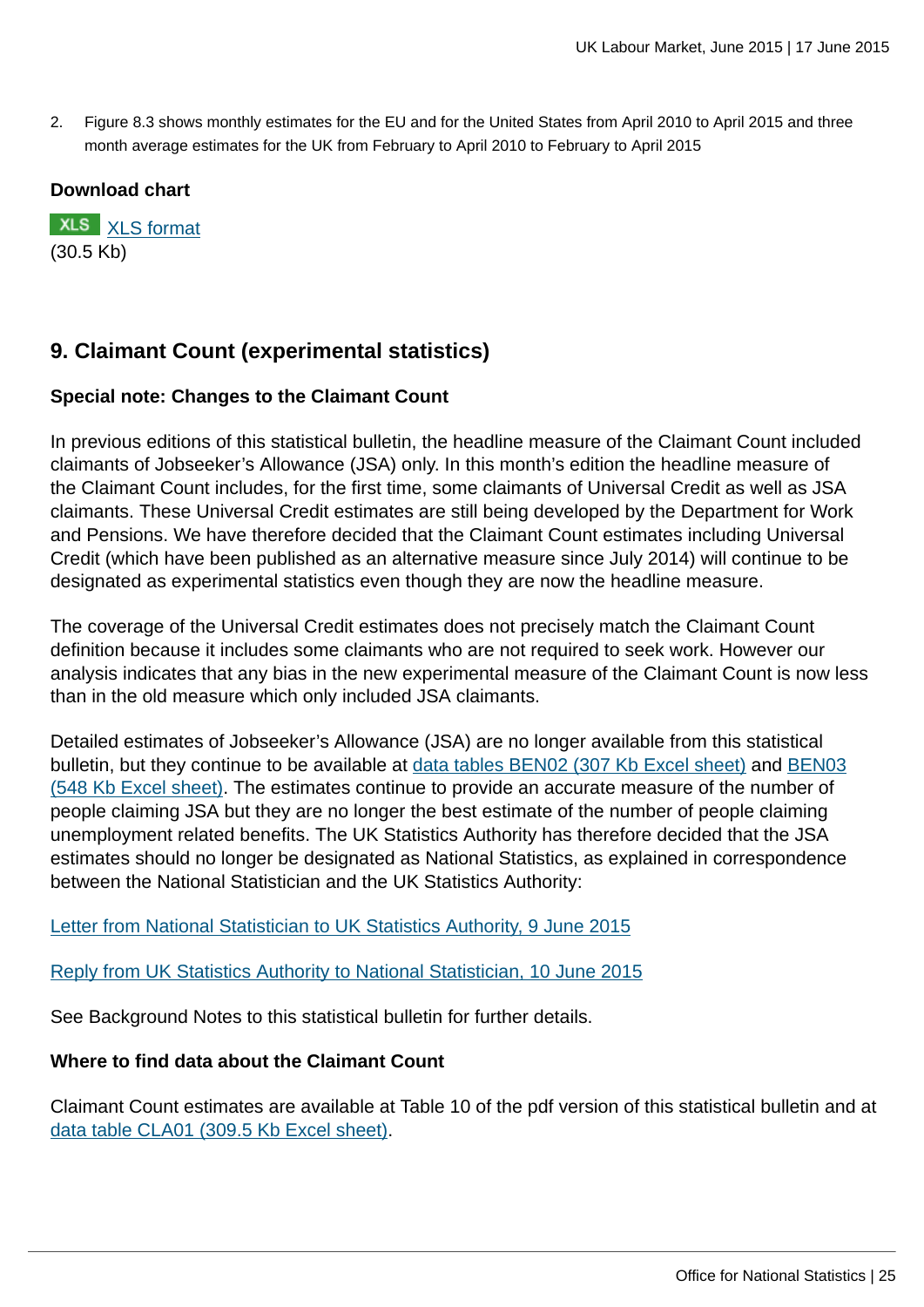While comparable records start in 1971, some data back to 1881 (which do not have National Statistics status) are available from the "Historic Data" worksheet within [data table CLA01 \(309.5 Kb](http://www.ons.gov.uk:80/ons/rel/lms/labour-market-statistics/june-2015/table-cla01.xls) [Excel sheet\)](http://www.ons.gov.uk:80/ons/rel/lms/labour-market-statistics/june-2015/table-cla01.xls).

#### **What is the Claimant Count?**

The [Claimant Count](http://www.ons.gov.uk:80/ons/rel/lms/labour-market-guidance/guide-to-labour-market-statistics/guide-to-claimant-count.html) measures the number of people claiming unemployment related benefits:

- between January 1971 (when comparable estimates start) and September 1996 it is an estimate of the number of people who would have claimed unemployment related benefits if the current benefit system had existed at that time
- between October 1996 and April 2013 the Claimant Count is a count of the number of people claiming Jobseeker's Allowance (JSA)
- between May 2013 and October 2013 the Claimant Count includes all claimants of Universal Credit (including those who were in work) as well as all JSA claimants
- from November 2013 the Claimant Count includes all **out of work** Universal Credit claimants as well as all JSA claimants

Ideally only those Universal Credit claimants who are out of work and required to seek work should be included in the Claimant Count but it is not currently possible to produce estimates on this basis. The Claimant Count therefore currently includes some out of work claimants of Universal Credit who are not required to look for work; for example, due to illness or disability.

The Claimant Count includes people who claim unemployment related benefits but who do not receive payment. For example some claimants will have had their benefits stopped for a limited period of time by Jobcentre Plus. Some people claim JSA in order to receive National Insurance Credits.

#### **Commentary**

Figure 9.1 shows the Claimant Count since comparable records began in 1971. It shows that the lowest number of people claiming unemployment related benefits was 422,600 in December 1973 and the highest figure was 3.09 million in July 1986. For the latest month, May 2015, there were 791,800 people claiming unemployment related benefits.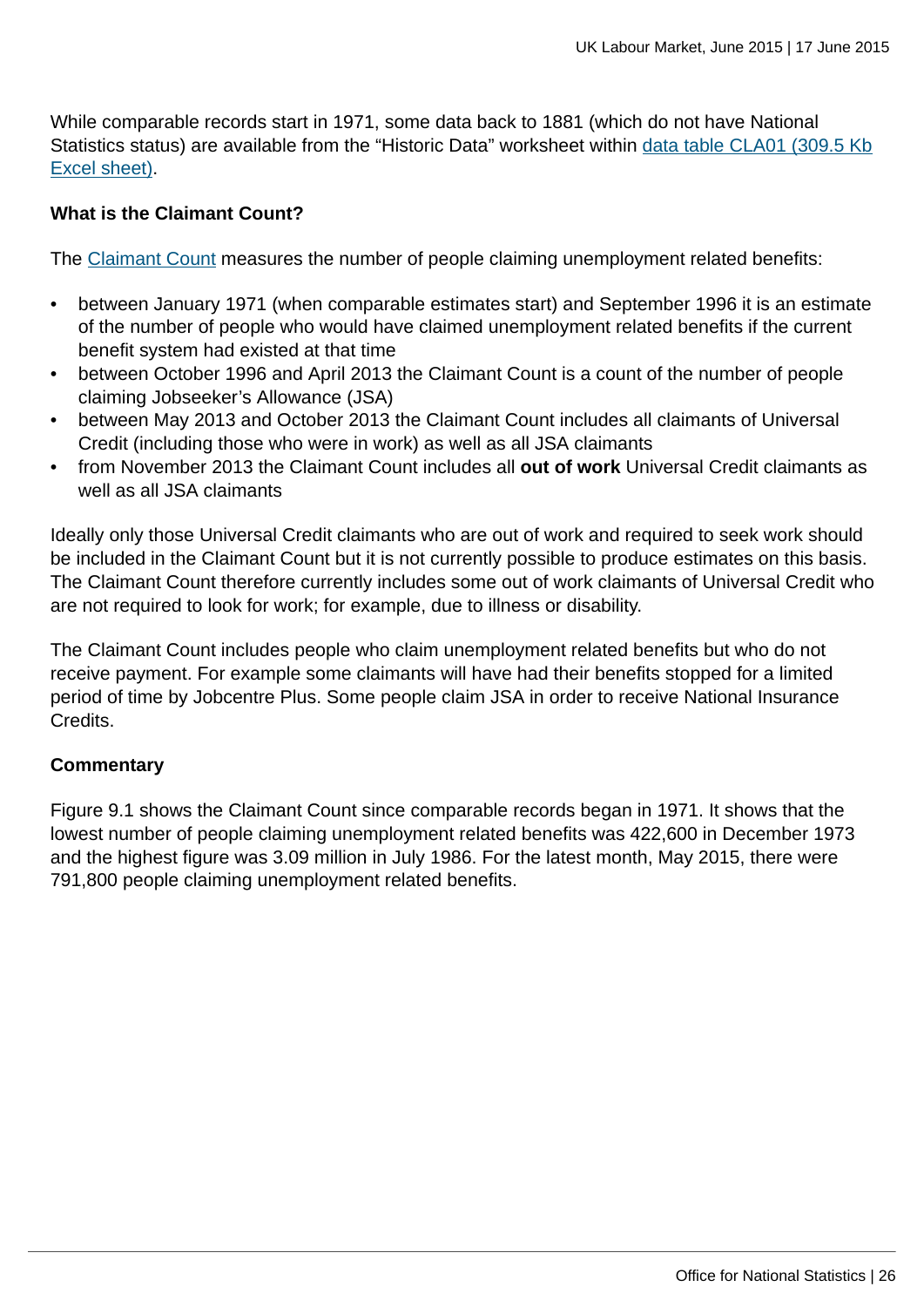

#### **Figure 9.1: UK Claimant Count from January 1971, seasonally adjusted**

Source: Office for National Statistics, Department for Work and Pensions

#### **Download chart**

**XLS** [XLS format](http://www.ons.gov.uk:80/ons/rel/lms/labour-market-statistics/june-2015/chd-figure-9-1.xls) (61.5 Kb)

Looking in more detail at the most recent 5 years, Figure 9.2 shows the Claimant Count from May 2010 to May 2015.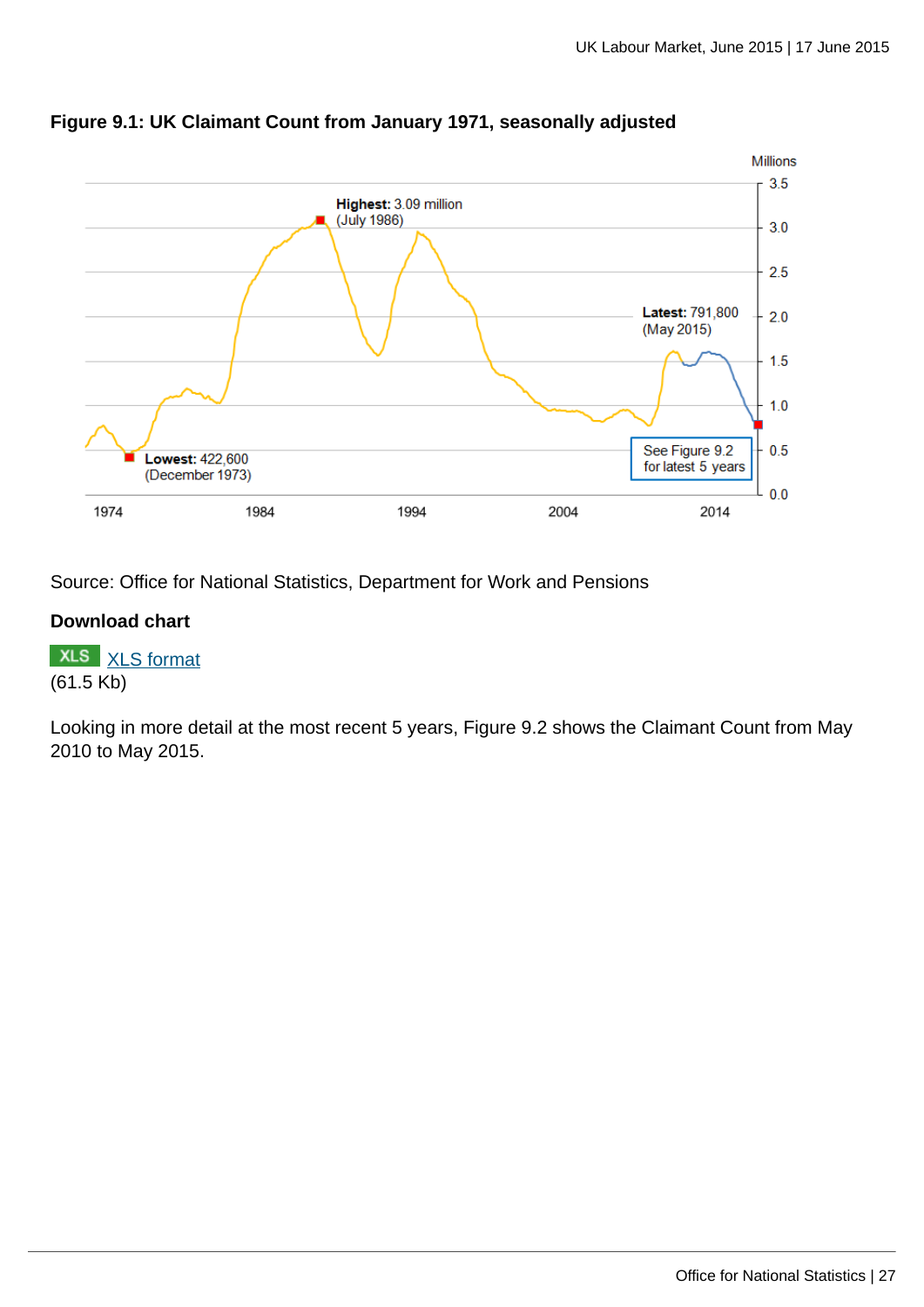

#### **Figure 9.2: UK Claimant Count, seasonally adjusted**

Source: Office for National Statistics, Department for Work and Pensions

#### **Download chart**

**XLS** [XLS format](http://www.ons.gov.uk:80/ons/rel/lms/labour-market-statistics/june-2015/chd-figure-9-2.xls)

(31.5 Kb)

For May 2015 there were 791,800 people claiming unemployment related benefits. The number of people claiming unemployment related benefits has fallen for 31 consecutive months and it is:

- down 6,500 from April 2015 (the smallest monthly fall since February 2013)
- down 290,900 from a year earlier
- 13,400 higher than the pre-downturn trough of 778,400 for February 2008

For May 2015 there were:

- 506,300 men claiming unemployment related benefits, 4,300 fewer than for April 2015 and 186,900 fewer than for a year earlier
- 285,400 women claiming unemployment related benefits, 2,200 fewer than for April 2015 and 104,000 fewer than for a year earlier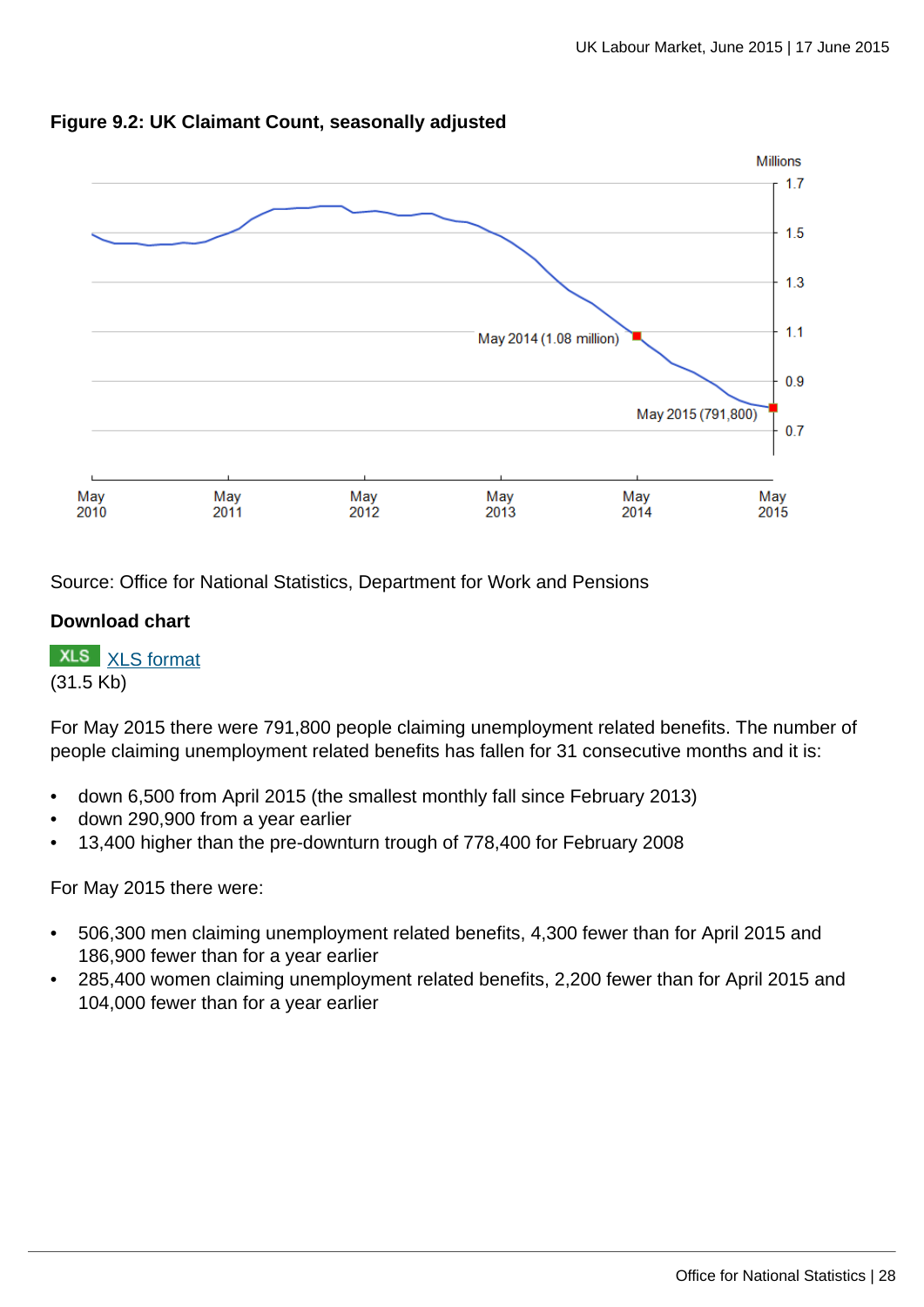# **10. Comparison between unemployment and the Claimant Count**

[Unemployment](http://www.ons.gov.uk:80/ons/rel/lms/labour-market-guidance/guide-to-labour-market-statistics/guide-to-unemployment.html) is measured according to internationally accepted [guidelines specified by the](http://www.ons.gov.uk:80/ons/external-links/international/international-labour-organisation-guidelines.html) [International Labour Organisation \(ILO\)](http://www.ons.gov.uk:80/ons/external-links/international/international-labour-organisation-guidelines.html). Unemployed people in the UK are:

- without a job, have actively sought work in the last 4 weeks and are available to start work in the next 2 weeks, or;
- out of work, have found a job and are waiting to start it in the next 2 weeks.

People who meet these criteria are classified as unemployed irrespective of whether or not they claim Jobseeker's Allowance or other benefits. The estimates are derived from the Labour Force Survey and are published for three month average time periods.

The [Claimant Count](http://www.ons.gov.uk:80/ons/rel/lms/labour-market-guidance/guide-to-labour-market-statistics/guide-to-claimant-count.html) measures the number of people claiming unemployment related benefits. As explained at Section 9 of this statistical bulletin, the Claimant Count estimates are designated as experimental statistics. In this section of the bulletin, quarterly movements in unemployment are compared with quarterly movements in the Claimant Count. Some claimants will not be classified as unemployed. For example, people in employment working fewer than 16 hours a week can be eligible to claim JSA depending on their income.

Figure 10.1 and the associated spreadsheet compare quarterly movements in unemployment and the Claimant Count for the same 3 month average time periods. The unemployment estimates shown in this comparison exclude unemployed people in the 16 to 17 and 65 and over age groups as well as unemployed people aged from 18 to 24 in full-time education. This provides a more meaningful comparison with the Claimant Count than total unemployment because people in these population groups are not usually eligible to claim JSA.

When 3 month average estimates for the Claimant Count are compared with unemployment estimates for the same time periods and for the same population groups (people aged from 18 to 64 excluding 18 to 24 year olds in full-time education), between the 3 months to January 2015 and February to April 2015:

- unemployment fell by 62,000
- the Claimant Count fell by 70,000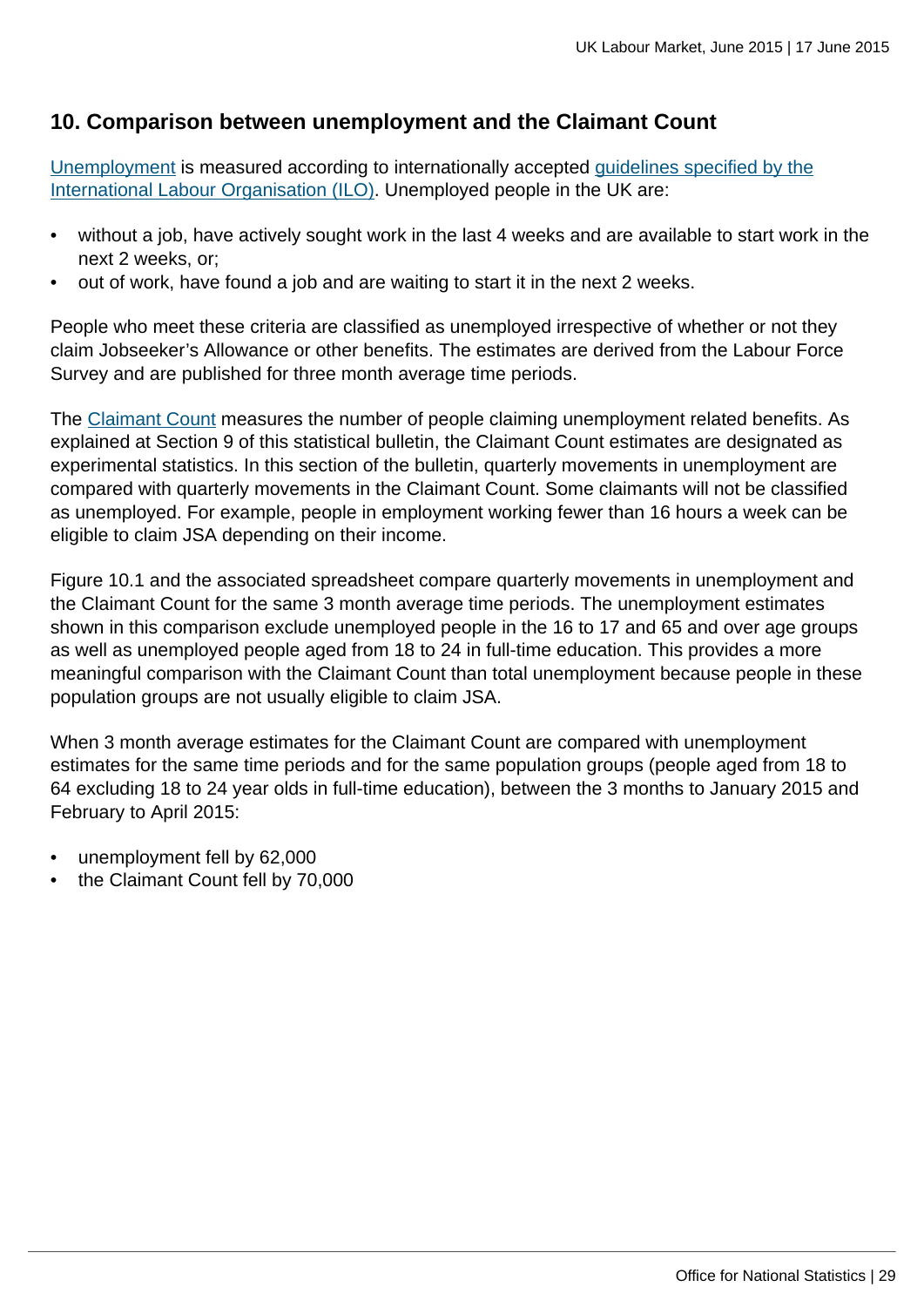

## **Figure 10.1: Quarterly changes in Unemployment and the Claimant Count for the UK (aged 18 to 64), seasonally adjusted**

Source: Office for National Statistics, Department for Work and Pensions

#### **Notes:**

- 1. Unemployment estimates are sourced from the Labour Force Survey (a survey of households). The unemployment figures in this chart, and the associated spreadsheet, exclude unemployed people aged from 18 to 24 in full-time education.
- 2. Claimant Count estimates are sourced from administrative data from Jobcentre Plus (part of the Department for Work and Pensions).

#### **Download chart**

**XLS** [XLS format](http://www.ons.gov.uk:80/ons/rel/lms/labour-market-statistics/june-2015/chd-figure-10-1.xls) (225.5 Kb)

# **11. Economic inactivity**

#### **What is economic inactivity ?**

[Economically inactive](http://www.ons.gov.uk:80/ons/rel/lms/labour-market-guidance/guide-to-labour-market-statistics/guide-to-economic-inactivity.html) people are not in employment but do not meet the internationally accepted definition of unemployment because they have not been seeking work within the last 4 weeks and/or they are unable to start work within the next 2 weeks.

[Explaining the concepts of employment, unemployment and economic inactivity](http://www.ons.gov.uk:80/ons/rel/lms/labour-market-guidance/interpreting-labour-market-statistics/explaining-employment--unemployment-and-inactivity.html) is available on our website as a short video.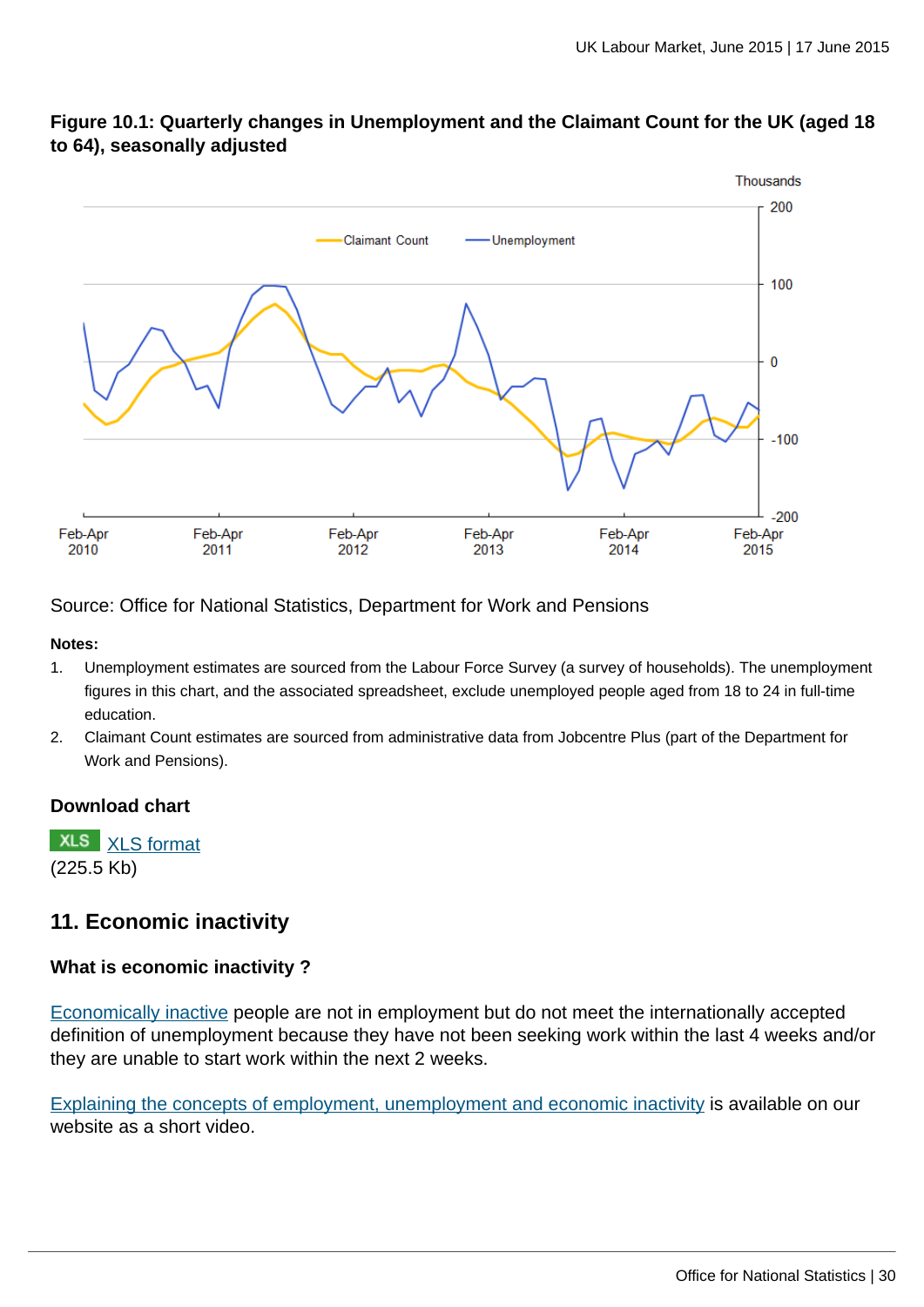#### **Where to find data on economic inactivity**

Economic inactivity estimates are available at Tables 1 and 13 of the pdf version of this statistical bulletin and at [data tables A02 \(1.47 Mb Excel sheet\)](http://www.ons.gov.uk:80/ons/rel/lms/labour-market-statistics/june-2015/table-a02.xls) and [INAC01 \(2.72 Mb Excel sheet\)](http://www.ons.gov.uk:80/ons/rel/lms/labour-market-statistics/june-2015/table-inac01.xls).

#### **Commentary**

The proportion of people, aged from 16 to 64, not in work and neither seeking nor available to work is known as the economic inactivity rate. Figure 11.1 shows the economic inactivity rate for people aged from 16 to 64 since comparable records began in 1971.

Figure 11.1 shows that the economic inactivity rate increased during the downturn of the early 1980s reaching a record high of 25.9% in 1983. As the economy improved in the late 1980s, the economic inactivity rate resumed its downward path, reaching a record low of 21.7% in late 1989 and 1990, before the economic downturn of the early 1990s drove it back up again. Following an increase in the economic inactivity rate during the economic downturn of 2008 to 2009, it resumed its generally downward path.

## **Figure 11.1: UK Economic inactivity rate (aged 16 to 64), seasonally adjusted**

Per cent Highest: Feb-Apr 26.0 to Apr-Jun 1983  $(25.9\%)$ See Figure 11.2 for latest 5 years  $240$  $22.0$ Lowest: Late 1989 Latest: Feb-Apr and 1990 (21.7%) 2015 (22.2%) 1974 2004 2014 1984 1994

January to March 1971 to February to April 2015

Source: Labour Force Survey - Office for National Statistics

## **Download chart**

**XLS** [XLS format](http://www.ons.gov.uk:80/ons/rel/lms/labour-market-statistics/june-2015/chd-figure-11-1.xls) (58.5 Kb)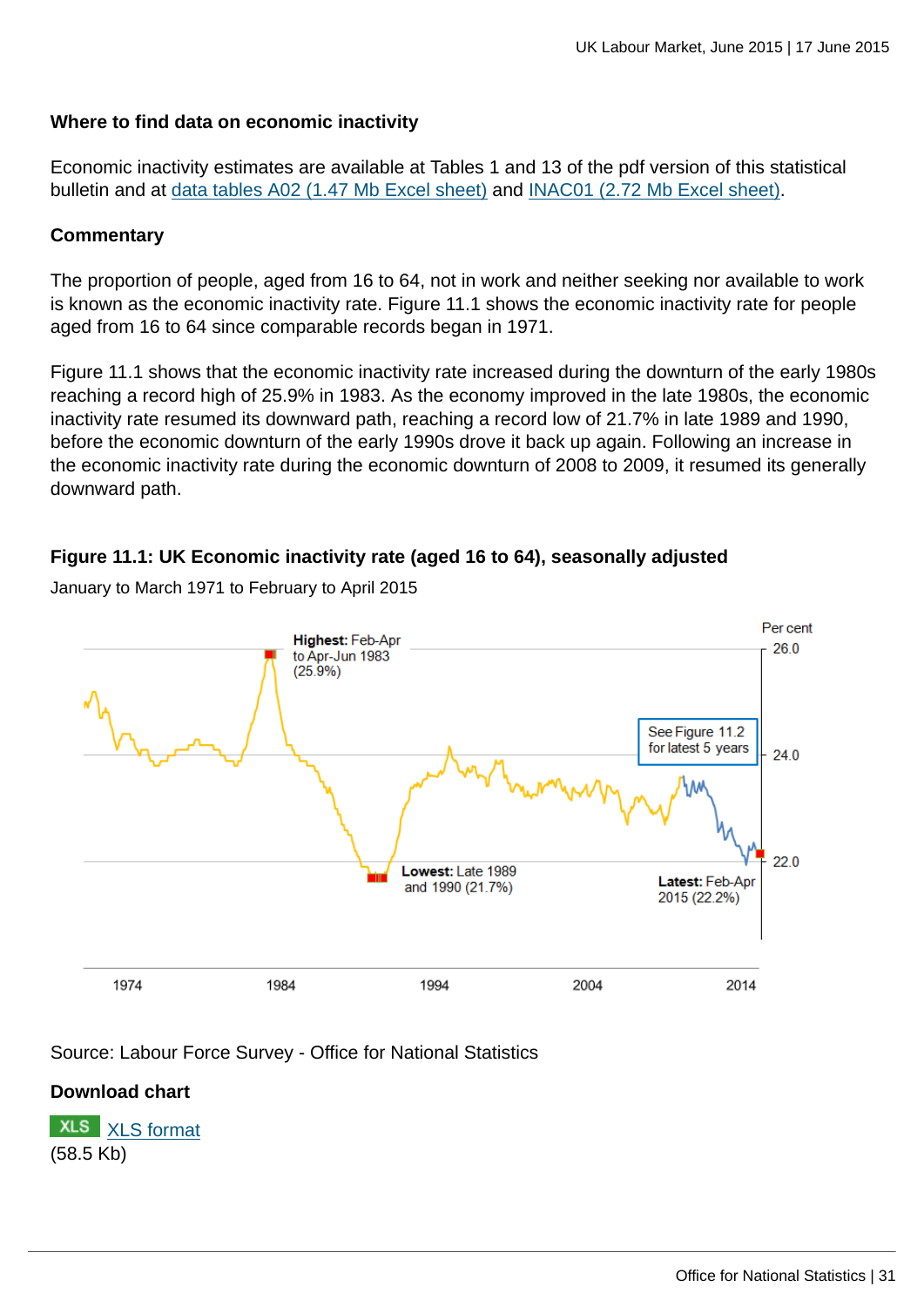Since comparable records began in 1971, the economic inactivity rate for men has been gradually rising while the rate for women has been gradually falling.

Figure 11.2 looks in more detail at the economic inactivity rate for the last 5 years.



**Figure 11.2: UK Economic inactivity rate (aged 16 to 64), seasonally adjusted**

Source: Labour Force Survey - Office for National Statistics

## **Download chart**

**XLS** [XLS format](http://www.ons.gov.uk:80/ons/rel/lms/labour-market-statistics/june-2015/chd-figure-11-2.xls)

#### (32.5 Kb)

The economic inactivity rate for those aged from 16 to 64 for February to April 2015 was 22.2%. This was little changed compared with the 3 months to January 2015 and with a year earlier.

For February to April 2015, there were 9.02 million people aged from 16 to 64 not in work and neither seeking nor available to work (known as economically inactive), 10,000 fewer than for the 3 months to January 2015 but 60,000 more than for a year earlier.

Looking in more detail at the 9.02 million people aged from 16 to 64 who were economically inactive for February to April 2015, the 2 largest categories were students and people looking after the family or home (each of which accounted for just over a quarter of the total):

• there were 2.32 million people who were not looking for work because they were studying, little changed compared with the 3 months to January 2015 but 26,000 more than for a year earlier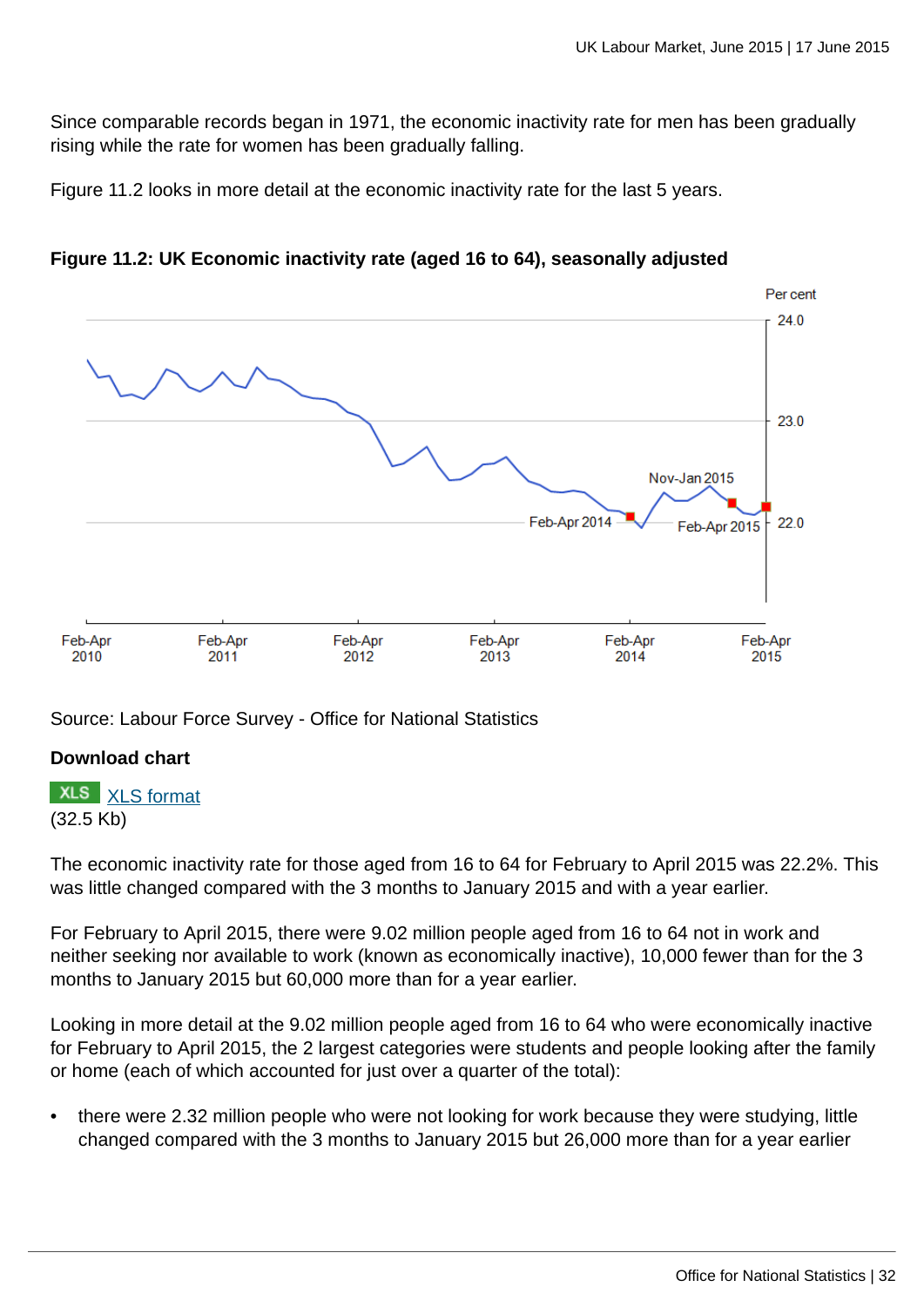• there were 2.26 million people (of which 2.02 million were women) who were not looking for work because they were looking after the family or home, 49,000 fewer than for the 3 months to January 2015 and 9,000 fewer than for a year earlier

The third and fourth largest categories were long-term sick (around 23% of the total) and retired (around 14% of the total):

- there were 2.04 million people who were not looking for work due to long-term sickness, 28,000 more than for the 3 months to January 2015 and 37,000 more than for a year earlier
- there were 1.29 million people who were not looking for work because they had retired, 11,000 more than for the 3 months to January 2015 but 36,000 fewer than for a year earlier, partly due to ongoing changes to the state pension age for women resulting in fewer women retiring between the ages of 60 and 65

A more detailed breakdown of economic inactivity by reason is available at Table 13 of the pdf version of this statistical bulletin and at [data table INAC01 \(2.72 Mb Excel sheet\)](http://www.ons.gov.uk:80/ons/rel/lms/labour-market-statistics/june-2015/table-inac01.xls).

# **12. Young people in the labour market**

#### **Where to find data on young people in the labour market**

Estimates for young people in the labour market are available at Table 14 of the pdf version of this statistical bulletin and at [data table A06 \(2.58 Mb Excel sheet\)](http://www.ons.gov.uk:80/ons/rel/lms/labour-market-statistics/june-2015/table-a06.xls).

## **Where to find more information about young people in the labour market**

Estimates for [young people who were Not in Education, Employment or Training \(NEET\)](http://www.ons.gov.uk:80/ons/rel/lms/young-people-not-in-education--employment-or-training--neets-/may-2015/index.html) for January to March 2015 were published on 21 May 2015.

#### **Commentary**

For February to April 2015, for people aged from 16 to 24, there were:

- 3.86 million people in work (including 873,000 full-time students with part-time jobs)
- 740,000 unemployed people (including 265,000 full-time students looking for part-time work)
- 2.67 million economically inactive people, most of whom (2.02 million) were full-time students

It is a common misconception that all people in full-time education are classified as economically inactive. This is not the case as people in full-time education are included in the employment estimates if they have a part-time job and are included in the unemployment estimates if they are seeking part-time work.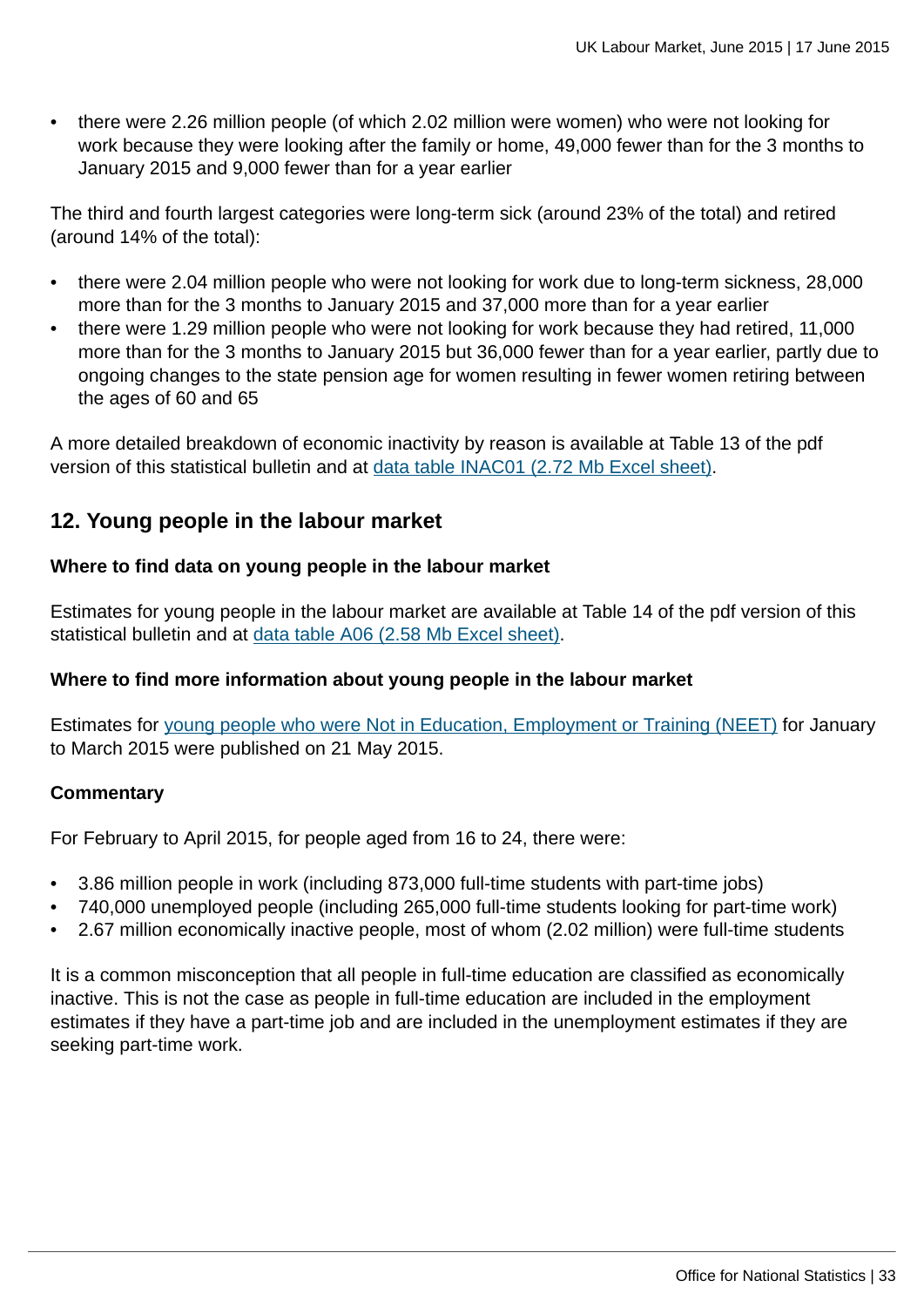## **Figure 12.1: Young people (aged 16 to 24) in the UK labour market for February to April 2015, seasonally adjusted**



Source: Labour Force Survey - Office for National Statistics

#### **Notes:**

- 1. FTE = Full-time education.
- 2. The "Not in full-time education" series includes people in part-time education and/or some form of training.

## **Download chart**

**XLS** [XLS format](http://www.ons.gov.uk:80/ons/rel/lms/labour-market-statistics/june-2015/chd-figure-12-1.xls) (30 Kb)

Figure 12.2 shows how the latest estimates, for February to April 2015, for employment, unemployment and economic inactivity for people aged from 16 to 24 compare with the previous quarter (the 3 months to January 2015) and the previous year (February to April 2014).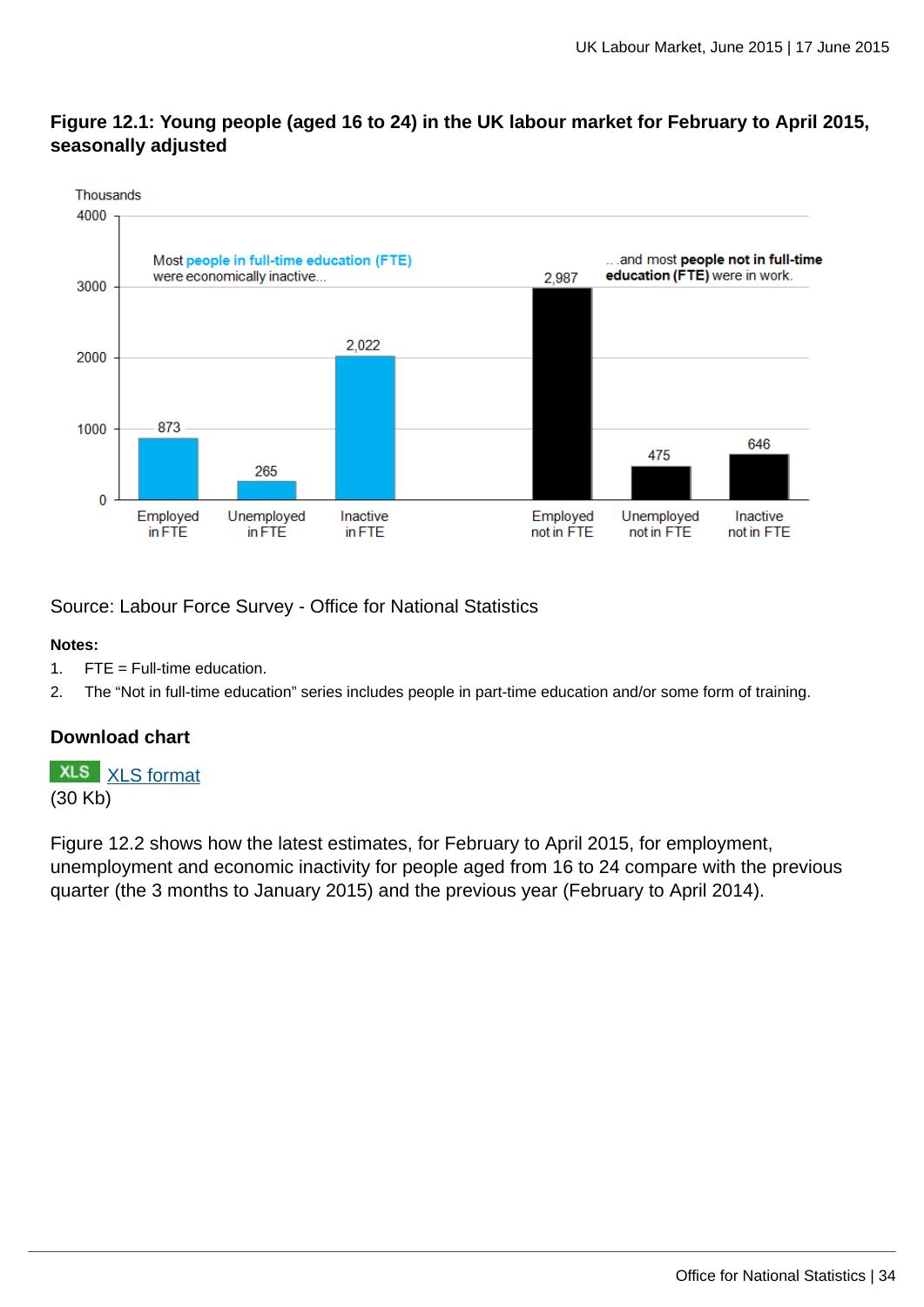

**Figure 12.2: Changes in the number of young people (aged 16 to 24) in the UK labour market, seasonally adjusted**

Source: Labour Force Survey - Office for National Statistics

## **Download chart**

**XLS** [XLS format](http://www.ons.gov.uk:80/ons/rel/lms/labour-market-statistics/june-2015/chd-figure-12-2.xls)

(24 Kb)

For February to April 2015, the unemployment rate for 16 to 24 year olds was 16.1%. This was:

- slightly lower than for the 3 months to January 2015 (16.2%)
- lower than for a year earlier (18.4%)
- higher than the pre-downturn trough of 13.8% for the 3 months ending February 2008

The unemployment rate for those aged from 16 to 24 has been consistently higher than that for older age groups. Since comparable records began in 1992:

- the lowest youth unemployment rate was 11.6% for March to May 2001
- the highest youth unemployment rate was 22.5% for late 2011

Comparisons of youth unemployment rates over time are complicated by the fact that, since comparable records began in 1992, the proportion of people aged from 16 to 24 in full-time education has increased substantially from 26.2% for March to May 1992 to 43.5% for February to April 2015. Unemployment rates are not the proportion of the total population who are unemployed. They are the proportion of the economically active population (those in work plus those seeking and available to work) who are unemployed. The long-term increase in the proportion of young people going into full-time education reduces the size of the economically active population and therefore increases the unemployment rate.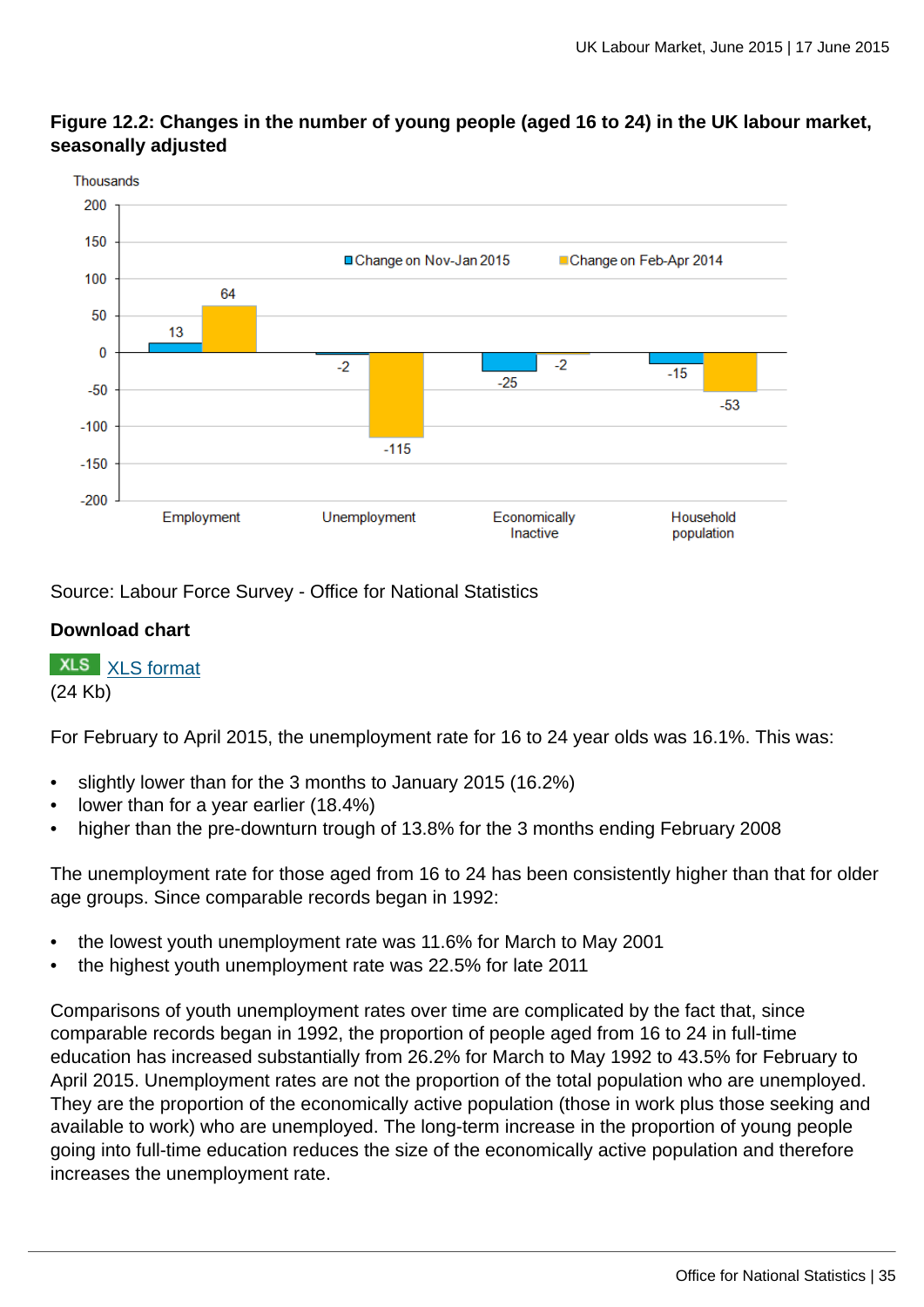Looking at international comparisons, the youth unemployment rate (for those aged from 15 to 24) for the European Union (EU) was 20.7% for April 2015. Within the EU, the highest youth unemployment rates were for Greece (50.1% for February 2015) and for Spain (49.6% for April 2015). The lowest youth unemployment rates were for Germany (7.2% for April 2015) and for Austria and Denmark (10.1% for April 2015). These EU youth unemployment rates were published in a [Eurostat news release](http://ec.europa.eu/eurostat/documents/2995521/6862104/3-03062015-BP-EN.pdf/efc97561-fad1-4e10-b6c1-e1c80e2bb582) on 3 June 2015.

## **13. Redundancies**

#### **What are redundancies ?**

The [redundancies](http://www.ons.gov.uk:80/ons/rel/lms/labour-market-guidance/guide-to-labour-market-statistics/guide-to-redundancies.html) estimates measure the number of people who have been made redundant or have taken voluntary redundancy.

#### **Where to find data on redundancies**

Redundancies estimates are available at Tables 23 and 24 of the pdf version of this statistical bulletin and at [data tables RED01 \(212.5 Kb Excel sheet\)](http://www.ons.gov.uk:80/ons/rel/lms/labour-market-statistics/june-2015/table-red01.xls) and [RED02 \(2.34 Mb Excel sheet\).](http://www.ons.gov.uk:80/ons/rel/lms/labour-market-statistics/june-2015/table-red02.xls)

#### **Commentary**

For February to April 2015, 110,000 people had become redundant in the 3 months before the Labour Force Survey interviews. This was:

- little changed compared with the 3 months to January 2015
- 10,000 fewer than for a year earlier
- 202,000 fewer than the peak of 311,000 recorded for February to April 2009

Figure 13.1 shows the number of people who had become redundant since comparable records began in March to May 1995.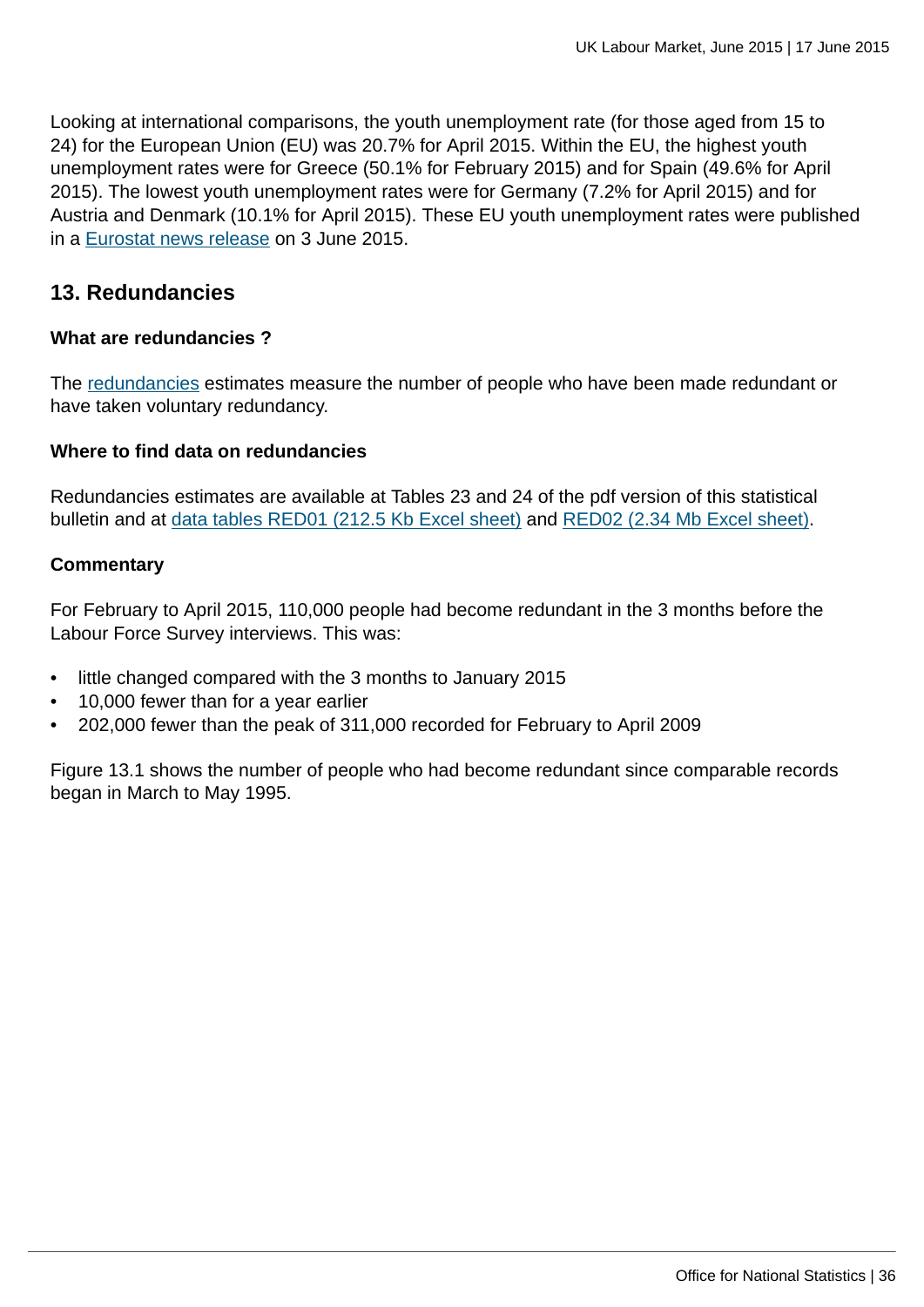### **Figure 13.1: Number of redundancies in the UK, seasonally adjusted**

March to May 1995 to February to April 2015



Source: Labour Force Survey - Office for National Statistics

### **Download chart**

**XLS** [XLS format](http://www.ons.gov.uk:80/ons/rel/lms/labour-market-statistics/june-2015/chd-figure-13-1.xls) (40 Kb)

### **14. Vacancies**

### **What are vacancies ?**

[Vacancies](http://www.ons.gov.uk:80/ons/rel/lms/labour-market-guidance/guide-to-labour-market-statistics/guide-to-vacancies.html) are defined as positions for which employers are actively seeking to recruit outside their business or organisation.

### **Where to find data about vacancies**

Vacancies estimates are available at Tables 21, 21(1) and 22 of the pdf version of this statistical bulletin and at [data tables VACS01 \(66 Kb Excel sheet\)](http://www.ons.gov.uk:80/ons/rel/lms/labour-market-statistics/june-2015/table-vacs01.xls), [VACS02 \(149 Kb Excel sheet\)](http://www.ons.gov.uk:80/ons/rel/lms/labour-market-statistics/june-2015/table-vacs02.xls) and [VACS03](http://www.ons.gov.uk:80/ons/rel/lms/labour-market-statistics/june-2015/table-vacs03.xls) [\(79.5 Kb Excel sheet\)](http://www.ons.gov.uk:80/ons/rel/lms/labour-market-statistics/june-2015/table-vacs03.xls).

### **Commentary**

There were 734,000 job vacancies for March to May 2015. This was:

- little changed compared with the 3 months to February 2015
- up 82,000 from a year earlier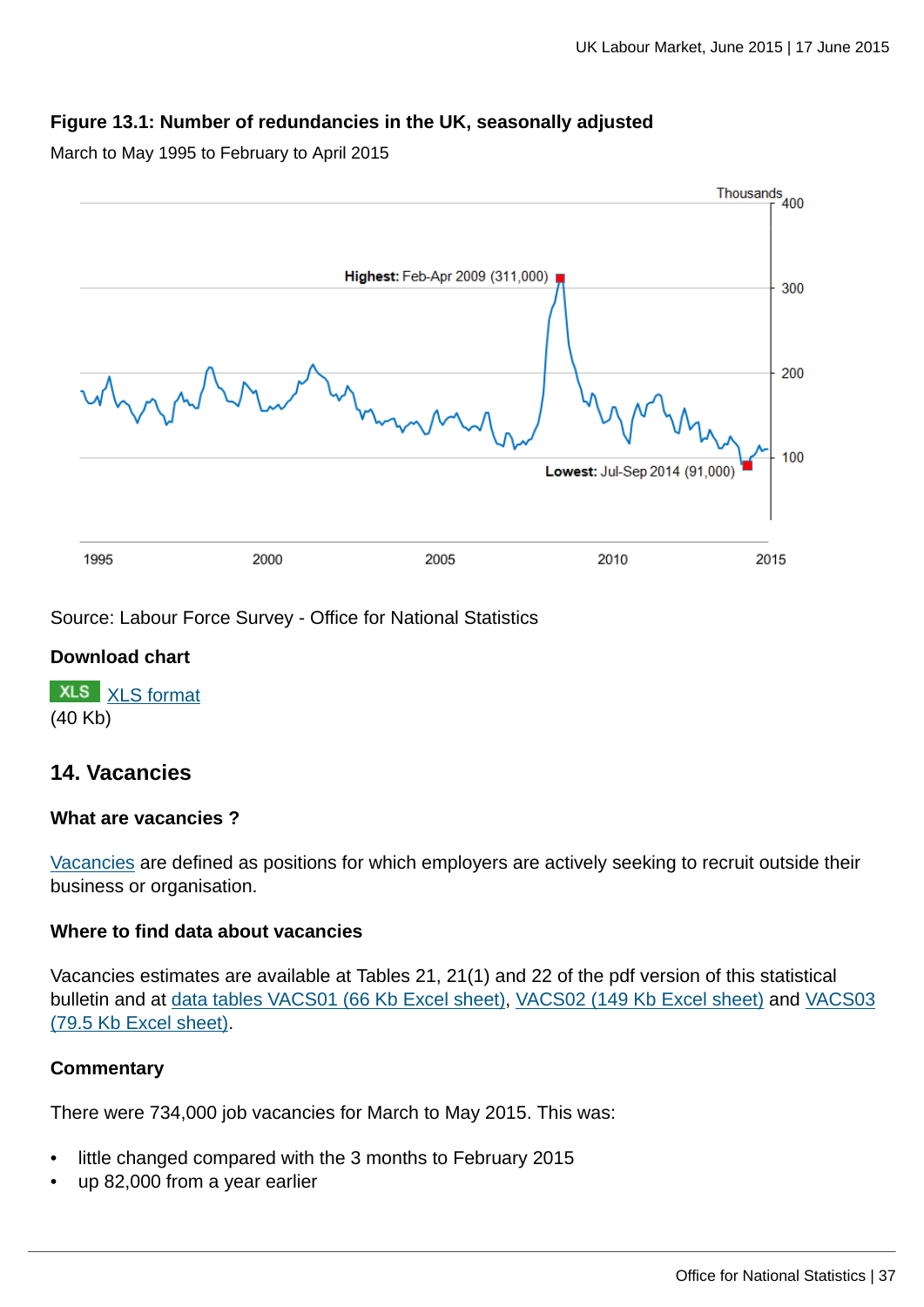Figure 14.1 shows the number of job vacancies since comparable records began in 2001.

### **Figure 14.1: Number of vacancies in the UK, seasonally adjusted**

April to June 2001 to March to May 2015



### Source: Vacancy Survey - Office for National Statistics

### **Download chart**

**XLS** [XLS format](http://www.ons.gov.uk:80/ons/rel/lms/labour-market-statistics/june-2015/chd-figure-14-1.xls) (34 Kb)

### **15. Main out of work benefits, not seasonally adjusted (first published on 13 May 2015)**

### **What are main out of work benefits ?**

Main out of work benefits includes claimants of Jobseeker's Allowance and Employment and Support Allowance and other incapacity benefits. It also includes claimants of Income Support and Pension Credit. While most people claiming these benefits are out of work a small number are in employment. These estimates exclude claimants in Northern Ireland.

The estimates are not seasonally adjusted and it is therefore best practice to compare the estimates for November 2014 with those for a year earlier rather than with those for August 2014.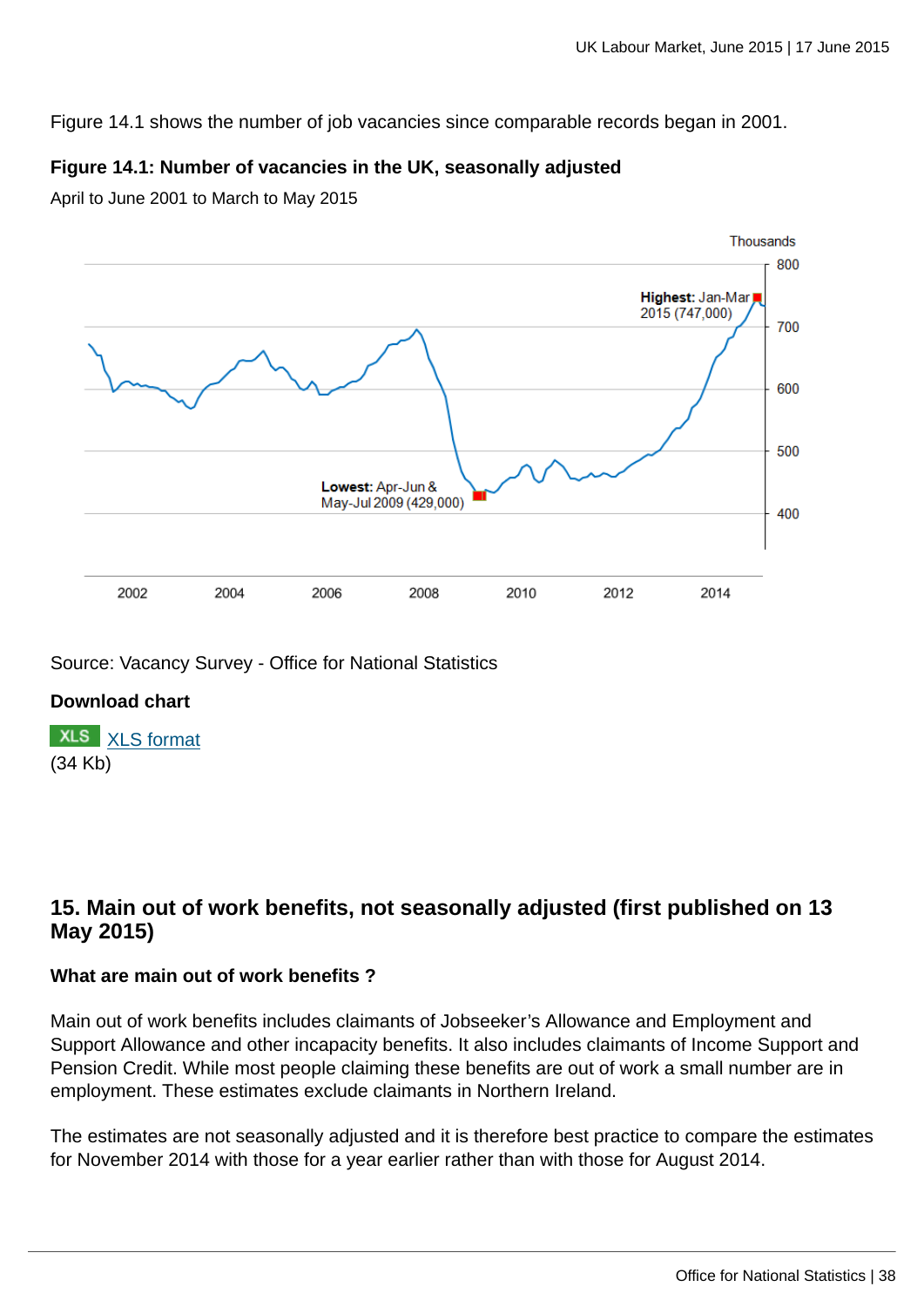### **Where to find data about main out of work benefits**

Estimates of claimants of main out of work benefits are available at Table 11 of the pdf version of this statistical bulletin and at [data table BEN01 \(60.5 Kb Excel sheet\).](http://www.ons.gov.uk:80/ons/rel/lms/labour-market-statistics/june-2015/table-ben01.xls)

#### **Commentary**

For November 2014 there were 3.90 million people claiming main out of work benefits. This was:

- 350,800 fewer than for November 2013
- 1.20 million fewer than the peak of 5.10 million recorded for February 2010

For November 2014, 9.8% of the population aged from 16 to 64 were claiming main out of work benefits. This was:

- down from 10.7% for a year earlier
- the lowest since comparable records began in 1999

Figure 15.1 shows, for the last 5 years, the proportion of the population aged from 16 to 64 claiming main out of work benefits.

### **Figure 15.1: Proportion of population (aged 16 to 64) claiming main out of work benefits, not seasonally adjusted**



Source: Department for Work and Pensions, Office for National Statistics

### **Download chart**

**XLS** [XLS format](http://www.ons.gov.uk:80/ons/rel/lms/labour-market-statistics/may-2015/chd-figure-15-1.xls) (25.5 Kb)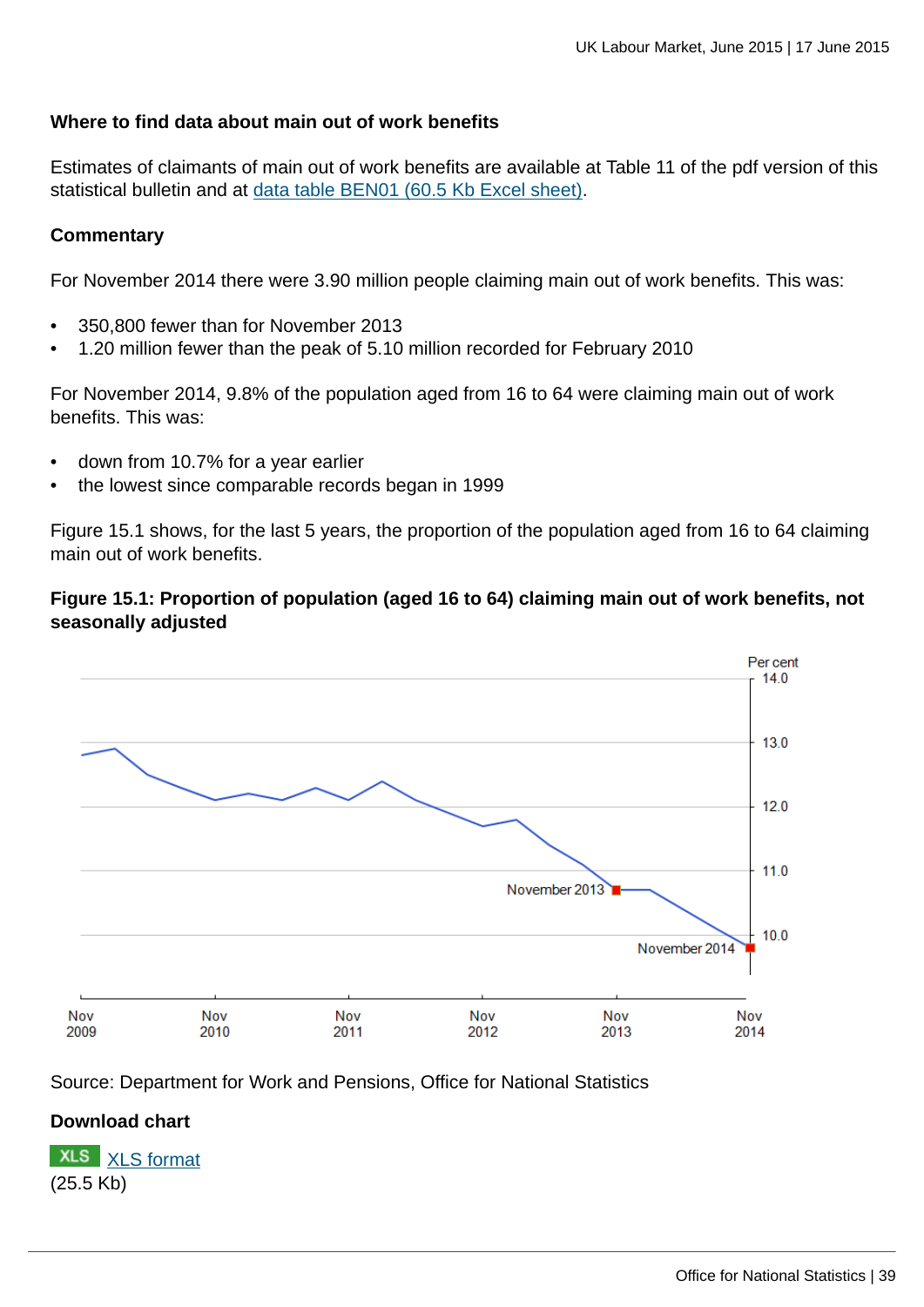### **(iv) Where to find more information about labour market statistics**

### **Other regularly published labour market releases**

- [Regional Labour Market statistics](http://www.ons.gov.uk:80/ons/rel/subnational-labour/regional-labour-market-statistics/index.html) **(\*)**
- [Public Sector Employment](http://www.ons.gov.uk:80/ons/rel/pse/public-sector-employment/index.html)
- [Young People who were Not in Employment, Education or Training \(NEET\)](http://www.ons.gov.uk:80/ons/rel/lms/young-people-not-in-education--employment-or-training--neets-/index.html)
- [Labour Productivity](http://www.ons.gov.uk:80/ons/rel/productivity/labour-productivity/index.html)
- [Annual Survey of Hours and Earnings \(ASHE\)](http://www.ons.gov.uk:80/ons/rel/ashe/annual-survey-of-hours-and-earnings/index.html)
- [Business Register and Employment Survey \(BRES\)](http://www.ons.gov.uk:80/ons/rel/bus-register/business-register-employment-survey/index.html)
- **(\*)** Regional and local area statistics are available at [NOMIS®](http://www.ons.gov.uk:80/ons/external-links/nomis.html)
- **Recently published reports on labour market topics**
- [Understanding average earnings for the "continuously employed" \(18 May 2015\)](http://www.ons.gov.uk:80/ons/rel/lmac/understanding-average-earnings-for-the--continuously-employed-/using-the-annual-survey-of-hours-and-earnings---2014/index.html)
- [Workers aged 65 and over in the 2011 Census \(25 March 2015\)](http://www.ons.gov.uk:80/ons/rel/census/2011-census-analysis/workers-aged-65-and-over-in-the-2011-census/index.html)
- [Participation rates in the UK Labour Market \(19 March 2015\)](http://www.ons.gov.uk:80/ons/rel/lmac/participation-rates-in-the-uk-labour-market/2014/index.html)
- [Contracts with no guaranteed hours \(25 February 2015\)](http://www.ons.gov.uk:80/ons/rel/lmac/contracts-with-no-guaranteed-hours/zero-hour-contracts--2014/index.html)
- [Families in the Labour Market \(9 December 2014\)](http://www.ons.gov.uk:80/ons/rel/lmac/families-in-the-labour-market/2014/index.html)
- [Underemployment and overemployment in the UK \(25 November 2014\)](http://www.ons.gov.uk:80/ons/rel/lmac/underemployed-workers-in-the-uk/2014/index.html)
- [Public and Private Sector Earnings \(19 November 2014\)](http://www.ons.gov.uk:80/ons/rel/lmac/public-and-private-sector-earnings/november-2014/index.html)
- [Working and workless households \(29 October 2014\)](http://www.ons.gov.uk:80/ons/rel/lmac/working-and-workless-households/2014/index.html)
- [Employment in tourism industries \(26 September 2014\)](http://www.ons.gov.uk:80/ons/rel/tourism/tourism-employment-summaries/employment-in-tourism-industries--2009-2013.html)
- [Bonus payments in Great Britain \(29 August 2014\)](http://www.ons.gov.uk:80/ons/rel/awe/average-weekly-earnings/bonus-payents-in-great-britain--2013-2014/index.html)
- [Self-employed workers in the UK \(20 August 2014\)](http://www.ons.gov.uk:80/ons/rel/lmac/self-employed-workers-in-the-uk/2014/index.html)
- [UK wages over the last four decades \(3 July 2014\)](http://www.ons.gov.uk:80/ons/rel/lmac/uk-wages-over-the-past-four-decades/2014/index.html)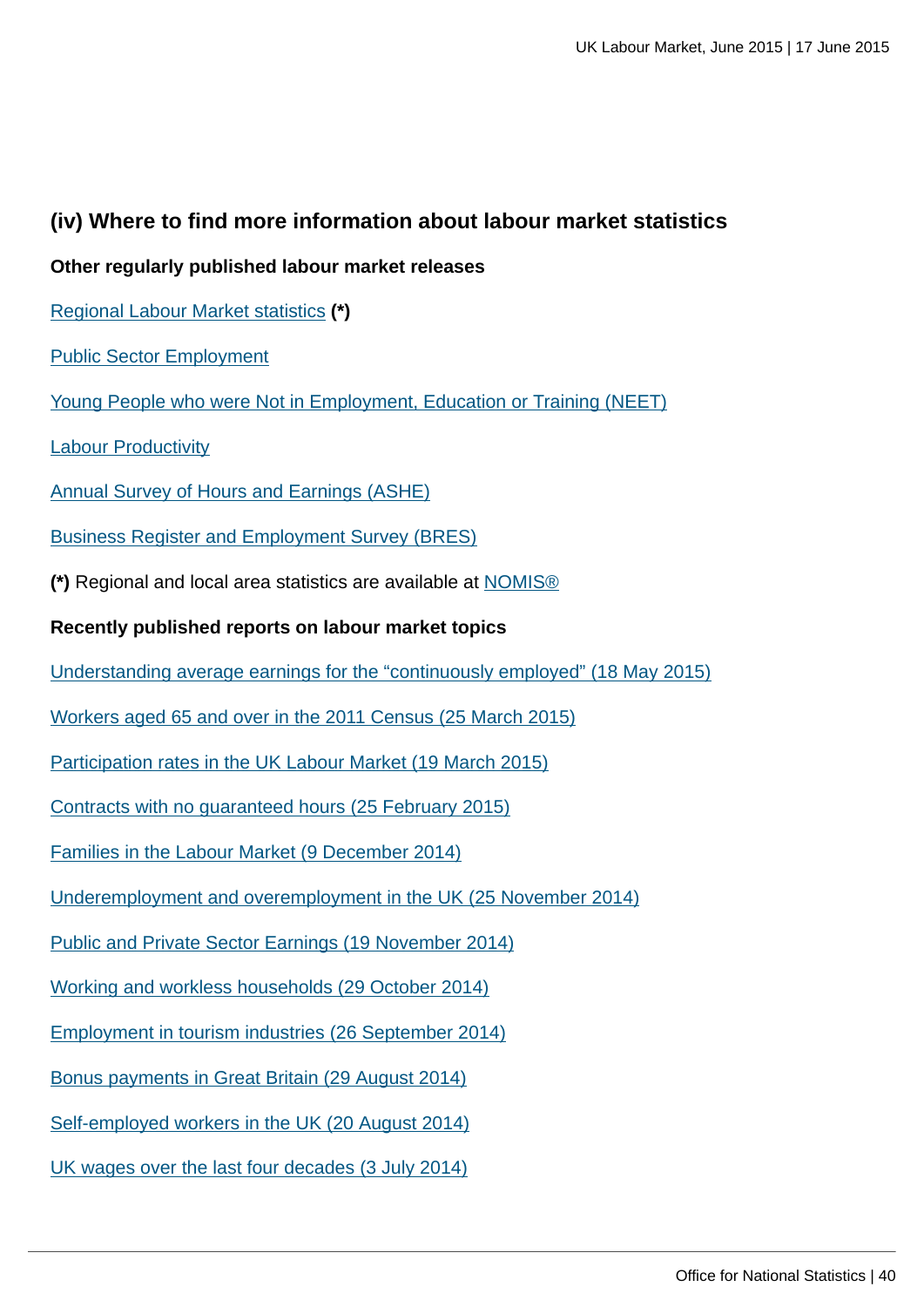### **Historic articles published in Economic and Labour Market Review and Labour Market Trends**

Articles about labour market statistics were published in Labour Market Trends (up until 2006) and in Economic and Labour Market Review (from 2007 to 2011). Editions of [Labour Market](http://www.ons.gov.uk/ons/rel/lms/labour-market-trends--discontinued-/index.html) [Trends](http://www.ons.gov.uk/ons/rel/lms/labour-market-trends--discontinued-/index.html) are available on our website from July 2001 until December 2006 when the publication was discontinued. Editions of [Economic and Labour Market Review](http://www.ons.gov.uk/ons/rel/elmr/economic-and-labour-market-review/index.html) are available on our website from the first edition, published in January 2007, up until the last edition published in May 2011.

#### **Published ad hoc data and analysis**

[Additional statistical data and analyses for labour market statistics](http://www.ons.gov.uk:80/ons/about-ons/business-transparency/freedom-of-information/what-can-i-request/published-ad-hoc-data/labour/index.html) that have not been included in our standard publications are available on our website.

#### **Methodological articles**

A number of [methodological articles](http://www.ons.gov.uk:80/ons/guide-method/method-quality/specific/labour-market/articles-and-reports/index.html) about labour market statistics are available on our website.

### **(v) Revisions**

Estimates for the most recent time periods are subject to revision due to the receipt of late and corrected responses to business surveys and revisions to seasonal adjustment factors which are reestimated every month. Estimates are subject to longer run revisions, on an annual basis, resulting from reviews of the seasonal adjustment process. Estimates derived from the Labour Force Survey (a survey of households) are usually only revised once a year. Revisions to estimates derived from other sources are usually minor and are commented on in the statistical bulletin if this is not the case. Further information is available in the [labour market statistics revisions policy \(36.7 Kb Pdf\).](http://www.ons.gov.uk:80/ons/guide-method/revisions/revisions-policies-by-theme/labour-market/labour-market-statistics-revisions-policy.pdf)

One indication of the reliability of the key indicators in this statistical bulletin can be obtained by monitoring the size of revisions. [Data tables EMP05 \(1.25 Mb Excel sheet\),](http://www.ons.gov.uk:80/ons/rel/lms/labour-market-statistics/june-2015/table-emp05.xls) [UNEM04 \(2.06 Mb](http://www.ons.gov.uk:80/ons/rel/lms/labour-market-statistics/june-2015/table-unem04.xls) [Excel sheet\)](http://www.ons.gov.uk:80/ons/rel/lms/labour-market-statistics/june-2015/table-unem04.xls), [JOBS06 \(370.5 Kb Excel sheet\)](http://www.ons.gov.uk:80/ons/rel/lms/labour-market-statistics/june-2015/table-jobs06.xls) and [CLA02 \(2.04 Mb Excel sheet\)](http://www.ons.gov.uk:80/ons/rel/lms/labour-market-statistics/june-2015/table-cla02.xls) record the size and pattern of revisions over the last five years. These indicators only report summary measures for revisions. The revised data itself may be subject to sampling or other sources of error. Our standard presentation is to show 5 years worth of revisions (60 observations for a monthly series, 20 for a quarterly series).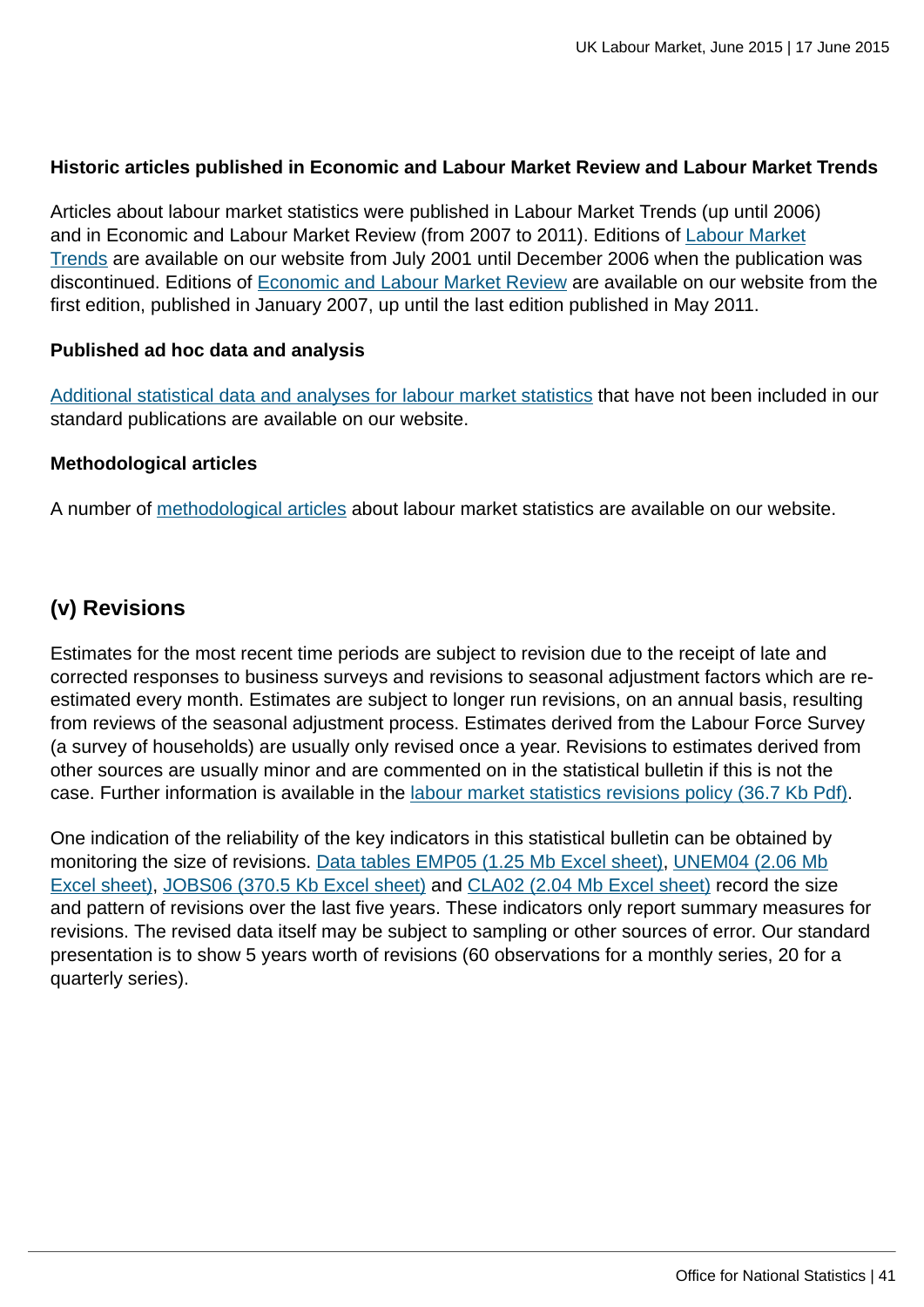### **(vi) Accuracy of the statistics: estimating and reporting uncertainty**

Most of the figures in this statistical bulletin come from surveys of households or businesses. Surveys gather information from a sample rather than from the whole population. The sample is designed carefully to allow for this, and to be as accurate as possible given practical limitations like time and cost constraints, but results from sample surveys are always estimates, not precise figures. This means that they are subject to some uncertainty. This can have an impact on how changes in the estimates should be interpreted, especially for short-term comparisons.

We can calculate the level of uncertainty (also called "sampling variability") around a survey estimate by exploring how that estimate would change if we were to draw many survey samples for the same time period instead of just one. This allows us to define a range around the estimate (known as a "confidence interval") and to state how likely it is in practice that the real value that the survey is trying to measure lies within that range. Confidence intervals are typically set up so that we can be 95% sure that the true value lies within the range – in which case we refer to a "95% confidence interval".

For example, the unemployment rate for February to April 2015 was estimated to be 5.5%. This figure had a stated 95% confidence interval of +/- 0.2 percentage points. This means that we can be 95% certain that the true unemployment rate for February to April 2015 was between 5.3% and 5.7%. However, the best estimate from the survey was that the unemployment rate was 5.5%.

The number of people unemployed for the same period was estimated at 1,813,000, with a stated 95% confidence interval of +/- 73,000. This means that we can be 95% sure that the true number of unemployed people was between 1,740,000 and 1,886,000. Again, the best estimate from the survey was that the number of unemployed people was 1,813,000.

As well as calculating precision measures around the numbers and rates obtained from the survey, we can also calculate them for changes in the numbers. For example, for February to April 2015, the estimated change in the number of unemployed people since the 3 months to January 2015 was a fall of 43,000, with a 95% confidence interval of +/- 78,000. This means that we can be 95% certain the actual change in unemployment was somewhere between an increase of 35,000 and a fall of 121,000, with the best estimate being a fall of 43,000. As the estimated fall in unemployment of 43,000 is smaller than the confidence interval of 78,000, the estimated fall in unemployment is said to be "not statistically significant".

### **Working with uncertain estimates**

In general, changes in the numbers (and especially the rates) reported in this statistical bulletin between three month periods are small, and are not usually greater than the level that is explainable by sampling variability. In practice, this means that small, short-term movements in reported rates (for example within +/- 0.3 percentage points) should be treated as indicative, and considered alongside medium and long-term patterns in the series and corresponding movements in administrative sources, where available, to give a fuller picture.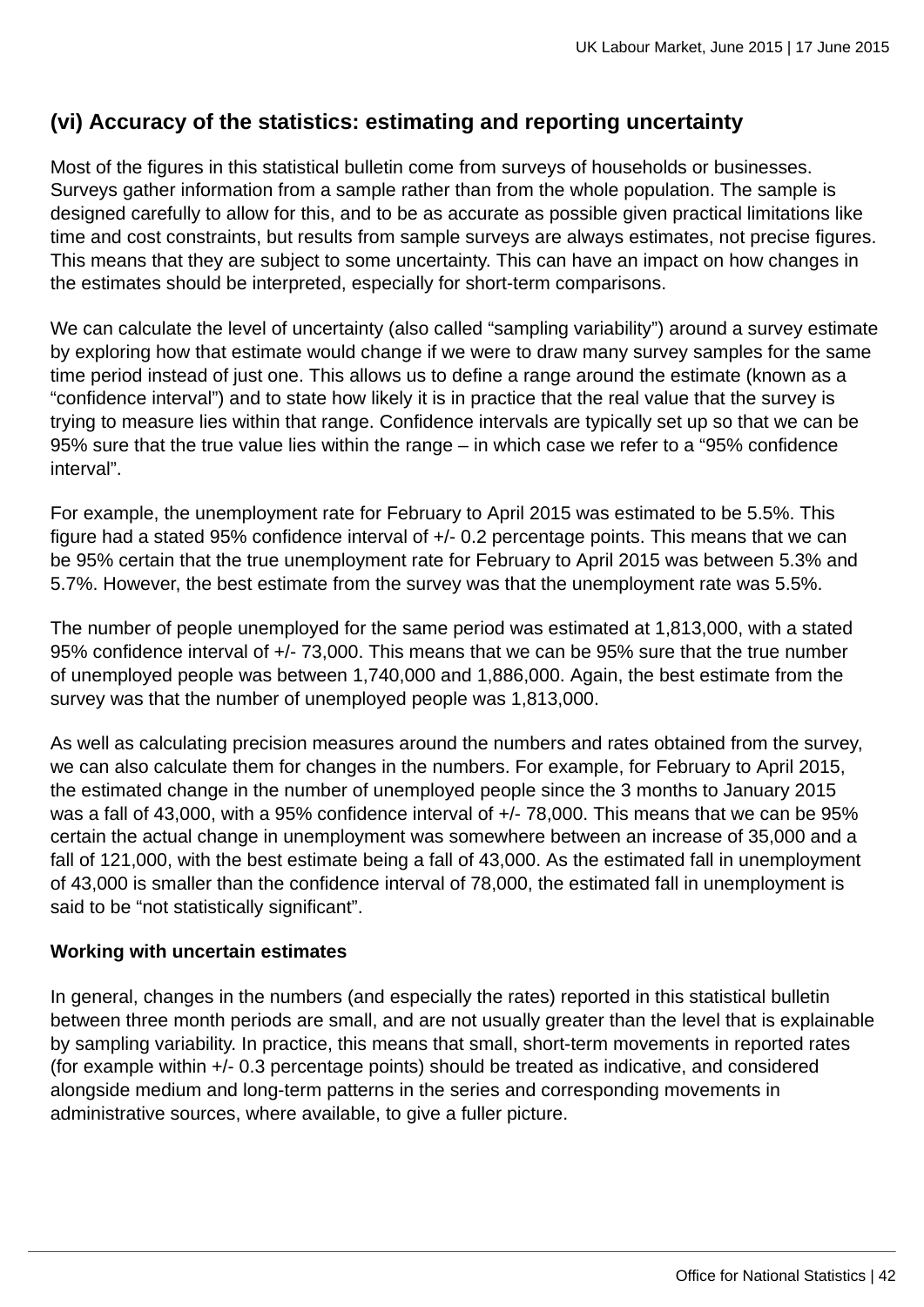### **Seasonal adjustment and uncertainty**

Like many economic indicators, the labour market is affected by factors that tend to occur at around the same time every year; for example school leavers entering the labour market in July and whether Easter falls in March or April. In order to compare movements other than annual changes in labour market statistics, such as since the previous quarter or since the previous month, the data are seasonally adjusted to remove the effects of seasonal factors and the arrangement of the calendar. All estimates discussed in this statistical bulletin are seasonally adjusted except where otherwise stated. While seasonal adjustment is essential to allow for robust comparisons through time, it is not possible to estimate uncertainty measures for the seasonally adjusted series.

### **Where to find data about uncertainty and reliability**

[Data table A11 \(48 Kb Excel sheet\)](http://www.ons.gov.uk:80/ons/rel/lms/labour-market-statistics/june-2015/table-a11.xls) shows sampling variabilities for estimates derived from the **Labour Force Survey**.

[Data table JOBS07 \(44.5 Kb Excel sheet\)](http://www.ons.gov.uk:80/ons/rel/lms/labour-market-statistics/june-2015/table-jobs07.xls) shows sampling variabilities for estimates of **workforce jobs**.

The sampling variability of the three month average **vacancies** level is around +/- 1.5% of that level.

Sampling variability information for **Average Weekly Earnings** growth rates are available from the "Sampling Variability" worksheets within [data tables EARN01 \(608 Kb Excel sheet\)](http://www.ons.gov.uk:80/ons/rel/lms/labour-market-statistics/june-2015/table-earn01.xls) and [EARN03](http://www.ons.gov.uk:80/ons/rel/lms/labour-market-statistics/june-2015/table-earn03.xls) [\(611 Kb Excel sheet\).](http://www.ons.gov.uk:80/ons/rel/lms/labour-market-statistics/june-2015/table-earn03.xls)

### **(vii) Other quality information**

[Quality and methodology information papers](http://www.ons.gov.uk:80/ons/guide-method/method-quality/quality/quality-information/labour-market/index.html) for labour market statistics are available on our website.

Further information about the Labour Force Survey (LFS) is available from:

- the [LFS user guide,](http://www.ons.gov.uk:80/ons/guide-method/method-quality/specific/labour-market/labour-market-statistics/index.html) and
- **[LFS performance and quality monitoring reports](http://www.ons.gov.uk:80/ons/guide-method/method-quality/specific/labour-market/labour-force-survey/index.html).**

### **Background notes**

1. **This month's release**

There have been revisions to the Claimant Count back to January 2012, resulting from the annual review of the seasonal adjustment process, and revisions to national and regional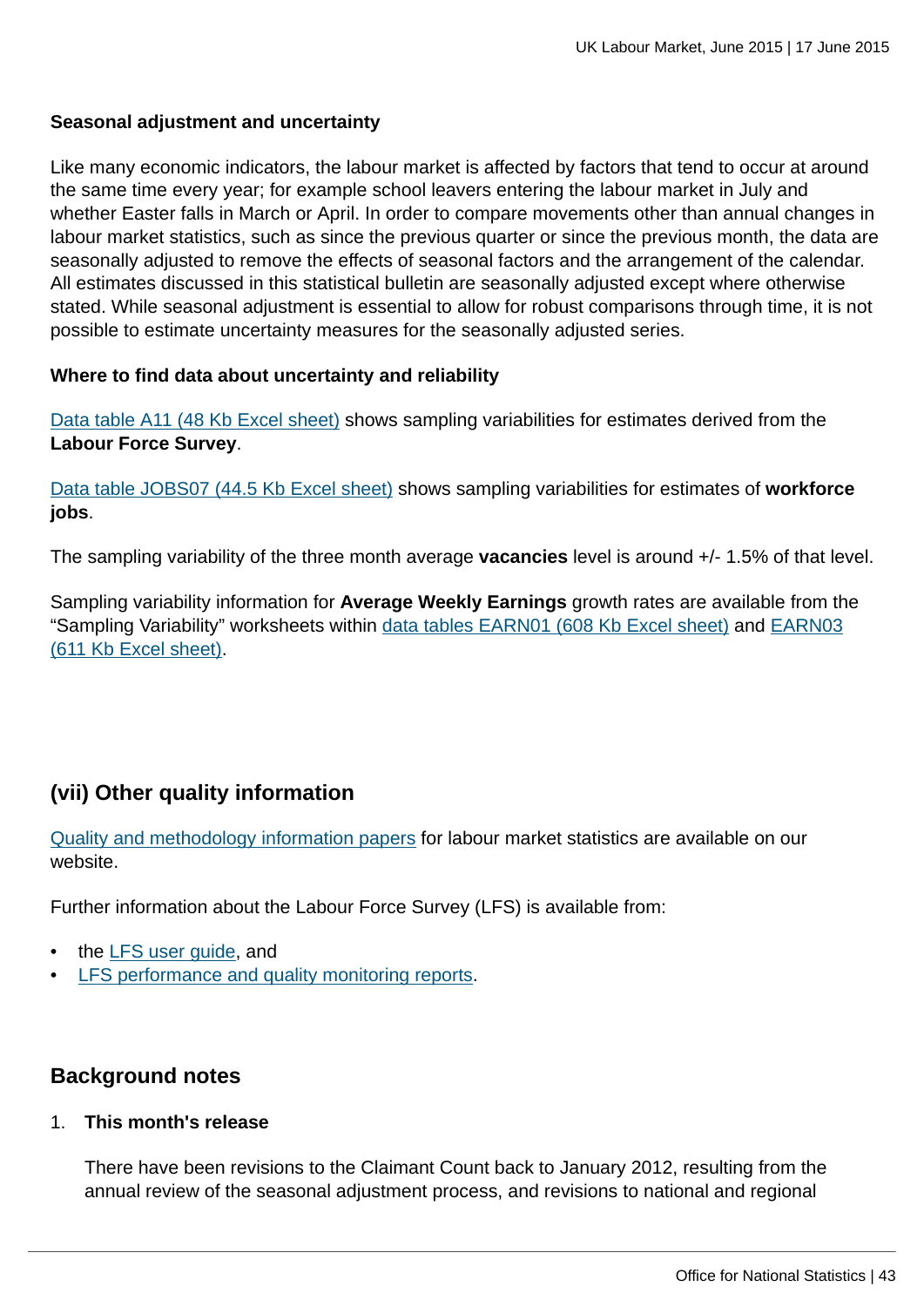Claimant Count rates back to 2001, resulting from updating the denominators to take account of the latest estimates of Workforce Jobs.

There have been further revisions to the Claimant Count back to May 2013 resulting from incorporating estimates of Universal Credit. See Background Note 3 for further details.

#### 2. **Next month's release**

There are no major developments planned for next month's release.

### 3. **Incorporation of estimates of Universal Credit into the Claimant Count**

In this release, the headline measure of the Claimant Count has been changed to include some claimants of Universal Credit (UC) as well as JSA claimants, resulting in upward revisions to the Claimant Count back to May 2013. Previously the headline measure did not include UC claimants.

The Claimant Count measures the number of people claiming unemployment related benefits. Between October 1996 and April 2013, the only unemployment related benefit in the UK was Jobseeker's Allowance (JSA) and the Claimant Count was therefore a count of the number of people claiming JSA.

The introduction of Universal Credit started on 29 April 2013 with the introduction of this new benefit in one Jobcentre Plus office. This has been extended to further Jobcentre Plus offices across Great Britain. A [list of Jobcentres where Universal Credit is available](https://www.gov.uk/jobcentres-where-you-can-claim-universal-credit) can be found on the GOV.UK website.

Universal Credit is replacing a number of means-tested benefits including the means-tested element of Jobseeker's Allowance (JSA). It will not replace contributory based JSA.

Following a consultation in 2012, it was decided that, with the introduction of Universal Credit, the Claimant Count would include:

- people claiming contribution-based JSA (which is not affected by the introduction of Universal Credit)
- people claiming income-based JSA during the transition period while this benefit is being gradually phased out
- people claiming Universal Credit who are not working and who are subject to a full set of labour market jobseeker requirements, that is required to be actively seeking work and available to start work

From the July 2014 edition of this statistical bulletin up until the May 2015 edition, we published two measures of the Claimant Count:

- a measure that only included JSA claimants (which was, until now, the headline measure)
- an experimental measure which includes some claimants of Universal Credit (which has now become the headline measure)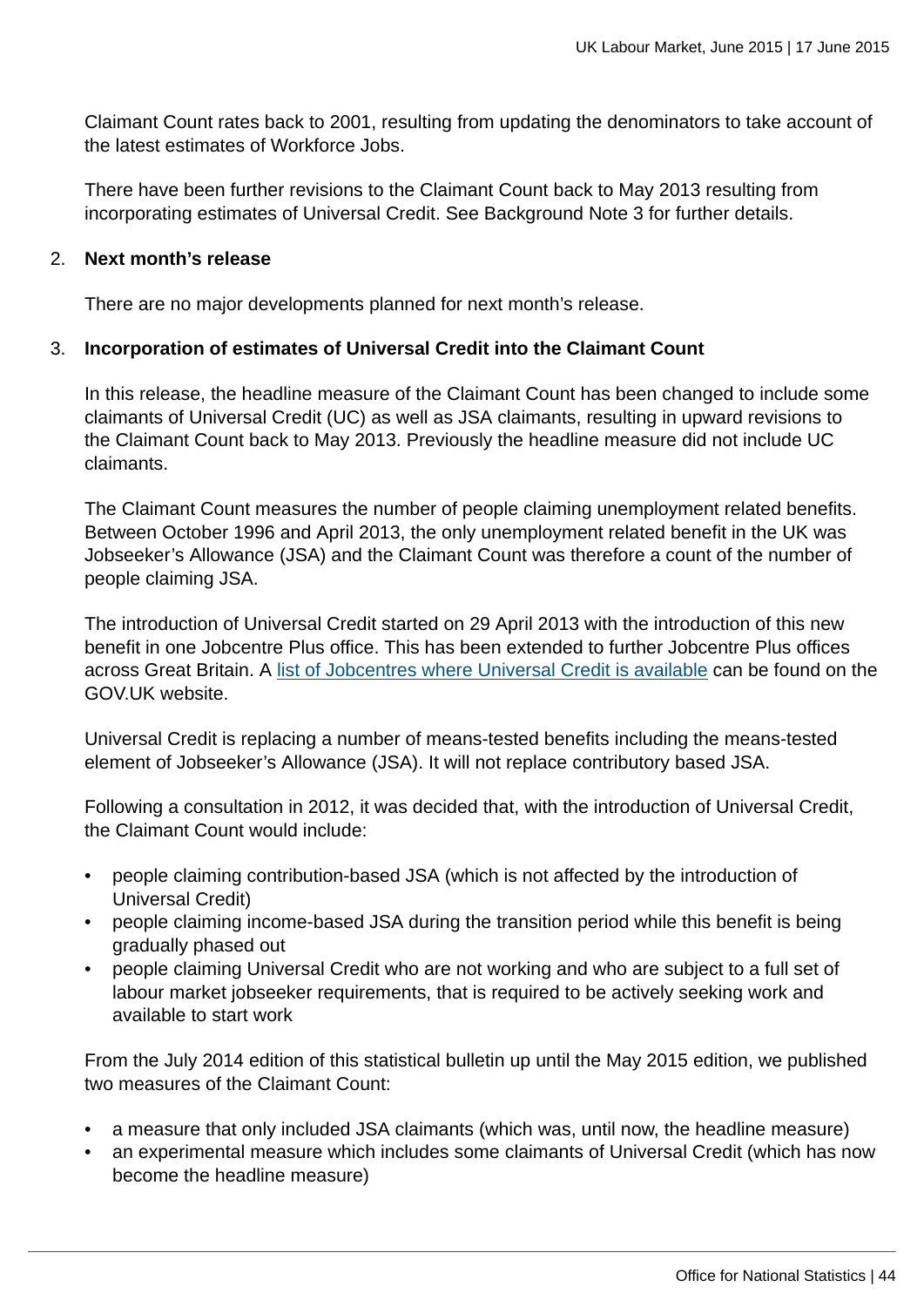The experimental estimates of Universal Credit are still being developed by the Department for Work and Pensions and they currently include all out of work Universal Credit claimants including those who are not required to look for work (who should ideally be excluded from the Claimant Count).

The number of Jobcentre Plus offices introducing Universal Credit has increased substantially over the last few months. Consequently we have concluded that the experimental measure of the Claimant Count has now become the best estimate of the number of people claiming unemployment related benefits. We are therefore no longer publishing two measures of the Claimant Count. Instead we are publishing a single measure of the Claimant Count which includes the experimental estimates of Universal Credit claimants. These experimental Claimant Count estimates are available at Table 10 of the pdf version of this statistical bulletin and at [data](http://www.ons.gov.uk:80/ons/rel/lms/labour-market-statistics/june-2015/table-cla01.xls) [table CLA01 \(309.5 Kb Excel sheet\)](http://www.ons.gov.uk:80/ons/rel/lms/labour-market-statistics/june-2015/table-cla01.xls).

It is not currently possible to produce estimates of inflows and outflows for the new measure of the Claimant Count. Consequently estimates of Claimant Count inflows and outflows have been removed from table 10 of the pdf version of this statistical bulletin and from [data table CLA01](http://www.ons.gov.uk:80/ons/rel/lms/labour-market-statistics/june-2015/table-cla01.xls) [\(309.5 Kb Excel sheet\).](http://www.ons.gov.uk:80/ons/rel/lms/labour-market-statistics/june-2015/table-cla01.xls)

While we are currently unable to produce estimates of inflows and outflows for the new measure of the Claimant Count, estimates of JSA inflows and outflows continue to be available and are now published at [data table BEN02 \(307 Kb Excel sheet\)](http://www.ons.gov.uk:80/ons/rel/lms/labour-market-statistics/june-2015/table-ben02.xls).

Similarly, it is not currently possible to produce an age or duration breakdown for the new measure of the Claimant Count. Consequently, table 11 of the pdf version of last month's statistical bulletin, has been suspended. To maintain continuity of table numbering within the statistical bulletin, table 25 (Main out of work benefits) of last month's edition has been renumbered as table 11. Corresponding changes have been made to the [Labour Market](http://www.ons.gov.uk:80/ons/dcp29820_404970.xml) [Statistics Time Series Dataset.](http://www.ons.gov.uk:80/ons/dcp29820_404970.xml)

While we are currently unable to produce an age or duration breakdown for the new measure of the Claimant Count, estimates of JSA by age and duration continue to be available and are now published at [data table BEN03 \(548 Kb Excel sheet\)](http://www.ons.gov.uk:80/ons/rel/lms/labour-market-statistics/june-2015/table-ben03.xls).

The JSA estimates published at [data tables BEN02 \(307 Kb Excel sheet\)](http://www.ons.gov.uk:80/ons/rel/lms/labour-market-statistics/june-2015/table-ben02.xls) and [BEN03 \(548 Kb](http://www.ons.gov.uk:80/ons/rel/lms/labour-market-statistics/june-2015/table-ben03.xls) [Excel sheet\)](http://www.ons.gov.uk:80/ons/rel/lms/labour-market-statistics/june-2015/table-ben03.xls) are no longer designated as National Statistics because they are no longer the best estimate of the number of people claiming unemployment related benefits, as explained in correspondence between the National Statistician and the UK Statistics Authority:

[Letter from National Statistician to UK Statistics Authority, 9 June 2015](http://www.statisticsauthority.gov.uk/reports---correspondence/correspondence/letter-from-john-pullinger-to-ed-humpherson-090615.pdf)

[Reply from UK Statistics Authority to National Statistician, 10 June 2015](http://www.statisticsauthority.gov.uk/reports---correspondence/correspondence/letter-from-ed-humpherson-to-john-pullinger-100615.pdf)

"Jobseeker's Allowance, Universal Credit and the Claimant Count: Changes to the Measurement of the Claimant Count" provides further information and is available at the [Labour](http://www.ons.gov.uk:80/ons/guide-method/method-quality/specific/labour-market/articles-and-reports/index.html) [Market articles and reports page](http://www.ons.gov.uk:80/ons/guide-method/method-quality/specific/labour-market/articles-and-reports/index.html) on our website.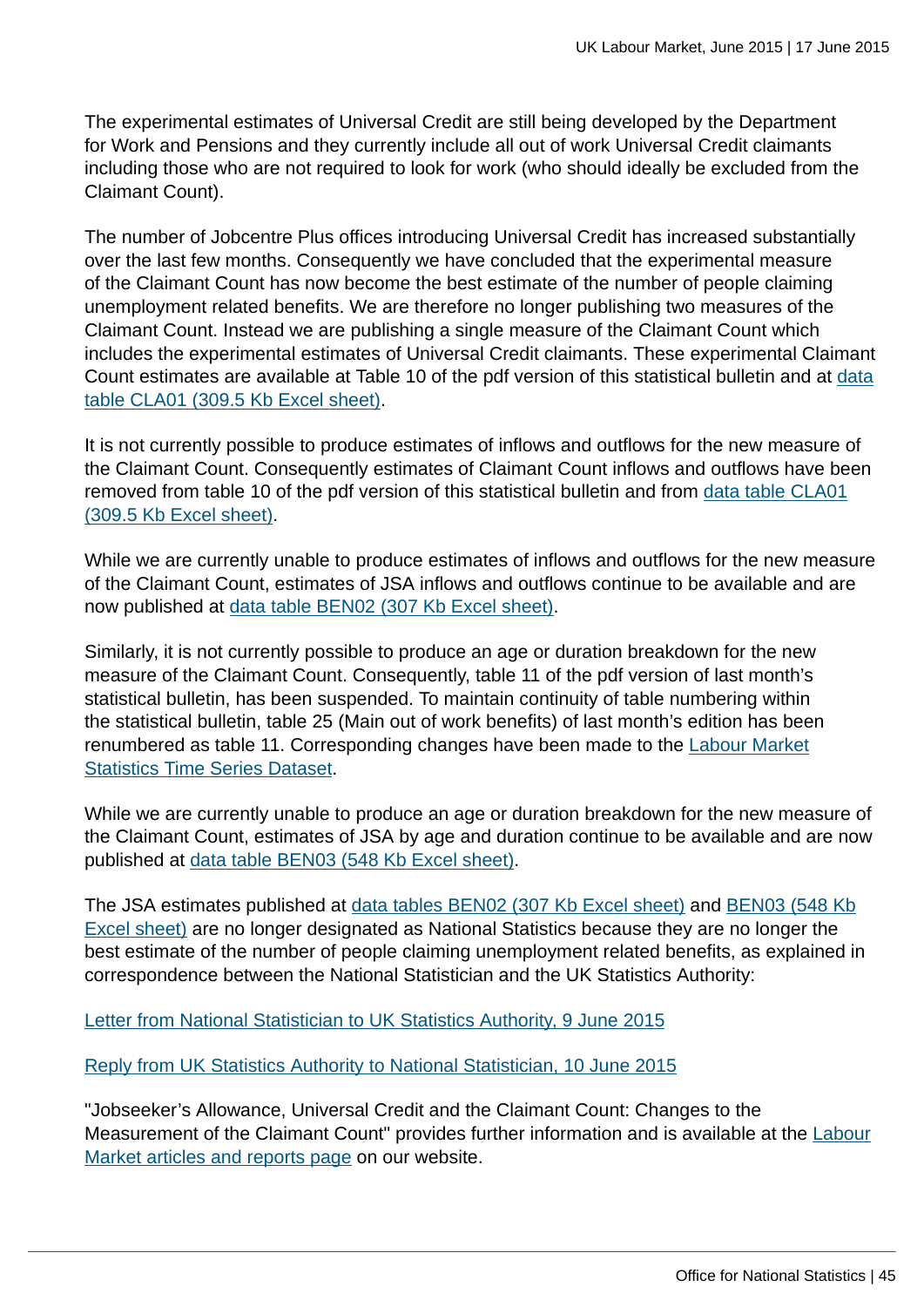#### 4. **Publication policy**

Publication dates up to the end of 2015 are available in the background notes to the [June 2014](http://www.ons.gov.uk:80/ons/rel/lms/labour-market-statistics/june-2014/statistical-bulletin.html) [edition of this statistical bulletin](http://www.ons.gov.uk:80/ons/rel/lms/labour-market-statistics/june-2014/statistical-bulletin.html).

A list of the job titles of those given [pre-publication access](http://www.ons.gov.uk:80/ons/rel/lms/labour-market-statistics/june-2015/pre-release-list.html) to the contents of this statistical bulletin is available on our website.

5. Details of the policy governing the release of new data are available by visiting [www.statisticsauthority.gov.uk/assessment/code-of-practice/index.html](http://www.statisticsauthority.gov.uk/assessment/code-of-practice/index.html) or from the Media Relations Office email: [media.relations@ons.gsi.gov.uk](mailto:media.relations@ons.gsi.gov.uk)

The United Kingdom Statistics Authority has designated these statistics as National Statistics, in accordance with the Statistics and Registration Service Act 2007 and signifying compliance with the Code of Practice for Official Statistics.

Designation can be broadly interpreted to mean that the statistics:

- meet identified user needs:
- are well explained and readily accessible;
- are produced according to sound methods; and
- are managed impartially and objectively in the public interest.

Once statistics have been designated as National Statistics it is a statutory requirement that the Code of Practice shall continue to be observed.

### **Copyright**

© Crown copyright 2015

You may use or re-use this information (not including logos) free of charge in any format or medium, under the terms of the Open Government Licence. To view this licence, visit www.nationalarchives.gov.uk/doc/open-government-licence/ or write to the Information Policy Team, The National Archives, Kew, London TW9 4DU, or email: [psi@nationalarchives.gsi.gov.uk](mailto:psi@nationalarchives.gsi.gov.uk).

This document is also available on our website at [www.ons.gov.uk.](http://www.ons.gov.uk/)

### **Statistical contacts**

| <b>Name</b>          | <b>Phone</b>                      | <b>Department</b>          | <b>Email</b>                   |
|----------------------|-----------------------------------|----------------------------|--------------------------------|
| <b>Richard Clegg</b> | +44 (0)1633 455400                | <b>Labour Market</b>       | labour.market@ons.gsi.gov.uk   |
| @ONSRichardClegg     |                                   | <b>Statistics Briefing</b> |                                |
| <b>Nick Palmer</b>   | +44 (0)1633 455839 Labour Force   |                            | nicholas.palmer@ons.gsi.gov.uk |
|                      |                                   | Survey                     |                                |
| <b>Bob Watson</b>    | +44 (0)1633 455070 Claimant Count |                            | bob.watson@ons.gsi.gov.uk      |
|                      |                                   | and Benefits               |                                |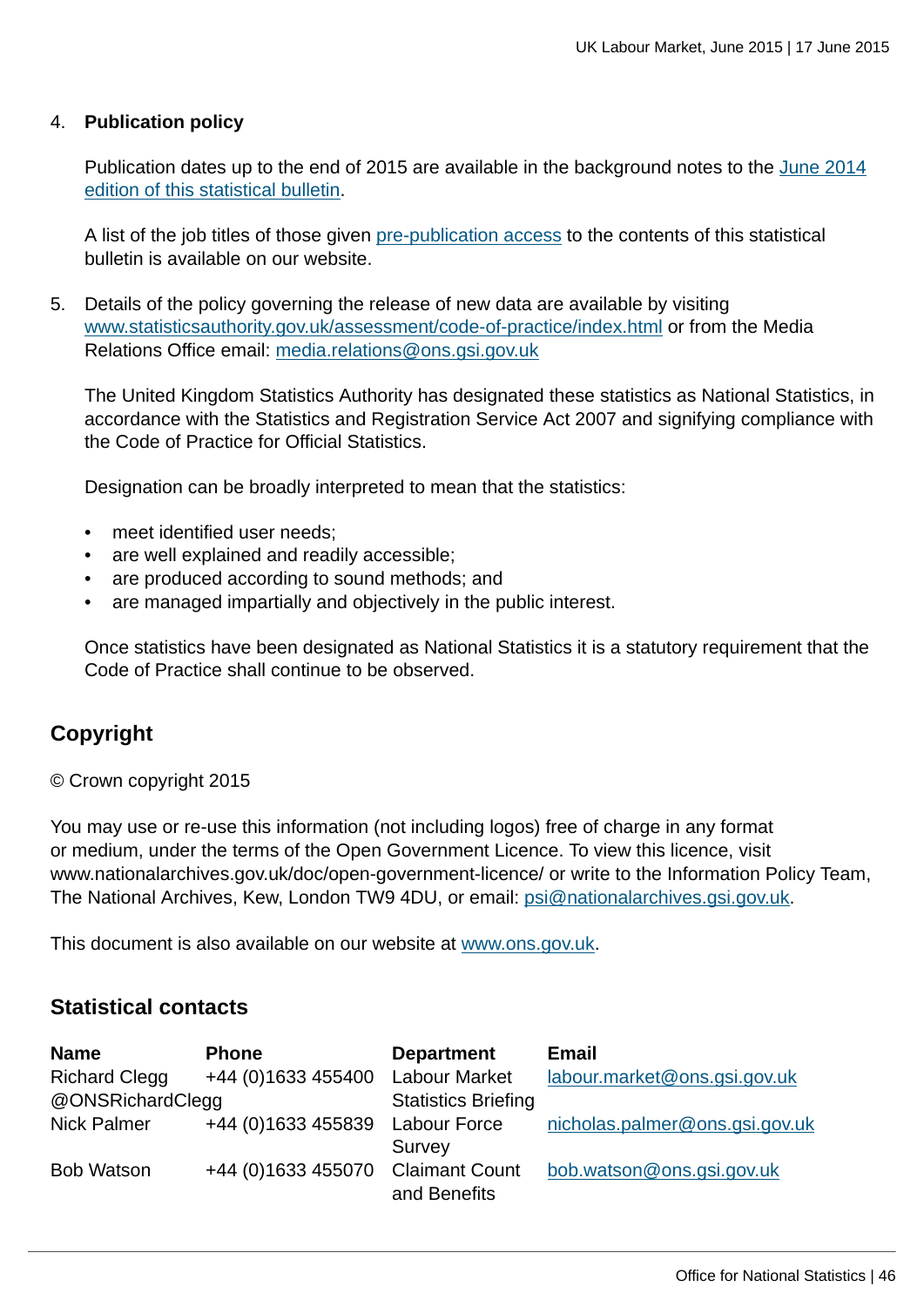| <b>Name</b><br><b>Mark Williams</b> | <b>Phone</b><br>+44 (0)1633 456728 | <b>Department</b><br>Workforce Jobs,<br><b>Public Sector</b><br>Employment and<br>Vacancies | <b>Email</b><br>mark.williams@ons.gsi.gov.uk |
|-------------------------------------|------------------------------------|---------------------------------------------------------------------------------------------|----------------------------------------------|
| Ian Richardson                      | +44 (0)1633 455780                 | Average Weekly<br>Earnings                                                                  | ster@ons.gsi.gov.uk                          |
| James Scruton                       |                                    |                                                                                             | james.scruton@ons.gsi.gov.uk                 |

#### **Next Publication Date:**

15 July 2015

### **Issuing Body:** Office for National Statistics

#### **Media Contact Details:**

Telephone: 0845 604 1858 (8.30am-5.30pm Weekdays)

Emergency out of hours (limited service): 07867 906553

Email: [media.relations@ons.gsi.gov.uk](mailto:media.relations@ons.gsi.gov.uk)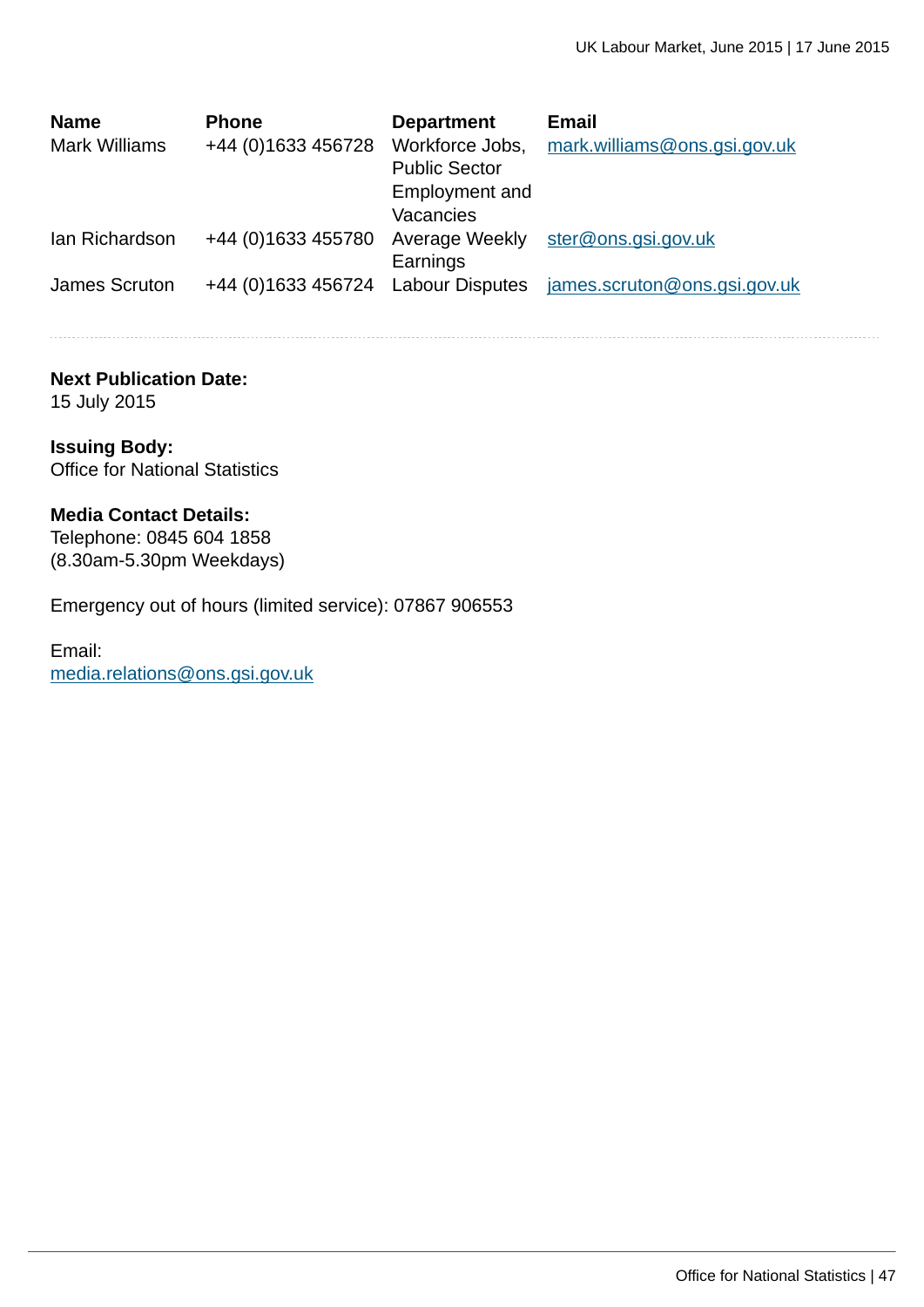

## **Summary of labour market statistics published on 17 June 2015**

| <b>Series</b>                                 | Reference<br>period | <b>Latest</b><br>estimate | <b>Last time</b><br>higher       | <b>Last time</b><br>lower        | Comparable<br>data begins in |
|-----------------------------------------------|---------------------|---------------------------|----------------------------------|----------------------------------|------------------------------|
| <b>Employment level</b><br>(aged 16 and over) | Feb-Apr 2015        | 31.053 million            | Jan-Mar 2015<br>(31.098 million) | Dec-Feb 2015<br>(30.049 million) | Jan-Mar 1971                 |
| <b>Employment rate</b><br>(aged 16 to 64)     | Feb-Apr 2015        | 73.4%                     | Jan-Mar 2015<br>(73.5%)          | Nov-Jan 2015<br>(73.3%)          | Jan-Mar 1971                 |
| Unemployment level<br>(aged 16 and over)      | Feb-Apr 2015        | 1.813 million             | Jan-Mar 2015<br>(1.827 million)  | Jun-Aug 2008<br>(1.793 million)  | Jan-Mar 1971                 |
| Unemployment rate<br>(aged 16 and over)       | Feb-Apr 2015        | 5.5%                      | Dec-Feb 2015<br>$(5.6\%)$        | Apr-Jun 2008<br>(5.4%)           | Jan-Mar 1971                 |
| Youth unemployment<br>level (aged 16 to 24)   | Feb-Apr 2015        | 740,000                   | Dec-Feb 2015<br>(742,000)        | Jan-Mar 2015<br>(735,000)        | Mar-May 1992                 |
| Youth unemployment<br>rate (aged 16 to 24)    | Feb-Apr 2015        | 16.1%                     | Nov-Jan 2015<br>(16.2%)          | Jan-Mar 2015<br>$(15.9\%)$       | Mar-May 1992                 |
| Inactivity level (aged<br>16 to 64)           | Feb-Apr 2015        | 9.016 million             | Nov-Jan 2015<br>(9.026 million)  | Jan-Mar 2015<br>(8.983 million)  | Jan-Mar 1971                 |
| Inactivity rate (aged<br>16 to 64)            | Feb-Apr 2015        | 22.2%                     | Oct-Dec 2014<br>(22.3%)          | Jan-Mar 2015<br>$(22.1\%)$       | Jan-Mar 1971                 |
| <b>Claimant Count level</b><br>(experimental) | May 2015            | 791,800                   | April 2015<br>(798, 300)         | March 2008<br>(778, 500)         | January 1971                 |
| <b>Claimant Count rate</b><br>(experimental)  | May 2015            | 2.3%                      | February 2015<br>(2.4% )         | February 1975<br>(2.2%)          | January 1971                 |
| Average Earnings<br>(total pay)               | Feb-Apr 2015        | 2.7%                      | May-Jul 2011<br>(2.9%)           | Jan-Mar 2015<br>(2.3%)           | Jan-Mar 2001                 |
| Average Earnings<br>(regular pay)             | Feb-Apr 2015        | 2.7%                      | Dec-Feb 2009<br>(2.9%)           | Jan-Mar 2015<br>(2.3%)           | Jan-Mar 2001                 |
| Vacancies level                               | Mar-May 2015        | 734,000                   | Feb-Apr 2015<br>(735,000)        | Nov-Jan 2015<br>(723,000)        | Apr-Jun 2001                 |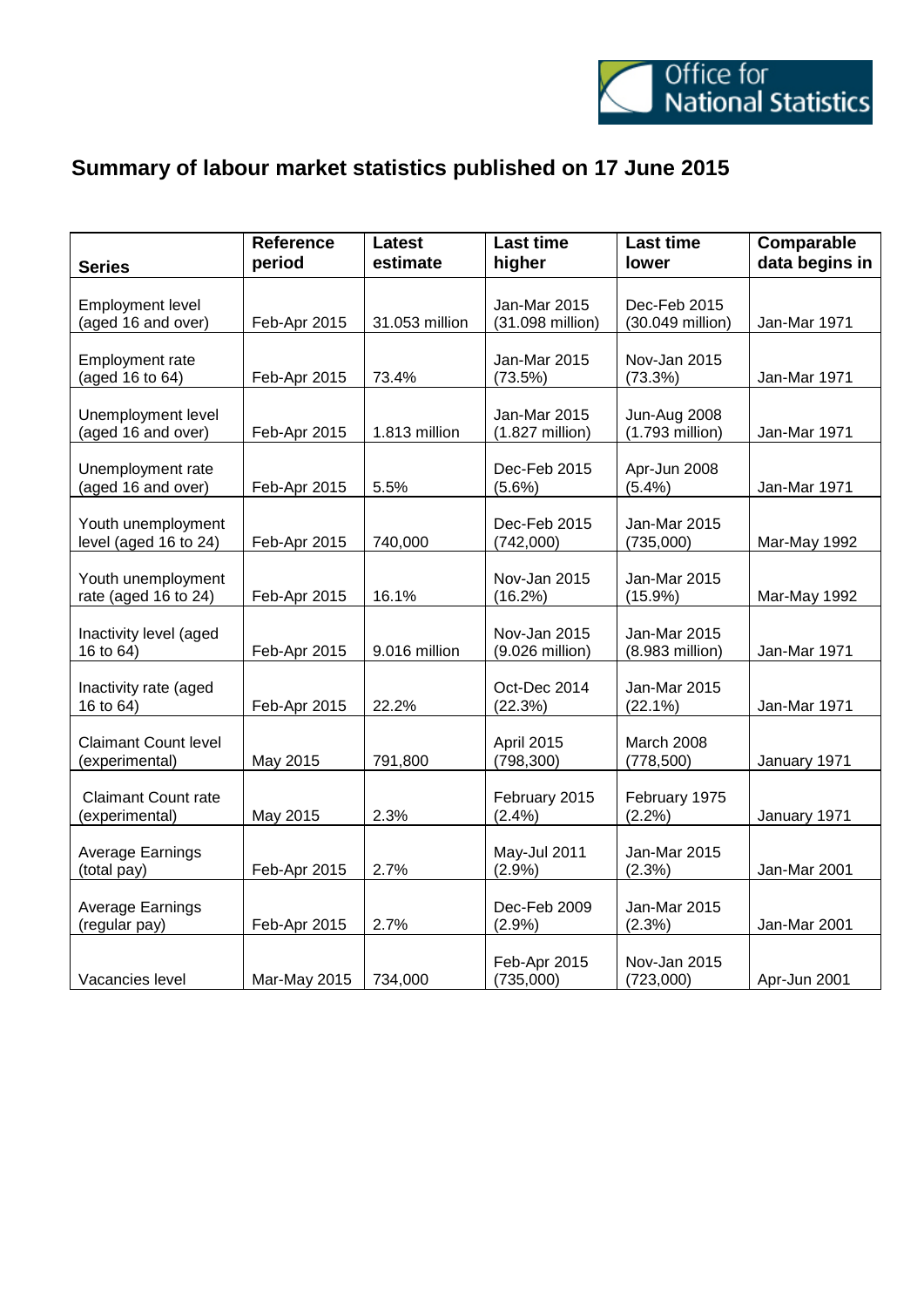# **Index of Tables**

The table below provides an index of the tables appearing in this Statistical Bulletin and it shows how these table numbers match up with the table numbers in the Excel spreadsheets which are available on the website at: <http://www.ons.gov.uk/ons/publications/re-reference-tables.html?edition=tcm%3A77-360600>

**Statistical Bulletin Spreadsheet table number Table description table number SUMMARY** 1 Labour Force Survey Summary Table A02 2 (\*) Labour market status by age group Table A05 **EMPLOYMENT AND JOBS** 3 Full-time, part-time & temporary workers Table EMP01 4 Public and private sector employment **Table EMP02 Table EMP02** 4(1) Public sector employment by industry Table EMP03 5 Workforce jobs summary Table JOBS01 6 (\*\*) Workforce jobs by industry Table JOBS02 7 Actual weekly hours worked **Table HOUR01** Actual weekly hours worked Table HOUR01 7(1) Usual weekly hours worked Table HOUR02 8 Employment by country of birth and nationality Table EMP06 Fable EMP06 **UNEMPLOYMENT** 9 Unemployment by age and duration The Communication Table UNEM01 **CLAIMANT COUNT & BENEFITS** 10 Claimant Count (experimental statistics) Table CLA01 11 Main out of work benefits Table BEN01 **ECONOMIC ACTIVITY AND INACTIVITY** 12(\*) Economic activity by age example and the set of the Table A05 13 **Economic inactivity by reason** Table INAC01 14 Labour market and educational status of young people Table A06 **EARNINGS** 15 Average Weekly Earnings - Total pay Table EARN01 16 Average Weekly Earnings - Bonus pay Table EARN01 17 **Subset Average Weekly Earnings - Regular pay School Communist Construction Cable EARN01 REGIONAL AND INTERNATIONAL SUMMARY** 18 Regional labour market summary Table A07 19 International comparisons of employment and unemployment Table A10 **LABOUR DISPUTES** 20 Labour disputes Table LABD01 **VACANCIES** 21 Vacancies by size of business Table VACS03 21(1) Vacancies and unemployment Cases and the VACS01 22 Vacancies by industry **Table VACS02** Vacancies by industry **REDUNDANCIES** 23 Redundancies levels and rates Table RED01 24 (\*\*\*) Redundancies by industry Table RED02

(\*) Tables 2 and 12 in the Statistical Bulletin pdf file have neen amalgamated into one spreadsheet (Table A05).

(\*\*) Table JOBS02 provides more detail than Table 6 in the Statistical Bulletin pdf file.

(\*\*\*) Table RED02 provides more detail than Table 24 in the Statistical Bulletin pdf file.

The following symbols are used in the tables: p provisional, r revised, .. Not available,\* grossed up total less than 9,500. The four-character identification codes appearing in the tables are the ONS references for the data series appearing in the Labour Market Statistics dataset which is available on the website at: <http://www.ons.gov.uk/ons/rel/lms/labour-market-statistics/june-2015/dataset--labour-market-statistics.html>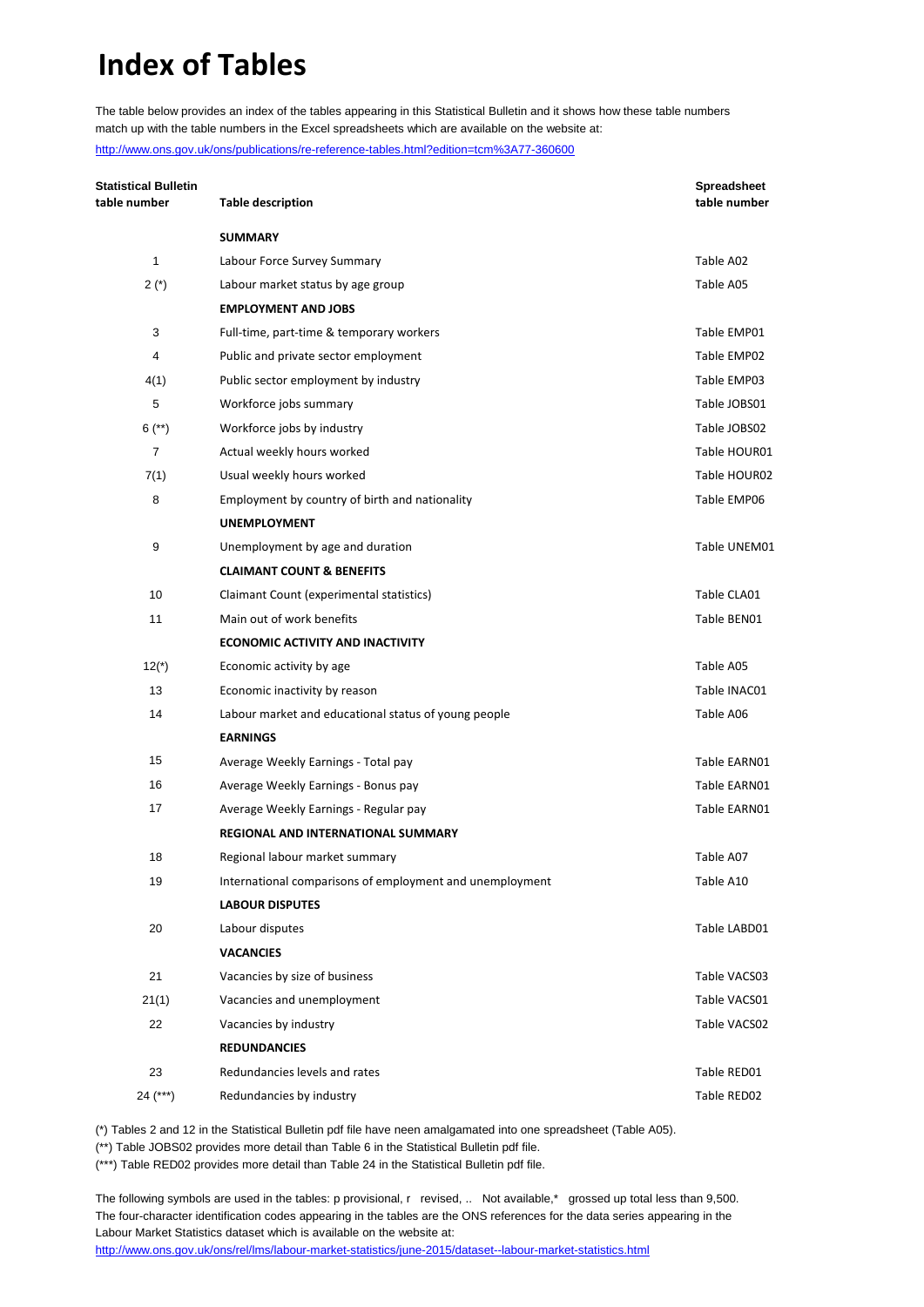### SUMMARY

# 1 Summary of headline  $LFS<sup>1</sup>$  indicators

United Kingdom (thousands) seasonally adjusted

|        |                               | Headline indicators<br>LFS household population <sup>1</sup> |                      |                       |                      |                       |                       |                      |                      |
|--------|-------------------------------|--------------------------------------------------------------|----------------------|-----------------------|----------------------|-----------------------|-----------------------|----------------------|----------------------|
|        |                               |                                                              |                      | Employment            |                      | Unemployment          |                       | Inactivity           |                      |
|        |                               |                                                              |                      | Level                 | Rate <sup>2</sup>    | Level                 | Rate <sup>3</sup>     | Level                | Rate <sup>4</sup>    |
|        |                               | All aged 16 &<br>over                                        | All aged 16 to<br>64 | All aged 16 &<br>over | All aged 16 to<br>64 | All aged 16 &<br>over | All aged 16 &<br>over | All aged 16 to<br>64 | All aged 16 to<br>64 |
| People |                               | <b>MGSL</b>                                                  | LF <sub>20</sub>     | <b>MGRZ</b>           | LF24                 | <b>MGSC</b>           | <b>MGSX</b>           | LF2M                 | LF <sub>2</sub> S    |
|        | Feb-Apr 2013                  | 51,210                                                       | 40,532               | 29,889                | 71.2                 | 2,527                 | 7.8                   | 9,154                | 22.6                 |
|        | Feb-Apr 2014                  | 51,550                                                       | 40,605               | 30,629                | 72.7                 | 2,162                 | 6.6                   | 8,956                | 22.1                 |
|        | May-Jul 2014                  | 51,635                                                       | 40,625               | 30,682                | 72.8                 | 2,021                 | 6.2                   | 9,058                | 22.3                 |
|        | Aug-Oct 2014                  | 51,718                                                       | 40,649               | 30,796                | 73.0                 | 1,958                 | 6.0                   | 9,056                | 22.3                 |
|        | Nov-Jan 2015                  | 51,801                                                       | 40,673               | 30,939                | 73.3                 | 1,856                 | 5.7                   | 9,026                | 22.2                 |
|        | Feb-Apr 2015                  | 51,884                                                       | 40,697               | 31,053                | 73.4                 | 1,813                 | 5.5                   | 9,016                | 22.2                 |
|        | Change on quarter<br>Change % | 83<br>0.2                                                    | 24<br>0.1            | 114<br>0.4            | 0.1                  | $-43$<br>$-2.3$       | $-0.1$                | $-10$<br>$-0.1$      | 0.0                  |
|        | Change on year                | 334                                                          | 92                   | 424                   | 0.7                  | $-349$                | $-1.1$                | 60                   | 0.1                  |
|        | Change %                      | 0.6                                                          | 0.2                  | 1.4                   |                      | $-16.1$               |                       | 0.7                  |                      |
| Men    |                               | <b>MGSM</b>                                                  | <b>YBTG</b>          | <b>MGSA</b>           | <b>MGSV</b>          | <b>MGSD</b>           | <b>MGSY</b>           | <b>YBSO</b>          | <b>YBTM</b>          |
|        | Feb-Apr 2013                  | 24,944                                                       | 20,100               | 15,902                | 76.0                 | 1,422                 | 8.2                   | 3,415                | 17.0                 |
|        | Feb-Apr 2014                  | 25,134                                                       | 20,149               | 16,324                | 77.7                 | 1,202                 | 6.9                   | 3,314                | 16.4                 |
|        | May-Jul 2014                  | 25,182                                                       | 20,162               | 16,318                | 77.7                 | 1,124                 | 6.4                   | 3,386                | 16.8                 |
|        | Aug-Oct 2014                  | 25,228                                                       | 20,178               | 16,384                | 77.9                 | 1,092                 | 6.2                   | 3,391                | 16.8                 |
|        | Nov-Jan 2015                  | 25,274                                                       | 20,193               | 16,458                | 78.1                 | 1,024                 | 5.9                   | 3,405                | 16.9                 |
|        | Feb-Apr 2015                  | 25,321                                                       | 20,208               | 16,524                | 78.3                 | 1,002                 | 5.7                   | 3,398                | 16.8                 |
|        | Change on quarter             | 47                                                           | 16                   | 66                    | 0.2                  | $-23$                 | $-0.1$                | $-7$                 | 0.0                  |
|        | Change %                      | 0.2                                                          | 0.1                  | 0.4                   |                      | $-2.2$                |                       | $-0.2$               |                      |
|        | Change on year                | 187                                                          | 59                   | 201                   | 0.6                  | $-201$                | $-1.1$                | 84                   | 0.4                  |
|        | Change %                      | 0.7                                                          | 0.3                  | 1.2                   |                      | $-16.7$               |                       | 2.5                  |                      |
| Women  |                               | <b>MGSN</b>                                                  | LF <sub>2</sub> P    | <b>MGSB</b>           | <b>LF25</b>          | <b>MGSE</b>           | MGSZ                  | LF <sub>2N</sub>     | LF2T                 |
|        | Feb-Apr 2013                  | 26,267                                                       | 20,432               | 13,987                | 66.5                 | 1,105                 | 7.3                   | 5,738                | 28.1                 |
|        | Feb-Apr 2014                  | 26,416                                                       | 20,456               | 14,305                | 67.8                 | 960                   | 6.3                   | 5,642                | 27.6                 |
|        | May-Jul 2014                  | 26,454                                                       | 20,463               | 14,364                | 67.9                 | 897                   | 5.9                   | 5,672                | 27.7                 |
|        | Aug-Oct 2014                  | 26,490                                                       | 20,471               | 14,412                | 68.1                 | 866                   | 5.7                   | 5,666                | 27.7                 |
|        | Nov-Jan 2015                  | 26,527                                                       | 20,480               | 14,481                | 68.5                 | 831                   | 5.4                   | 5,621                | 27.4                 |
|        | Feb-Apr 2015                  | 26,563                                                       | 20,489               | 14,528                | 68.6                 | 811                   | 5.3                   | 5,618                | 27.4                 |
|        | Change on quarter             | 37                                                           | 9                    | 48                    | 0.1                  | -20                   | $-0.1$                | -3                   | 0.0                  |
|        | Change %                      | 0.1                                                          | 0.0                  | 0.3                   |                      | $-2.4$                |                       | $-0.1$               |                      |
|        | Change on year                | 147                                                          | 33                   | 224                   | 0.9                  | $-148$                | $-1.0$                | $-24$                | $-0.2$               |
|        | Change %                      | 0.6                                                          | 0.2                  | 1.6                   |                      | $-15.5$               |                       | $-0.4$               |                      |

Source: Labour Force Survey

Labour market statistics enquiries: labour.market@ons.gsi.gov.uk

1. The Labour Force Survey (LFS) is a survey of the population of private households, student halls of residence and NHS accommodation.

2. The headline employment rate is the number of people aged 16 to 64 in employment divided by the population aged 16 to 64.

3. The headline unemployment rate is the number of unemployed people (aged 16+) divided by the economically active population (aged 16+). The economically active population is defined as those in employment plus those who are unemployed.

4. The headline inactivity rate is the number of economically inactive people aged 16 to 64 divided by the population aged 16 to 64.

#### **Note on headline employment, unemployment and inactivity rates**

The headline employment and inactivity rates are based on the population aged 16 to 64 but the headline unemployment rate is based on the economically active population aged 16 and over. The employment and inactivity rates for those aged 16 and over are affected by the inclusion of the retired population in the denominators and are therefore less meaningful than the rates for those aged from 16 to 64. However, for the unemployment rate for those aged 16 and over, no such effect occurs as the denominator for the unemployment rate is the economically active population which only includes people in work or actively seeking and able to work.

#### **Note on headline employment, unemployment and inactivity levels**

The headline employment and unemployment levels are for those aged 16 and over; they measure all people in work or actively seeking and able to work. However, the headline inactivity level is for those aged 16 to 64. The inactivity level for those aged 16 and over is less meaningful as it includes elderly people who have retired from the labour force.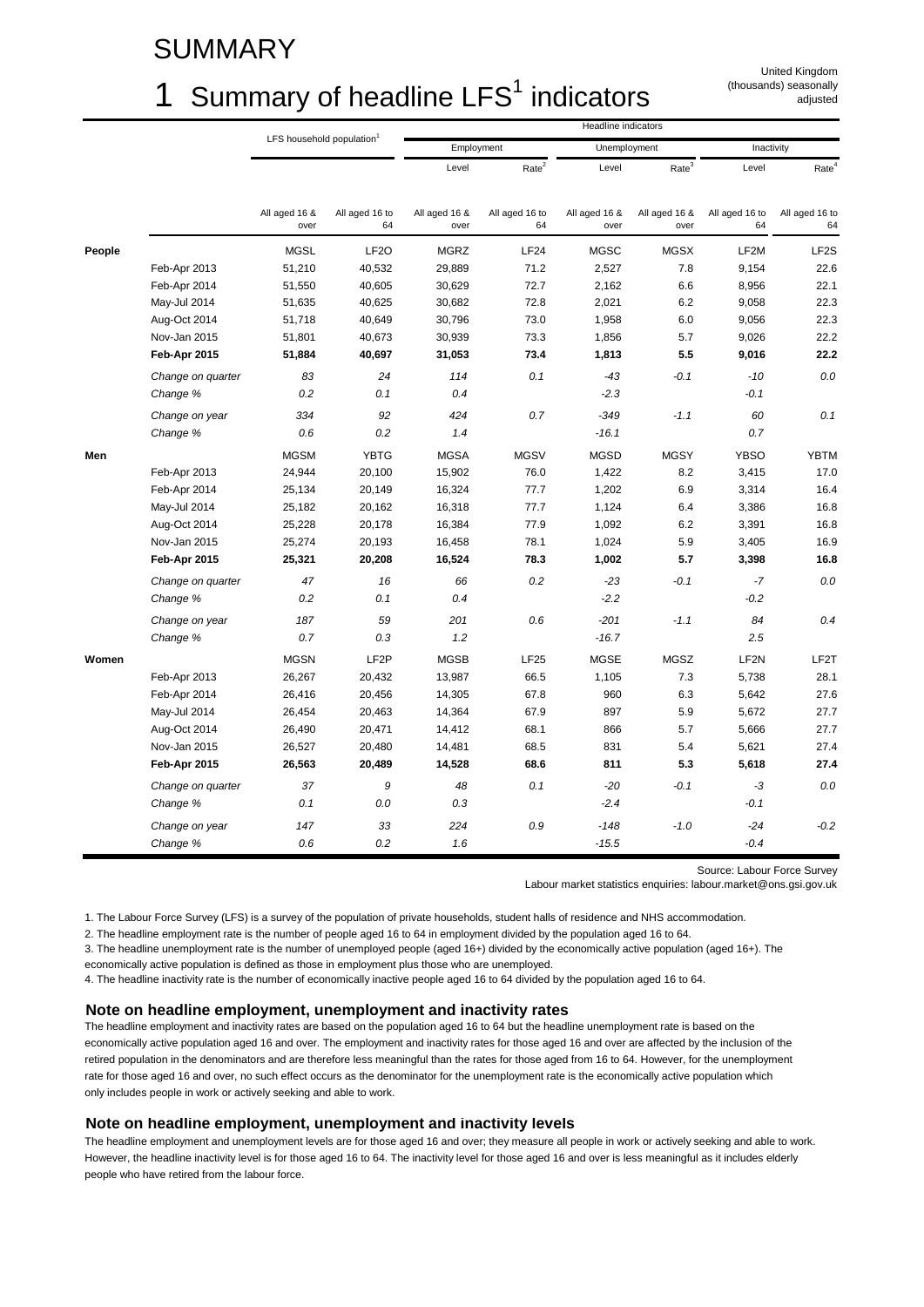## SUMMARY 2(1) Labour market status by age group

United Kingdom (thousands) seasonally adjusted

|        |                               |                      |                     |                      | Aged 16 and over    |                      |                     |                            |                          | Aged 16-64        |                          |               |                           |
|--------|-------------------------------|----------------------|---------------------|----------------------|---------------------|----------------------|---------------------|----------------------------|--------------------------|-------------------|--------------------------|---------------|---------------------------|
|        |                               | Employment           |                     | Unemployment         |                     | Inactivity           |                     | Employment                 |                          | Unemployment      |                          | Inactivity    |                           |
|        |                               |                      |                     |                      |                     |                      |                     |                            |                          |                   |                          |               |                           |
| People |                               | Level<br><b>MGRZ</b> | Rate<br><b>MGSR</b> | Level<br><b>MGSC</b> | Rate<br><b>MGSX</b> | Level<br><b>MGSI</b> | Rate<br><b>YBTC</b> | Level<br>LF <sub>2</sub> G | Rate<br>LF <sub>24</sub> | Level<br>LF2I     | Rate<br>LF <sub>2Q</sub> | Level<br>LF2M | Rate<br>LF <sub>2</sub> S |
|        |                               |                      |                     |                      |                     |                      |                     |                            |                          |                   |                          |               |                           |
|        | Feb-Apr 2013                  | 29,889               | 58.4                | 2,527                | 7.8                 | 18,794               | 36.7                | 28,872                     | 71.2                     | 2,506             | 8.0                      | 9,154         | 22.6                      |
|        | Feb-Apr 2014                  | 30,629               | 59.4                | 2,162                | 6.6                 | 18,759               | 36.4                | 29,516                     | 72.7                     | 2,133             | 6.7                      | 8,956         | 22.1                      |
|        | May-Jul 2014                  | 30,682               | 59.4                | 2,021                | 6.2                 | 18,933               | 36.7                | 29,568                     | 72.8                     | 1,999             | 6.3                      | 9,058         | 22.3                      |
|        | Aug-Oct 2014                  | 30,796               | 59.5                | 1,958                | 6.0                 | 18,964               | 36.7                | 29,655                     | 73.0                     | 1,938             | 6.1                      | 9,056         | 22.3                      |
|        | Nov-Jan 2015                  | 30,939               | 59.7                | 1,856                | 5.7                 | 19,006               | 36.7                | 29,811                     | 73.3                     | 1,836             | 5.8                      | 9,026         | 22.2                      |
|        | Feb-Apr 2015                  | 31,053               | 59.9                | 1,813                | 5.5                 | 19,018               | 36.7                | 29,887                     | 73.4                     | 1,793             | 5.7                      | 9,016         | 22.2                      |
|        | Change on quarter             | 114                  | 0.1                 | $-43$                | $-0.1$              | 12                   | 0.0                 | 76                         | 0.1                      | $-42$             | $-0.1$                   | $-10$         | $0.0$                     |
|        | Change %                      | 0.4                  |                     | $-2.3$               |                     | 0.1                  |                     | 0.3                        |                          | $-2.3$            |                          | -0.1          |                           |
|        | Change on year                | 424                  | 0.4                 | $-349$               | $-1.1$              | 259                  | 0.3                 | 371                        | 0.7                      | $-339$            | $-1.1$                   | 60            | 0.1                       |
|        | Change %                      | 1.4                  |                     | $-16.1$              |                     | 1.4                  |                     | 1.3                        |                          | $-15.9$           |                          | 0.7           |                           |
| Men    |                               | <b>MGSA</b>          | <b>MGSS</b>         | <b>MGSD</b>          | <b>MGSY</b>         | <b>MGSJ</b>          | <b>YBTD</b>         | <b>YBSF</b>                | <b>MGSV</b>              | <b>YBSI</b>       | <b>YBTJ</b>              | <b>YBSO</b>   | <b>YBTM</b>               |
|        | Feb-Apr 2013                  | 15,902               | 63.8                | 1,422                | 8.2                 | 7,619                | 30.5                | 15,279                     | 76.0                     | 1,406             | 8.4                      | 3,415         | 17.0                      |
|        | Feb-Apr 2014                  | 16,324               | 64.9                | 1,202                | 6.9                 | 7,608                | 30.3                | 15,653                     | 77.7                     | 1,182             | 7.0                      | 3,314         | 16.4                      |
|        | May-Jul 2014                  | 16,318               | 64.8                | 1,124                | 6.4                 | 7,741                | 30.7                | 15,667                     | 77.7                     | 1,109             | 6.6                      | 3,386         | 16.8                      |
|        | Aug-Oct 2014                  | 16,384               | 64.9                | 1,092                | 6.2                 | 7,753                | 30.7                | 15,710                     | 77.9                     | 1,077             | 6.4                      | 3,391         | 16.8                      |
|        |                               |                      |                     |                      |                     |                      |                     |                            |                          |                   |                          |               |                           |
|        | Nov-Jan 2015                  | 16,458               | 65.1                | 1,024                | 5.9                 | 7,791                | 30.8                | 15,778                     | 78.1                     | 1,009             | 6.0                      | 3,405         | 16.9                      |
|        | Feb-Apr 2015                  | 16,524               | 65.3                | 1,002                | 5.7                 | 7,795                | 30.8                | 15,823                     | 78.3                     | 987               | 5.9                      | 3,398         | 16.8                      |
|        | Change on quarter             | 66                   | 0.1                 | $-23$                | $-0.1$              | 3                    | 0.0                 | 44                         | 0.2                      | $-22$             | $-0.1$                   | $-7$          | 0.0                       |
|        | Change %                      | 0.4                  |                     | $-2.2$               |                     | 0.0                  |                     | 0.3                        |                          | $-2.2$            |                          | -0.2          |                           |
|        | Change on year                | 201                  | 0.3                 | $-201$               | $-1.1$              | 187                  | 0.5                 | 170                        | 0.6                      | $-195$            | $-1.1$                   | 84            | 0.4                       |
|        | Change %                      | 1.2                  |                     | $-16.7$              |                     | 2.5                  |                     | 1.1                        |                          | $-16.5$           |                          | 2.5           |                           |
| Women  |                               | <b>MGSB</b>          | <b>MGST</b>         | <b>MGSE</b>          | MGSZ                | <b>MGSK</b>          | YBTE                | LF2H                       | <b>LF25</b>              | LF <sub>2</sub> J | LF <sub>2R</sub>         | LF2N          | LF2T                      |
|        | Feb-Apr 2013                  | 13,987               | 53.2                | 1,105                | 7.3                 | 11,175               | 42.5                | 13,594                     | 66.5                     | 1,100             | 7.5                      | 5,738         | 28.1                      |
|        | Feb-Apr 2014                  | 14,305               | 54.2                | 960                  | 6.3                 | 11,151               | 42.2                | 13,863                     | 67.8                     | 951               | 6.4                      | 5,642         | 27.6                      |
|        | May-Jul 2014                  | 14,364               | 54.3                | 897                  | 5.9                 | 11,192               | 42.3                | 13,901                     | 67.9                     | 891               | 6.0                      | 5,672         | 27.7                      |
|        | Aug-Oct 2014                  | 14,412               | 54.4                | 866                  | 5.7                 | 11,211               | 42.3                | 13,945                     | 68.1                     | 860               | 5.8                      | 5,666         | 27.7                      |
|        | Nov-Jan 2015                  | 14,481               | 54.6                | 831                  | 5.4                 | 11,215               | 42.3                | 14,033                     | 68.5                     | 826               | 5.6                      | 5,621         | 27.4                      |
|        | Feb-Apr 2015                  | 14,528               | 54.7                | 811                  | 5.3                 | 11,223               | 42.3                | 14,064                     | 68.6                     | 806               | 5.4                      | 5,618         | 27.4                      |
|        |                               |                      | 0.1                 | $-20$                |                     | 9                    |                     | 32                         | 0.1                      |                   |                          |               | 0.0                       |
|        | Change on quarter<br>Change % | 48<br>0.3            |                     | $-2.4$               | $-0.1$              | 0.1                  | 0.0                 | 0.2                        |                          | $-20$<br>$-2.5$   | $-0.1$                   | -3<br>$-0.1$  |                           |
|        | Change on year                | 224                  | 0.5                 | $-148$               | $-1.0$              | $72\,$               | 0.0                 | 202                        | 0.9                      | $-145$            | $-1.0$                   | $-24$         | $-0.2$                    |
|        | Change %                      | 1.6                  |                     | $-15.5$              |                     | 0.6                  |                     | 1.5                        |                          | $-15.2$           |                          | $-0.4$        |                           |
|        |                               |                      |                     |                      | Aged 16-17          |                      |                     |                            |                          | Aged 18-24        |                          |               |                           |
|        |                               |                      |                     |                      |                     |                      |                     |                            |                          |                   |                          |               |                           |
|        |                               | Employment           |                     | Unemployment         |                     | Inactivity           |                     | Employment                 |                          | Unemployment      |                          | Inactivity    |                           |
|        |                               |                      |                     |                      |                     |                      |                     |                            |                          |                   |                          |               |                           |
|        |                               | Level                | Rate                | Level                | Rate                | Level                | Rate                | Level                      | Rate                     | Level             | Rate                     | Level         | Rate                      |
| People |                               | <b>YBTO</b>          | YBUA                | YBVH                 | <b>YBVK</b>         | <b>YCAS</b>          | LWEX                | <b>YBTR</b>                | YBUD                     | YBVN              | YBVQ                     | <b>YCAV</b>   | LWFA                      |
|        | Feb-Apr 2013                  | 329                  | 21.7                | 190                  | 36.6                | 994                  | 65.7                | 3,371                      | 57.8                     | 771               | 18.6                     | 1,693         | 29.0                      |
|        | Feb-Apr 2014                  | 325                  | 21.6                | 180                  | 35.7                | 999                  | 66.4                | 3,471                      | 59.7                     | 675               | 16.3                     | 1,670         | 28.7                      |
|        | May-Jul 2014                  | 318                  | 21.2                | 164                  | 34.0                | 1,018                | 67.9                | 3,490                      | 60.0                     | 592               | 14.5                     | 1,730         | 29.8                      |
|        | Aug-Oct 2014                  | 320                  | 21.4                | 154                  | 32.5                | 1,019                | 68.3                | 3,475                      | 59.9                     | 600               | 14.7                     | 1,730         | 29.8                      |
|        |                               |                      |                     |                      |                     |                      |                     |                            |                          |                   |                          |               |                           |
|        | Nov-Jan 2015                  | 340                  | 22.9                | 156                  | 31.4                | 991                  | 66.7                | 3,508                      | 60.5                     | 587               | 14.3                     | 1,702         | 29.4                      |
|        | Feb-Apr 2015                  | 345                  | 23.3                | 155                  | 31.0                | 979                  | 66.2                | 3.515                      | 60.7                     | 585               | 14.3                     | 1,689         | 29.2                      |
|        | Change on quarter             | 5                    | 0.5                 | $-1$                 | $-0.4$              | $-11$                | $-0.5$              | $\overline{7}$             | 0.2                      | $-2$              | $-0.1$                   | $-13$         | $-0.2$                    |
|        | Change %                      | 1.5                  |                     | $-0.5$               |                     | $-1.2$               |                     | $0.2\,$                    |                          | $-0.3$            |                          | $-0.8$        |                           |
|        | Change on year                | 21                   | 1.8                 | $-25$                | $-4.7$              | $-20$                | $-0.2$              | 44                         | 1.0                      | -90               | $-2.0$                   | 18            | 0.5                       |
|        | Change %                      | 6.3                  |                     | $-14.1$              |                     | $-2.0$               |                     | 1.3                        |                          | $-13.3$           |                          | 1.1           |                           |
| Men    |                               | YBTP                 | YBUB                | YBVI                 | YBVL                | <b>YCAT</b>          | LWEY                | <b>YBTS</b>                | YBUE                     | YBVO              | <b>YBVR</b>              | <b>YCAW</b>   | LWFB                      |
|        | Feb-Apr 2013                  | 144                  | 18.6                | 100                  | 41.0                | 532                  | 68.5                | 1,723                      | 58.5                     | 446               | 20.5                     | 779           | 26.4                      |
|        |                               |                      |                     |                      |                     |                      |                     |                            |                          |                   |                          |               |                           |
|        | Feb-Apr 2014                  | 138                  | 17.9                | 96                   | 41.1                | 536                  | 69.6                | 1,793                      | 60.8                     | 409               | 18.6                     | 745           | 25.3                      |
|        | May-Jul 2014                  | 137                  | 17.8                | 79                   | 36.7                | 551                  | 71.8                | 1,773                      | 60.1                     | 367               | 17.1                     | 808           | 27.4                      |
|        | Aug-Oct 2014                  | 139                  | 18.2                | 73                   | 34.4                | 552                  | 72.3                | 1,795                      | 61.0                     | 359               | 16.6                     | 791           | 26.9                      |
|        | Nov-Jan 2015                  | 143                  | 18.8                | 82                   | 36.6                | 535                  | 70.4                | 1,824                      | 62.0                     | 344               | 15.9                     | 773           | 26.3                      |
|        | Feb-Apr 2015                  | 146                  | 19.4                | 89                   | 37.7                | 522                  | 68.9                | 1,821                      | 62.0                     | 342               | 15.8                     | 773           | 26.3                      |
|        | Change on quarter             | 4                    | 0.6                 | 6                    | 1.1                 | $-14$                | $-1.5$              | -2                         | $0.0\,$                  | $-2$              | $-0.1$                   | 0             | $0.0\,$                   |
|        | Change %                      | 2.7                  |                     | 7.8                  |                     | $-2.6$               |                     | $-0.1$                     |                          | $-0.5$            |                          | 0.0           |                           |
|        | Change on year                | 9                    | 1.4                 | -8                   | $-3.4$              | $-14$                | $-0.7$              | 28                         | 1.2                      | $-67$             | $-2.8$                   | 28            | 1.0                       |
|        | Change %                      | 6.2                  |                     | $-7.8$               |                     | $-2.6$               |                     | 1.6                        |                          | $-16.3$           |                          | 3.7           |                           |
| Women  |                               | <b>YBTQ</b>          | <b>YBUC</b>         | YBVJ                 | YBVM                | <b>YCAU</b>          | LWEZ                | <b>YBTT</b>                | <b>YBUF</b>              | YBVP              | <b>YBVS</b>              | <b>YCAX</b>   | LWFC                      |
|        |                               |                      |                     |                      |                     |                      |                     |                            |                          |                   |                          |               |                           |
|        | Feb-Apr 2013                  | 185                  | 25.1                | 90                   | 32.8                | 462                  | 62.7                | 1,648                      | 57.1                     | 326               | 16.5                     | 913           | 31.6                      |
|        | Feb-Apr 2014                  | 187                  | 25.4                | 84                   | 31.0                | 463                  | 63.1                | 1,678                      | 58.5                     | 266               | 13.7                     | 925           | 32.2                      |
|        | May-Jul 2014                  | 181                  | 24.8                | 84                   | 31.8                | 467                  | 63.7                | 1,718                      | 60.0                     | 225               | 11.6                     | 922           | 32.2                      |
|        | Aug-Oct 2014                  | 181                  | 24.8                | 81                   | 30.9                | 467                  | 64.0                | 1,680                      | 58.7                     | 242               | 12.6                     | 939           | 32.8                      |
|        | Nov-Jan 2015                  | 197                  | 27.2                | 73                   | 27.1                | 455                  | 62.7                | 1,684                      | 59.0                     | 243               | 12.6                     | 930           | 32.5                      |
|        | Feb-Apr 2015                  | 199                  | 27.5                | 66                   | 24.9                | 458                  | 63.4                | 1,694                      | 59.4                     | 243               | 12.6                     | 916           | 32.1                      |
|        | Change on quarter             | $\mathbf{1}$         | 0.3                 | $-7$                 | $-2.1$              | $\sqrt{2}$           | 0.6                 | 9                          | 0.4                      | 0                 | $-0.1$                   | $-14$         | $-0.4$                    |
|        | Change %                      | 0.7                  |                     | $-9.8$               |                     | 0.5                  |                     | 0.6                        |                          | 0.1               |                          | $-1.5$        |                           |
|        | Change on year                | 12                   | 2.1                 | $-18$                | $-6.1$              | -6                   | $0.2\,$             | 16                         | 0.9                      | $-23$             | $-1.2$                   | -9            | $-0.1$                    |

Source: Labour Force Survey

Labour market statistics enquiries: labour.market@ons.gsi.gov.uk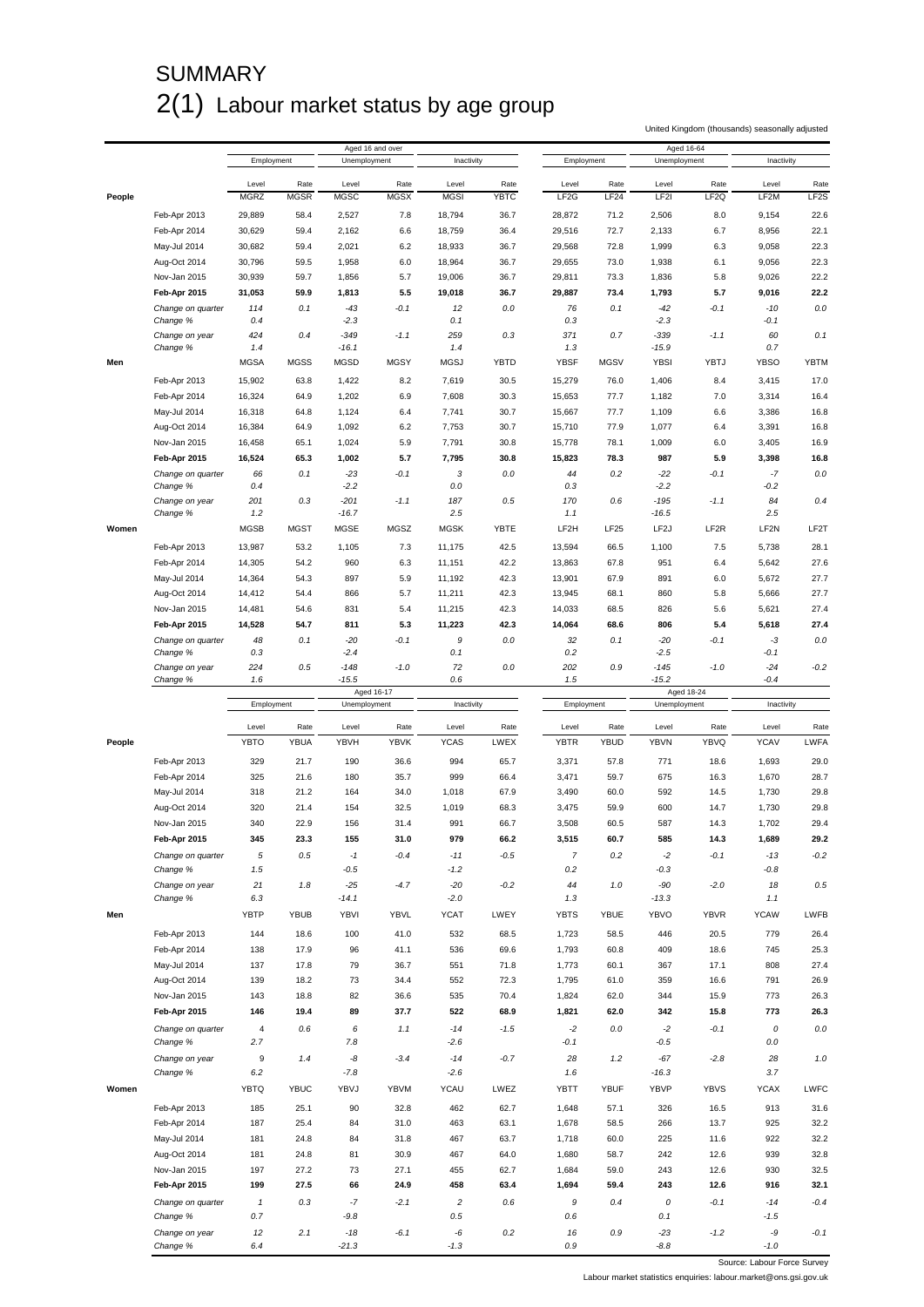## **SUMMARY** 2(2) Labour market status by age group

United Kingdom (thousands) seasonally adjusted

|        |                               |             |                  |                  | Aged 25-34        |                   |                   |                 |             | Aged 35-49      |             |                |             |
|--------|-------------------------------|-------------|------------------|------------------|-------------------|-------------------|-------------------|-----------------|-------------|-----------------|-------------|----------------|-------------|
|        |                               | Employment  |                  | Unemployment     |                   | Inactivity        |                   | Employment      |             | Unemployment    |             | Inactivity     |             |
|        |                               | Level       | Rate             | Level            | Rate              | Level             | Rate              | Level           | Rate        | Level           | Rate        | Level          | Rate        |
| People |                               | YBTU        | <b>YBUG</b>      | <b>YCGM</b>      | <b>YCGP</b>       | YCAY              | LWFD              | <b>YBTX</b>     | YBUJ        | <b>YCGS</b>     | <b>YCGV</b> | <b>YCBB</b>    | <b>LWFG</b> |
|        |                               |             |                  |                  |                   |                   |                   |                 |             |                 |             |                |             |
|        | Feb-Apr 2013                  | 6,756       | 78.8             | 536              | 7.3               | 1,280             | 14.9              | 10,701          | 81.8        | 606             | 5.4         | 1,773          | 13.6        |
|        | Feb-Apr 2014                  | 6,988       | 80.7             | 451              | 6.1               | 1,222             | 14.1              | 10,739          | 82.9        | 482             | 4.3         | 1,735          | 13.4        |
|        | May-Jul 2014                  | 6,968       | 80.3             | 432              | 5.8               | 1,280             | 14.7              | 10,758          | 83.2        | 473             | 4.2         | 1,697          | 13.1        |
|        | Aug-Oct 2014                  | 7,028       | 80.8             | 400              | 5.4               | 1,267             | 14.6              | 10,751          | 83.3        | 465             | 4.1         | 1,691          | 13.1        |
|        | Nov-Jan 2015                  | 7,021       | 80.6             | 379              | 5.1               | 1,310             | 15.0              | 10,780          | 83.7        | 432             | 3.9         | 1,674          | 13.0        |
|        | Feb-Apr 2015                  | 7,040       | 80.7             | 365              | 4.9               | 1,319             | 15.1              | 10,770          | 83.7        | 414             | 3.7         | 1,681          | 13.1        |
|        | Change on quarter             | 19          | 0.1              | $-14$            | $-0.2$            | $\boldsymbol{9}$  | 0.1               | $-10$           | 0.1         | $-18$           | $-0.2$      | $\overline{7}$ | 0.1         |
|        | Change %                      | 0.3         |                  | $-3.7$           |                   | 0.7               |                   | $-0.1$          |             | -4.1            |             | 0.4            |             |
|        | Change on year                | 52          | 0.0              | $-87$            | $-1.1$            | 97                | 1.0               | 30              | 0.8         | $-68$           | $-0.6$      | $-54$          | $-0.3$      |
|        | Change %                      | 0.7         |                  | $-19.2$          |                   | 7.9               |                   | 0.3             |             | $-14.0$         |             | $-3.1$         |             |
| Men    |                               | YBTV        | YBUH             | <b>YCGN</b>      | <b>YCGQ</b>       | <b>YCAZ</b>       | LWFE              | YBTY            | <b>YBUK</b> | <b>YCGT</b>     | <b>YCGW</b> | <b>YCBC</b>    | LWFH        |
|        | Feb-Apr 2013                  | 3,650       | 85.9             | 312              | 7.9               | 288               | 6.8               | 5,645           | 87.5        | 302             | 5.1         | 505            | 7.8         |
|        | Feb-Apr 2014                  | 3,787       | 88.0             | 235              | 5.8               | 281               | 6.5               | 5,672           | 88.7        | 246             | 4.2         | 475            | 7.4         |
|        | May-Jul 2014                  | 3,797       | 88.0             | 220              | 5.5               | 298               | 6.9               | 5,681           | 89.1        | 236             | 4.0         | 461            | 7.2         |
|        | Aug-Oct 2014                  | 3,792       | 87.7             | 219              | 5.5               | 314               | 7.3               | 5,677           | 89.1        | 231             | 3.9         | 460            | 7.2         |
|        |                               |             |                  |                  |                   |                   |                   |                 |             |                 |             |                |             |
|        | Nov-Jan 2015                  | 3,798       | 87.6             | 203              | 5.1               | 336               | 7.7               | 5,686           | 89.4        | 214             | 3.6         | 457            | 7.2         |
|        | Feb-Apr 2015                  | 3,804       | 87.5             | 203              | 5.1               | 341               | 7.8               | 5,699           | 89.8        | 196             | 3.3         | 453            | 7.1         |
|        | Change on quarter             | 7           | $-0.1$           | 0                | 0.0               | $\sqrt{4}$        | 0.1               | 13              | 0.3         | $-18$           | $-0.3$      | -5             | $-0.1$      |
|        | Change %                      | 0.2         |                  | 0.0              |                   | 1.3               |                   | 0.2             |             | -8.5            |             | $-1.0$         |             |
|        | Change on year                | 17          | $-0.5$           | $-32$            | $-0.8$            | 60                | 1.3               | 27              | 1.1         | $-50$           | $-0.8$      | $-22$          | $-0.3$      |
|        | Change %                      | 0.5         |                  | $-13.6$          |                   | 21.4              |                   | 0.5             |             | $-20.3$         |             | $-4.6$         |             |
| Women  |                               | <b>YBTW</b> | <b>YBUI</b>      | <b>YCGO</b>      | <b>YCGR</b>       | <b>YCBA</b>       | <b>LWFF</b>       | YBTZ            | <b>YBUL</b> | YCGU            | <b>YCGX</b> | <b>YCBD</b>    | LWFI        |
|        | Feb-Apr 2013                  | 3,106       | 71.9             | 224              | 6.7               | 992               | 23.0              | 5,057           | 76.3        | 304             | 5.7         | 1,268          | 19.1        |
|        | Feb-Apr 2014                  | 3,201       | 73.4             | 216              | 6.3               | 941               | 21.6              | 5,068           | 77.2        | 236             | 4.5         | 1,261          | 19.2        |
|        | May-Jul 2014                  | 3,171       | 72.6             | 213              | 6.3               | 982               | 22.5              | 5,077           | 77.5        | 237             | 4.5         | 1,236          | 18.9        |
|        | Aug-Oct 2014                  | 3,236       | 74.1             | 181              | 5.3               | 953               | 21.8              | 5,074           | 77.6        | 234             | 4.4         | 1,231          | 18.8        |
|        | Nov-Jan 2015                  | 3,223       | 73.7             | 176              | 5.2               | 974               | 22.3              | 5,094           | 78.0        | 218             | 4.1         | 1,216          | 18.6        |
|        | Feb-Apr 2015                  | 3,236       | 73.9             | 162              | 4.8               | 978               | 22.4              | 5,071           | 77.8        | 218             | 4.1         | 1,228          | 18.8        |
|        |                               |             |                  |                  |                   |                   |                   |                 |             |                 |             |                |             |
|        | Change on quarter<br>Change % | 12<br>0.4   | 0.2              | $-14$<br>$-8.0$  | $-0.4$            | 5<br>0.5          | 0.1               | $-23$<br>$-0.4$ | $-0.2$      | 0<br>0.2        | 0.0         | 12<br>1.0      | 0.2         |
|        |                               |             |                  |                  |                   | 37                |                   |                 | 0.6         |                 |             | $-32$          | $-0.4$      |
|        | Change on year<br>Change %    | 34<br>1.1   | 0.5              | -55<br>$-25.3$   | $-1.6$            | 3.9               | 0.8               | 3<br>0.1        |             | $-18$<br>$-7.5$ | $-0.3$      | $-2.6$         |             |
|        |                               |             |                  |                  | Aged 50-64        |                   |                   |                 |             | Age 65+         |             |                |             |
|        |                               |             |                  |                  |                   |                   |                   |                 |             |                 |             |                |             |
|        |                               | Employment  |                  | Unemployment     |                   | Inactivity        |                   | Employment      |             | Unemployment    |             | Inactivity     |             |
|        |                               |             |                  |                  |                   |                   |                   |                 |             |                 |             |                |             |
|        |                               | Level       | Rate             | Level            | Rate              | Level             | Rate              | Level           | Rate        | Level           | Rate        | Level          | Rate        |
| People |                               | LF26        | LF <sub>2U</sub> | LF28             | LF2E              | LF <sub>2</sub> A | LF <sub>2</sub> W | LFK4            | LFK6        | K5HU            | K5HW        | LFL4           | LFL6        |
|        | Feb-Apr 2013                  | 7,715       | 66.9             | 402              | 5.0               | 3,413             | 29.6              | 1,017           | 9.5         | 21              | 2.1         | 9,641          | 90.3        |
|        | Feb-Apr 2014                  | 7,992       | 68.5             | 344              | 4.1               | 3,330             | 28.5              | 1,113           | 10.2        | 29              | 2.6         | 9,803          | 89.6        |
|        | May-Jul 2014                  | 8,034       | 68.6             | 338              | 4.0               | 3,333             | 28.5              | 1,114           | 10.1        | 22              | 1.9         | 9,875          | 89.7        |
|        |                               |             |                  | 318              | 3.8               |                   |                   |                 |             |                 | 1.7         |                |             |
|        | Aug-Oct 2014                  | 8,081       | 68.8             |                  |                   | 3,349             | 28.5              | 1,141           | 10.3        | 20              |             | 9,908          | 89.5        |
|        | Nov-Jan 2015                  | 8,163       | 69.2             | 282              | 3.3               | 3,350             | 28.4              | 1,128           | 10.1        | 20              | 1.8         | 9,980          | 89.7        |
|        | Feb-Apr 2015                  | 8,217       | 69.4             | 275              | 3.2               | 3.349             | 28.3              | 1.166           | 10.4        | 20              | 1.7         | 10.002         | 89.4        |
|        | Change on quarter             | 54          | 0.2              | -8               | $-0.1$            | $-1$              | $-0.1$            | 37              | 0.3         | 0               | $-0.1$      | 22             | $-0.3$      |
|        | Change %                      | 0.7         |                  | $-2.7$           |                   | $0.0\,$           |                   | 3.3             |             | $-2.2$          |             | 0.2            |             |
|        | Change on year                | 225         | 0.9              | $-70$            | $-0.9$            | 19                | $-0.3$            | 53              | 0.3         | -9              | $-0.9$      | 199            | $-0.2$      |
|        | Change %                      | 2.8         |                  | $-20.2$          |                   | 0.6               |                   | 4.7             |             | $-32.4$         |             | 2.0            |             |
| Men    |                               | <b>MGUX</b> | <b>YBUN</b>      | <b>MGVM</b>      | <b>MGXF</b>       | <b>MGWB</b>       | <b>LWFK</b>       | <b>MGVA</b>     | <b>YBUQ</b> | <b>MGVP</b>     | <b>MGXI</b> | <b>MGWE</b>    | LWFN        |
|        |                               |             |                  |                  |                   |                   |                   |                 |             |                 |             |                |             |
|        | Feb-Apr 2013                  | 4,117       | 72.6             | 246              | 5.6               | 1,311             | 23.1              | 624             | 12.9        | 16              | 2.5         | 4,204          | 86.8        |
|        | Feb-Apr 2014                  | 4,263       | 74.3             | 196              | 4.4               | 1,278             | 22.3              | 671             | 13.5        | 20              | 3.0         | 4,294          | 86.1        |
|        | May-Jul 2014                  | 4,280       | 74.4             | 207              | 4.6               | 1,268             | 22.0              | 650             | 13.0        | 15              | 2.3         | 4,354          | 86.7        |
|        | Aug-Oct 2014                  | 4,307       | 74.6             | 196              | 4.3               | 1,274             | 22.0              | 674             | 13.3        | 14              | 2.1         | 4,362          | 86.4        |
|        | Nov-Jan 2015                  | 4,328       | 74.7             | 166              | 3.7               | 1,304             | 22.5              | 680             | 13.4        | 15              | 2.2         | 4,386          | 86.3        |
|        | Feb-Apr 2015                  | 4,352       | 74.8             | 157              | 3.5               | 1,311             | 22.5              | 702             | 13.7        | 15              | 2.0         | 4,396          | 86.0        |
|        | Change on quarter             | 23          | 0.1              | -8               | $-0.2$            | $\boldsymbol{7}$  | 0.0               | 21              | 0.3         | $-1$            | $-0.2$      | 10             | $-0.3$      |
|        | Change %                      | 0.5         |                  | $-4.9$           |                   | 0.5               |                   | 3.2             |             | $-4.9$          |             | 0.2            |             |
|        | Change on year                | 88          | 0.5              | $-39$            | $-0.9$            | 33                | 0.3               | 31              | 0.3         | -6              | $-0.9$      | 102            | $-0.1$      |
|        | Change %                      | 2.1         |                  | $-19.7$          |                   | 2.6               |                   | 4.6             |             | $-28.7$         |             | 2.4            |             |
|        |                               |             |                  |                  |                   |                   |                   |                 |             |                 |             |                |             |
| Women  |                               | LF27        | LF <sub>2V</sub> | <b>LF29</b>      | LF <sub>2</sub> F | LF2B              | LF2X              | LFK5            | LFK7        | K5HV            | K5HX        | LFL5           | LFL7        |
|        | Feb-Apr 2013                  | 3,598       | 61.4             | 156              | 4.2               | 2,102             | 35.9              | 393             | 6.7         |                 |             | 5,437          | 93.2        |
|        | Feb-Apr 2014                  | 3,729       | 62.9             | 148              | 3.8               | 2,052             | 34.6              | 442             | 7.4         |                 |             | 5,509          | 92.4        |
|        | May-Jul 2014                  | 3,753       | 63.1             | 131              | 3.4               | 2,065             | 34.7              | 463             | 7.7         |                 |             | 5,521          | 92.2        |
|        | Aug-Oct 2014                  | 3,774       | 63.2             | 123              | 3.2               | 2,076             | 34.8              | 467             | 7.8         |                 | ×           | 5,546          | 92.1        |
|        | Nov-Jan 2015                  | 3,834       | 63.9             | 117              | 3.0               | 2,046             | 34.1              | 448             | 7.4         |                 |             | 5,593          | 92.5        |
|        | Feb-Apr 2015                  | 3,866       | 64.2             | 117              | 2.9               | 2,038             | 33.9              | 464             | 7.6         |                 | ×           | 5,605          | 92.3        |
|        |                               |             |                  |                  |                   |                   |                   |                 |             |                 |             |                |             |
|        | Change on quarter             | 31          | 0.3              | 0                | $0.0\,$           | -8                | $-0.3$            | 16              | 0.2         |                 |             | 12             | $-0.2$      |
|        | Change %                      | 0.8         |                  | 0.3              |                   | $-0.4$            |                   | 3.6             |             |                 |             | 0.2            |             |
|        | Change on year<br>Change %    | 137<br>3.7  | 1.3              | $-31$<br>$-21.0$ | $-0.9$            | $-14$<br>$-0.7$   | $-0.8$            | 22<br>5.0       | 0.2         | $\star$         |             | 96<br>1.7      | $-0.2$      |

Source: Labour Force Survey

Labour market statistics enquiries: labour.market@ons.gsi.gov.uk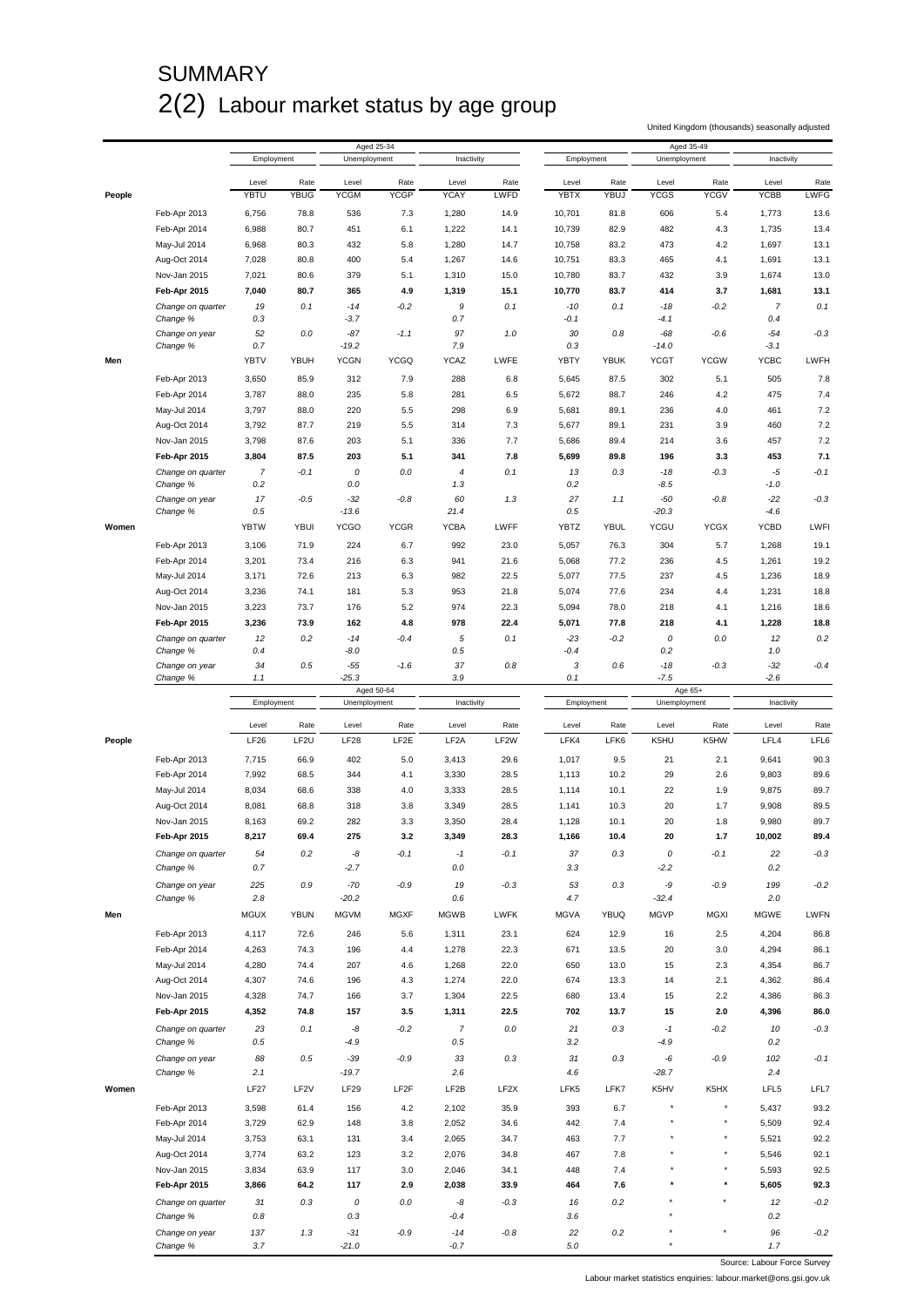### EMPLOYMENT AND JOBS

## 3 Full-time, part-time & temporary workers

|        |                               |                 |                  |                  | All in employment                                   |                   |                                       |                         |                      |                       | Full-time and part-time workers <sup>1</sup>                   |                      |                      |                 |
|--------|-------------------------------|-----------------|------------------|------------------|-----------------------------------------------------|-------------------|---------------------------------------|-------------------------|----------------------|-----------------------|----------------------------------------------------------------|----------------------|----------------------|-----------------|
|        |                               |                 |                  |                  |                                                     |                   | Government                            |                         |                      |                       |                                                                | Self-                | Self-                | Total           |
|        |                               |                 |                  |                  |                                                     |                   | supported                             | Total                   | Total                |                       |                                                                | employed             | employed             | workers         |
|        |                               |                 |                  |                  |                                                     | Unpaid            | training &                            | people                  | people               | Employees             | Employees                                                      | people               | people               | with            |
|        |                               |                 | Total            | Employees        | Self<br>employed                                    | family<br>workers | employment<br>programmes <sup>2</sup> | working<br>full-time    | working<br>part-time | working full-<br>time | working part-<br>time                                          | working<br>full-time | working<br>part-time | second<br>jobs  |
|        |                               |                 |                  |                  |                                                     |                   |                                       |                         |                      |                       |                                                                |                      |                      |                 |
|        |                               |                 | $\mathbf{1}$     | $\sqrt{2}$       | 3                                                   | $\sqrt{4}$        | $\sqrt{5}$                            | 6                       | $\overline{7}$       | 8                     | $\boldsymbol{9}$                                               | 10                   | 11                   | 12              |
| People |                               |                 | <b>MGRZ</b>      | <b>MGRN</b>      | <b>MGRQ</b>                                         | <b>MGRT</b>       | <b>MGRW</b>                           | <b>YCBE</b>             | <b>YCBH</b>          | <b>ACBK</b>           | <b>YCBN</b>                                                    | <b>YCBQ</b>          | <b>YCBT</b>          | <b>YCBW</b>     |
|        | Feb-Apr 2013                  |                 | 29,889           | 25,408           | 4,214                                               | 106               | 161                                   | 21,734                  | 8,155                | 18,623                | 6,785                                                          | 3,026                | 1,188                | 1,098           |
|        | Feb-Apr 2014                  |                 | 30,629           | 25,817           | 4,564                                               | 127               | 121                                   | 22,382                  | 8,247                | 19,029                | 6,788                                                          | 3,264                | 1,300                | 1,179           |
|        | May-Jul 2014                  |                 | 30,682           | 25,864           | 4,564                                               | 120               | 133                                   | 22,376                  | 8,305                | 19,048                | 6,816                                                          | 3,248                | 1,316                | 1,201           |
|        | Aug-Oct 2014<br>Nov-Jan 2015  |                 | 30,796<br>30,939 | 26,029<br>26,193 | 4,535<br>4,526                                      | 115<br>114        | 117<br>106                            | 22,542<br>22,640        | 8,254<br>8,299       | 19,223<br>19,362      | 6,807<br>6,831                                                 | 3,253<br>3,212       | 1,282<br>1,315       | 1,204<br>1,200  |
|        | Feb-Apr 2015                  |                 | 31,053           | 26,361           | 4,472                                               | 112               | 107                                   | 22,743                  | 8,309                | 19,482                | 6,880                                                          | 3,181                | 1,291                | 1,212           |
|        |                               |                 |                  |                  |                                                     |                   |                                       |                         |                      |                       |                                                                |                      |                      |                 |
|        | Change on quarter<br>Change % |                 | 114<br>0.4       | 169<br>0.6       | $-54$<br>$-1.2$                                     | $-2$<br>$-1.4$    | 0<br>0.3                              | 103<br>0.5              | 10<br>0.1            | 120<br>0.6            | 49<br>0.7                                                      | $-30$<br>-0.9        | $-23$<br>$-1.8$      | 12<br>1.0       |
|        |                               |                 |                  |                  |                                                     |                   |                                       |                         |                      |                       |                                                                |                      |                      |                 |
|        | Change on year<br>Change %    |                 | 424<br>1.4       | 545<br>2.1       | $-91$<br>$-2.0$                                     | $-14$<br>$-11.3$  | $-15$<br>$-12.2$                      | 362<br>1.6              | 63<br>0.8            | 453<br>2.4            | 92<br>1.4                                                      | $-83$<br>$-2.5$      | -8<br>$-0.7$         | 34<br>2.8       |
|        |                               |                 |                  |                  |                                                     |                   |                                       |                         |                      |                       |                                                                |                      |                      |                 |
| Men    |                               |                 | MGSA             | <b>MGRO</b>      | <b>MGRR</b>                                         | <b>MGRU</b>       | <b>MGRX</b>                           | <b>YCBF</b>             | <b>YCBI</b>          | <b>YCBL</b>           | <b>YCBO</b>                                                    | <b>YCBR</b>          | <b>YCBU</b>          | <b>YCBX</b>     |
|        | Feb-Apr 2013                  |                 | 15,902           | 12,823           | 2,933                                               | 37                | 109                                   | 13,761                  | 2,142                | 11,294                | 1,529                                                          | 2,413                | 520                  | 449             |
|        | Feb-Apr 2014                  |                 | 16,324           | 13,060           | 3,128                                               | 63                | 73                                    | 14,167                  | 2,156                | 11,512                | 1,547                                                          | 2,593                | 535                  | 510             |
|        | May-Jul 2014                  |                 | 16,318           | 13,057           | 3,123                                               | 55                | 83                                    | 14,171                  | 2,146                | 11,538                | 1,518                                                          | 2,572                | 552                  | 493             |
|        | Aug-Oct 2014                  |                 | 16,384           | 13,168           | 3,099                                               | 52                | 65                                    | 14,240                  | 2,144                | 11,623                | 1,545                                                          | 2,576                | 523                  | 512             |
|        | Nov-Jan 2015                  |                 | 16,458           | 13,278           | 3,068                                               | 50                | 61                                    | 14,305                  | 2,154                | 11,723                | 1,555                                                          | 2,545                | 523                  | 490             |
|        | Feb-Apr 2015                  |                 | 16,524           | 13,356           | 3,054                                               | 52                | 62                                    | 14,357                  | 2,167                | 11,790                | 1,567                                                          | 2,523                | 531                  | 532             |
|        | Change on quarter             |                 | 66               | 78               | $-15$                                               | $\overline{c}$    | 0                                     | 52                      | 14                   | 67                    | 11                                                             | $-22$                | 8                    | 42              |
|        | Change %                      |                 | 0.4              | 0.6              | $-0.5$                                              | 3.6               | 0.7                                   | 0.4                     | 0.6                  | 0.6                   | 0.7                                                            | -0.9                 | 1.5                  | 8.5             |
|        | Change on year                |                 | 201              | 297              | $-74$                                               | $-11$             | $-11$                                 | 190                     | 11                   | 278                   | 19                                                             | $-71$                | $-3$                 | 22              |
|        | Change %                      |                 | 1.2              | 2.3              | $-2.4$                                              | $-17.0$           | $-15.3$                               | 1.3                     | 0.5                  | 2.4                   | 1.2                                                            | $-2.7$               | -0.6                 | 4.3             |
| Women  |                               |                 | <b>MGSB</b>      | <b>MGRP</b>      | <b>MGRS</b>                                         | <b>MGRV</b>       | <b>MGRY</b>                           | <b>YCBG</b>             | <b>YCBJ</b>          | <b>YCBM</b>           | <b>YCBP</b>                                                    | <b>YCBS</b>          | <b>YCBV</b>          | <b>YCBY</b>     |
|        |                               |                 |                  |                  |                                                     |                   |                                       |                         |                      |                       |                                                                |                      |                      |                 |
|        | Feb-Apr 2013                  |                 | 13,987           | 12,585           | 1,281                                               | 69                | 52                                    | 7,973                   | 6,013                | 7,329                 | 5,256                                                          | 613                  | 668                  | 649             |
|        | Feb-Apr 2014                  |                 | 14,305           | 12,757           | 1,435                                               | 64                | 48                                    | 8,215                   | 6,090                | 7,517                 | 5,240                                                          | 670                  | 765                  | 669             |
|        | May-Jul 2014                  |                 | 14,364           | 12,808           | 1,441                                               | 65                | 50<br>51                              | 8,205                   | 6,159                | 7,510                 | 5,298                                                          | 676<br>678           | 765<br>759           | 708             |
|        | Aug-Oct 2014<br>Nov-Jan 2015  |                 | 14,412<br>14,481 | 12,861<br>12,915 | 1,437<br>1,458                                      | 63<br>63          | 45                                    | 8,302<br>8,336          | 6,110<br>6,145       | 7,599<br>7,639        | 5,262<br>5,275                                                 | 667                  | 791                  | 691<br>710      |
|        | Feb-Apr 2015                  |                 | 14,528           | 13,005           | 1,419                                               | 60                | 45                                    | 8,387                   | 6,142                | 7,692                 | 5,313                                                          | 659                  | 760                  | 681             |
|        | Change on quarter             |                 | 48               | 90               | $-39$                                               | -3                | 0                                     | 51                      | $-3$                 | 52                    | 38                                                             | -8                   | $-31$                | $-30$           |
|        | Change %                      |                 | 0.3              | 0.7              | $-2.7$                                              | $-5.3$            | $-0.2$                                | 0.6                     | $-0.1$               | 0.7                   | 0.7                                                            | $-1.2$               | $-3.9$               | $-4.2$          |
|        |                               |                 | 224              | 248              | $-17$                                               | $-4$              | $-4$                                  |                         | 52                   |                       | 73                                                             | $-12$                |                      |                 |
|        | Change on year                |                 |                  |                  |                                                     |                   |                                       | 172                     |                      | 175                   |                                                                | $-1.8$               | $-5$<br>$-0.7$       | 12              |
|        |                               |                 |                  |                  |                                                     |                   |                                       |                         |                      |                       |                                                                |                      |                      |                 |
|        | Change %                      |                 | 1.6              | 1.9              | $-1.2$                                              | $-5.8$            | $-7.6$                                | 2.1                     | 0.8                  | 2.3                   | 1.4                                                            |                      |                      | 1.7             |
|        |                               |                 |                  |                  | Temporary employees (reasons for temporary working) |                   |                                       |                         |                      |                       | Part-time workers (reasons for working part-time) <sup>3</sup> |                      |                      |                 |
|        |                               |                 |                  | Could not        | % that could                                        | Did not           |                                       |                         |                      |                       |                                                                |                      |                      |                 |
|        |                               |                 |                  | find             | not find                                            | want              | Had a contract                        | Some                    |                      | Could not             | % that could                                                   | Did not              |                      |                 |
|        |                               |                 | Total as % of    | permanent        | permanent                                           | permanent         | with period of                        | other                   |                      | find full-time        | not find full-                                                 | want full-           | III or               | Student or      |
|        |                               | Total           | all employees    | job              | job                                                 | job               | training                              | reason                  | Total <sup>4</sup>   | job                   | time job                                                       | time job             | disabled             | at school       |
|        |                               | 13              | 14               | 15               | 16                                                  | 17                | 18                                    | 19                      | 20                   | 21                    | 22                                                             | 23                   | 24                   | 25              |
| People |                               | <b>YCBZ</b>     | <b>ACCC</b>      | <b>YCCF</b>      | <b>YCCI</b>                                         | YCCL              | <b>YCCO</b>                           | <b>YCCR</b>             | YCCU                 | <b>YCCX</b>           | <b>YCDA</b>                                                    | <b>YCDD</b>          | YCDG                 | <b>YCDJ</b>     |
|        | Feb-Apr 2013                  | 1,595           | 6.3              | 631              | 39.6                                                | 337               | 100                                   | 526                     | 7,974                | 1,441                 | 18.1                                                           | 5,261                | 181                  | 1,034           |
|        | Feb-Apr 2014                  | 1,683           | 6.5              | 601              | 35.7                                                | 369               | 118                                   | 594                     | 8,088                | 1,399                 | 17.3                                                           | 5,425                | 185                  | 1,038           |
|        | May-Jul 2014                  | 1,676           | 6.5              | 613              | 36.6                                                | 373               | 121                                   | 568                     | 8,135                | 1,340                 | 16.5                                                           | 5,560                | 182                  | 1,011           |
|        | Aug-Oct 2014                  | 1,688           | 6.5              | 575              | 34.0                                                | 428               | 120                                   | 566                     | 8,088                | 1,319                 | 16.3                                                           | 5,556                | 173                  | 995             |
|        | Nov-Jan 2015                  | 1,678           | 6.4              | 573              | 34.1                                                | 391               | 123                                   | 592                     | 8,146                | 1,322                 | 16.2                                                           | 5,569                | 193                  | 1,016           |
|        | Feb-Apr 2015                  | 1,681           | 6.4              | 583              | 34.7                                                | 367               | 124                                   | 607                     | 8,169                | 1,297                 | 15.9                                                           | 5,600                | 206                  | 1,014           |
|        | Change on quarter             | 3               | 0.0              | 10               | 0.5                                                 | $-23$             | $\mathbf{1}$                          | 15                      | 23                   | $-25$                 | $-0.4$                                                         | 31                   | 12                   | -3              |
|        | Change %                      | 0.2             |                  | 1.7              |                                                     | $-6.0$            | 1.1                                   | 2.5                     | 0.3                  | $-1.9$                |                                                                | 0.6                  | 6.2                  | $-0.3$          |
|        | Change on year                | $-2$            | $-0.1$           | $-18$            | $-1.1$                                              | $-2$              | 6                                     | 13                      | 81                   | $-102$                | $-1.4$                                                         | 175                  | 20                   | $-24$           |
|        | Change %                      | -0.1            |                  | $-3.1$           |                                                     | $-0.6$            | 4.9                                   | 2.1                     | 1.0                  | $-7.3$                |                                                                | 3.2                  | 10.8                 | $-2.3$          |
| Men    |                               | <b>YCCA</b>     | <b>YCCD</b>      | <b>YCCG</b>      | <b>YCCJ</b>                                         | <b>YCCM</b>       | <b>YCCP</b>                           | <b>YCCS</b>             | <b>YCCV</b>          | <b>YCCY</b>           | <b>YCDB</b>                                                    | <b>YCDE</b>          | YCDH                 | <b>YCDK</b>     |
|        |                               |                 |                  |                  |                                                     |                   |                                       |                         |                      |                       |                                                                |                      |                      |                 |
|        | Feb-Apr 2013                  | 749             | 5.8              | 330              | 44.1                                                | 145               | 36                                    | 238                     | 2,049                | 661                   | 32.2                                                           | 878                  | 63                   | 421             |
|        | Feb-Apr 2014<br>May-Jul 2014  | 782<br>778      | 6.0<br>6.0       | 307<br>322       | 39.2<br>41.4                                        | 144<br>140        | 61<br>63                              | 270<br>253              | 2,082<br>2,071       | 604<br>588            | 29.0<br>28.4                                                   | 952<br>973           | 80<br>86             | 428<br>405      |
|        | Aug-Oct 2014                  | 806             | 6.1              | 293              | 36.4                                                | 190               | 64                                    | 259                     | 2,067                | 574                   | 27.8                                                           | 987                  | 76                   | 411             |
|        | Nov-Jan 2015                  | 804             | 6.1              | 309              | 38.4                                                | 160               | 63                                    | 272                     | 2,079                | 576                   | 27.7                                                           | 990                  | 86                   | 411             |
|        | Feb-Apr 2015                  | 808             | 6.0              | 313              | 38.8                                                | 156               | 65                                    | 274                     | 2,097                | 553                   | 26.4                                                           | 1,023                | 85                   | 420             |
|        | Change on quarter             | 3               | 0.0              | 4                | 0.4                                                 | $-4$              | $\overline{c}$                        | $\overline{c}$          | 18                   | $-22$                 | $-1.3$                                                         | 33                   | $-1$                 | 8               |
|        | Change %                      | 0.4             |                  | 1.4              |                                                     | $-2.7$            | 2.8                                   | 0.6                     | 0.9                  | $-3.9$                |                                                                | 3.3                  | -1.6                 | 2.1             |
|        | Change on year                | 26              | 0.1              | $\overline{7}$   | $-0.4$                                              | 11                | $\overline{4}$                        | 3                       | 15                   | $-51$                 | $-2.6$                                                         | 71                   | 5                    | -8              |
|        | Change %                      | 3.3             |                  | 2.2              |                                                     | 7.8               | 7.1                                   | 1.2                     | 0.7                  | $-8.4$                |                                                                | 7.4                  | 5.7                  | $-1.8$          |
|        |                               |                 |                  |                  |                                                     |                   |                                       |                         |                      |                       |                                                                |                      |                      |                 |
| Women  |                               | <b>YCCB</b>     | <b>YCCE</b>      | <b>YCCH</b>      | <b>YCCK</b>                                         | <b>YCCN</b>       | <b>YCCQ</b>                           | <b>YCCT</b>             | <b>YCCW</b>          | <b>YCCZ</b>           | <b>YCDC</b>                                                    | <b>YCDF</b>          | <b>YCDI</b>          | <b>YCDL</b>     |
|        | Feb-Apr 2013                  | 846             | 6.7              | 301              | 35.6                                                | 192               | 65                                    | 288                     | 5,925                | 780                   | 13.2                                                           | 4,383                | 118                  | 613             |
|        | Feb-Apr 2014                  | 901             | 7.1              | 295              | 32.7                                                | 225               | 57                                    | 324                     | 6,006                | 794                   | 13.2                                                           | 4,473                | 105                  | 610             |
|        | May-Jul 2014                  | 897             | 7.0              | 291              | 32.4                                                | 233               | 58                                    | 315                     | 6,064                | 752                   | 12.4                                                           | 4,587                | 96                   | 606             |
|        | Aug-Oct 2014                  | 882             | 6.9              | 281              | 31.9                                                | 238               | 56                                    | 307                     | 6,021                | 745                   | 12.4                                                           | 4,569                | 97                   | 583             |
|        | Nov-Jan 2015                  | 874             | 6.8              | 264              | 30.2                                                | 231               | 59                                    | 320                     | 6,067                | 746                   | 12.3                                                           | 4,580                | 108                  | 605             |
|        | Feb-Apr 2015                  | 873             | 6.7              | 269              | 30.9                                                | 212               | 59                                    | 333                     | 6,072                | 743                   | 12.2                                                           | 4,577                | 121                  | 594             |
|        | Change on quarter             | 0               | $0.0\,$          | 6                | 0.7                                                 | $-19$             | 0                                     | 14                      | 5                    | $-3$                  | $-0.1$                                                         | $-2$                 | 13                   | $-11$           |
|        | Change %                      | 0.0             |                  | 2.1              |                                                     | $-8.3$            | -0.8                                  | 4.2                     | 0.1                  | -0.4                  |                                                                | $-0.1$               | 12.5                 | $-1.8$          |
|        | Change on year<br>Change %    | $-28$<br>$-3.1$ | $-0.3$           | $-25$<br>$-8.5$  | $-1.8$                                              | $-13$<br>$-6.0$   | $\mathbf{1}$<br>2.5                   | $\boldsymbol{9}$<br>2.9 | 66<br>1.1            | $-51$<br>-6.4         | $-1.0$                                                         | 104<br>2.3           | 16<br>14.7           | $-16$<br>$-2.6$ |

Relationship between columns: 1= 2+3+4+5; 1=6+7; 2=8+9; 3=10+11; 13=15+17+18+19; 20=9+11 ;14=13/2; 16=15/13; 22=21/20 Source: Labour Force Survey<br>1. The split between full-time and part-time employment is based on responde 1. The split between full-time and part-time employment is based on respondents' self-classification. Labour market statistics enquiries: labour.market@ons.gsi.gov.uk<br>2. This series does not include all people on th

4. The total includes those who did not give a reason for working part-time and it therefore does not equal the sum of columns 21, 23, 24 and 25.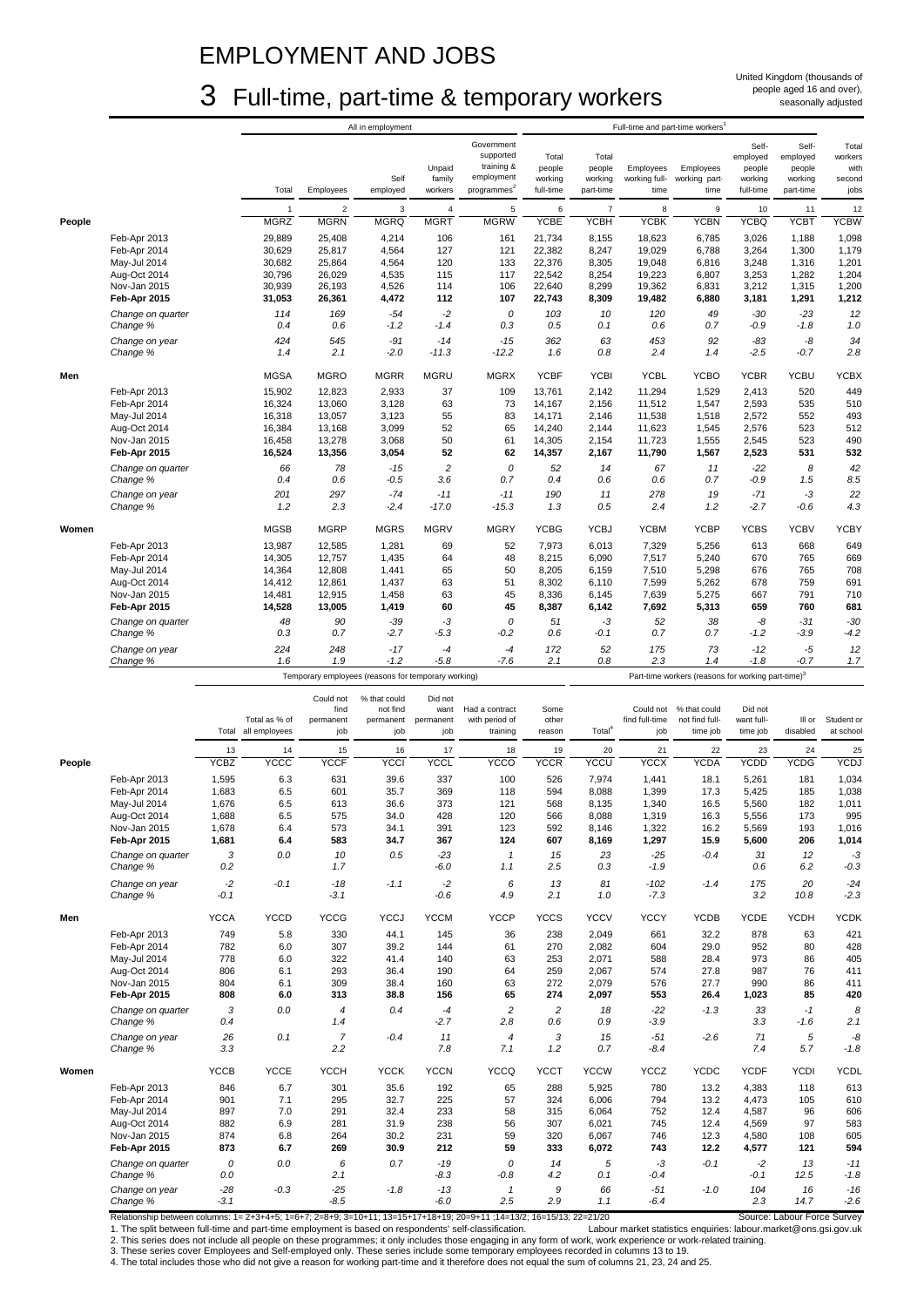### EMPLOYMENT AND JOBS

#### 4 Public and private sector employment

#### United Kingdom (thousands of people aged 16 and over), seasonally adjusted

|                               | Private sector<br>Public sector |         |            | Total<br>employment <sup>2</sup> | Public sector excluding effects<br>of major reclassifications<br>(See Explanatory Note at<br>bottom of table) |                 | Private sector excluding effects of<br>major reclassifications<br>(See Explanatory Note at<br>bottom of table) |              |            |
|-------------------------------|---------------------------------|---------|------------|----------------------------------|---------------------------------------------------------------------------------------------------------------|-----------------|----------------------------------------------------------------------------------------------------------------|--------------|------------|
|                               | (000s)                          | $(\% )$ | (000s)     | (%)                              | (000s)                                                                                                        | (000s)          | $(\%)$                                                                                                         | (000s)       | (% )       |
|                               |                                 |         | 3          |                                  | 5                                                                                                             | 6               |                                                                                                                | 8            | 9          |
|                               | G7AU                            | G9BZ    | G7K5       | G9C2                             | G7GO                                                                                                          | MFY7            | MFY9                                                                                                           | MFZ2         | MFY5       |
| Mar 13                        | 5,715                           | 19.1    | 24,174     | 80.9                             | 29,889                                                                                                        | $5,327$ (r)     | 17.8 $(r)$                                                                                                     | 24,562 (r)   | 82.2(r)    |
| <b>Jun 13</b>                 | 5,701                           | 19.0    | 24,298     | 81.0                             | 29,999                                                                                                        | $5,319$ (r)     | 17.7 $(r)$                                                                                                     | 24,680 (r)   | 82.3 $(r)$ |
| Sep 13                        | 5,714                           | 18.9    | 24,494     | 81.1                             | 30,208                                                                                                        | $5,338$ (r)     | 17.7                                                                                                           | 24,870 (r)   | 82.3       |
| Dec 13                        | 5,537                           | 18.3    | 24,785     | 81.7                             | 30,322                                                                                                        | $5,323$ (r)     | 17.6                                                                                                           | 24,999 (r)   | 82.4       |
| Mar 14                        | 5,431                           | 17.7    | 25,198     | 82.3                             | 30,629                                                                                                        | $5,316$ (r)     | 17.4                                                                                                           | $25,313$ (r) | 82.6       |
| <b>Jun 14</b>                 | 5,419                           | 17.7    | 25,263     | 82.3                             | 30,682                                                                                                        | $5,307$ (r)     | 17.3 $(r)$                                                                                                     | 25,375 (r)   | 82.7 (r)   |
| Sep 14                        | 5,403                           | 17.5    | 25,393     | 82.5                             | 30,796                                                                                                        | $5,290$ (r)     | 17.2                                                                                                           | $25,506$ (r) | 82.8       |
| Dec 14                        | $5,394$ (r)                     | 17.4    | 25,545 (r) | 82.6                             | 30,939                                                                                                        | $5,284$ (r)     | 17.1                                                                                                           | $25,655$ (r) | 82.9       |
| Mar 15                        | 5,372                           | 17.3    | 25,681     | 82.7                             | 31,053                                                                                                        | 5,274           | 17.0                                                                                                           | 25,779       | 83.0       |
| Change on quarter<br>Change % | $-22$<br>$-0.4$                 | $-0.1$  | 136<br>0.5 | 0.1                              | 114<br>0.4                                                                                                    | $-10$<br>$-0.2$ | $-0.1$                                                                                                         | 124<br>0.5   | 0.1        |
| Change on year                | $-59$                           | $-0.4$  | 483        | 0.4                              | 424                                                                                                           | $-42$           | $-0.4$                                                                                                         | 466          | 0.4        |
| Change %                      | $-1.1$                          |         | 1.9        |                                  | 1.4                                                                                                           | $-0.8$          |                                                                                                                | 1.8          |            |

Enquiries 01633 456776 Source: Labour Force Survey (LFS) and returns from public sector organisations

See footnotes under table 4(1)

### 4(1) Public sector employment by industry

#### United Kingdom (thousands of people aged 16 and over), seasonally adjusted

|        | HM Forces <sup>3</sup> | (including<br>civilians) | Public<br>administration | Of which: Civil<br>Service <sup>4</sup> | Education | National<br>Health<br>Service | Other health<br>and social<br>work | Other (including<br>financial<br>corporations) | Total public<br>sector<br>employment <sup>5</sup> |
|--------|------------------------|--------------------------|--------------------------|-----------------------------------------|-----------|-------------------------------|------------------------------------|------------------------------------------------|---------------------------------------------------|
|        | 2                      | 3                        |                          | 5                                       | 6         |                               | 8                                  | a                                              | 10                                                |
| G7ER   | G7EU                   | G7EX                     | G7F2                     | G7D6                                    | G7F5      | G7FG                          | G7FJ                               | G7FM                                           | G7AU                                              |
| 41     | 178                    | 261                      | 1,078                    | 449                                     | 1,477     | 1,566                         | 291                                | 828                                            | 5,715                                             |
| 40     | 175                    | 261                      | 1,079                    | 450                                     | 1,501     | 1,545                         | 288                                | 815                                            | 5,701                                             |
| 40     | 174                    | 259                      | 1,076                    | 447                                     | 1,513     | 1,555                         | 285                                | 805                                            | 5,714                                             |
| 39     | 168                    | 258                      | 1,066                    | 445                                     | 1,520     | 1,568                         | 282                                | 634                                            | 5,537                                             |
| 39     | 167                    | 257                      | 1,066                    | 440                                     | 1,518     | $1,576$ (r)                   | 276                                | 538 (r)                                        | 5,431                                             |
| 39     | 164                    | 256                      | 1,066                    | 442                                     | 1,514     | 1,574                         | 268                                | 540                                            | 5,419                                             |
| 39     | 163                    | 256                      | 1,058                    | 440                                     | 1,511     | 1,575                         | 262                                | 536                                            | 5,403                                             |
| 38     | 161                    | 255                      | 1,051                    | 439                                     | 1,517     | 1,585                         | 259                                | 525                                            | 5,394                                             |
| 36     | 161                    | 254                      | 1,042                    | 440                                     | 1,514     | 1,589                         | 252                                | 530                                            | 5,372                                             |
| $-2$   | 0                      | $-1$                     | -9                       |                                         | $-3$      | $\overline{4}$                | $-7$                               | 5                                              | $-22$                                             |
| $-5.3$ | 0.0                    | $-0.4$                   | $-0.9$                   | 0.2                                     | $-0.2$    | 0.3                           | $-2.7$                             | 1.0                                            | $-0.4$                                            |
| -3     | -6                     | -3                       | $-24$                    | 0                                       | $-4$      | 13                            | $-24$                              | -8                                             | $-59$                                             |
| $-7.7$ | $-3.6$                 | $-1.2$                   | $-2.3$                   | 0.0                                     | $-0.3$    | 0.8                           | $-8.7$                             | $-1.5$                                         | $-1.1$                                            |
|        |                        |                          |                          |                                         |           |                               |                                    |                                                | Source: returns from public sector organisations  |

**Explanatory Note: The public and private sector employment series have been affected by a number of major reclassifications where bodies employing large numbers of people have moved between the public and private sectors. These major reclassifications are as follows:**

**Further Education corporations and Sixth Form College corporations in England are included in the private sector from June 2012 but in the public sector for earlier time periods. Royal Mail plc is included in the private sector from December 2013 but in the public sector for earlier time periods.** 

**Lloyds Banking Group plc is included in the public sector from December 2008 to December 2013 but in the private sector for earlier and later time periods.**

**Royal Bank of Scotland plc is included in the public sector from December 2008 but in the private sector for earlier time periods.**

**Network Rail is included in the private sector before December 2002. From December 2002 onwards it is included in the public sector (except for the period from June 2003 to March 2004, when it is included in the private sector).**

**Northern Rock is included in the public sector from December 2007 until December 2011 but in the private sector for earlier and later time periods.**

**Bradford and Bingley is included in the public sector from September 2008 but in the private sector for earlier time periods.**

**Welsh Further Education colleges are included in the private sector from March 2015 but in the public sector for earlier time periods.**

**The series shown at Table 4 (in columns 6 to 9) for public and private sector employment excluding the effects of major reclassifications show all of the above mentioned bodies included in the private sector for all time periods and excluded from the public sector for all time periods. When using figures from this table, the latest estimate of the number of people employed in the public and private sectors should be taken from columns 1 and 3 respectively. However the quarterly and annual changes in employment shown in these columns are affected by reclassifications. Figures from columns 6 and 8 should be used for assessments of the recent underlying changes in public and private sector employment. The changes in employment shown in these columns are measured on a consistent basis to remove the effect of major reclassifications.** 

1. Estimated as the difference between LFS total employment and the data from public sector organisations.

2. LFS employment data for March refer to February-April, June refers to May-July, September refers to August-October and December refers to November-January.

3. This series excludes locally engaged staff stationed outside the United Kingdom.

4. This series excludes the Northern Ireland Civil Service.

More detailed estimates are available in the Public Sector Employment Statistical Bulletin at <http://www.ons.gov.uk/ons/rel/pse/public-sector-employment/index.html>

<sup>5.</sup> This series may not exactly equal the sum of the components because each component is independently seasonally adjusted.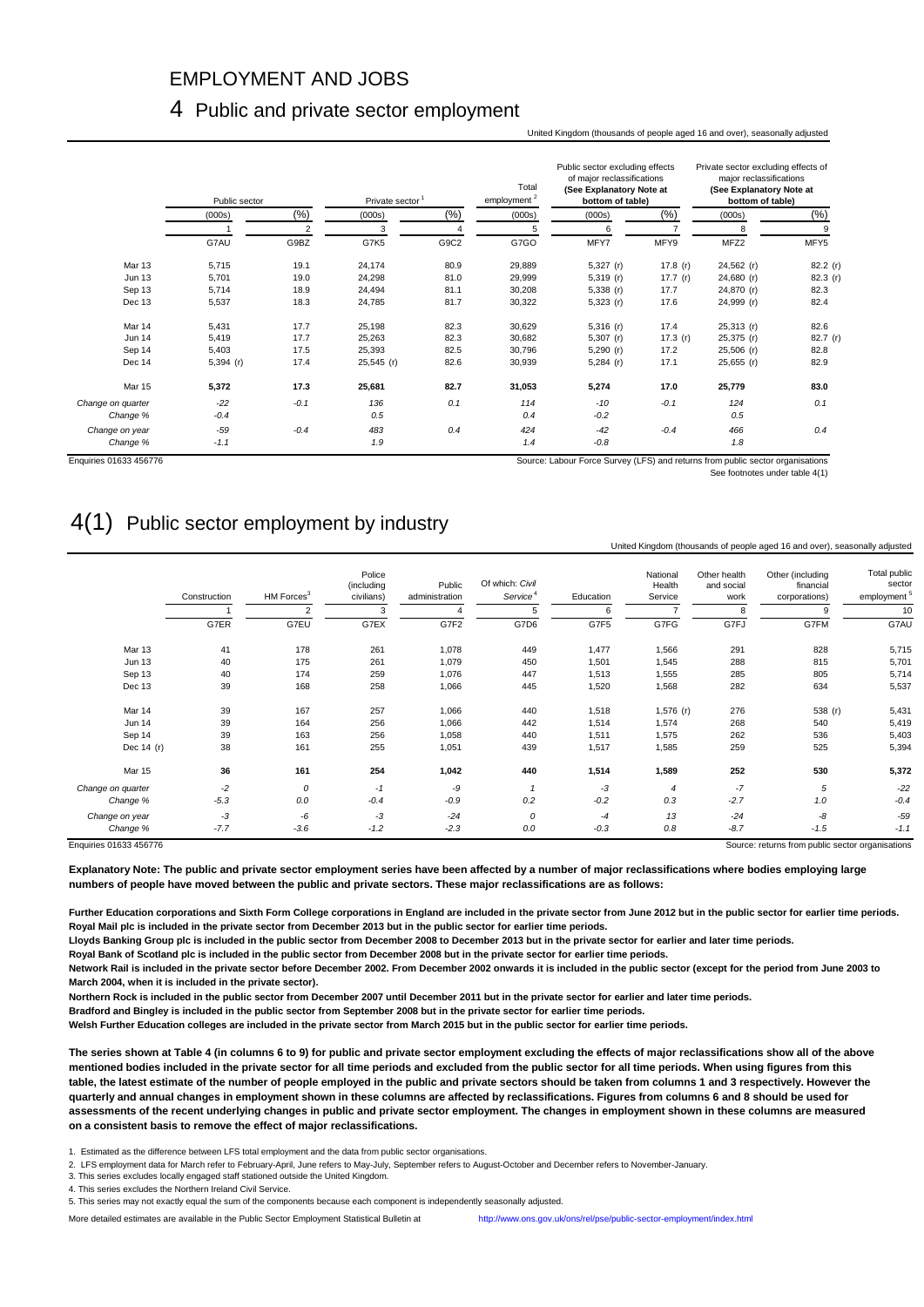## EMPLOYMENT AND JOBS 5 Workforce jobs

|                   |                |                |                                          | United Kingdom (thousands), seasonally adjusted |                                                   |  |  |  |
|-------------------|----------------|----------------|------------------------------------------|-------------------------------------------------|---------------------------------------------------|--|--|--|
|                   | Workforce jobs | Employee jobs  | Self-<br>employment<br>jobs <sup>1</sup> | <b>HM Forces</b>                                | Government-<br>supported<br>trainees <sup>1</sup> |  |  |  |
|                   | 1              | $\mathfrak{p}$ | 3                                        | 4                                               | 5                                                 |  |  |  |
|                   | <b>DYDC</b>    | <b>BCAJ</b>    | <b>DYZN</b>                              | <b>LOJX</b>                                     | LOJU                                              |  |  |  |
| <b>Mar 13</b>     | 31,996         | 27,612         | 4,186                                    | 178                                             | 20                                                |  |  |  |
| <b>Jun 13</b>     | 32,076         | 27,717         | 4,165                                    | 175                                             | 18                                                |  |  |  |
| Sep 13            | 32.280         | 27.819         | 4.268                                    | 173                                             | 20                                                |  |  |  |
| Dec 13            | 32,721         | 28,078         | 4,455                                    | 168                                             | 20                                                |  |  |  |
| Mar 14            | 33,060         | 28,332         | 4,542                                    | 167                                             | 20                                                |  |  |  |
| <b>Jun 14</b>     | 33.364         | 28.633         | 4.546                                    | 164                                             | 21                                                |  |  |  |
| Sep 14            | 33,434         | 28,738         | 4,514                                    | 163                                             | 20                                                |  |  |  |
| Dec 14 (r)        | 33,513         | 28,867         | 4,466                                    | 162                                             | 18                                                |  |  |  |
| Mar 15 (p)        | 33,673         | 29,124         | 4,370                                    | 161                                             | 19                                                |  |  |  |
| Change on quarter | 160            | 257            | $-96$                                    | $-1$                                            | $\mathbf{1}$                                      |  |  |  |
| Change %          | 0.5            | 0.9            | $-2.2$                                   | $-0.6$                                          | 4.6                                               |  |  |  |
| Change on year    | 613            | 792            | $-172$                                   | -6                                              | -1                                                |  |  |  |
| Change %          | 1.9            | 2.8            | $-3.8$                                   | $-3.7$                                          | $-4.3$                                            |  |  |  |

Relationship between columns: 1=2+3+4+5 See footnotes under table 6

### 6 Workforce jobs by industry

Standard Industrial Classification (2007) United Kingdom (thousands), seasonally adjusted

|                   | All jobs    | Agriculture,<br>forestry &<br>fishing | Mining &<br>quarrying | Manufacturing | Electricity, gas,<br>steam & air<br>conditioning<br>supply | Water supply,<br>sewerage,<br>waste &<br>remediation<br>activities | Construction | Wholesale &<br>retail trade:<br>repair of motor<br>vehicles and<br>motor cycles | Transport & | Accommod-<br>ation & food<br>storage service activities | Information &<br>communication |
|-------------------|-------------|---------------------------------------|-----------------------|---------------|------------------------------------------------------------|--------------------------------------------------------------------|--------------|---------------------------------------------------------------------------------|-------------|---------------------------------------------------------|--------------------------------|
| SIC 2007 sections | $A-T$       | $\overline{A}$                        | в                     | C             | D                                                          | E                                                                  | E            | G                                                                               | H           |                                                         |                                |
|                   | <b>DYDC</b> | JWR5                                  | JWR6                  | JWR7          | JWR8                                                       | JWR9                                                               | JWS2         | JWS3                                                                            | JWS4        | JWS5                                                    | JWS6                           |
| Mar 13            | 31,996      | 369                                   | 72                    | 2,544         | 128                                                        | 194                                                                | 2,038        | 4,858                                                                           | 1,493       | 1,961                                                   | 1,263                          |
| <b>Jun 13</b>     | 32,076      | 375                                   | 70                    | 2,554         | 124                                                        | 188                                                                | 2,037        | 4,814                                                                           | 1,486       | 2,039                                                   | 1,268                          |
| Sep 13            | 32,280      | 372                                   | 68                    | 2,564         | 123                                                        | 194                                                                | 2,064        | 4,811                                                                           | 1,497       | 2,072                                                   | 1,278                          |
| Dec 13            | 32,721      | 430                                   | 71                    | 2,564         | 125                                                        | 196                                                                | 2,097        | 4,840                                                                           | 1,528       | 2,117                                                   | 1,296                          |
| Mar 14            | 33,060      | 468                                   | 65                    | 2,566         | 124                                                        | 195                                                                | 2,098        | 4,837                                                                           | 1,550       | 2,152                                                   | 1,325                          |
| Jun 14            | 33,364      | 454                                   | 64                    | 2,593         | 119                                                        | 198                                                                | 2,096        | 4,867                                                                           | 1,568       | 2,193                                                   | 1,331                          |
| Sep 14            | 33,434      | 465                                   | 64                    | 2,600         | 125                                                        | 194                                                                | 2,089        | 4,893                                                                           | 1,601       | 2,198                                                   | 1,342                          |
| Dec 14 (r)        | 33,513      | 437                                   | 68                    | 2,608         | 127                                                        | 195                                                                | 2,117        | 4,879                                                                           | 1,602       | 2,234                                                   | 1,315                          |
| Mar 15 (p)        | 33,673      | 408                                   | 74                    | 2,642         | 129                                                        | 197                                                                | 2,124        | 4,935                                                                           | 1,567       | 2,256                                                   | 1,344                          |
| Change on quarter | 160         | $-29$                                 | 6                     | 34            | 2                                                          | $\overline{\mathbf{c}}$                                            | 8            | 55                                                                              | $-34$       | 22                                                      | 29                             |
| Change %          | 0.5         | $-6.7$                                | 8.2                   | 1.3           | 1.6                                                        | 1.1                                                                | 0.4          | 1.1                                                                             | $-2.1$      | 1.0                                                     | 2.2                            |
| Change on year    | 613         | $-60$                                 | 9                     | 76            | 5                                                          | 3                                                                  | 26           | 97                                                                              | 18          | 104                                                     | 19                             |
| Change %          | 1.9         | $-12.8$                               | 13.4                  | 2.9           | 4.1                                                        | 1.4                                                                | 1.3          | 2.0                                                                             | 1.1         | 4.9                                                     | 1.4                            |

| Financial &<br>insurance<br>activities | Real estate<br>activities | Professional<br>scientific &<br>technical<br>activities | Administrative &<br>support service<br>activities | Public admin &<br>defence:<br>compulsory<br>social security <sup>2</sup> | Education |                 | Arts.<br>recreation                                 | Other service                      | People<br>employed by | <b>Total services</b>                    |
|----------------------------------------|---------------------------|---------------------------------------------------------|---------------------------------------------------|--------------------------------------------------------------------------|-----------|-----------------|-----------------------------------------------------|------------------------------------|-----------------------|------------------------------------------|
| K                                      |                           | м                                                       | N                                                 | O                                                                        | P         |                 | R                                                   | s                                  | T                     | $G-T$                                    |
| JWS7                                   | JWS8                      | JWS9                                                    | JWT2                                              | JWT3                                                                     | JWT4      | JWT5            | JWT6                                                | JWT7                               | <b>KW78</b>           | JWT8                                     |
| 1,139                                  | 503                       | 2,574                                                   | 2,574                                             | 1,568                                                                    | 2,789     |                 | 895                                                 | 805                                | 76                    | 26,651                                   |
| 1,115                                  | 529                       | 2,612                                                   | 2,571                                             | 1,562                                                                    | 2,819     | 4,135           | 910                                                 | 799                                | 68                    | 26,728                                   |
| 1,104                                  | 533                       | 2,659                                                   | 2,585                                             | 1,555                                                                    | 2,839     | 4,134           | 911                                                 | 854                                | 65                    | 26,898                                   |
| 1,111                                  | 540                       | 2,735                                                   | 2,646                                             | 1,544                                                                    | 2,860     | 4,165           | 920                                                 | 856                                | 79                    | 27,237                                   |
| 1,117                                  | 546                       | 2,794                                                   | 2,658                                             | 1,546                                                                    | 2,879     |                 | 951                                                 | 863                                | 87                    | 27,545                                   |
| 1,130                                  | 549                       | 2,855                                                   | 2,753                                             | 1,543                                                                    | 2,896     | 4,251           | 947                                                 | 860                                | 97                    | 27,840                                   |
| 1,121                                  | 536                       | 2,854                                                   | 2,745                                             | 1,534                                                                    | 2,885     | 4,255           | 984                                                 | 863                                | 86                    | 27,897                                   |
| 1,115                                  | 565                       | 2,879                                                   | 2,793                                             | 1,521                                                                    | 2,898     | 4,245           | 975                                                 | 859                                | 81                    | 27,962                                   |
| 1,132                                  | 547                       | 2,958                                                   | 2,778                                             | 1,507                                                                    | 2,928     | 4,224           | 971                                                 | 884                                | 69                    | 28,099                                   |
| 17                                     | $-18$                     | 78                                                      | $-16$                                             | $-14$                                                                    | 30        | $-21$           | -3                                                  | 25                                 | $-12$                 | 137                                      |
| 0.5                                    | $-6.7$                    | 8.2                                                     | 1.3                                               | 1.6                                                                      | 1.1       | 0.4             | 1.1                                                 | $-2.1$                             | 1.0                   | 2.2                                      |
| 15<br>1.4                              |                           | 163                                                     | 120<br>4.5                                        | $-39$                                                                    | 49<br>1.7 | $-17$<br>$-0.4$ | 20                                                  | 21                                 | $-18$                 | 554<br>2.0                               |
|                                        |                           | 0.3                                                     | 5.8                                               |                                                                          | $-2.5$    |                 | Human health &<br>activities<br>Q<br>4,153<br>4,240 | social work entertainment &<br>2.1 | 2.4                   | activities<br>households etc.<br>$-20.6$ |

Workforce jobs enquiries 01633 456776 Sources: Employer surveys, Labour Force Survey and administrative sources

1. Workforce Jobs figures are a measure of jobs rather than people. For this reason estimates of self-employment jobs and government supported trainee jobs differ from estimates of<br>people in self-employment and in governme exclude trainees with contracts of employment as such people are included in the estimates of employee jobs.<br>2. This series is not exclusively a public sector series as it includes some private sector jobs. See table 4 for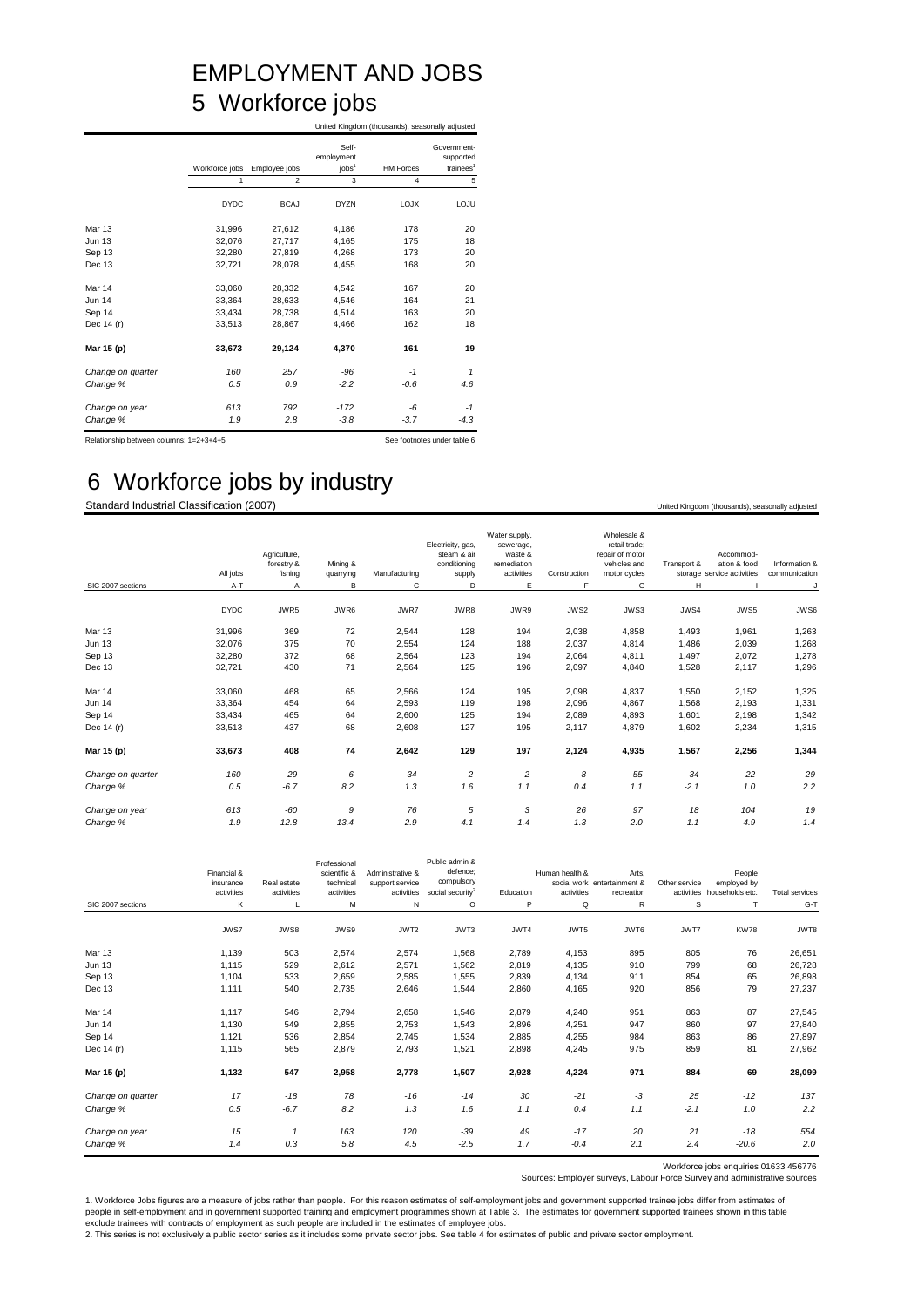## EMPLOYMENT AND JOBS 7 Actual weekly hours worked

United Kingdom (hours worked by people aged 16 and over), seasonally adjusted

|        |                   |                          |                          |                      | Average (mean) actual weekly hours worked |             |
|--------|-------------------|--------------------------|--------------------------|----------------------|-------------------------------------------|-------------|
|        |                   | Total weekly hours       |                          | Full-time            | Part-time                                 |             |
|        |                   | (millions) <sup>12</sup> | All workers <sup>1</sup> | workers <sup>3</sup> | workers <sup>3</sup>                      | Second Jobs |
| People |                   | <b>YBUS</b>              | <b>YBUV</b>              | YBUY                 | YBVB                                      | <b>YBVE</b> |
|        | Feb-Apr 2013      | 953.9                    | 31.9                     | 37.5                 | 15.9                                      | 9.4         |
|        | Feb-Apr 2014      | 983.5                    | 32.1                     | 37.6                 | 16.0                                      | 9.6         |
|        | May-Jul 2014      | 984.8                    | 32.1                     | 37.6                 | 16.0                                      | 9.2         |
|        | Aug-Oct 2014      | 991.6                    | 32.2                     | 37.6                 | 16.1                                      | 9.3         |
|        | Nov-Jan 2015      | 997.1                    | 32.2                     | 37.6                 | 16.1                                      | 9.7         |
|        | Feb-Apr 2015      | 998.3                    | 32.1                     | 37.4                 | 16.3                                      | 9.2         |
|        | Change on quarter | 1.1                      | $-0.1$                   | $-0.1$               | 0.2                                       | $-0.5$      |
|        | Change %          | 0.1                      | $-0.2$                   | $-0.4$               | 1.1                                       | $-5.0$      |
|        | Change on year    | 14.8                     | 0.0                      | $-0.1$               | 0.3                                       | $-0.3$      |
|        | Change %          | 1.5                      | 0.1                      | $-0.3$               | 2.0                                       | $-3.5$      |
| Men    |                   | YBUT                     | <b>YBUW</b>              | YBUZ                 | <b>YBVC</b>                               | <b>YBVF</b> |
|        | Feb-Apr 2013      | 580.7                    | 36.5                     | 39.4                 | 15.8                                      | 10.0        |
|        | Feb-Apr 2014      | 598.4                    | 36.7                     | 39.4                 | 16.2                                      | 10.7        |
|        | May-Jul 2014      | 597.8                    | 36.6                     | 39.4                 | 16.0                                      | 9.9         |
|        | Aug-Oct 2014      | 600.9                    | 36.7                     | 39.4                 | 15.8                                      | 9.8         |
|        | Nov-Jan 2015      | 605.3                    | 36.8                     | 39.5                 | 16.2                                      | 10.6        |
|        | Feb-Apr 2015      | 606.3                    | 36.7                     | 39.4                 | 16.4                                      | 9.6         |
|        | Change on quarter | 1.1                      | $-0.1$                   | $-0.1$               | 0.2                                       | $-1.0$      |
|        | Change %          | 0.2                      | $-0.2$                   | $-0.2$               | 1.4                                       | $-9.5$      |
|        | Change on year    | 7.9                      | 0.0                      | 0.0                  | 0.2                                       | $-1.1$      |
|        | Change %          | 1.3                      | 0.1                      | $-0.1$               | 1.5                                       | $-10.3$     |
| Women  |                   | YBUU                     | <b>YBUX</b>              | YBVA                 | YBVD                                      | <b>YBVG</b> |
|        | Feb-Apr 2013      | 373.2                    | 26.7                     | 34.1                 | 16.0                                      | 9.0         |
|        | Feb-Apr 2014      | 385.1                    | 26.9                     | 34.4                 | 15.9                                      | 8.7         |
|        | May-Jul 2014      | 387.0                    | 26.9                     | 34.4                 | 16.0                                      | 8.8         |
|        | Aug-Oct 2014      | 390.7                    | 27.1                     | 34.4                 | 16.1                                      | 8.9         |
|        | Nov-Jan 2015      | 391.9                    | 27.1                     | 34.4                 | 16.1                                      | 9.1         |
|        | Feb-Apr 2015      | 391.9                    | 27.0                     | 34.2                 | 16.2                                      | 8.9         |
|        | Change on quarter | 0.1                      | $-0.1$                   | $-0.2$               | 0.2                                       | $-0.2$      |
|        | Change %          | 0.0                      | $-0.3$                   | $-0.7$               | 1.1                                       | $-1.8$      |
|        | Change on year    | 6.9                      | 0.1                      | $-0.2$               | 0.3                                       | 0.3         |
|        | Change %          | 1.8                      | 0.2                      | $-0.7$               | 2.1                                       | 2.9         |

1. Main and second job. Labour market statistics enquiries: labour.market@ons.gsi.gov.uk

2. Total actual weekly hours worked including paid and unpaid overtime.

3. Main job only. The split between full-time and part-time employment is based on respondents' self-classification.

# $7(1)$  Usual weekly hours of work<sup>1</sup>

United Kingdom, seasonally adjusted

|                     |        | All in Employment (%) |        |        | Employees (%) |        |        | Self-Employed (%) |       |
|---------------------|--------|-----------------------|--------|--------|---------------|--------|--------|-------------------|-------|
|                     | People | Men                   | Women  | People | Men           | Women  | People | Men               | Women |
| Feb-Apr 2014        |        |                       |        |        |               |        |        |                   |       |
| Less than 6 Hours   | 1.6    | 1.0                   | 2.2    | 1.2    | 0.7           | 1.6    | 3.0    | 1.7               | 6.0   |
| 6 up to 15 hours    | 6.8    | 3.6                   | 10.3   | 6.2    | 3.2           | 9.2    | 9.6    | 5.2               | 19.4  |
| 16 up to 30 hours   | 19.9   | 10.0                  | 31.1   | 19.6   | 8.7           | 30.7   | 21.8   | 15.5              | 35.4  |
| 31 up to 45 hours   | 51.8   | 57.2                  | 45.7   | 54.5   | 60.8          | 48.0   | 37.0   | 42.4              | 25.3  |
| Over 45 hours       | 20.0   | 28.2                  | 10.7   | 18.6   | 26.7          | 10.4   | 28.6   | 35.3              | 14.0  |
| Total (thousands)   | 30,629 | 16,324                | 14,305 | 25,817 | 13,060        | 12,757 | 4,564  | 3,128             | 1,435 |
| <b>Nov-Jan 2015</b> |        |                       |        |        |               |        |        |                   |       |
| Less than 6 Hours   | 1.5    | 0.9                   | 2.0    | 1.0    | 0.6           | 1.4    | 3.4    | 1.9               | 6.5   |
| 6 up to 15 hours    | 6.7    | 3.6                   | 10.2   | 6.2    | 3.3           | 9.2    | 9.0    | 4.4               | 18.7  |
| 16 up to 30 hours   | 19.7   | 9.8                   | 31.0   | 19.4   | 8.4           | 30.6   | 22.0   | 15.7              | 35.2  |
| 31 up to 45 hours   | 52.1   | 57.6                  | 45.9   | 54.9   | 61.3          | 48.4   | 36.3   | 41.8              | 24.6  |
| Over 45 hours       | 20.0   | 28.1                  | 10.8   | 18.5   | 26.4          | 10.4   | 29.4   | 36.2              | 14.9  |
| Total (thousands)   | 30,939 | 16,458                | 14,481 | 26,193 | 13,278        | 12,915 | 4,526  | 3,068             | 1,458 |
| Feb-Apr 2015        |        |                       |        |        |               |        |        |                   |       |
| Less than 6 Hours   | 1.6    | 0.9                   | 2.4    | 1.1    | 0.5           | 1.6    | 3.8    | 1.9               | 7.9   |
| 6 up to 15 hours    | 6.3    | 3.6                   | 9.3    | 5.9    | 3.3           | 8.6    | 8.1    | 4.5               | 15.7  |
| 16 up to 30 hours   | 20.0   | 10.0                  | 31.5   | 19.7   | 8.6           | 31.1   | 22.2   | 15.8              | 35.7  |
| 31 up to 45 hours   | 52.2   | 57.7                  | 46.1   | 54.8   | 61.1          | 48.3   | 37.4   | 42.9              | 25.6  |
| Over 45 hours       | 19.9   | 27.9                  | 10.9   | 18.5   | 26.5          | 10.4   | 28.6   | 34.9              | 15.0  |
| Total (thousands)   | 31,053 | 16,524                | 14,528 | 26,361 | 13,356        | 13,005 | 4,472  | 3,054             | 1,419 |

1. Total usual weekly hours worked by people aged 16 and over in main job including paid and unpaid overtime. Source: Labour Force Survey

Labour market statistics enquiries: labour.market@ons.gsi.gov.uk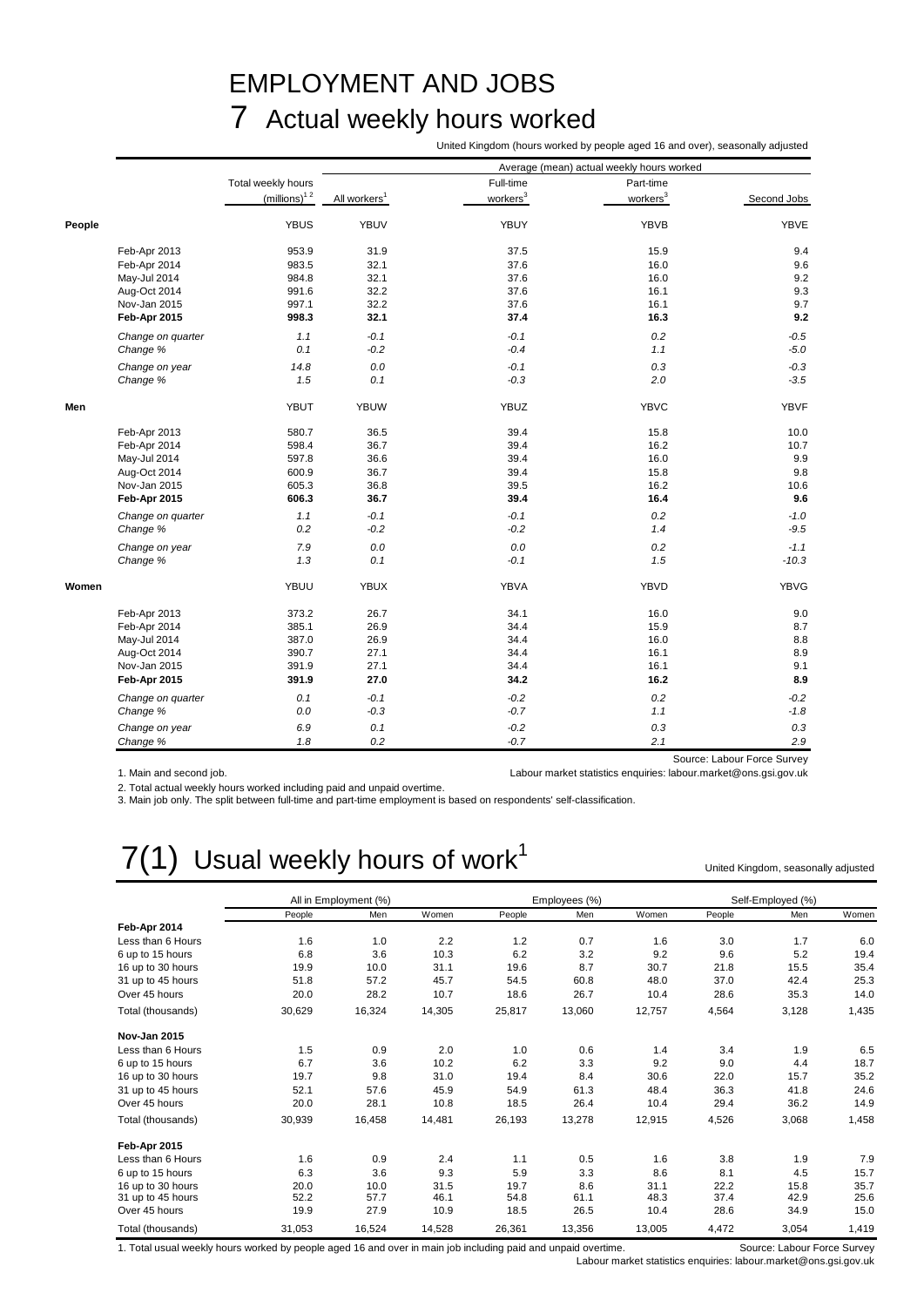## EMPLOYMENT AND JOBS

## 8 Employment levels and rates by country of birth and nationality

(first published on 13 May 2015)

|                                  |                    |                  |                |                               |                  | European Union (EU) |                            |                 |                                        |                  | Countries not in the European Union (non-EU) |                  |                                    |                  |                          |
|----------------------------------|--------------------|------------------|----------------|-------------------------------|------------------|---------------------|----------------------------|-----------------|----------------------------------------|------------------|----------------------------------------------|------------------|------------------------------------|------------------|--------------------------|
|                                  |                    |                  |                |                               |                  | Of which:           |                            |                 |                                        |                  |                                              |                  |                                    |                  |                          |
|                                  | Total <sup>'</sup> |                  | UK Non UK      | <b>Total EU</b><br>$(EU27)^2$ | $EU14^3$         | EUAB <sup>4</sup>   | Romania<br>and<br>Bulgaria | Total<br>non-EU | Africa<br>excluding<br>South<br>Africa | South<br>Africa  | Australia<br>and New<br>Zealand              | India            | Pakistan<br>and<br>Bangla-<br>desh |                  | Rest of<br>USA the world |
| Levels (aged 16 and over)        |                    |                  |                |                               |                  |                     |                            |                 |                                        |                  |                                              |                  |                                    |                  |                          |
| By country of birth              | <b>MGTM</b>        | JF6F             | JF6G           | EQ4Q                          | JJR3             | JJR5                | EQ4R                       | EQ4S            | JJR9                                   | JJS3             | JJS5                                         | JJS7             | JJS9                               | JJR7             | EQ4T                     |
| Jan - Mar 2013                   | 29,752             | 25,419           | 4,321          | 1,589                         | 750              | 690                 | 113                        | 2,732           | 618                                    | 157              | 124                                          | 422              | 284                                | 109              | 1,019                    |
| Jan - Mar 2014                   | 30,432             | 25,804           | 4,614          | 1,759                         | 775              | 807                 | 147                        | 2,855           | 582                                    | 156              | 136                                          | 453              | 333                                | 97               | 1,097                    |
| Apr - Jun 2014                   | 30,608             | 25,818           | 4,788          | 1,847                         | 787              | 866                 | 158                        | 2,941           | 642                                    | 148              | 148                                          | 445              | 324                                | 102              | 1,132                    |
|                                  |                    |                  |                | 1,817                         | 742              | 850                 | 189                        |                 | 660                                    | 141              | 135                                          | 447              | 324                                | 83               |                          |
| Jul - Sep 2014                   | 30,886<br>30,966   | 26,132           | 4,748<br>4,780 | 1,899                         |                  | 908                 | 172                        | 2,932<br>2,880  | 635                                    | 144              | 130                                          |                  | 335                                | 93               | 1,142<br>1,128           |
| Oct - Dec 2014<br>Jan - Mar 2015 | 31,008             | 26,164<br>26,111 | 4,878          | 1,949                         | 788<br>791       | 942                 | 186                        | 2,929           | 665                                    | 147              | 137                                          | 415<br>409       | 331                                | 102              | 1,138                    |
| Change on year                   | 576                | 307              | 264            | 190                           | 17               | 135                 | 38                         | 74              | 84                                     | -9               | $\boldsymbol{\mathcal{I}}$                   | $-44$            | $-3$                               | $\boldsymbol{4}$ | 41                       |
| Change %                         | 1.9                | 1.2              | 5.7            | 10.8                          | 2.1              | 16.7                | 26.0                       | 2.6             | 14.4                                   | $-5.8$           | 0.7                                          | $-9.7$           | $-0.8$                             | 4.3              | 3.7                      |
| By nationality                   | <b>MGTM</b>        | JF6H             | JF6I           | EQ4U                          | JJR4             | JJR6                | EQ4V                       | EQ4W            | JJS2                                   | JJS4             | JJS6                                         | JJS8             | JJT2                               | JJR8             | EQ4X                     |
| Jan - Mar 2013                   | 29,752             | 27,127           | 2,620          | 1,427                         | 647              | 666                 | 105                        | 1,192           | 208                                    | 59               | 77                                           | 209              | 79                                 | 82               | 478                      |
| Jan - Mar 2014                   | 30,432             | 27,631           | 2,796          | 1,629                         | 687              | 803                 | 129                        | 1,168           | 166                                    | 53               | 94                                           | 208              | 98                                 | 80               | 469                      |
| Apr - Jun 2014                   | 30,608             | 27,681           | 2,925          | 1,732                         | 722              | 859                 | 137                        | 1,193           | 181                                    | 46               | 99                                           | 202              | 107                                | 86               | 472                      |
| Jul - Sep 2014                   | 30,886             | 27,965           | 2,898          | 1,700                         | 683              | 839                 | 167                        | 1,197           | 194                                    | 60               | 95                                           | 213              | 102                                | 68               | 465                      |
| Oct - Dec 2014                   | 30,966             | 27,998           | 2,962          | 1,821                         | 761              | 895                 | 154                        | 1,141           | 172                                    | 50               | 91                                           | 207              | 105                                | 81               | 437                      |
| Jan - Mar 2015                   | 31,008             | 27,911           | 3,091          | 1,912                         | 800              | 929                 | 173                        | 1,179           | 176                                    | 55               | 98                                           | 210              | 110                                | 87               | 444                      |
| Change on year                   | 576                | 279              | 294            | 283                           | 113              | 126                 | 43                         | 11              | 10                                     | $\overline{c}$   | 4                                            | $\mathbf{1}$     | 12                                 | 8                | $-25$                    |
| Change %                         | 1.9                | 1.0              | 10.5           | 17.4                          | 16.4             | 15.7                | 33.5                       | 1.0             | 6.0                                    | 3.2              | 3.8                                          | 0.6              | 12.4                               | 9.8              | $-5.4$                   |
| Rates (aged 16 to 64)            |                    |                  |                |                               |                  |                     |                            |                 |                                        |                  |                                              |                  |                                    |                  |                          |
| By country of birth              | LF9D               | LFM6             | LFM7           | EQ4Y                          | LFM8             | LFM9                | EQ4Z                       | EQ52            | LFN3                                   | LFN4             | LFN <sub>5</sub>                             | LFN6             | LFN7                               | LFN <sub>2</sub> | EQ53                     |
| Jan - Mar 2013                   | 70.9               | 71.7             | 67.1           | 75.4                          | 73.4             | 78.8                | 70.4                       | 63.0            | 62.3                                   | 81.6             | 78.0                                         | 74.6             | 49.3                               | 70.1             | 60.0                     |
| Jan - Mar 2014                   | 72.2               | 72.9             | 69.0           | 77.8                          | 75.2             | 81.1                | 76.6                       | 64.5            | 62.7                                   | 82.6             | 85.1                                         | 73.1             | 52.0                               | 67.5             | 63.0                     |
| Apr - Jun 2014                   | 72.6               | 73.2             | 70.0           | 79.3                          | 77.2             | 81.5                | 78.7                       | 65.2            | 63.9                                   | 79.2             | 87.5                                         | 73.4             | 51.5                               | 72.1             | 64.0                     |
| Jul - Sep 2014                   | 73.2               | 73.8             | 70.6           | 78.4                          | 75.0             | 81.0                | 80.2                       | 66.5            | 66.2                                   | 76.6             | 86.5                                         | 74.3             | 52.9                               | 68.7             | 65.8                     |
| Oct - Dec 2014                   | 73.4               | 74.1             | 70.0           | 79.4                          | 75.8             | 83.0                | 78.6                       | 64.9            | 64.4                                   | 77.9             | 84.9                                         | 72.3             | 53.8                               | 72.7             | 63.1                     |
| Jan - Mar 2015                   | 73.3               | 74.0             | 69.9           | 79.3                          | 75.1             | 84.1                | 76.7                       | 64.7            | 66.8                                   | 81.0             | 84.2                                         | 70.6             | 53.0                               | 73.0             | 61.8                     |
| Change on year                   | 1.0                | 1.1              | 0.8            | 1.4                           | $-0.1$           | 3.0                 | 0.2                        | 0.2             | 4.1                                    | $-1.5$           | $-1.0$                                       | $-2.5$           | 1.0                                | 5.5              | $-1.3$                   |
| By nationality                   | LF9D               | LFN8             | LFN9           | EQ54                          | LFO <sub>2</sub> | LFO <sub>3</sub>    | EQ55                       | EQ56            | LFO <sub>5</sub>                       | LFO <sub>6</sub> | LFO7                                         | LFO <sub>8</sub> | LFO <sub>9</sub>                   | LFO <sub>4</sub> | EQ57                     |
| Jan - Mar 2013                   | 70.9               | 71.3             | 67.3           | 76.7                          | 75.4             | 79.3                | 69.9                       | 58.8            | 54.1                                   | 80.3             | 79.8                                         | 74.5             | 43.0                               | 71.8             | 53.4                     |
| Jan - Mar 2014                   | 72.2               | 72.6             | 69.3           | 77.8                          | 74.9             | 81.4                | 75.0                       | 60.1            | 52.5                                   | 89.1             | 85.8                                         | 72.1             | 46.5                               | 70.5             | 55.6                     |
| Apr - Jun 2014                   | 72.6               | 72.9             | 70.4           | 79.0                          | 76.4             | 81.7                | 77.0                       | 60.9            | 54.9                                   | 78.3             | 88.0                                         | 69.6             | 48.9                               | 73.6             | 56.8                     |
| Jul - Sep 2014                   | 73.2               | 73.6             | 70.4           | 78.2                          | 75.0             | 81.2                | 78.9                       | 61.6            | 57.1                                   | 78.5             | 85.9                                         | 72.2             | 50.6                               | 70.2             | 56.8                     |
| Oct - Dec 2014                   | 73.4               | 73.8             | 69.8           | 79.0                          | 75.2             | 83.2                | 77.7                       | 58.9            | 53.6                                   | 86.4             | 89.7                                         | 70.0             | 50.4                               | 72.1             | 52.0                     |
| Jan - Mar 2015                   | 73.3               | 73.6             | 70.5           | 79.2                          | 74.9             | 84.1                | 76.7                       | 59.8            | 58.5                                   | 85.6             | 87.4                                         | 69.2             | 52.2                               | 70.9             | 51.8                     |
| Change on year                   | 1.0                | 1.0              | 1.2            | 1.4                           | 0.0              | 2.7                 | 1.7                        | $-0.3$          | 6.0                                    | $-3.5$           | 1.6                                          | $-2.9$           | 5.7<br>$C_{01}$                    | 0.4<br>obour For | $-3.8$<br>$C_{11}$       |

Source: [L](mailto:labour.market@ons.gsi.gov.uk)abour Force Survey<br>Labour market statistics enquiries: labour.market@ons.gsi.gov.uk

1. The total series includes people who do not state their country of birth or nationality. The total levels series MGTM does not therefore equal the sum of the "UK" and "Non-UK" series.

2. This series consists of all 27 EU member states excluding the UK. It does not equal the sum of the EU14, EUA8, and "Romania & Bulgaria" series as it also includes Cyprus, Malta and Croatia.

3. Austria, Belgium, Denmark, Finland, France, Germany, Greece, Ireland, Italy, Luxembourg, Netherlands, Portugal, Spain and Sweden.

4. Czech Republic, Estonia, Hungary, Latvia, Lithuania, Poland, Slovak Republic and Slovenia.

The estimates shown in this table relate to the number of people in employment and should not be used as a proxy for flows of foreign migrants into the UK.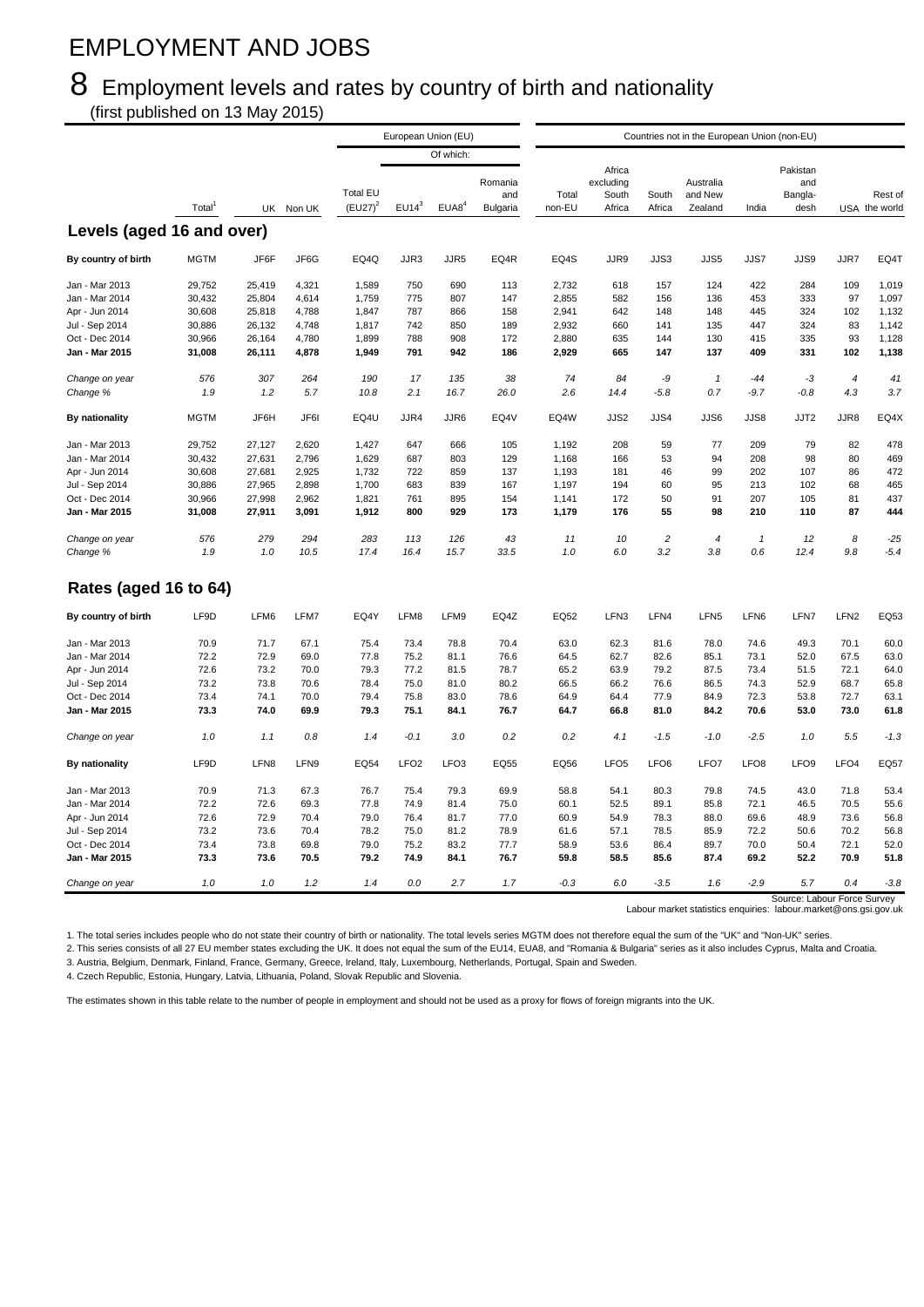### UNEMPLOYMENT 9(1) Unemployment by age and duration United Kingdom (thousands), seasonally adjusted

|        |                              |             |                      |              | All aged 16 & over                    |                       |                     |                       |                   |                  |                   | All aged 16-64                |                       |                     |                       |
|--------|------------------------------|-------------|----------------------|--------------|---------------------------------------|-----------------------|---------------------|-----------------------|-------------------|------------------|-------------------|-------------------------------|-----------------------|---------------------|-----------------------|
|        |                              | All         | $Rate(\%)^{\dagger}$ | months       | Up to 6 Over 6 and up to<br>12 months | All over<br>12 months | % over 12<br>months | All over 24<br>months | All               | $Rate(\%)^1$     | Up to 6<br>months | Over 6 and up to<br>12 months | All over<br>12 months | % over 12<br>months | All over 24<br>months |
|        |                              | -1          | $\overline{2}$       | 3            | $\overline{4}$                        | 5                     | 6                   | $\overline{7}$        | 8                 | 9                | 10                | 11                            | 12                    | 13                  | 14                    |
| People |                              | <b>MGSC</b> | <b>MGSX</b>          | <b>YBWF</b>  | <b>YBWG</b>                           | <b>YBWH</b>           | <b>YBWI</b>         | <b>YBWL</b>           | LF <sub>2</sub> I | LF <sub>2Q</sub> | LF <sub>2</sub> Y | LF32                          | LF34                  | LF36                | <b>LF38</b>           |
|        | Feb-Apr 2013                 | 2,527       | 7.8                  | 1,206        | 419                                   | 902                   | 35.7                | 460                   | 2,506             | 8.0              | 1,195             | 417                           | 894                   | 35.7                | 453                   |
|        | Feb-Apr 2014                 | 2,162       | 6.6                  | 1,026        | 343                                   | 793                   | 36.7                | 433                   | 2,133             | 6.7              | 1,011             | 339                           | 782                   | 36.7                | 428                   |
|        | May-Jul 2014                 | 2,021       | 6.2                  | 978          | 319                                   | 724                   | 35.8                | 399                   | 1,999             | 6.3              | 965               | 316                           | 719                   | 35.9                | 393                   |
|        | Aug-Oct 2014                 | 1,958       | 6.0                  | 938          | 335                                   | 684                   | 34.9                | 376                   | 1,938             | 6.1              | 935               | 334                           | 669                   | 34.5                | 370                   |
|        | Nov-Jan 2015                 | 1,856       | 5.7                  | 945          | 282                                   | 629                   | 33.9                | 338                   | 1,836             | 5.8              | 934               | 277                           | 624                   | 34.0                | 332                   |
|        | Feb-Apr 2015                 | 1,813       | 5.5                  | 947          | 293                                   | 574                   | 31.7                | 326                   | 1,793             | 5.7              | 939               | 288                           | 566                   | 31.6                | 318                   |
|        | Change on quarter            | $-43$       | $-0.1$               | $\mathbf{1}$ | 11                                    | $-55$                 | $-2.2$              | $-12$                 | $-42$             | $-0.1$           | $\sqrt{5}$        | 12                            | $-58$                 | $-2.5$              | $-15$                 |
|        | Change %                     | $-2.3$      |                      | 0.2          | 3.8                                   | $-8.7$                |                     | $-3.7$                | $-2.3$            |                  | 0.5               | 4.2                           | $-9.4$                |                     | $-4.4$                |
|        | Change on year               | $-349$      | $-1.1$               | $-80$        | $-51$                                 | $-219$                | $-5.0$              | $-107$                | $-339$            | $-1.1$           | $-72$             | $-51$                         | $-216$                | $-5.1$              | $-110$                |
|        | Change %                     | $-16.1$     |                      | $-7.8$       | $-14.7$                               | $-27.6$               |                     | $-24.8$               | $-15.9$           |                  | $-7.2$            | $-15.0$                       | $-27.7$               |                     | $-25.8$               |
| Men    |                              | <b>MGSD</b> | <b>MGSY</b>          | <b>MGYK</b>  | <b>MGYM</b>                           | <b>MGYO</b>           | YBWJ                | <b>YBWM</b>           | <b>YBSI</b>       | <b>YBTJ</b>      | <b>YBWP</b>       | <b>YBWS</b>                   | <b>YBWV</b>           | <b>YBWY</b>         | <b>YBXB</b>           |
|        | Feb-Apr 2013                 | 1,422       | 8.2                  | 641          | 220                                   | 561                   | 39.4                | 302                   | 1,406             | 8.4              | 634               | 219                           | 553                   | 39.3                | 297                   |
|        | Feb-Apr 2014                 | 1,202       | 6.9                  | 509          | 189                                   | 505                   | 42.0                | 291                   | 1,182             | 7.0              | 499               | 187                           | 496                   | 42.0                | 286                   |
|        | May-Jul 2014                 | 1,124       | 6.4                  | 497          | 166                                   | 461                   | 41.0                | 267                   | 1,109             | 6.6              | 489               | 164                           | 455                   | 41.0                | 262                   |
|        | Aug-Oct 2014                 | 1,092       | 6.2                  | 490          | 180                                   | 422                   | 38.6                | 233                   | 1,077             | 6.4              | 485               | 177                           | 415                   | 38.5                | 228                   |
|        | Nov-Jan 2015                 | 1,024       | 5.9                  | 483          | 148                                   | 393                   | 38.4                | 223<br>216            | 1,009             | 6.0              | 479<br>473        | 145                           | 385                   | 38.2                | 218<br>211            |
|        | Feb-Apr 2015                 | 1,002       | 5.7                  | 477          | 165                                   | 360                   | 36.0                |                       | 987               | 5.9              |                   | 161                           | 353                   | 35.7                |                       |
|        | Change on quarter            | $-23$       | $-0.1$               | -6           | 17                                    | $-33$                 | $-2.4$              | $-6$                  | $-22$             | $-0.1$           | -6                | 17                            | $-32$                 | $-2.4$              | $-7$                  |
|        | Change %                     | $-2.2$      |                      | $-1.3$       | 11.2                                  | $-8.3$                |                     | $-2.8$                | $-2.2$            |                  | $-1.3$            | 11.6                          | $-8.4$                |                     | $-3.1$                |
|        | Change on year               | $-201$      | $-1.1$               | $-32$        | $-25$                                 | $-144$                | $-6.0$              | $-74$                 | $-195$            | $-1.1$           | $-26$             | $-25$                         | $-143$                | $-6.2$              | $-75$                 |
|        | Change %                     | $-16.7$     |                      | $-6.2$       | $-13.0$                               | $-28.6$               |                     | $-25.6$               | $-16.5$           |                  | $-5.3$            | $-13.5$                       | $-28.9$               |                     | $-26.2$               |
| Women  |                              | <b>MGSE</b> | MGSZ                 | <b>MGYL</b>  | <b>MGYN</b>                           | <b>MGYP</b>           | <b>YBWK</b>         | <b>YBWN</b>           | LF <sub>2</sub> J | LF2R             | LF <sub>2</sub> Z | LF33                          | <b>LF35</b>           | <b>LF37</b>         | LF39                  |
|        | Feb-Apr 2013                 | 1,105       | 7.3                  | 565          | 198                                   | 342                   | 30.9                | 158                   | 1,100             | 7.5              | 561               | 198                           | 341                   | 31.0                | 157                   |
|        | Feb-Apr 2014                 | 960         | 6.3                  | 518          | 154                                   | 288                   | 30.0                | 143                   | 951               | 6.4              | 512               | 153                           | 286                   | 30.1                | 142                   |
|        | May-Jul 2014                 | 897         | 5.9                  | 481          | 152                                   | 263                   | 29.4                | 133                   | 891               | 6.0              | 475               | 151                           | 264                   | 29.6                | 132                   |
|        | Aug-Oct 2014                 | 866         | 5.7                  | 448          | 155                                   | 262                   | 30.3                | 143                   | 860               | 5.8              | 450               | 157                           | 254                   | 29.5                | 142                   |
|        | Nov-Jan 2015                 | 831         | 5.4                  | 462          | 134                                   | 236                   | 28.3                | 116                   | 826               | 5.6              | 455               | 132                           | 239                   | 29.0                | 114                   |
|        | Feb-Apr 2015                 | 811         | 5.3                  | 470          | 128                                   | 214                   | 26.3                | 109                   | 806               | 5.4              | 466               | 127                           | 213                   | 26.4                | 106                   |
|        | Change on quarter            | $-20$       | $-0.1$               | 8            | -6                                    | $-22$                 | $-2.0$              | -6                    | $-20$             | $-0.1$           | 11                | -5                            | $-26$                 | $-2.5$              | -8                    |
|        | Change %                     | $-2.4$      |                      | 1.7          | $-4.5$                                | $-9.3$                |                     | $-5.5$                | $-2.5$            |                  | 2.4               | $-3.8$                        | $-11.0$               |                     | $-7.0$                |
|        | Change on year               | $-148$      | $-1.0$               | $-48$        | $-26$                                 | $-74$                 | $-3.7$              | $-33$                 | $-145$            | $-1.0$           | $-46$             | $-26$                         | $-73$                 | $-3.7$              | $-35$                 |
|        | Change %                     | $-15.5$     |                      | $-9.3$       | $-16.8$                               | $-25.8$               |                     | $-23.2$               | $-15.2$           |                  | $-9.0$            | $-16.8$                       | $-25.6$               |                     | $-25.0$               |
|        |                              |             |                      |              | 16-17                                 |                       |                     |                       |                   |                  |                   | 18-24                         |                       |                     |                       |
|        |                              |             |                      |              |                                       |                       |                     |                       |                   |                  |                   |                               |                       |                     |                       |
|        |                              |             |                      |              | Up to 6 Over 6 and up to              | All over              | % over 12           | All over 24           |                   |                  | Up to 6           | Over 6 and up to              | All over              | % over 12           | All over 24           |
|        |                              | All         | $Rate(\%)$           | months       | 12 months                             | 12 months             | months              | months                | $\mathsf{All}$    | Rate(%)          | months            | 12 months                     | 12 months             | months              | months                |
|        |                              | 15          | 16                   | 17           | 18                                    | 19                    | 20                  | 21                    | 22                | 23               | 24                | 25                            | 26                    | 27                  | 28                    |
| People |                              | YBVH        | <b>YBVK</b>          | <b>YBXD</b>  | <b>YBXG</b>                           | <b>YBXJ</b>           | <b>YBXM</b>         | YBXP                  | <b>YBVN</b>       | <b>YBVQ</b>      | <b>YBXS</b>       | <b>YBXV</b>                   | <b>YBXY</b>           | <b>YBYB</b>         | YBYE                  |
|        | Feb-Apr 2013                 | 190         | 36.6                 | 131          | 30                                    | 29                    | 15.3                |                       | 771               | 18.6             | 408               | 126                           | 237                   | 30.7                | 96                    |
|        | Feb-Apr 2014                 | 180         | 35.7                 | 123          | 31                                    | 27                    | 15.0                |                       | 675               | 16.3             | 353               | 107                           | 215                   | 31.8                | 103                   |
|        | May-Jul 2014                 | 164         | 34.0                 | 117          | 23                                    | 24                    | 14.9                |                       | 592               | 14.5             | 312               | 101                           | 179                   | 30.2                | 84                    |
|        | Aug-Oct 2014<br>Nov-Jan 2015 | 154<br>156  | 32.5<br>31.4         | 106<br>109   | 32<br>27                              | 15<br>20              | 10.0<br>12.8        |                       | 600<br>587        | 14.7<br>14.3     | 307<br>327        | 90<br>78                      | 203<br>182            | 33.8<br>31.0        | 95<br>83              |
|        | Feb-Apr 2015                 | 155         | 31.0                 | 113          | 22                                    | 19                    | 12.3                | $\star$               | 585               | 14.3             | 353               | 86                            | 146                   | 25.0                | 72                    |
|        |                              |             |                      |              |                                       |                       |                     |                       |                   |                  |                   |                               |                       |                     |                       |
|        | Change on quarter            | $-1$        | $-0.4$               | 4            | $-4$                                  | $-1$                  | $-0.5$              |                       | $-2$              | $-0.1$           | 26                | 8                             | $-35$                 | $-6.0$              | $-12$                 |
|        | Change %                     | $-0.5$      |                      | 4.0          | $-15.8$                               | $-4.3$                |                     |                       | $-0.3$            |                  | 7.8               | 10.5                          | $-19.5$               |                     | $-13.8$               |
|        | Change on year               | $-25$       | $-4.7$               | -9           | -8                                    | -8                    | $-2.7$              |                       | $-90$             | $-2.0$           | $-1$              | $-21$                         | $-69$                 | $-6.8$              | $-31$                 |
|        | Change %                     | $-14.1$     |                      | $-7.6$       | $-26.6$                               | $-29.5$               |                     |                       | $-13.3$           |                  | $-0.2$            | $-19.5$                       | $-31.9$               |                     | $-30.2$               |
| Men    |                              | <b>YBVI</b> | <b>YBVL</b>          | <b>YBXE</b>  | YBXH                                  | <b>YBXK</b>           | <b>YBXN</b>         | <b>YBXQ</b>           | <b>YBVO</b>       | <b>YBVR</b>      | <b>YBXT</b>       | <b>YBXW</b>                   | YBXZ                  | <b>YBYC</b>         | YBYF                  |
|        | Feb-Apr 2013                 | 100         | 41.0                 | 65           | 18                                    | 17                    | 16.6                |                       | 446               | 20.5             | 218               | 64                            | 163                   | 36.6                | 68                    |
|        | Feb-Apr 2014                 | 96          | 41.1                 | 60           | 18                                    | 18                    | 18.5                | ٠                     | 409               | 18.6             | 193               | 67                            | 149                   | 36.5                | 78                    |
|        | May-Jul 2014                 | 79          | 36.7                 | 55           | 10                                    | 15                    | 19.1                |                       | 367               | 17.1             | 183               | 64                            | 120                   | 32.7                | 60                    |
|        | Aug-Oct 2014                 | 73          | 34.4                 | 49           | 15                                    |                       |                     |                       | 359               | 16.6             | 164               | 59                            | 135                   | 37.7                | 63                    |
|        | Nov-Jan 2015                 | 82          | 36.6                 | 58           | 13                                    | 11                    | 13.0                |                       | 344               | 15.9             | 175               | 41                            | 128                   | 37.2                | 64                    |
|        | Feb-Apr 2015                 | 89          | 37.7                 | 66           | 12                                    | 11                    | 11.8                |                       | 342               | 15.8             | 185               | 54                            | 104                   | 30.3                | 53                    |
|        | Change on quarter            | 6           | 1.1                  | 8            | $-2$                                  | 0                     | $-1.1$              |                       | $-2$              | $-0.1$           | 10                | 13                            | $-24$                 | $-6.9$              | $-11$                 |
|        | Change %                     | 7.8         |                      | 14.2         | $-12.4$                               | $-1.5$                |                     | $\star$               | $-0.5$            |                  | 5.5               | 30.9                          | $-19.0$               |                     | $-16.6$               |
|        | Change on year               | -8          | $-3.4$               | 6            | $-7$                                  | $\mathbf{-7}$         | $-6.7$              | $\star$               | $-67$             | $-2.8$           | -8                | $-13$                         | $-46$                 | $-6.2$              | $-24$                 |
|        |                              |             |                      |              |                                       |                       |                     | $\star$               |                   |                  |                   |                               |                       |                     |                       |
|        | Change %                     | $-7.8$      |                      | 10.7         | $-35.9$                               | $-41.1$               |                     |                       | $-16.3$           |                  | $-4.3$            | $-19.2$                       | $-30.6$               |                     | $-31.4$               |
| Women  |                              | YBVJ        | YBVM                 | <b>YBXF</b>  | <b>YBXI</b>                           | <b>YBXL</b>           | YBXO                | <b>YBXR</b>           | <b>YBVP</b>       | <b>YBVS</b>      | <b>YBXU</b>       | <b>YBXX</b>                   | YBYA                  | YBYD                | <b>YBYG</b>           |
|        | Feb-Apr 2013                 | 90          | 32.8                 | 65           | 12                                    | 13                    | 13.9                |                       | 326               | 16.5             | 190               | 62                            | 74                    | 22.7                | 29                    |
|        | Feb-Apr 2014                 | 84          | 31.0                 | 63           | 12                                    |                       |                     |                       | 266               | 13.7             | 160               | 40                            | 66                    | 24.7                | 26                    |
|        | May-Jul 2014                 | 84          | 31.8                 | 62           | 13                                    |                       |                     |                       | 225               | 11.6             | 130               | 37                            | 59                    | 26.0                | 24                    |
|        | Aug-Oct 2014                 | 81          | 30.9                 | 57           | 18                                    |                       |                     |                       | 242               | 12.6             | 143               | 31                            | 67                    | 27.9                | 31                    |
|        | Nov-Jan 2015                 | 73          | 27.1                 | 51           | 13                                    |                       |                     |                       | 243               | 12.6             | 152               | 37                            | 54                    | 22.3                | 20                    |
|        | Feb-Apr 2015                 | 66          | 24.9                 | 47           | 11                                    |                       |                     |                       | 243               | 12.6             | 168               | 32                            | 43                    | 17.7                | 19                    |
|        | Change on quarter            | $-7$        | $-2.1$               | $-4$         | $-3$                                  |                       |                     |                       | 0                 | $-0.1$           | 16                | $-5$                          | $-11$                 | $-4.6$              | $-1$                  |
|        | Change %                     | $-9.8$      |                      | $-7.8$       | $-19.3$                               |                       |                     |                       | 0.1               |                  | 10.5              | $-12.4$                       | $-20.7$               |                     | -4.8                  |
|        | Change on year               | $-18$       | $-6.1$               | $-16$        | $-2$<br>$-12.6$                       |                       |                     | $\star$<br>$\star$    | $-23$<br>$-8.8$   | $-1.2$           | 8<br>4.8          | -8                            | $-23$                 | $-7.1$              | -7                    |

Relationship between columns: 1=3+4+5; 8=10+11+12; 15=17+18+19; 22=24+25+26. Source: Labour Force Survey<br>1. Denominator = economically active for that age group.<br>1. Denominator = economically active for that age group.

1. Denominator = economically active for that age group. Labour market statistics enquiries: labour.market@ons.gsi.gov.uk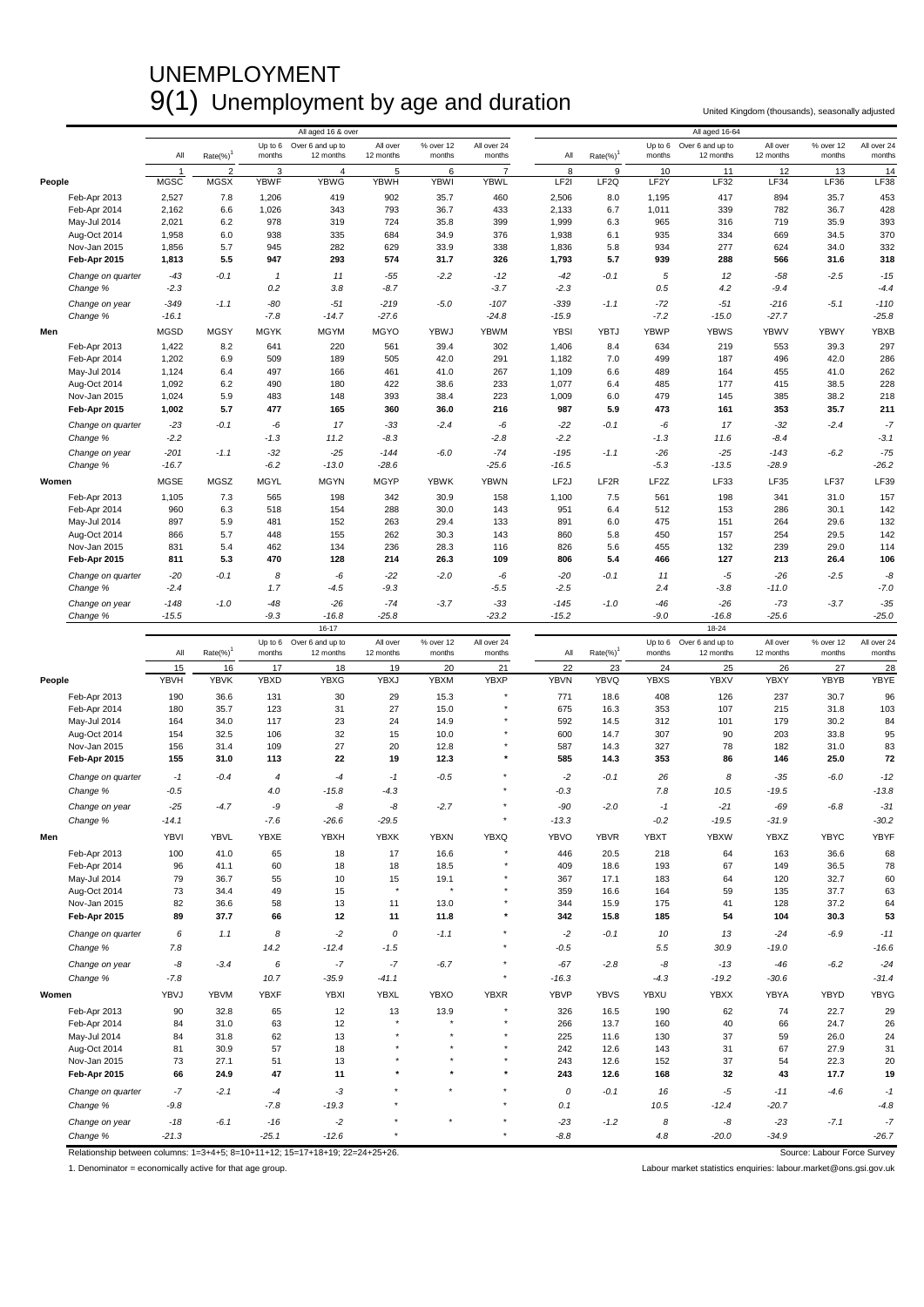## UNEMPLOYMENT 9(2) Unemployment by age and duration United Kingdom (thousands), seasonally adjusted

|                   |             |                |                   | 25-49                         |                       |                     |                       |              |                         |                     | 50 and over                   |                       |                     |                       |
|-------------------|-------------|----------------|-------------------|-------------------------------|-----------------------|---------------------|-----------------------|--------------|-------------------------|---------------------|-------------------------------|-----------------------|---------------------|-----------------------|
|                   | All         | $Rate(\%)^1$   | Up to 6<br>months | Over 6 and up<br>to 12 months | All over<br>12 months | % over 12<br>months | All over 24<br>months | All          | $Rate(\%)$ <sup>1</sup> | Up to $6$<br>months | Over 6 and up<br>to 12 months | All over<br>12 months | % over 12<br>months | All over 24<br>months |
|                   | -1          | $\overline{2}$ | 3                 | $\overline{4}$                | 5                     | 6                   | $\overline{7}$        | 8            | 9                       | 10                  | 11                            | 12                    | 13                  | 14                    |
| People            | <b>MGVI</b> | <b>MGXB</b>    | <b>YBYH</b>       | <b>YBYK</b>                   | <b>YBYN</b>           | YBYQ                | <b>YBYT</b>           | <b>YBVT</b>  | <b>YBVW</b>             | <b>YBYW</b>         | <b>YBYZ</b>                   | <b>YBZC</b>           | <b>YBZF</b>         | <b>YBZI</b>           |
| Feb-Apr 2013      | 1,142       | 6.1            | 507               | 194                           | 441                   | 38.6                | 244                   | 424          | 4.6                     | 160                 | 68                            | 196                   | 46.2                | 117                   |
| Feb-Apr 2014      | 933         | 5.0            | 406               | 156                           | 371                   | 39.8                | 222                   | 373          | 3.9                     | 145                 | 50                            | 179                   | 48.0                | 108                   |
| May-Jul 2014      | 906         | 4.9            | 403               | 154                           | 349                   | 38.5                | 198                   | 359          | 3.8                     | 147                 | 41                            | 172                   | 47.9                | 113                   |
| Aug-Oct 2014      | 866         | 4.6            | 381               | 167                           | 317                   | 36.7                | 174                   | 338          | 3.5                     | 144                 | 46                            | 148                   | 43.9                | 103                   |
| Nov-Jan 2015      | 811         | 4.4            | 385               | 133                           | 293                   | 36.1                | 160                   | 303          | 3.2                     | 124                 | 44                            | 134                   | 44.3                | 93                    |
| Feb-Apr 2015      | 779         | 4.2            | 358               | 138                           | 282                   | 36.3                | 167                   | 294          | 3.0                     | 122                 | 46                            | 126                   | 42.8                | 88                    |
| Change on quarter | $-32$       | $-0.2$         | $-26$             | $\sqrt{5}$                    | $-10$                 | 0.2                 | $\overline{7}$        | -8           | $-0.1$                  | $-2$                | $\overline{c}$                | -8                    | $-1.5$              | $-5$                  |
| Change %          | $-3.9$      |                | $-6.8$            | 3.4                           | $-3.5$                |                     | 4.3                   | $-2.7$       |                         | $-1.9$              | 5.0                           | $-6.0$                |                     | $-5.6$                |
| Change on year    | $-154$      | $-0.8$         | $-48$             | $-18$                         | $-89$                 | $-3.5$              | $-55$                 | $-79$        | $-0.9$                  | $-22$               | $-4$                          | $-53$                 | $-5.2$              | $-20$                 |
| Change %          | $-16.5$     |                | $-11.7$           | $-11.5$                       | $-23.9$               |                     | $-24.9$               | $-21.2$      |                         | $-15.5$             | $-7.3$                        | $-29.6$               |                     | $-18.4$               |
| Men               | <b>MGVJ</b> | <b>MGXC</b>    | YBYI              | YBYL                          | YBYO                  | <b>YBYR</b>         | YBYU                  | YBVU         | <b>YBVX</b>             | <b>YBYX</b>         | YBZA                          | <b>YBZD</b>           | <b>YBZG</b>         | YBZJ                  |
| Feb-Apr 2013      | 614         | 6.2            | 261               | 94                            | 258                   | 42.1                | 154                   | 262          | 5.2                     | 96                  | 44                            | 123                   | 46.9                | 77                    |
| Feb-Apr 2014      | 481         | 4.8            | 181               | 76                            | 223                   | 46.5                | 141                   | 217          | 4.2                     | 74                  | 28                            | 114                   | 52.7                | 71                    |
| May-Jul 2014      | 456         | 4.6            | 180               | 67                            | 208                   | 45.7                | 126                   | 222          | 4.3                     | 80                  | 25                            | 117                   | 52.8                | 79                    |
| Aug-Oct 2014      | 451         | 4.5            | 188               | 83                            | 179                   | 39.8                | 98                    | 210          | 4.0                     | 88                  | 23                            | 98                    | 46.9                | 69                    |
| Nov-Jan 2015      | 417         | 4.2            | 179               | 70                            | 169                   | 40.5                | 98                    | 181          | 3.5                     | 71                  | 24                            | 86                    | 47.4                | 59                    |
| Feb-Apr 2015      | 399         | 4.0            | 158               | 72                            | 169                   | 42.5                | 107                   | 172          | 3.3                     | 68                  | 27                            | 77                    | 44.7                | 55                    |
| Change on quarter | $-18$       | $-0.2$         | $-21$             | $\overline{c}$                | 0                     | 2.0                 | 9                     | -9           | $-0.2$                  | $-4$                | $\overline{4}$                | -9                    | $-2.6$              | $-4$                  |
| Change %          | $-4.4$      |                | $-11.7$           | 2.9                           | 0.3                   |                     | 9.1                   | $-4.9$       |                         | $-5.1$              | 14.8                          | $-10.2$               |                     | $-7.4$                |
| Change on year    | $-82$       | $-0.8$         | $-23$             | -4                            | $-54$                 | $-4.0$              | $-34$                 | $-44$        | $-0.9$                  | $-6$                | $-1$                          | $-37$                 | $-8.0$              | $-16$                 |
| Change %          | $-17.0$     |                | $-12.9$           | $-5.8$                        | $-24.2$               |                     | $-24.1$               | $-20.5$      |                         | $-8.6$              | $-3.1$                        | $-32.6$               |                     | $-22.8$               |
| Women             | <b>MGVK</b> | <b>MGXD</b>    | YBYJ              | YBYM                          | YBYP                  | <b>YBYS</b>         | <b>YBYV</b>           | <b>YBVV</b>  | YBVY                    | YBYY                | <b>YBZB</b>                   | YBZE                  | <b>YBZH</b>         | <b>YBZK</b>           |
| Feb-Apr 2013      | 528         | 6.1            | 246               | 100                           | 182                   | 34.5                | 90                    | 162          | 3.9                     | 64                  | 24                            | 73                    | 45.1                | 40                    |
| Feb-Apr 2014      | 453         | 5.2            | 225               | 80                            | 148                   | 32.7                | 81                    | 157          | 3.6                     | 70                  | 22                            | 65                    | 41.4                | 37                    |
| May-Jul 2014      | 450         | 5.2            | 223               | 87                            | 140                   | 31.2                | 72                    | 138          | 3.2                     | 67                  | 16                            | 55                    | 39.9                | 33                    |
| Aug-Oct 2014      | 415         | 4.8            | 192               | 84                            | 138                   | 33.3                | 76                    | 128          | 2.9                     | 56                  | 22                            | 50                    | 39.0                | 35                    |
| Nov-Jan 2015      | 394         | 4.5            | 206               | 64                            | 124                   | 31.5                | 62                    | 122          | 2.8                     | 53                  | 20                            | 48                    | 39.8                | 34                    |
| Feb-Apr 2015      | 380         | 4.4            | 201               | 66                            | 113                   | 29.8                | 60                    | 122          | 2.7                     | 54                  | 19                            | 49                    | 40.1                | 33                    |
| Change on quarter | $-14$       | $-0.1$         | $-5$              | $\overline{c}$                | $-11$                 | $-1.7$              | $-2$                  | $\mathbf{1}$ | 0.0                     | $\mathbf{1}$        | $-1$                          | $\mathbf{1}$          | 0.3                 | $-1$                  |
| Change %          | $-3.5$      |                | $-2.6$            | 3.9                           | $-8.7$                |                     | $-3.2$                | 0.5          |                         | 2.5                 | $-6.7$                        | 1.4                   |                     | $-2.4$                |
| Change on year    | $-73$       | $-0.8$         | $-24$             | $-14$                         | $-35$                 | $-2.9$              | $-21$                 | $-35$        | $-0.9$                  | $-16$               | $-3$                          | $-16$                 | $-1.3$              | $-4$                  |
| Change %          | $-16.0$     |                | $-10.8$           | $-16.9$                       | $-23.5$               |                     | $-26.3$               | $-22.1$      |                         | $-22.7$             | $-12.8$                       | $-24.5$               |                     | $-9.9$                |

Relationship between columns: 1=3+4+5; 8=10+11+12.<br>1. Denominator = economically active for that age group. Nabour Market statistics enquiries: labour market statistics enquiries: labour market@ons.gsi.gov.uk<br>1. Denominato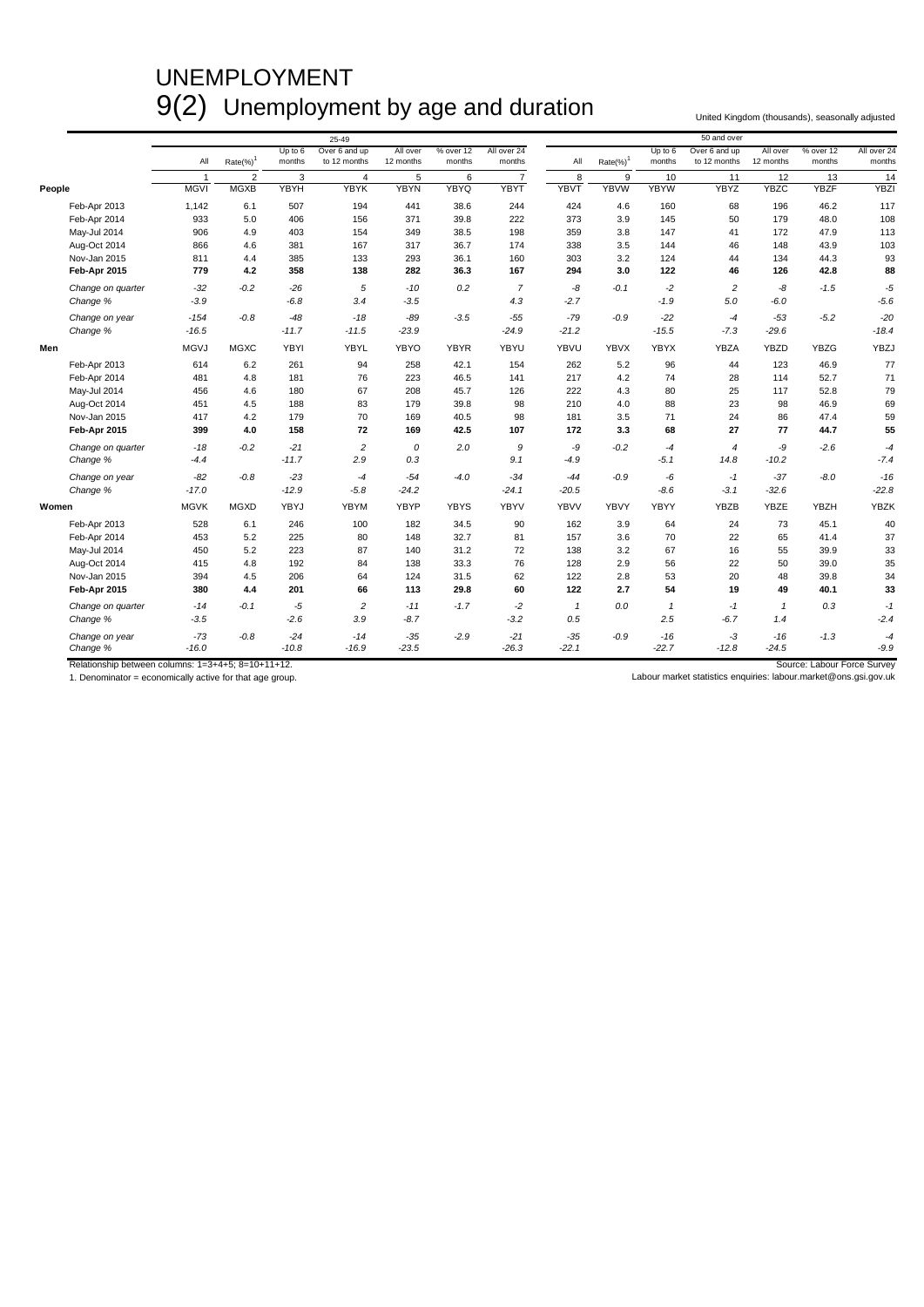### CLAIMANT COUNT & BENEFITS

#### 10 Claimant Count<sup>1</sup> (Experimental Statistics)

#### United Kingdom (thousands)

|        |                 |     | Jobseeker's   | Universal              |                  |                             | Claimant Count <sup>6</sup> |
|--------|-----------------|-----|---------------|------------------------|------------------|-----------------------------|-----------------------------|
|        |                 |     | Allowance     | Credit (not            | Universal Credit | Claimant Count <sup>5</sup> | rate %                      |
|        |                 |     | (seasonally   | seasonally             | (seasonally      | (seasonally                 | (seasonally                 |
|        |                 |     | $adiusted)^2$ | adjusted) <sup>3</sup> | $adjusted)^4$    | adjusted)                   | adjusted)                   |
|        |                 |     |               |                        |                  | <b>BCJD</b>                 | <b>BCJE</b>                 |
| People | 2014            |     |               |                        |                  |                             |                             |
|        | May             | (r) | 1078.6        | 4.2                    | 4.1              | 1082.7                      | 3.1                         |
|        | June #          | (r) | 1039.8        | 4.5                    | 4.6              | 1044.4                      | 3.0                         |
|        | July            | (r) | 1004.9        | 5.2                    | 5.2              | 1010.1                      | 2.9                         |
|        | August #        | (r) | 966.9         | 7.8                    | 7.9              | 974.8                       | 2.8                         |
|        | September       | (r) | 945.9         | 9.9                    | 10.1             | 956.0                       | 2.8                         |
|        | October         | (r) | 921.7         | 12.1                   | 12.9             | 934.6                       | 2.7                         |
|        | November#       | (r) | 893.0         | 14.8                   | 15.6             | 908.6                       | 2.6                         |
|        | December        | (r) | 863.2         | 17.1                   | 18.1             | 881.3                       | 2.6                         |
|        | 2015            |     |               |                        |                  |                             |                             |
|        | January         | (r) | 825.7         | 20.5                   | 19.9             | 845.6                       | 2.5                         |
|        | February #      | (r) | 795.6         | 27.7                   | 25.6             | 821.2                       | 2.4                         |
|        | March           | (r) | 776.4         | 31.6                   | 29.7             | 806.1                       | 2.3                         |
|        | April           | (r) | 763.8         | 36.1                   | 34.5             | 798.3                       | 2.3                         |
|        | May #           | (p) | 748.1         | 44.8                   | 43.7             | 791.8                       | 2.3                         |
|        |                 |     |               |                        |                  |                             |                             |
|        | Change on month |     | $-15.7$       |                        |                  | $-6.5$                      | 0.0                         |
|        | Change %        |     | $-2.1$        |                        |                  | $-0.8$                      |                             |
|        | Change on year  |     | $-330.5$      |                        |                  | $-290.9$                    | $-0.8$                      |
|        | Change %        |     | $-30.6$       |                        |                  | $-26.9$                     |                             |
|        |                 |     |               |                        |                  |                             |                             |
|        |                 |     |               |                        |                  | <b>DPAE</b>                 | <b>DPAH</b>                 |
| Men    | 2014            |     |               |                        |                  |                             |                             |
|        | May             | (r) | 690.3         | 3.0                    | 2.9              | 693.2                       | 3.8                         |
|        | June #          | (r) | 666.2         | 3.3                    | 3.3              | 669.5                       | 3.7                         |
|        | July            | (r) | 644.9         | 3.7                    | 3.7              | 648.6                       | 3.6                         |
|        | August #        | (r) | 621.4         | 5.5                    | 5.6              | 627.0                       | 3.4                         |
|        | September       | (r) | 608.9         | 6.9                    | 7.2              | 616.1                       | 3.4                         |
|        |                 |     |               |                        |                  |                             |                             |
|        | October         | (r) | 592.5         | 8.5                    | 9.3              | 601.8                       | 3.3                         |
|        | November #      | (r) | 572.7         | 10.4                   | 11.1             | 583.8                       | 3.2                         |
|        | December        | (r) | 551.3         | 12.2                   | 12.9             | 564.2                       | 3.1                         |
|        | 2015            |     |               |                        |                  |                             |                             |
|        | January         | (r) | 526.0         | 14.8                   | 14.1             | 540.1                       | 3.0                         |
|        | February #      | (r) | 505.5         | 19.9                   | 18.1             | 523.6                       | 2.9                         |
|        | March           | (r) | 494.1         | 22.5                   | 20.9             | 515.0                       | 2.8                         |
|        | April           | (r) | 486.7         | 25.4                   | 24.0             | 510.7                       | 2.8                         |
|        | May #           | (p) | 476.2         | 31.3                   | 30.1             | 506.3                       | 2.8                         |
|        | Change on month |     | $-10.5$       |                        |                  | $-4.3$                      | 0.0                         |
|        | Change %        |     | $-2.2$        |                        |                  | $-0.9$                      |                             |
|        |                 |     |               |                        |                  |                             |                             |
|        | Change on year  |     | $-214.1$      |                        |                  | $-186.9$                    | $-1.0$                      |
|        | Change %        |     | $-31.0$       |                        |                  | $-27.0$                     |                             |
|        |                 |     |               |                        |                  |                             |                             |
|        |                 |     |               |                        |                  | <b>DPAF</b>                 | <b>DPAI</b>                 |
| Women  | 2014            |     |               |                        |                  |                             |                             |
|        | May             | (r) | 388.3         | 1.2                    | 1.2              | 389.5                       | 2.4                         |
|        | June #          | (r) | 373.6         | 1.3                    | 1.3              | 374.9                       | 2.3                         |
|        | July            | (r) | 360.0         | 1.5                    | 1.5              | 361.5                       | 2.2                         |
|        | August #        | (r) | 345.5         | 2.4                    | 2.3              | 347.8                       | 2.2                         |
|        | September       | (r) | 337.0         | 3.0                    | 2.9              | 339.9                       | 2.1                         |
|        | October         | (r) | 329.2         | 3.7                    | 3.6              | 332.8                       | 2.1                         |
|        | November #      | (r) | 320.3         | 4.3                    | 4.5              | 324.8                       | 2.0                         |
|        | December        | (r) | 311.9         | 4.9                    | $5.2\,$          | 317.1                       | 2.0                         |
|        | 2015            |     |               |                        |                  |                             |                             |
|        | January         | (r) | 299.7         | 5.8                    | 5.8              | 305.5                       | 1.9                         |
|        | February #      | (r) | 290.1         | 7.8                    | $7.5\,$          | 297.6                       | 1.8                         |
|        | March           | (r) | 282.3         | 9.1                    | 8.8              | 291.1                       | 1.8                         |
|        | April           | (r) | 277.1         | 10.7                   | 10.5             | 287.6                       | 1.8                         |
|        | May #           |     | 271.9         | 13.5                   | 13.5             | 285.4                       | 1.8                         |
|        |                 | (p) |               |                        |                  |                             |                             |
|        | Change on month |     | $-5.2$        |                        |                  | $-2.2$                      | 0.0                         |
|        | Change %        |     | $-1.9$        |                        |                  | $-0.8$                      |                             |
|        |                 |     |               |                        |                  |                             |                             |
|        | Change on year  |     | $-116.4$      |                        |                  | $-104.0$                    | $-0.6$                      |
|        | Change %        |     | $-30.0$       |                        |                  | $-26.7$                     |                             |
|        |                 |     |               |                        |                  |                             |                             |

Source: Jobcentre Plus administrative systems

1. This experimental Claimant Count series includes Jobseeker's Allowance (JSA) and out-of-work Universal Credit claimants. The estimates are based on the Universal Credit information available at the time of producing each figure and revised one month after initial publication.

2. The seasonally adjusted Jobseeker's Allowance level series published in data table BEN02.

3. Caseload figures taken from the DWP Universal Credit - experimental official statistics publication.

- From May 2013 until October 2013, the Universal Credit figures represent ALL claimants of Universal Credit, including those in work and those not seeking work. The overall Universal Credit figure is likely to overstate the number of unemployed Universal Credit claimants at a point in time.

4. An implied seasonal factor has been derived from the seasonally adjusted and not seasonally adjusted regional JSA data. JSA series are not directly seasonally adjusted at this level, with UK totals being the sum of individual regional gender seasonally adjusted figures. The Universal Credit figure has been adjusted using the implied seasonal factor in each UK region and summed to give a UK total. (Universal credit not seasonally adjusted \* Implied seasonal factor / 100) - From November 2013 onwards, the Universal Credit figures represent those claimants of Universal Credit who had not worked in the reference period. This is an improved estimate of unemployed Universal Credit claimants at a point in time, but will still overstate the number as it includes some non-jobseekers who are not in employment.

5. JSA seasonally adjusted + Universal Credit seasonally adjusted.

6. Denominator = Jobseeker's Allowance + out-of-work Universal Credit + Workforce jobs.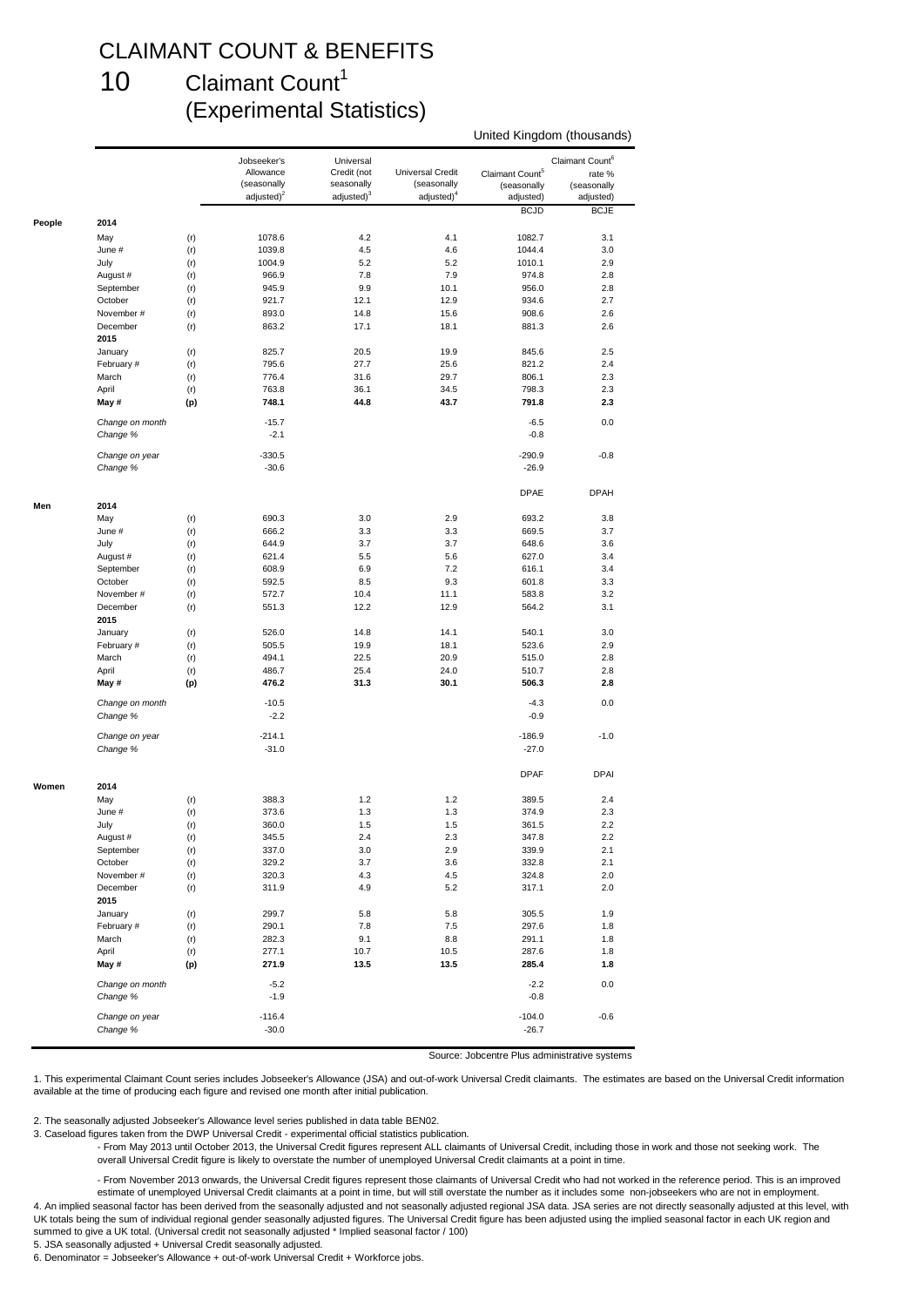## CLAIMANT COUNT & BENEFITS

11 Main out of work benefits<sup>1</sup> Great Britain and abroad (thousands), not

seasonally adjusted

(first published on 13 May 2015)

|                                                 |                                          |                                          | <b>Statistical Groups<sup>2</sup></b>                                                        |                                  |                                      |
|-------------------------------------------------|------------------------------------------|------------------------------------------|----------------------------------------------------------------------------------------------|----------------------------------|--------------------------------------|
|                                                 | Total                                    | <b>GB</b><br>Jobseeker <sup>3</sup>      | Employment &<br><b>Support Allowance</b><br>and other<br>incapacity<br>benefits <sup>4</sup> | Lone Parent <sup>5</sup>         | Other Income<br>related <sup>6</sup> |
| <b>Number of claimants</b>                      | J9CL                                     | N3Y9                                     | J9CM                                                                                         | J9CN                             | J9CO                                 |
| Nov 12                                          | 4,637.7                                  | 1,471.7                                  | 2,500.0                                                                                      | 510.0                            | 156.0                                |
| Feb 13<br><b>May 13</b><br>Aug 13<br>Nov 13     | 4,679.5<br>4,536.6<br>4,409.1<br>4,247.7 | 1,547.6<br>1,432.6<br>1,326.4<br>1,164.1 | 2,475.7<br>2,456.5<br>2,440.8<br>2,456.4                                                     | 504.9<br>499.7<br>497.5<br>485.0 | 151.3<br>147.8<br>144.4<br>142.2     |
| Feb 14<br>May 14<br>Aug 14<br>Nov <sub>14</sub> | 4,262.3<br>4,114.2<br>4,013.2<br>3,896.9 | 1,184.2<br>1,035.3<br>907.9<br>798.1     | 2,459.3<br>2,470.2<br>2,508.1<br>2,520.3                                                     | 480.1<br>474.7<br>470.8<br>455.5 | 138.7<br>134.0<br>126.4<br>123.0     |
| Change on year<br>Change %                      | $-350.8$<br>$-8.3$                       | $-366.0$<br>$-31.4$                      | 63.9<br>2.6                                                                                  | $-29.5$<br>$-6.1$                | $-19.2$<br>$-13.5$                   |

|                              | Total  | GB<br>Jobseeker <sup>3</sup> | Employment &<br>Support Allowance<br>and other<br>incapacity<br>benefits <sup>4</sup> | Lone Parent <sup>5</sup> | Other Income<br>related <sup>6</sup> |
|------------------------------|--------|------------------------------|---------------------------------------------------------------------------------------|--------------------------|--------------------------------------|
| Proportions (%) <sup>7</sup> | J9CP   | J9CQ                         | J9CR                                                                                  | J9CS                     | J9CT                                 |
| Nov 12                       | 11.7   | 3.7                          | 6.3                                                                                   | 1.3                      | 0.4                                  |
| Feb 13                       | 11.8   | 3.9                          | 6.2                                                                                   | 1.3                      | 0.4                                  |
| May 13                       | 11.4   | 3.6                          | 6.2                                                                                   | 1.3                      | 0.4                                  |
| Aug 13                       | 11.1   | 3.3                          | 6.1                                                                                   | 1.3                      | 0.4                                  |
| Nov 13                       | 10.7   | 2.9                          | 6.2                                                                                   | $1.2$                    | 0.4                                  |
| Feb 14                       | 10.7   | 3.0                          | 6.2                                                                                   | 1.2                      | 0.3                                  |
| May 14                       | 10.4   | 2.6                          | 6.2                                                                                   | 1.2                      | 0.3                                  |
| Aug 14                       | 10.1   | 2.3                          | 6.3                                                                                   | 1.2                      | 0.3                                  |
| Nov <sub>14</sub>            | 9.8    | 2.0                          | 6.3                                                                                   | 1.1                      | 0.3                                  |
| Change on year               | $-0.9$ | $-0.9$                       | 0.2                                                                                   | $-0.1$                   | 0.0                                  |

Source: Department for Work & Pensions (DWP)

Labour Market Statistics enquiries: labour.market@ons.gsi.gov.uk

1. This table includes all claimants of out of work benefits excluding both Universal Credit claimants and carers (as carers are not generally subject to labour market activation policies). Universal Credit claimants will be included in this table as soon as possible. While most people claiming these benefits will be out of work a small number will be in employment. This table shows the most up to date National Statistics currently available for claimants of incapacity benefits, lone parent and "other income related" benefits. More up to date early estimates of incapacity and lone parent benefits, which are not currently designated as National Statistics, have been published by the Department for Work and Pensions at: <https://www.gov.uk/government/publications/dwp-statistical-summaries-2015> 2. Each claimant is assigned to a statistical group to avoid double counting. There is a hierarchy as shown in the table

(ie, Jobseeker followed by incapacity benefits, etc.). For example, a person claiming incapacity benefit and lone parent benefit is recorded in the former.

3. Jobseeker's Allowance (JSA) claimants for Great Britain. Due to methodological differences, these figures differ slightly from estimates of jobseekers claimants shown at Table 1.1 of the Department for Work & Pensions (DWP) Quarterly Statistical Summary. More up to date seasonally adjusted estimates for claimants of JSA for the United Kingdom are available at Table 10 of this Statistical Bulletin.

4. Claimants of Employment and Support Allowance, Incapacity Benefit and Severe Disablement Allowance.

5. Single recipients of Income Support with a child under qualifying age.

6. Claimants of Income Support or Pension Credit not included in the incapacity benefits or lone parent categories.

7. Proportions of population receiving state benefits have been calculated using residence based populations for those aged from 16 to 64 . The jobseeker proportions differ from the Claimant Count rates shown at Table 10 of this Statistical Bulletin as the denominator for the latter is workforce jobs plus Claimant Count.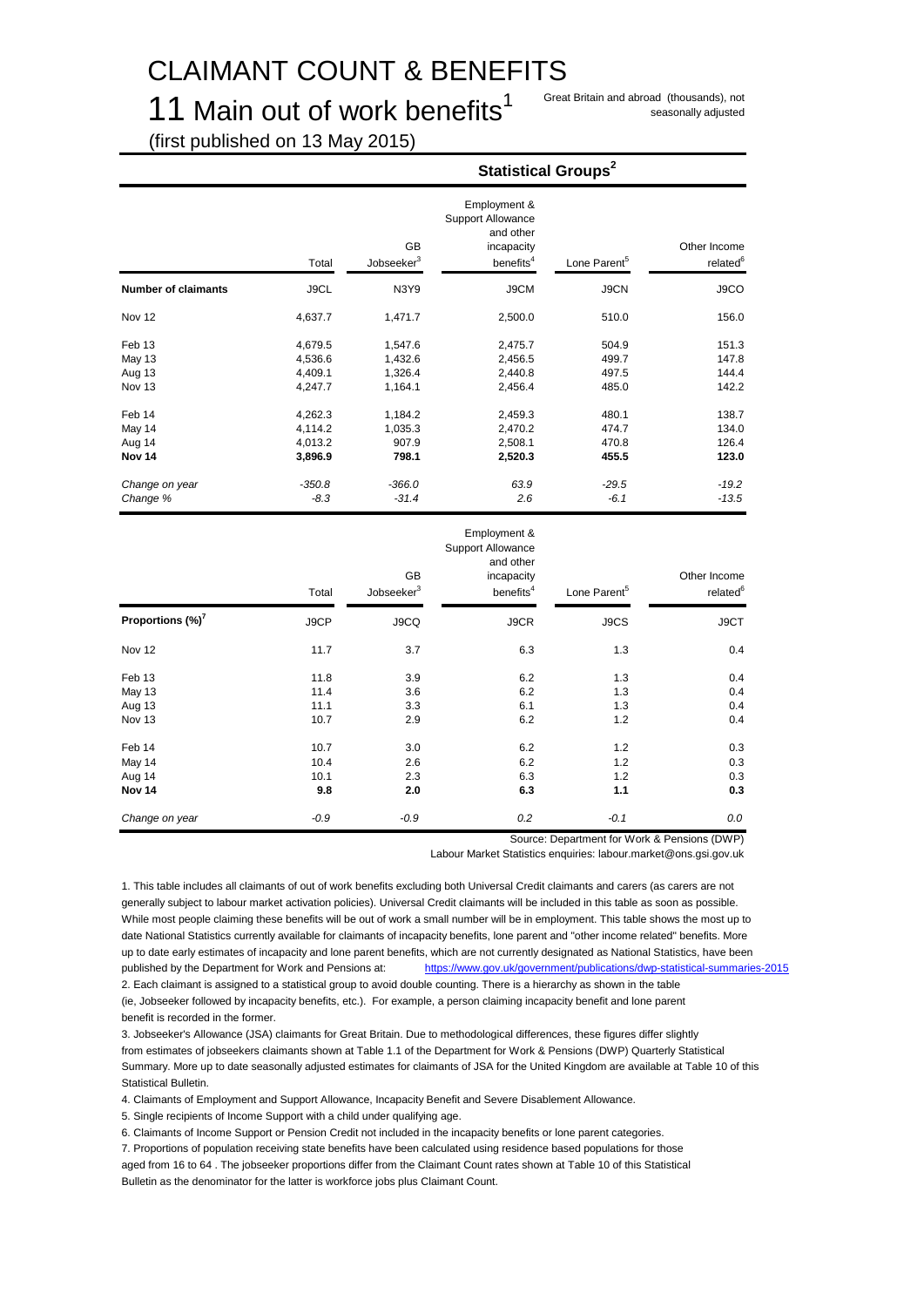## ECONOMIC ACTIVITY AND INACTIVITY

### 12 Economic activity by age United Kingdom (thousands), seasonally adjusted

|        |                                          | All aged    |                   |              |                         |                |                 |                   |                  |
|--------|------------------------------------------|-------------|-------------------|--------------|-------------------------|----------------|-----------------|-------------------|------------------|
|        |                                          | 16 & over   | $16 - 64$         | $16 - 17$    | $18 - 24$               | $25 - 34$      | $35 - 49$       | $50 - 64$         | $65+$            |
|        |                                          |             | $\overline{2}$    | 3            | $\overline{\mathbf{4}}$ | 5              | $6\overline{6}$ | $\overline{7}$    | 8                |
|        |                                          |             |                   |              |                         |                |                 |                   |                  |
|        | <b>Economically active levels</b>        |             |                   |              |                         |                |                 |                   |                  |
|        |                                          |             |                   |              |                         |                |                 |                   |                  |
| People |                                          | <b>MGSF</b> | LF <sub>2</sub> K | <b>YBZL</b>  | <b>YBZO</b>             | <b>YBZR</b>    | <b>YBZU</b>     | LF3A              | LFK8             |
|        | Feb-Apr 2013                             | 32,416      | 31,378            | 520          | 4,142                   | 7,291          | 11,308          | 8,118             | 1,038            |
|        | Feb-Apr 2014                             | 32,791      | 31,648            | 505          | 4,147                   | 7,440          | 11,221          | 8,336             | 1,142            |
|        | May-Jul 2014                             | 32,703      | 31,567            | 482          | 4,082                   | 7,400          | 11,231          | 8,371             | 1,135            |
|        | Aug-Oct 2014                             | 32,754      | 31,593            | 474          | 4,075                   | 7,428          | 11,216          | 8,400             | 1,161            |
|        |                                          |             |                   |              |                         |                |                 |                   |                  |
|        | Nov-Jan 2015                             | 32,795      | 31,646            | 495          | 4,095                   | 7,399          | 11,212          | 8,445             | 1,149            |
|        | Feb-Apr 2015                             | 32,866      | 31,680            | 500          | 4,100                   | 7,405          | 11,184          | 8,492             | 1,186            |
|        | Change on quarter                        | 71          | 34                | $\pmb{4}$    | 6                       | 5              | $-28$           | 47                | 37               |
|        | Change %                                 | 0.2         | 0.1               | 0.9          | 0.1                     | 0.1            | $-0.2$          | 0.6               | 3.2              |
|        | Change on year                           | 75          | 32                | $-5$         | $-46$                   | $-35$          | $-37$           | 155               | 43               |
|        |                                          | 0.2         | 0.1               | $-0.9$       | $-1.1$                  | $-0.5$         | $-0.3$          | 1.9               | 3.8              |
|        | Change %                                 |             |                   |              |                         |                |                 |                   |                  |
|        |                                          |             |                   |              |                         |                |                 |                   |                  |
| Men    |                                          | <b>MGSG</b> | <b>YBSL</b>       | <b>YBZM</b>  | YBZP                    | <b>YBZS</b>    | <b>YBZV</b>     | YBZY              | <b>YCAE</b>      |
|        |                                          |             |                   |              |                         |                |                 |                   |                  |
|        | Feb-Apr 2013                             | 17,324      | 16,685            | 245          | 2,168                   | 3,961          | 5,947           | 4,363             | 640              |
|        | Feb-Apr 2014                             | 17,526      | 16,835            | 234          | 2,202                   | 4,022          | 5,917           | 4,459             | 691              |
|        | May-Jul 2014                             | 17,441      | 16,776            | 216          | 2,139                   | 4,016          | 5,917           | 4,487             | 665              |
|        | Aug-Oct 2014                             | 17,476      | 16,787            | 212          | 2,153                   | 4,011          | 5,908           | 4,503             | 689              |
|        | Nov-Jan 2015                             | 17,483      | 16,787            | 225          | 2,168                   | 4,000          | 5,900           | 4,494             | 696              |
|        | Feb-Apr 2015                             | 17,526      | 16,810            | 235          | 2,164                   | 4,007          | 5,895           | 4,509             | 716              |
|        |                                          |             |                   |              |                         |                |                 |                   |                  |
|        | Change on quarter                        | 43          | 22                | 10           | $-4$                    | $\overline{7}$ | $-5$            | 15                | 21               |
|        | Change %                                 | 0.2         | 0.1               | 4.6          | $-0.2$                  | 0.2            | $-0.1$          | 0.3               | 3.0              |
|        | Change on year                           | 0           | $-25$             | $\mathbf{1}$ | $-39$                   | $-15$          | $-22$           | 50                | 25               |
|        | Change %                                 | 0.0         | $-0.1$            | 0.4          | $-1.8$                  | $-0.4$         | $-0.4$          | 1.1               | 3.6              |
|        |                                          |             |                   |              |                         |                |                 |                   |                  |
|        |                                          |             |                   |              |                         |                |                 |                   |                  |
| Women  |                                          | <b>MGSH</b> | LF <sub>2</sub> L | <b>YBZN</b>  | YBZQ                    | <b>YBZT</b>    | <b>YBZW</b>     | LF3B              | LFK9             |
|        |                                          |             |                   |              |                         |                |                 |                   |                  |
|        | Feb-Apr 2013                             | 15,092      | 14,694            | 275          | 1,974                   | 3,330          | 5,361           | 3,754             | 398              |
|        | Feb-Apr 2014                             | 15,265      | 14,814            | 270          | 1,944                   | 3,418          | 5,304           | 3,877             | 451              |
|        | May-Jul 2014                             | 15,261      | 14,792            | 266          | 1,943                   | 3,384          | 5,314           | 3,884             | 470              |
|        | Aug-Oct 2014                             | 15,278      | 14,806            | 262          | 1,922                   | 3,417          | 5,308           | 3,897             | 473              |
|        | Nov-Jan 2015                             | 15,312      | 14,859            | 270          | 1,927                   | 3,399          | 5,312           | 3,951             | 453              |
|        | Feb-Apr 2015                             | 15,340      | 14,871            | 265          | 1,937                   | 3,397          | 5,289           | 3,983             | 469              |
|        |                                          |             |                   |              |                         |                |                 |                   |                  |
|        | Change on quarter                        | 28          | 11                | -6           | 10                      | $-1$           | $-22$           | 32                | 16               |
|        | Change %                                 | 0.2         | 0.1               | $-2.1$       | 0.5                     | 0.0            | $-0.4$          | 0.8               | 3.6              |
|        | Change on year                           | 75          | 57                | -6           | -8                      | $-20$          | $-15$           | 106               | 18               |
|        | Change %                                 | 0.5         | 0.4               | $-2.1$       | $-0.4$                  | $-0.6$         | $-0.3$          | 2.7               | 4.1              |
|        |                                          |             |                   |              |                         |                |                 |                   |                  |
|        | Economic activity rates (%) <sup>1</sup> |             |                   |              |                         |                |                 |                   |                  |
|        |                                          |             |                   |              |                         |                |                 |                   |                  |
|        |                                          | <b>MGWG</b> | <b>LF22</b>       | <b>YCAG</b>  | <b>YCAJ</b>             | <b>YCAM</b>    | <b>YCAP</b>     | LF <sub>2</sub> C |                  |
| People |                                          |             |                   |              |                         |                |                 |                   | LFL <sub>2</sub> |
|        | Feb-Apr 2013                             | 63.3        | 77.4              | 34.3         | 71.0                    | 85.1           | 86.4            | 70.4              | 9.7              |
|        | Feb-Apr 2014                             | 63.6        | 77.9              | 33.6         | 71.3                    | 85.9           | 86.6            | 71.5              | 10.4             |
|        | May-Jul 2014                             | 63.3        | 77.7              | 32.1         | 70.2                    | 85.3           | 86.9            | 71.5              | 10.3             |
|        | Aug-Oct 2014                             | 63.3        | 77.7              | 31.7         | 70.2                    | 85.4           | 86.9            | 71.5              | 10.5             |
|        | Nov-Jan 2015                             | 63.3        | 77.8              | 33.3         | 70.6                    | 85.0           | 87.0            | 71.6              | 10.3             |
|        | Feb-Apr 2015                             | 63.3        | 77.8              | 33.8         | 70.8                    | 84.9           | 86.9            | 71.7              | 10.6             |
|        |                                          |             |                   |              |                         |                |                 |                   |                  |
|        | Change on quarter                        | $0.0\,$     | $0.0\,$           | 0.5          | 0.2                     | $-0.1$         | $-0.1$          | 0.1               | $0.3\,$          |
|        | Change on year                           | $-0.3$      | $-0.1$            | 0.2          | $-0.5$                  | $-1.0$         | 0.3             | 0.3               | $0.2\,$          |
|        |                                          |             |                   |              |                         |                |                 |                   |                  |
|        |                                          |             |                   |              |                         |                |                 |                   |                  |
| Men    |                                          | <b>MGWH</b> | <b>MGSP</b>       | <b>YCAH</b>  | <b>YCAK</b>             | <b>YCAN</b>    | <b>YCAQ</b>     | <b>MGWQ</b>       | <b>MGWT</b>      |
|        | Feb-Apr 2013                             | 69.5        | 83.0              | 31.5         | 73.6                    | 93.2           | 92.2            | 76.9              | 13.2             |
|        |                                          |             |                   |              |                         |                |                 |                   |                  |
|        | Feb-Apr 2014                             | 69.7        | 83.6              | 30.4         | 74.7                    | 93.5           | 92.6            | 77.7              | 13.9             |
|        | May-Jul 2014                             | 69.3        | 83.2              | 28.2         | 72.6                    | 93.1           | 92.8            | 78.0              | 13.3             |
|        | Aug-Oct 2014                             | 69.3        | 83.2              | 27.7         | 73.1                    | 92.7           | 92.8            | 78.0              | 13.6             |
|        | Nov-Jan 2015                             | 69.2        | 83.1              | 29.6         | 73.7                    | 92.3           | 92.8            | 77.5              | 13.7             |
|        | Feb-Apr 2015                             | 69.2        | 83.2              | 31.1         | 73.7                    | 92.2           | 92.9            | 77.5              | 14.0             |
|        | Change on quarter                        | $0.0$       | $0.0\,$           | 1.5          | $0.0\,$                 | $-0.1$         | 0.1             | $0.0\,$           | $0.3\,$          |
|        |                                          |             |                   |              |                         |                |                 |                   |                  |
|        | Change on year                           | $-0.5$      | $-0.4$            | 0.7          | $-1.0$                  | $-1.3$         | 0.3             | $-0.3$            | 0.1              |
|        |                                          |             |                   |              |                         |                |                 |                   |                  |
|        |                                          | <b>MGWI</b> |                   |              |                         |                |                 |                   |                  |
| Women  |                                          |             | LF23              | <b>YCAI</b>  | <b>YCAL</b>             | <b>YCAO</b>    | <b>YCAR</b>     | LF2D              | LFL3             |
|        | Feb-Apr 2013                             | 57.5        | 71.9              | 37.3         | 68.4                    | 77.0           | 80.9            | 64.1              | 6.8              |
|        | Feb-Apr 2014                             | 57.8        | 72.4              | 36.9         | 67.8                    | 78.4           | 80.8            | 65.4              | $7.6\,$          |
|        | May-Jul 2014                             | 57.7        | 72.3              | 36.3         | 67.8                    | 77.5           | 81.1            | 65.3              | 7.8              |
|        | Aug-Oct 2014                             | 57.7        | 72.3              | 36.0         | 67.2                    | 78.2           | 81.2            | 65.2              | 7.9              |
|        | Nov-Jan 2015                             | 57.7        | 72.6              | 37.3         | 67.5                    | 77.7           | 81.4            | 65.9              | 7.5              |
|        | Feb-Apr 2015                             | 57.7        | 72.6              | 36.6         | 67.9                    | 77.6           | 81.2            | 66.1              | 7.7              |
|        |                                          |             |                   |              |                         |                |                 |                   |                  |
|        | Change on quarter                        | $0.0\,$     | $0.0\,$           | $-0.6$       | 0.4                     | $-0.1$         | $-0.2$          | 0.3               | $0.2\,$          |
|        | Change on year                           | $0.0\,$     | 0.2               | $-0.2$       | 0.1                     | $-0.8$         | 0.4             | 0.8               | $0.2\,$          |

Relationship between columns: 1= 2+8; 2=3+4+5+6+7.

Source: Labour Force Survey 1. Denominator = all persons in the relevant age group. Labour market statistics enquiries: labour.market@ons.gsi.gov.uk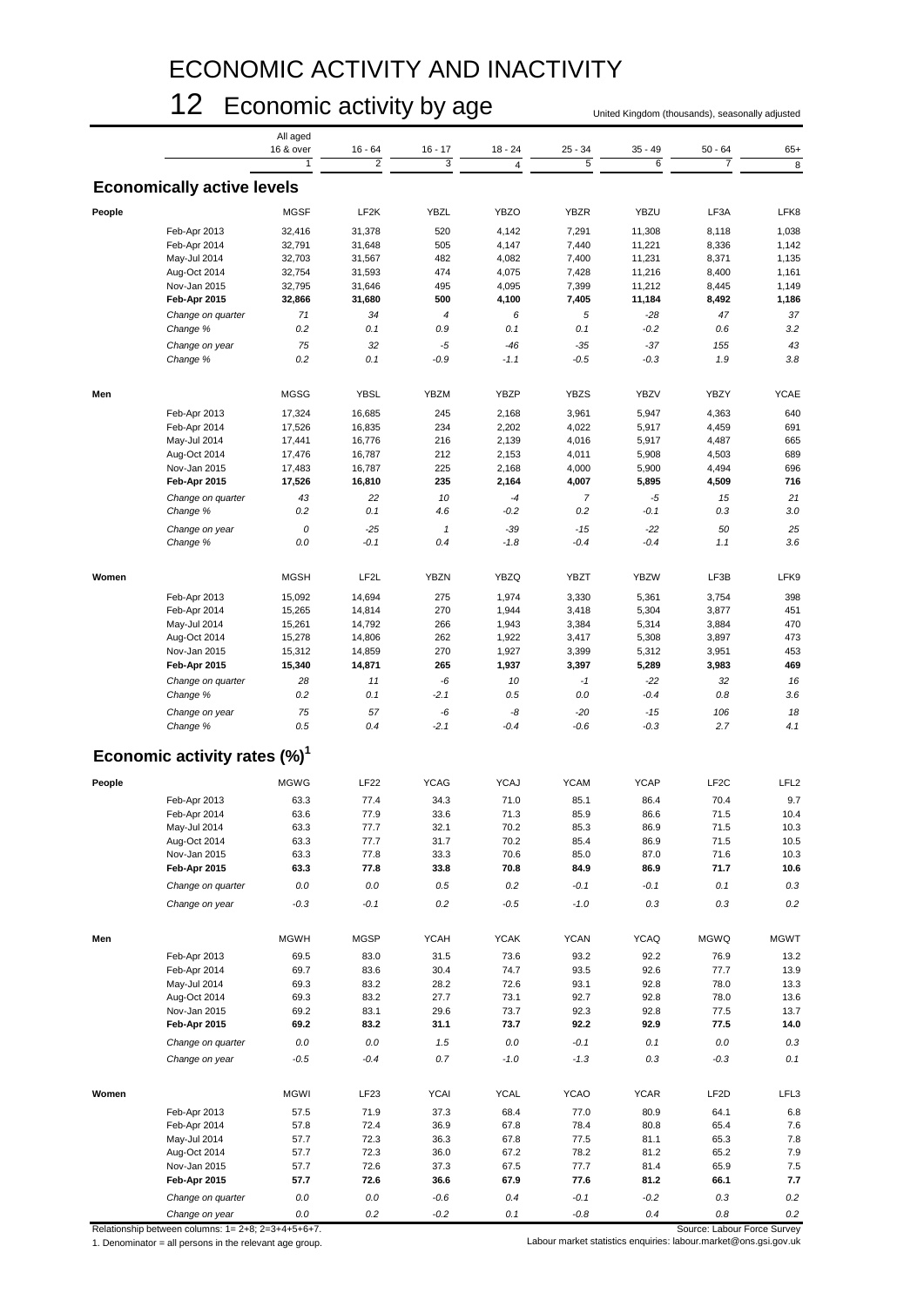## ECONOMIC ACTIVITY AND INACTIVITY 13 Economic inactivity: reasons United Kingdom (thousands), seasonally adjusted

|        |                               | All aged<br>16-64<br>Economic inactivity by reason (aged 16 to 64) |                     |                 |                                             |                                                            |                 |                                |               | Wanting/not wanting a job<br>(aged 16 to 64) |                          |
|--------|-------------------------------|--------------------------------------------------------------------|---------------------|-----------------|---------------------------------------------|------------------------------------------------------------|-----------------|--------------------------------|---------------|----------------------------------------------|--------------------------|
|        |                               |                                                                    | Student             | Looking after   | family / home Temporary sick Long-term sick |                                                            | Discouraged     | Retired                        | Other         | Does not want<br>a job                       | Wants a job <sup>1</sup> |
|        |                               | -1                                                                 | $\overline{2}$      | 3               | 4                                           | 5                                                          | 6               | $\overline{7}$                 | 8             | $\boldsymbol{9}$                             | 10                       |
| People |                               | LF2M                                                               | LF63                | <b>LF65</b>     | <b>LF67</b>                                 | <b>LF69</b>                                                | LFL8            | LF6B                           | LF6D          | LFL9                                         | LFM2                     |
|        | Feb-Apr 2013                  | 9,154                                                              | 2,325               | 2,311           | 182                                         | 2,062                                                      | 68              | 1,391                          | 814           | 6,796                                        | 2,357                    |
|        | Feb-Apr 2014                  | 8,956                                                              | 2,294               | 2,268           | 186                                         | 2,000                                                      | 44              | 1,326                          | 838           | 6,695                                        | 2,262                    |
|        | May-Jul 2014                  | 9,058                                                              | 2,369               | 2,301           | 192                                         | 2,027                                                      | 39              | 1,321                          | 808           | 6,730                                        | 2,327                    |
|        | Aug-Oct 2014                  | 9,056                                                              | 2,353               | 2,291           | 180                                         | 2,023                                                      | 48              | 1,299                          | 861           | 6,772                                        | 2,285                    |
|        | Nov-Jan 2015                  | 9,026                                                              | 2,325               | 2,308           | 190                                         | 2,010                                                      | 47              | 1,278                          | 869           | 6,779                                        | 2,247                    |
|        | Feb-Apr 2015                  | 9,016                                                              | 2,320               | 2,259           | 209                                         | 2,037                                                      | 40              | 1,290                          | 861           | 6,678                                        | 2,338                    |
|        | Change on quarter             | $-10$                                                              | -5                  | -49             | 19                                          | 28                                                         | $-7$            | 11                             | $-7$          | $-101$                                       | 91                       |
|        | Change %                      | $-0.1$                                                             | $-0.2$              | $-2.1$          | 10.2                                        | 1.4                                                        | $-14.4$         | 0.9                            | -0.8          | $-1.5$                                       | 4.0                      |
|        | Change on year<br>Change %    | 60<br>0.7                                                          | 26<br>1.1           | -9<br>$-0.4$    | 23<br>12.6                                  | 37<br>1.9                                                  | $-4$<br>$-8.9$  | $-36$<br>$-2.7$                | 23<br>2.7     | $-16$<br>$-0.2$                              | 77<br>3.4                |
| Men    |                               | <b>YBSO</b>                                                        | <b>BEEX</b>         | <b>BEAQ</b>     | <b>BEDI</b>                                 | <b>BEDL</b>                                                | <b>YCFP</b>     | <b>BEDR</b>                    | <b>BEDU</b>   | <b>YBWA</b>                                  | <b>YBWD</b>              |
|        | Feb-Apr 2013                  | 3,415                                                              | 1,210               | 217             | 92                                          | 1,057                                                      | 37              | 472                            | 331           | 2,451                                        | 964                      |
|        | Feb-Apr 2014                  | 3,314                                                              | 1,156               | 231             | 88                                          | 984                                                        | 26              | 470                            | 359           | 2,373                                        | 941                      |
|        | May-Jul 2014                  | 3,386                                                              | 1,233               | 242             | 84                                          | 1,005                                                      | 21              | 460                            | 340           | 2,423                                        | 963                      |
|        | Aug-Oct 2014                  | 3,391                                                              | 1,219               | 237             | 81                                          | 990                                                        | 21              | 465                            | 378           | 2,459                                        | 932                      |
|        | Nov-Jan 2015                  | 3,405                                                              | 1,218               | 232             | 82                                          | 1,009                                                      | 28              | 468                            | 368           | 2,475                                        | 930                      |
|        | Feb-Apr 2015                  | 3,398                                                              | 1,220               | 235             | 92                                          | 996                                                        | 22              | 478                            | 357           | 2,461                                        | 937                      |
|        | Change on quarter<br>Change % | $-7$<br>$-0.2$                                                     | $\mathbf{1}$<br>0.1 | 2<br>1.0        | 9<br>11.3                                   | $-12$<br>$-1.2$                                            | -6<br>$-21.3$   | 9<br>2.0                       | $-11$<br>-2.9 | $-14$<br>$-0.6$                              | $\overline{7}$<br>0.8    |
|        |                               | 84                                                                 | 63                  | $\overline{4}$  | $\overline{4}$                              | 12                                                         |                 | 8                              | $-2$          | 88                                           |                          |
|        | Change on year<br>Change %    | 2.5                                                                | 5.5                 | 1.6             | 4.3                                         | 1.2                                                        | $-4$<br>$-14.8$ | 1.7                            | $-0.6$        | 3.7                                          | $-4$<br>$-0.4$           |
| Women  |                               | LF <sub>2N</sub>                                                   | <b>LF64</b>         | <b>LF66</b>     | <b>LF68</b>                                 | LF6A                                                       | LFM3            | LF6C                           | LF6E          | LFM4                                         | LFM <sub>5</sub>         |
|        | Feb-Apr 2013                  | 5,738                                                              | 1,115               | 2,093           | 90                                          | 1,006                                                      | 31              | 920                            | 483           | 4,345                                        | 1,393                    |
|        | Feb-Apr 2014                  | 5,642                                                              | 1,138               | 2,037           | 98                                          | 1,015                                                      | 19              | 856                            | 479           | 4,322                                        | 1,321                    |
|        | May-Jul 2014                  | 5,672                                                              | 1,136               | 2,059           | 109                                         | 1,022                                                      | 18              | 861                            | 467           | 4,308                                        | 1,364                    |
|        | Aug-Oct 2014                  | 5,666                                                              | 1,134               | 2,054           | 100                                         | 1,034                                                      | 27              | 833                            | 484           | 4,313                                        | 1,353                    |
|        | Nov-Jan 2015                  | 5,621                                                              | 1,107               | 2,075           | 108                                         | 1,001                                                      | 19              | 810                            | 501           | 4,304                                        | 1,317                    |
|        | Feb-Apr 2015                  | 5,618                                                              | 1,100               | 2,024           | 118                                         | 1,041                                                      | 18              | 812                            | 505           | 4,217                                        | 1,401                    |
|        | Change on quarter<br>Change % | -3<br>$-0.1$                                                       | -6<br>-0.6          | $-51$<br>$-2.5$ | 10<br>9.4                                   | 40<br>4.0                                                  | $-1$<br>$-4.3$  | $\overline{\mathbf{c}}$<br>0.2 | 3<br>0.7      | -86<br>$-2.0$                                | 83<br>6.3                |
|        |                               |                                                                    |                     |                 |                                             |                                                            |                 |                                |               |                                              |                          |
|        | Change on year<br>Change %    | $-24$<br>$-0.4$                                                    | $-38$<br>$-3.3$     | $-13$<br>$-0.6$ | 20<br>20.1                                  | 25<br>2.5                                                  | 0<br>$-0.7$     | $-44$<br>$-5.1$                | 25<br>5.2     | $-104$<br>$-2.4$                             | 80<br>6.1                |
|        |                               |                                                                    |                     |                 |                                             | Percentage of economically inactive aged from 16 to 64 (%) |                 |                                |               |                                              |                          |
| People |                               | LF6V                                                               | LF6X                | LF6Z            | LF73                                        | <b>LF75</b>                                                | LF77            | LF79                           | LF7B          | LF7D                                         | LF7F                     |
|        | Feb-Apr 2013                  | 100                                                                | 25.4                | 25.2            | 2.0                                         | 22.5                                                       | 0.7             | 15.2                           | 8.9           | 74.2                                         | 25.8                     |
|        | Feb-Apr 2014                  | 100                                                                | 25.6                | 25.3            | 2.1                                         | 22.3                                                       | 0.5             | 14.8                           | 9.4           | 74.7                                         | 25.3                     |
|        | May-Jul 2014                  | 100                                                                | 26.2                | 25.4            | 2.1                                         | 22.4                                                       | 0.4             | 14.6                           | 8.9           | 74.3                                         | 25.7                     |
|        | Aug-Oct 2014                  | 100                                                                | 26.0                | 25.3            | 2.0                                         | 22.3                                                       | 0.5             | 14.3                           | 9.5           | 74.8                                         | 25.2                     |
|        | Nov-Jan 2015                  | 100                                                                | 25.8                | 25.6            | 2.1                                         | 22.3                                                       | 0.5             | 14.2                           | 9.6           | 75.1                                         | 24.9                     |
|        | Feb-Apr 2015                  | 100                                                                | 25.7                | 25.1            | 2.3                                         | 22.6                                                       | 0.4             | 14.3                           | 9.6           | 74.1                                         | 25.9                     |
| Men    |                               | <b>BEBP</b>                                                        | BEEH                | <b>BEEK</b>     | <b>BEEN</b>                                 | BEEQ                                                       | BEET            | <b>BEEW</b>                    | BEEZ          | BEAS                                         | <b>BEGT</b>              |
|        | Feb-Apr 2013                  | 100                                                                | 35.4                | 6.4             | 2.7                                         | 30.9                                                       | 1.1             | 13.8                           | 9.7           | 71.8                                         | 28.2                     |
|        | Feb-Apr 2014                  | 100                                                                | 34.9                | 7.0             | 2.7                                         | 29.7                                                       | 0.8             | 14.2                           | 10.8          | 71.6                                         | 28.4                     |
|        | May-Jul 2014                  | 100                                                                | 36.4                | 7.2             | 2.5                                         | 29.7                                                       | 0.6             | 13.6                           | 10.1          | 71.5                                         | 28.5                     |
|        | Aug-Oct 2014                  | 100                                                                | 36.0                | 7.0             | 2.4                                         | 29.2                                                       | 0.6             | 13.7                           | 11.1          | 72.5                                         | 27.5                     |
|        | Nov-Jan 2015                  | 100                                                                | 35.8                | 6.8             | 2.4                                         | 29.6                                                       | 0.8             | 13.7                           | 10.8          | 72.7                                         | 27.3                     |
|        | Feb-Apr 2015                  | 100                                                                | 35.9                | 6.9             | 2.7                                         | 29.3                                                       | 0.6             | 14.1                           | 10.5          | 72.4                                         | 27.6                     |
| Women  |                               | LF6W                                                               | LF6Y                | LF72            | <b>LF74</b>                                 | LF76                                                       | LF78            | LF7A                           | LF7C          | LF7E                                         | LF7G                     |
|        | Feb-Apr 2013                  | 100                                                                | 19.4                | 36.5            | 1.6                                         | 17.5                                                       | 0.5             | 16.0                           | 8.4           | 75.7                                         | 24.3                     |
|        | Feb-Apr 2014                  | 100                                                                | 20.2                | 36.1            | 1.7                                         | 18.0                                                       | 0.3             | 15.2                           | 8.5           | 76.6                                         | 23.4                     |
|        | May-Jul 2014                  | 100                                                                | 20.0                | 36.3            | 1.9                                         | 18.0                                                       | 0.3             | 15.2                           | 8.2           | 76.0                                         | 24.0                     |
|        | Aug-Oct 2014                  | 100                                                                | 20.0                | 36.3            | 1.8                                         | 18.2                                                       | 0.5             | 14.7                           | 8.5           | 76.1                                         | 23.9                     |
|        | Nov-Jan 2015<br>Feb-Apr 2015  | 100<br>100                                                         | 19.7<br>19.6        | 36.9<br>36.0    | 1.9<br>2.1                                  | 17.8<br>18.5                                               | 0.3<br>0.3      | 14.4<br>14.5                   | 8.9<br>9.0    | 76.6<br>75.1                                 | 23.4<br>24.9             |

Relationship between columns : 1=2+3+4+5+6+7+8; 1=9+10. Source: Labour Force Survey

Labour market statistics enquiries: labour.market@ons.gsi.gov.uk

1. This series comprises those who say they would like a regular paid job, but who do not meet the internationally agreed definition of unemployment because they have not been looking for work in the last four weeks and/or they were unable to start working within two weeks.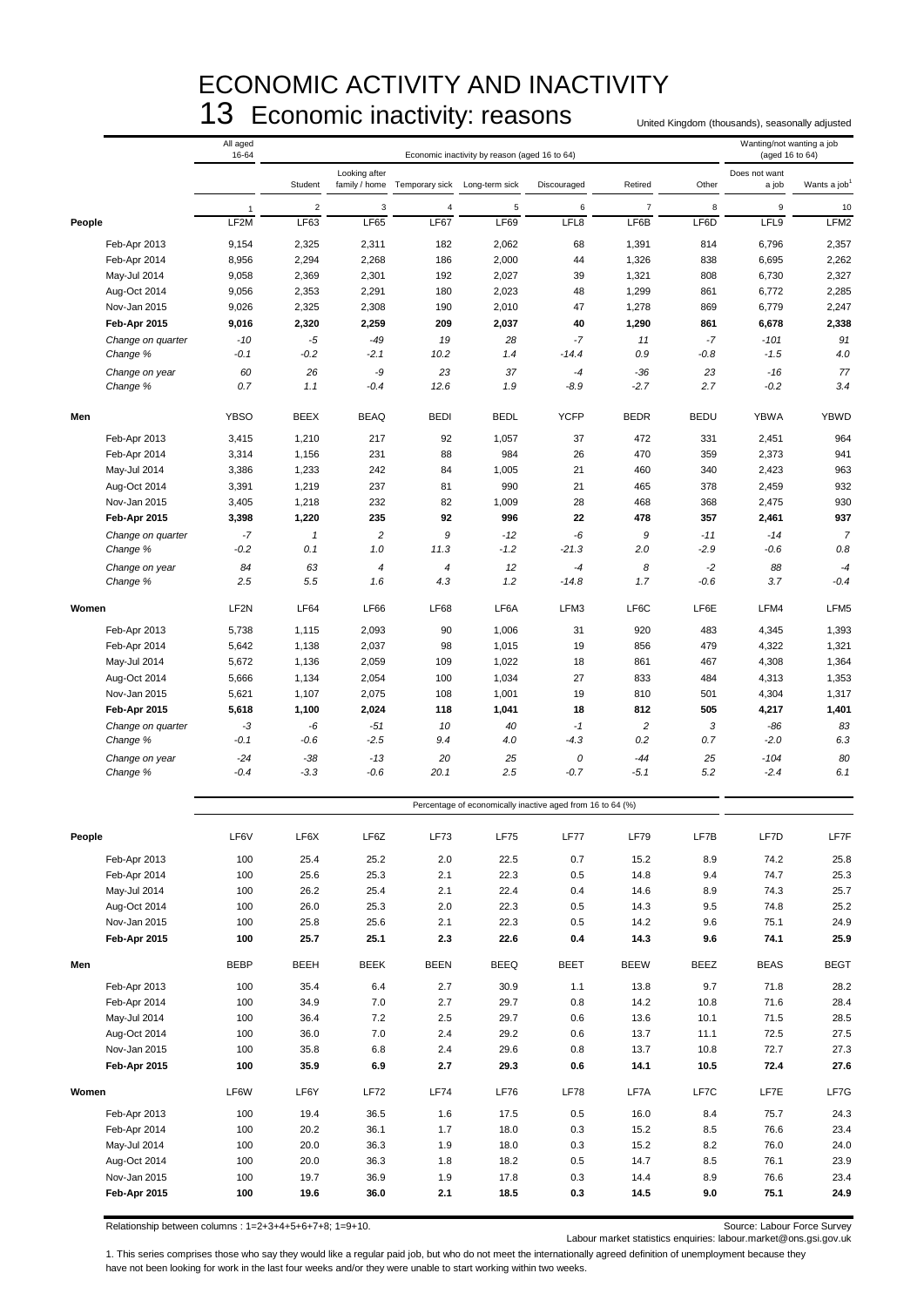## ECONOMIC ACTIVITY AND INACTIVITY

## 14 Educational status, economic activity and inactivity of people aged from 16 to 24

|                |                | <b>February to April 2015</b><br>All aged 16 to 24   |                        |                           |                         |                    |                              |                                               | United Kingdom (thousands) seasonally adjusted<br>Not in full-time education (FTE) <sup>1</sup> |                  |          |                             |               |
|----------------|----------------|------------------------------------------------------|------------------------|---------------------------|-------------------------|--------------------|------------------------------|-----------------------------------------------|-------------------------------------------------------------------------------------------------|------------------|----------|-----------------------------|---------------|
|                |                |                                                      |                        |                           | Economically            |                    | In full-time education (FTE) |                                               | Economically                                                                                    |                  |          |                             | Economically  |
|                |                | Total                                                | Employed               | Unemployed                | inactive                | Total              |                              | Employed <sup>2</sup> Unemployed <sup>2</sup> | inactive                                                                                        | Total            | Employed | Unemployed                  | inactive      |
|                |                | $\mathbf{1}$                                         | $\sqrt{2}$             | $\ensuremath{\mathsf{3}}$ | $\overline{\mathbf{4}}$ | 5                  | 6                            | $\overline{7}$                                | $\bf 8$                                                                                         | $\boldsymbol{9}$ | 10       | 11                          | 12            |
| <b>Levels</b>  |                |                                                      |                        |                           |                         |                    |                              |                                               |                                                                                                 |                  |          |                             |               |
| People         |                |                                                      |                        |                           |                         |                    |                              |                                               |                                                                                                 |                  |          |                             |               |
|                | $16 - 17$      | 1,479                                                | 345                    | 155                       | 979                     | 1,292              | 260                          | 117                                           | 915                                                                                             | 187              | 85       | 38                          | 65            |
|                | 18-24          | 5,789                                                | 3,515                  | 585                       | 1,689                   | 1,869              | 613                          | 148                                           | 1,107                                                                                           | 3,920            | 2,902    | 437                         | 581           |
|                | 16-24          | 7,268                                                | 3,860                  | 740                       | 2,668                   | 3,161              | 873                          | 265                                           | 2,022                                                                                           | 4,107            | 2,987    | 475                         | 646           |
| Men            |                |                                                      |                        |                           |                         |                    |                              |                                               |                                                                                                 |                  |          |                             |               |
|                | $16 - 17$      | 757                                                  | 146                    | 89                        | 522                     | 653                | 99                           | 64                                            | 491                                                                                             | 104              | 48       | 25                          | 31            |
|                | 18-24          | 2,936                                                | 1,821                  | 342                       | 773                     | 926                | 265                          | 80                                            | 581                                                                                             | 2,011            | 1,556    | 262                         | 192           |
|                | 16-24          | 3,693                                                | 1,968                  | 431                       | 1,294                   | 1,579              | 364                          | 144                                           | 1,071                                                                                           | 2,114            | 1,604    | 287                         | 223           |
| Women          |                |                                                      |                        |                           |                         |                    |                              |                                               |                                                                                                 |                  |          |                             |               |
|                | 16-17          | 722                                                  | 199                    | 66                        | 458                     | 638                | 161                          | 53                                            | 424                                                                                             | 84               | 37       | 13                          | 34            |
|                | 18-24          | 2,852                                                | 1,694                  | 243                       | 916                     | 943                | 348                          | 68                                            | 527                                                                                             | 1,909            | 1,345    | 175                         | 389           |
|                | 16-24          | 3,575                                                | 1,892                  | 309                       | 1,373                   | 1,582              | 509                          | 122                                           | 951                                                                                             | 1,993            | 1,383    | 188                         | 423           |
|                |                | <b>Changes on quarter</b>                            |                        |                           |                         |                    |                              |                                               |                                                                                                 |                  |          |                             |               |
| People         |                |                                                      |                        |                           |                         |                    |                              |                                               |                                                                                                 |                  |          |                             |               |
|                | $16 - 17$      | $-7$                                                 | 5                      | $-1$                      | $-11$                   | $-12$              | 8                            | $-2$                                          | $-18$                                                                                           | 5                | $-2$     | $\mathbf{1}$                | 6             |
|                | 18-24<br>16-24 | -8<br>$-15$                                          | $\boldsymbol{7}$<br>13 | $-2$<br>$-2$              | $-13$<br>$-25$          | 13<br>$\mathbf{1}$ | $-7$<br>0                    | 20<br>19                                      | 0<br>$-18$                                                                                      | $-21$<br>$-16$   | 15<br>12 | $-22$<br>$-21$              | $-13$<br>$-7$ |
|                |                |                                                      |                        |                           |                         |                    |                              |                                               |                                                                                                 |                  |          |                             |               |
| Men            |                |                                                      |                        |                           |                         |                    |                              |                                               |                                                                                                 |                  |          |                             |               |
|                | $16 - 17$      | $-4$                                                 | 4                      | 6                         | $-14$                   | -8                 | 10                           | $-1$                                          | $-17$                                                                                           | 4                | -6       | $\overline{7}$              | 3             |
|                | 18-24          | $-4$                                                 | $-2$                   | $-2$                      | 0                       | $-1$               | $-5$                         | 15                                            | $-11$                                                                                           | $-3$             | 3        | $-17$                       | 11            |
|                | 16-24          | $-7$                                                 | $\overline{c}$         | 5                         | $-14$                   | -9                 | $\boldsymbol{4}$             | 15                                            | $-28$                                                                                           | $\mathbf{1}$     | -3       | $-10$                       | 14            |
| Women          |                |                                                      |                        |                           |                         |                    |                              |                                               |                                                                                                 |                  |          |                             |               |
|                | $16 - 17$      | $-3$                                                 | $\mathbf{1}$           | $-7$                      | $\overline{c}$          | -4                 | $-2$                         | $-1$                                          | $-1$                                                                                            | $\mathbf{1}$     | 3        | -6                          | 3             |
|                | 18-24          | $-4$                                                 | 9                      | $\cal O$                  | $-14$                   | 14                 | $-2$                         | 5                                             | 11                                                                                              | $-18$            | 12       | $-5$                        | $-25$         |
|                | 16-24          | -8                                                   | 11                     | $-7$                      | $-11$                   | 10                 | $-4$                         | $\overline{4}$                                | 10                                                                                              | $-17$            | 15       | $-11$                       | $-21$         |
| Rates $(\%)^3$ |                |                                                      |                        |                           |                         |                    |                              |                                               |                                                                                                 |                  |          |                             |               |
| People         |                |                                                      |                        |                           |                         |                    |                              |                                               |                                                                                                 |                  |          |                             |               |
|                | $16 - 17$      |                                                      | 23.3                   | 31.0                      | 66.2                    |                    | 20.1                         | 31.1                                          | 70.8                                                                                            |                  | 45.4     | 30.6                        | 34.5          |
|                | 18-24          |                                                      | 60.7                   | 14.3                      | 29.2                    |                    | 32.8                         | 19.4                                          | 59.3                                                                                            |                  | 74.0     | 13.1                        | 14.8          |
|                | 16-24          |                                                      | 53.1                   | 16.1                      | 36.7                    |                    | 27.6                         | 23.3                                          | 64.0                                                                                            |                  | 72.7     | 13.7                        | 15.7          |
| Men            |                |                                                      |                        |                           |                         |                    |                              |                                               |                                                                                                 |                  |          |                             |               |
|                | 16-17          |                                                      | 19.4                   | 37.7                      | 68.9                    |                    | 15.1                         | 39.3                                          | 75.1                                                                                            |                  | 46.1     | 34.2                        | 29.9          |
|                | 18-24          |                                                      | 62.0                   | 15.8                      | 26.3                    |                    | 28.6                         | 23.1                                          | 62.7                                                                                            |                  | 77.4     | 14.4                        | 9.6           |
|                | 16-24          |                                                      | 53.3                   | 18.0                      | 35.0                    |                    | 23.0                         | 28.3                                          | 67.9                                                                                            |                  | 75.9     | 15.2                        | 10.5          |
| Women          |                |                                                      |                        |                           |                         |                    |                              |                                               |                                                                                                 |                  |          |                             |               |
|                | 16-17          |                                                      | 27.5                   | 24.9                      | 63.4                    |                    | 25.3                         | 24.8                                          | 66.4                                                                                            |                  | 44.6     | 25.4                        | 40.2          |
|                | 18-24          |                                                      | 59.4                   | 12.6                      | 32.1                    |                    | 36.9                         | 16.4                                          | 55.8                                                                                            |                  | 70.5     | 11.5                        | 20.4          |
|                | 16-24          |                                                      | 52.9                   | 14.0                      | 38.4                    |                    | 32.2                         | 19.3                                          | 60.1                                                                                            |                  | 69.4     | 11.9                        | 21.2          |
|                |                | <b>Changes on quarter</b>                            |                        |                           |                         |                    |                              |                                               |                                                                                                 |                  |          |                             |               |
| People         |                |                                                      |                        |                           |                         |                    |                              |                                               |                                                                                                 |                  |          |                             |               |
|                | $16 - 17$      |                                                      | 0.5                    | -0.4                      | $-0.5$                  |                    | 0.8                          | $-0.9$                                        | $-0.7$                                                                                          |                  | $-2.5$   | 1.0                         | 2.6           |
|                | 18-24          |                                                      | 0.2                    | $-0.1$                    | $-0.2$                  |                    | $-0.6$                       | 2.4                                           | $-0.4$                                                                                          |                  | $0.8\,$  | $-0.6$                      | $-0.3$        |
|                | 16-24          |                                                      | 0.3                    | $-0.1$                    | $-0.3$                  |                    | 0.0                          | 1.3                                           | $-0.6$                                                                                          |                  | 0.6      | $-0.6$                      | $-0.1$        |
| Men            |                |                                                      |                        |                           |                         |                    |                              |                                               |                                                                                                 |                  |          |                             |               |
|                | $16 - 17$      |                                                      | 0.6                    | 1.1                       | $-1.5$                  |                    | 1.6                          | $-2.7$                                        | $-1.7$                                                                                          |                  | $-7.8$   | 9.2                         | 1.8           |
|                | 18-24          |                                                      | 0.0                    | $-0.1$                    | $0.0\,$                 |                    | $-0.5$                       | 3.9                                           | $-1.1$                                                                                          |                  | $0.3\,$  | $-0.8$                      | 0.6           |
|                | 16-24          |                                                      | 0.2                    | 0.1                       | $-0.3$                  |                    | 0.4                          | 1.9                                           | $-1.4$                                                                                          |                  | $-0.2$   | $-0.4$                      | 0.7           |
|                |                |                                                      |                        |                           |                         |                    |                              |                                               |                                                                                                 |                  |          |                             |               |
| Women          | $16 - 17$      |                                                      | 0.3                    | $-2.1$                    | 0.6                     |                    | $-0.2$                       | $-0.1$                                        | 0.3                                                                                             |                  | 3.8      | $-10.4$                     | 3.7           |
|                | 18-24          |                                                      | 0.4                    | $-0.1$                    | $-0.4$                  |                    | $-0.8$                       | 1.1                                           | 0.3                                                                                             |                  | 1.3      | $-0.4$                      | $-1.1$        |
|                | 16-24          |                                                      | 0.4                    | $-0.3$                    | $-0.2$                  |                    | $-0.5$                       | 0.7                                           | 0.3                                                                                             |                  | 1.4      | $-0.7$                      | $-0.9$        |
|                |                | Relationship between columns: 1=5+9; 2=6+10; 3=7+11. |                        |                           |                         |                    |                              |                                               |                                                                                                 |                  |          | Source: Labour Force Survey |               |

Labour market statistics enquiries: labour.market@ons.gsi.gov.uk

1. Not in full-time education includes people in part-time education and/or some form of training. Estimates of the number of young people who were not in employment, education or training ("NEET") cannot therefore be derived from this table. Estimates of young people who were NEET are published separately at: <http://www.ons.gov.uk/ons/rel/lms/young-people-not-in-education--employment-or-training--neets-/index.html>

2. People in full-time education are employed if they have a part-time job or unemployed if they are looking for part-time employment.

3. Denominator = all persons in the relevant age group for economically active, total in employment and economically inactive; economically active for unemployment.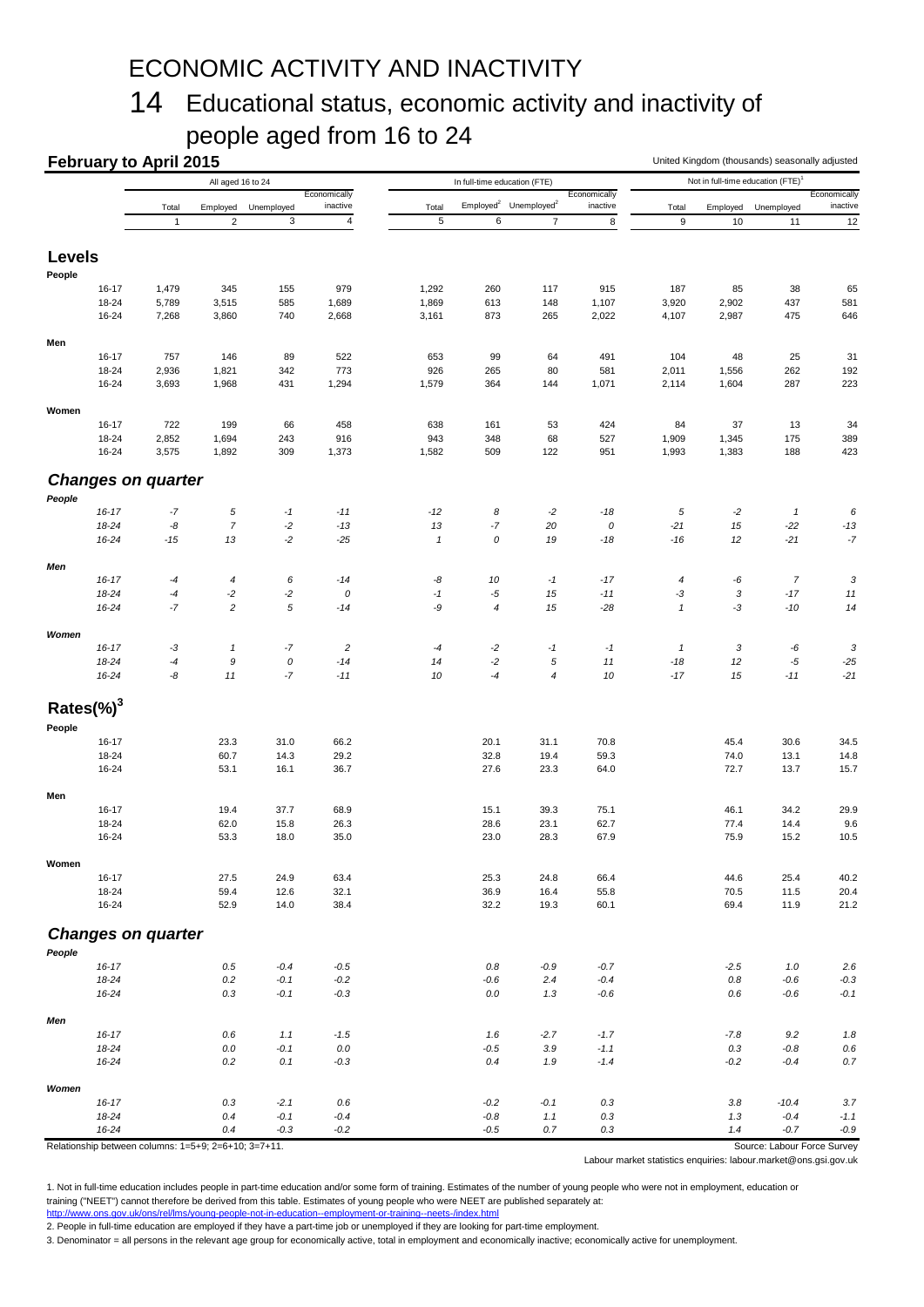## EARNINGS 15 Average Weekly Earnings - total pay<sup>1</sup>

|                   |     |              | Standard Industrial Classification (2007)           |                                 |              |                                                                            |                                 |                  | Great Britain, seasonally adjusted                                                          |                                 |
|-------------------|-----|--------------|-----------------------------------------------------|---------------------------------|--------------|----------------------------------------------------------------------------|---------------------------------|------------------|---------------------------------------------------------------------------------------------|---------------------------------|
|                   |     |              | Whole Economy                                       |                                 |              | Private sector                                                             |                                 |                  | Public sector                                                                               |                                 |
|                   |     |              | $(100\%)^2$                                         |                                 |              | $(81\%)^{2456}$                                                            |                                 |                  | $(19\%)^{2456}$                                                                             |                                 |
|                   |     | Weekly       | % changes year on year                              |                                 | Weekly       | % changes year on year                                                     |                                 | Weekly           | % changes year on year                                                                      |                                 |
|                   |     | Earnings (£) | Single<br>month                                     | 3 month<br>average <sup>3</sup> | Earnings (£) | Single<br>month                                                            | 3 month<br>average <sup>3</sup> | Earnings (£)     | Single<br>month                                                                             | 3 month<br>average <sup>3</sup> |
|                   |     | KAB9         | KAC <sub>2</sub>                                    | KAC3                            | KAC4         | KAC5                                                                       | KAC6                            | KAC7             | KAC8                                                                                        | KAC9                            |
| Apr 13            |     | 488          | 4.1                                                 | 1.6                             | 484          | 4.9                                                                        | 1.6                             | 489              | 1.3                                                                                         | 1.1                             |
| Feb 14            | (r) | 479          | 2.1                                                 | 1.7                             | 476          | 2.3                                                                        | 2.1                             | 493              | 1.2                                                                                         | 0.7                             |
| Mar 14            | (r) | 473          | 1.7                                                 | 1.8                             | 466          | 1.1                                                                        | 1.9                             | 495              | 1.8                                                                                         | 1.2                             |
| Apr 14            | (r) | 480          | $-1.6$                                              | 0.7                             | 475          | $-1.8$                                                                     | 0.5                             | 492              | 0.5                                                                                         | 1.2                             |
| May 14            |     | 479          | 0.4                                                 | 0.1(r)                          | 476          | 0.7                                                                        | 0.0                             | 491              | 0.1                                                                                         | 0.8                             |
| Jun 14            |     | 477          | 0.6                                                 | $-0.2(r)$                       | 477          | 1.4                                                                        | 0.1 (r)                         | 480              | $-2.1$                                                                                      | $-0.5$                          |
| Jul 14            |     | 478          | 0.7                                                 | 0.6                             | 476          | 0.8                                                                        | 0.9                             | 494              | 1.1                                                                                         | $-0.3$                          |
| Aug 14            |     | 479          | 0.9                                                 | 0.7                             | 477          | 1.1                                                                        | 1.1                             | 493              | 0.6                                                                                         | $-0.1$                          |
| Sep 14            |     | 482          | 1.5                                                 | 1.0                             | 480          | 1.7                                                                        | 1.2                             | 494              | 0.8                                                                                         | 0.8                             |
| Oct 14            |     | 485          | 2.0                                                 | 1.5                             | 483          | 2.4                                                                        | 1.7                             | 494              | 0.5                                                                                         | 0.7                             |
| Nov 14            |     | 484          | 1.9                                                 | 1.8                             | 482          | 2.3                                                                        | 2.2                             | 494              | 0.7                                                                                         | 0.7                             |
| Dec 14            |     | 488          | 2.4                                                 | 2.1                             | 486          | 2.7                                                                        | 2.5                             | 496              | 0.9                                                                                         | 0.7                             |
| Jan 15            |     | 485          | 1.4                                                 | 1.9                             | 483          | 1.7                                                                        | 2.2                             | 495              | 0.6                                                                                         | 0.8                             |
| Feb 15            |     | 484          | 1.1                                                 | 1.7                             | 482          | 1.3(r)                                                                     | 1.9                             | 497              | 0.9                                                                                         | 0.8                             |
| Mar 15            | (r) | 494          | 4.4                                                 | 2.3                             | 492          | 5.6                                                                        | 2.8                             | 491              | $-0.9$                                                                                      | 0.2                             |
| Apr 15            | (p) | 493          | 2.6                                                 | 2.7                             | 489          | 3.0                                                                        | 3.3                             | 496              | 0.9                                                                                         | 0.3                             |
|                   |     |              | Services, SIC 2007 sections G-S (85%) <sup>2</sup>  |                                 |              | Finance and business services,<br>SIC 2007 sections K-N (21%) <sup>2</sup> |                                 |                  | Public sector excluding financial services<br>$(18\%)^{256}$                                |                                 |
|                   |     | Weekly       | % changes year on year                              |                                 | Weekly       | % changes year on year                                                     |                                 | Weekly           | % changes year on year                                                                      |                                 |
|                   |     | Earnings (£) | Single                                              | 3 month                         | Earnings (£) | Single                                                                     | 3 month                         | Earnings (£)     | Single                                                                                      | 3 month                         |
|                   |     |              | month                                               | average <sup>3</sup>            |              | month                                                                      | average <sup>3</sup>            |                  | month                                                                                       | average <sup>3</sup>            |
|                   |     | K5BZ         | <b>K5C2</b>                                         | K5C3                            | K5C4         | <b>K5C5</b>                                                                | K5C6                            | KAD <sub>8</sub> | KAD9                                                                                        | KAE2                            |
| Apr 13            |     | 472          | 4.0                                                 | 1.5                             | 664          | 6.6                                                                        | 1.3                             | 479              | 1.4                                                                                         | 1.2                             |
| Feb <sub>14</sub> | (r) | 464          | 2.2                                                 | 1.5                             | 609          | 1.5                                                                        | 0.6                             | 483              | 1.7                                                                                         | 1.2                             |
| Mar 14            | (r) | 457          | 0.9                                                 | 1.4                             | 607          | 1.2                                                                        | 0.8                             | 484              | 1.3                                                                                         | 1.5                             |
| Apr 14            | (r) | 465          | $-1.4$                                              | 0.5                             | 612          | $-7.9$                                                                     | $-1.9$                          | 485              | 1.4                                                                                         | 1.5                             |
| May 14            |     | 463          | 0.3                                                 | $-0.1$                          | 615          | $-1.4$                                                                     | $-2.9(r)$                       | 485              | 1.0                                                                                         | 1.2                             |
| Jun 14            |     | 462          | 0.4                                                 | $-0.2(r)$                       | 605          | $-1.3$                                                                     | $-3.6$ (r)                      | 484              | 0.6                                                                                         | 1.0                             |
| Jul 14            |     | 462          | 0.3                                                 | 0.4                             | 607          | $-0.4$                                                                     | $-1.1$                          | 487              | 1.6                                                                                         | 1.1                             |
| Aug 14            |     | 464          | 0.8                                                 | 0.5                             | 616          | 1.1                                                                        | $-0.2$                          | 485              | 1.1                                                                                         | 1.1                             |
| Sep 14            |     | 466          | 1.3                                                 | 0.8                             | 619          | 1.9                                                                        | 0.9                             | 487              | 1.4                                                                                         | 1.4                             |
| Oct 14            |     | 469          | 2.0                                                 | 1.4                             | 625          | 3.2                                                                        | 2.0                             | 487              | 1.1                                                                                         | 1.2                             |
| Nov 14            |     | 469          | 2.0                                                 | 1.8                             | 620          | 2.5                                                                        | 2.5                             | 487              | 1.2                                                                                         | 1.2                             |
| Dec 14            |     | 473          | 2.4                                                 | 2.1                             | 631          | 3.8                                                                        | 3.2                             | 489              | 1.5                                                                                         | 1.3                             |
| Jan 15            |     | 471          | 1.8                                                 | 2.1                             | 611          | 0.9                                                                        | 2.4                             | 489              | 1.1                                                                                         | 1.3                             |
| Feb 15            | (r) | 470          | 1.3                                                 | 1.9                             | 604          | $-0.9$                                                                     | 1.3                             | 491              | 1.5                                                                                         | 1.4                             |
| Mar 15            | (r) | 478          | 4.7                                                 | 2.6                             | 638          | 5.1                                                                        | 1.7                             | 491              | 1.4                                                                                         | 1.3                             |
| Apr 15            | (p) | 477          | 2.6                                                 | 2.9                             | 640          | 4.7                                                                        | 3.0                             | 491              | 1.1                                                                                         | 1.3                             |
|                   |     |              | Manufacturing, SIC 2007 section C (9%) <sup>2</sup> |                                 |              | Construction, SIC 2007 section F (4%) <sup>2</sup>                         |                                 |                  | Wholesaling, retailing, hotels & restaurants,<br>SIC 2007 sections G & I (23%) <sup>2</sup> |                                 |

|               |     |              | $m$ anuracturing, $50C$ 2007 section $C$ (9%) |                                 | CONSTRUCTION, SIC ZUUT SECTION F (4%) |                        |                                 | SIL ZUUT SECTIONS U & I (23%) |                        |                                 |
|---------------|-----|--------------|-----------------------------------------------|---------------------------------|---------------------------------------|------------------------|---------------------------------|-------------------------------|------------------------|---------------------------------|
|               |     | Weekly       | % changes year on year                        |                                 | Weekly                                | % changes year on year |                                 | Weekly                        | % changes year on year |                                 |
|               |     | Earnings (£) | Single<br>month                               | 3 month<br>average <sup>3</sup> | Earnings (£)                          | Single<br>month        | 3 month<br>average <sup>3</sup> | Earnings (£)                  | Single<br>month        | 3 month<br>average <sup>3</sup> |
|               |     | K5CA         | K5CB                                          | K5CC                            | K5CD                                  | K5CE                   | K5CF                            | K5CG                          | K5CH                   | K5CI                            |
| Apr 13        |     | 558          | 3.5                                           | 2.7                             | 569                                   | 4.0                    | $-0.3$                          | 317                           | 4.9                    | 1.9                             |
| Feb 14        | (r) | 563          | 3.0                                           | 3.2                             | 550                                   | 1.9                    | 3.4                             | 314                           | 1.7                    | 3.3                             |
| Mar 14        | (r) | 560          | 2.4                                           | 3.1                             | 533                                   | 2.0                    | 3.5                             | 317                           | 3.4                    | 3.4                             |
| Apr 14        | (r) | 562          | 0.7                                           | 2.0                             | 544                                   | $-4.4$                 | $-0.3$                          | 320                           | 0.9                    | 2.0                             |
| May 14        |     | 563          | 2.0                                           | 1.7 $(r)$                       | 544                                   | $-1.3$                 | $-1.3$                          | 320                           | 1.7                    | 2.0                             |
| <b>Jun 14</b> |     | 568          | 2.2                                           | 1.6                             | 551                                   | 0.8                    | $-1.7(r)$                       | 317                           | 1.0                    | 1.2                             |
| <b>Jul 14</b> |     | 564          | 1.9                                           | 2.0                             | 568                                   | 4.0                    | 1.1                             | 316                           | $-0.9$                 | 0.6                             |
| Aug 14        |     | 563          | 1.4                                           | 1.8                             | 558                                   | 1.2                    | 2.0                             | 317                           | $-1.2$                 | $-0.4$                          |
| Sep 14        |     | 566          | 2.3                                           | 1.9                             | 563                                   | 2.1                    | 2.4                             | 321                           | 1.3                    | $-0.3$                          |
| Oct 14        |     | 565          | 1.6                                           | 1.8                             | 561                                   | 2.9                    | 2.0                             | 322                           | 1.1                    | 0.4                             |
| Nov 14        |     | 565          | 1.1                                           | 1.7                             | 562                                   | 3.1                    | 2.7                             | 323                           | 1.9                    | 1.4                             |
| Dec 14        |     | 571          | 2.1                                           | 1.6                             | 567                                   | 3.3                    | 3.1                             | 325                           | 1.9                    | 1.7                             |
| Jan 15        |     | 565          | 0.2                                           | 1.1                             | 554                                   | $-1.9$                 | 1.5                             | 329                           | 2.2                    | 2.0                             |
| Feb 15        |     | 563          | 0.0                                           | 0.8                             | 557                                   | 1.3                    | 0.9                             | 329                           | 4.8                    | 2.9(r)                          |
| Mar 15        | (r) | 571          | 2.1                                           | 0.8                             | 564                                   | 5.8                    | 1.7                             | 340                           | 7.2                    | 4.7                             |
| Apr 15        | (p) | 572          | 1.8                                           | 1.3                             | 573                                   | 5.3                    | 4.1                             | 331                           | 3.2                    | 5.0                             |

Source: Monthly Wages & Salaries Survey

1. Estimates of total pay include bonuses but exclude arrears of pay.<br>2. The figure in brackets is the percentage of whole economy employment in that sector or industry for the latest time period. [Smail: ster@ons.gsi.gov. 2. The figure in brackets is the percentage of whole economy employment in that sector or industry for the latest time period. 3. The three month average figures are the changes in the average seasonally adjusted values for the three months ending with the relevant month compared with the same period a year earlier.

4. From July 2009 Royal Bank of Scotland Group plc is classified to the public sector; for earlier time periods it is classified to the private sector. Between July

2009 and March 2014 Lloyds Banking Group plc is classified to the public sector; it is classified to the private sector for earlier and later time periods.

5. Between June 2010 and May 2012 English Further Education Corporations and Sixth Form College Corporations are classified to the public sector.

Before June 2010 and after May 2012 they are classified to the private sector.

6. From October 2013 Royal Mail plc is classified to the private sector; previously it is in the public sector.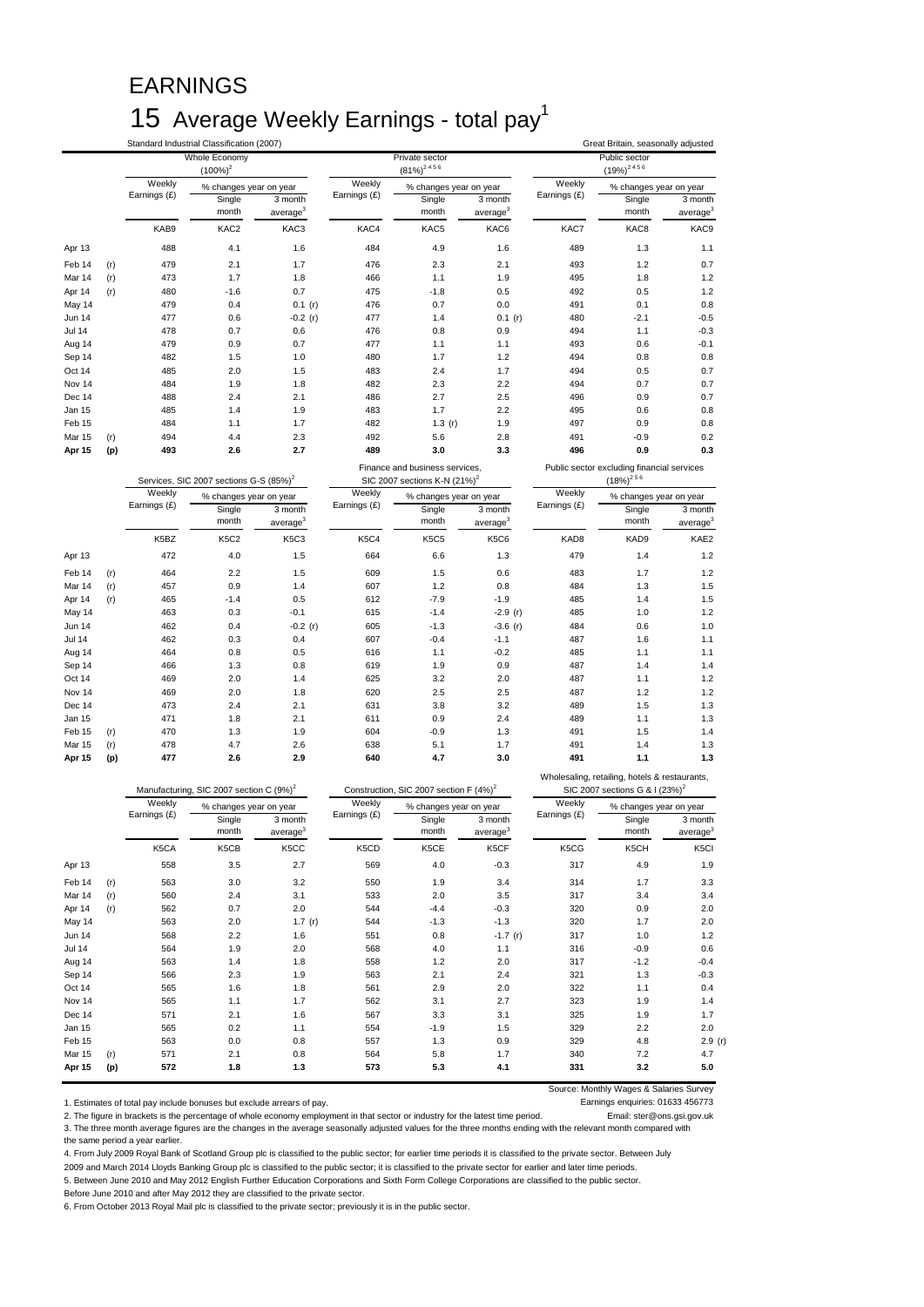## EARNINGS 16 Average Weekly Earnings - bonus pay

|               |     |              | Standard Industrial Classification (2007) |                      |              |                                                                            |                      | Great Britain, seasonally adjusted |                                                                |                      |
|---------------|-----|--------------|-------------------------------------------|----------------------|--------------|----------------------------------------------------------------------------|----------------------|------------------------------------|----------------------------------------------------------------|----------------------|
|               |     |              | Whole Economy                             |                      |              | Private sector                                                             |                      |                                    | Public sector                                                  |                      |
|               |     |              | $(100\%)^1$                               |                      |              | $(81\%)^{135}$                                                             |                      |                                    | $(19\%)^{1345}$                                                |                      |
|               |     | Weekly       | % changes year on year                    |                      | Weekly       | % changes year on year                                                     |                      | Weekly                             | % changes year on year                                         |                      |
|               |     | Earnings (£) | Single                                    | 3 month              | Earnings (£) | Single                                                                     | 3 month              | Earnings (£)                       | Single                                                         | 3 month              |
|               |     |              | month                                     | average <sup>2</sup> |              | month                                                                      | average <sup>2</sup> |                                    | month                                                          | average <sup>2</sup> |
|               |     | KAF4         | KAF5                                      | KAF6                 | KAF7         | KAF8                                                                       | KAF9                 | KAG2                               | KAG3                                                           | KAG4                 |
| Apr 13        |     | 46           | 59.1                                      | 19.2                 | 52           | 51.8                                                                       | 15.7                 | $\overline{\mathbf{4}}$            | $-3.5$                                                         | $-13.3$              |
| Feb 14        | (r) | 29           | 12.4                                      | 7.0                  | 35           | 10.4                                                                       | 7.2                  | 5                                  | 43.9                                                           | $-37.3$              |
| Mar 14        | (r) | 27           | 5.7                                       | 6.6                  | 32           | 1.2                                                                        | 5.7                  | 5                                  | 17.3                                                           | 13.8                 |
| Apr 14        | (r) | 32           | $-30.9$                                   | $-9.9$               | 37           | $-29.4$                                                                    | $-9.9$               | 5                                  | 23.9                                                           | 26.7                 |
| May 14        |     | 31           | $-3.5$                                    | $-13.5$ (r)          | 36           | $-6.7$                                                                     | $-14.3$ (r)          | 3                                  | $-38.2$                                                        | $-1.0$ (r)           |
| Jun 14        |     | 28           | $-2.0$                                    | $-15.0$ (r)          | 35           | 5.0                                                                        | $-13.0$ (r)          | $\overline{2}$                     | $-57.4$                                                        | $-26.6$ (r)          |
| <b>Jul 14</b> |     | 27           | $-2.5$                                    | $-2.7$               | 33           | $-5.3$                                                                     | $-2.6$               | 6                                  | 42.3                                                           | $-21.4$              |
| Aug 14        |     | 27           | $-5.5$                                    | $-3.4$               | 33           | $-6.6$                                                                     | $-2.4$               | $\overline{2}$                     | $-55.4$                                                        | $-27.0$              |
| Sep 14        |     | 27           | $-5.9$                                    | $-4.7$               | 32           | $-6.9$                                                                     | $-6.3$               | $\overline{4}$                     | $-28.7$                                                        | $-16.7$              |
| Oct 14        |     | 30           | 7.1                                       | $-1.5$               | 35           | 5.6                                                                        | $-2.8$               | $\overline{4}$                     | $-2.5$                                                         | $-31.0$              |
| Nov 14        |     | 29           | 7.8                                       | 2.8                  | 35           | 7.1                                                                        | 1.8                  | 3                                  | $-21.0$                                                        | $-18.8$              |
| Dec 14        |     | 33           | 17.6                                      | 10.9                 | 38           | 13.8                                                                       | 8.9                  | $\overline{4}$                     | 57.5                                                           | 3.2                  |
| Jan 15        |     | 27           | $-1.7$                                    | 8.0                  | 34           | $-0.9$                                                                     | 6.6                  | $\mathbf 2$                        | $-54.8$                                                        | $-19.6$              |
| Feb 15        | (r) | 26           | $-9.1$                                    | 2.1                  | 33           | $-8.4$                                                                     | 1.3                  | 3                                  | $-38.6$                                                        | $-26.6$              |
| Mar 15        | (r) | 30           | 14.2                                      | 0.8                  | 36           | 14.9                                                                       | 1.4                  | $\sqrt{2}$                         | $-62.3$                                                        | $-52.5$              |
| Apr 15        | (p) | 31           | $-1.6$                                    | 0.7                  | 36           | $-0.9$                                                                     | 1.4                  | $\overline{\mathbf{2}}$            | $-57.4$                                                        | $-53.5$              |
|               |     |              |                                           |                      |              |                                                                            |                      |                                    |                                                                |                      |
|               |     |              | Services, SIC 2007 sections G-S (85%)     |                      |              | Finance and business services,<br>SIC 2007 sections K-N (21%) <sup>1</sup> |                      |                                    | Public sector excluding financial services<br>$(18\%)^{2.5.6}$ |                      |
|               |     | Weekly       | % changes year on year                    |                      | Weekly       | % changes year on year                                                     |                      | Weekly                             | % changes year on year                                         |                      |
|               |     | Earnings (£) | Single                                    | 3 month              | Earnings (£) | Single                                                                     | 3 month              | Earnings (£)                       | Single                                                         | 3 month              |
|               |     |              | month                                     | average <sup>2</sup> |              | month                                                                      | average <sup>2</sup> |                                    | month                                                          | average <sup>2</sup> |
|               |     | K5CS         | K5CT                                      | K5CU                 | K5CV         | K5CW                                                                       | K5CX                 | KAH3                               | KAH4                                                           | KAH5                 |
| Apr 13        |     | 49           | 66.7                                      | 21.4                 | 134          | 76.4                                                                       | 24.8                 | $\overline{2}$                     | 33.1                                                           | 4.8                  |
| Feb 14        | (r) | 29           | 10.3                                      | 6.7                  | 74           | 10.7                                                                       | 4.2                  | $\mathbf{1}$                       | $-11.9$                                                        | $-47.2$              |
| Mar 14        | (r) | 28           | 6.2                                       | 6.3                  | 70           | 2.7                                                                        | 3.8                  | $\mathbf{1}$                       | $-27.1$                                                        | $-23.6$              |
| Apr 14        | (r) | 35           | $-29.5$                                   | $-10.0$              | 72           | $-46.4$                                                                    | $-19.7$              | 6                                  | 177.1                                                          | 58.6                 |
| May 14        |     | 32           | $-3.4$                                    | $-13.0$ (r)          | 83           | $-5.0$                                                                     | $-22.3$ (r)          | $\mathbf{1}$                       | $-32.2$                                                        | 41.0 (r)             |
| Jun 14        |     | 28           | $-3.8$                                    | $-15.1 (r)$          | 69           | $-9.2$                                                                     | $-24.7$ (r)          | $\mathbf{1}$                       | $-47.9$                                                        | 31.0 (r)             |
| <b>Jul 14</b> |     | 27           | $-7.1$                                    | $-4.7$               | 68           | $-4.5$                                                                     | $-6.2$               | 3                                  | 56.3                                                           | $-13.0$              |
| Aug 14        |     | 28           | $-5.9$                                    | $-5.6$               | 75           | 1.0                                                                        | $-4.3$               | $\mathbf{1}$                       | $-53.8$                                                        | $-17.7$              |
| Sep 14        |     | 27           | $-10.0$                                   | $-7.7$               | 70           | $-7.1$                                                                     | $-3.5$               | $\overline{2}$                     | $-5.4$                                                         | $-0.3$               |
| Oct 14        |     | 31           | 7.5                                       | $-2.9$               | 74           | 2.1                                                                        | $-1.4$               | $\overline{c}$                     | 43.8                                                           | $-10.1$              |
| Nov 14        |     | 30           | 5.6                                       | 0.8                  | 71           | 1.1                                                                        | $-1.4$               | $\mathbf{1}$                       | 51.4                                                           | 24.4                 |
| Dec 14        |     | 35           | 18.7                                      | 10.7                 | 91           | 22.9                                                                       | 8.9                  | $\overline{2}$                     | 98.3                                                           | 62.1                 |
| Jan 15        |     | 28           | $-1.8$                                    | 7.6                  | 63           | $-11.2$                                                                    | 4.5                  | $\mathbf{1}$                       | $-37.1$                                                        | 27.5                 |
| Feb 15        | (r) | 26           | $-10.6$                                   | 2.1                  | 64           | $-14.0$                                                                    | $-0.7$               | 3                                  | 186.8                                                          | 69.6                 |
| Mar 15        | (r) | 32           | 14.4                                      | 0.4                  | 77           | 9.0                                                                        | $-5.6$               | $\mathbf{1}$                       | 2.3                                                            | 37.7                 |

|                   |     |              | Manufacturing, SIC 2007 section C (9%) <sup>1</sup> |                                 | Construction, SIC 2007 section F (4%) <sup>1</sup> |                        |                                 | SIC 2007 sections G & I (23%) <sup>1</sup> |                        |                                 |
|-------------------|-----|--------------|-----------------------------------------------------|---------------------------------|----------------------------------------------------|------------------------|---------------------------------|--------------------------------------------|------------------------|---------------------------------|
|                   |     | Weekly       | % changes year on year                              |                                 | Weekly                                             | % changes year on year |                                 | Weekly                                     | % changes year on year |                                 |
|                   |     | Earnings (£) | Single<br>month                                     | 3 month<br>average <sup>2</sup> | Earnings (£)                                       | Single<br>month        | 3 month<br>average <sup>2</sup> | Earnings (£)                               | Single<br>month        | 3 month<br>average <sup>2</sup> |
|                   |     | K5D3         | K5D4                                                | K5D5                            | K5D6                                               | K5D7                   | K5D8                            | K5D9                                       | K5DA                   | K5DB                            |
| Apr 13            |     | 28           | 22.1                                                | 5.2                             | 33                                                 | 73.7                   | 9.5                             | 25                                         | 51.9                   | 16.2                            |
| Feb <sub>14</sub> | (r) | 22           | 3.3                                                 | 14.9                            | 19                                                 | 20.1                   | 15.6                            | 17                                         | $-20.9$                | $-1.8$                          |
| Mar 14            | (r) | 23           | 8.9                                                 | 14.0                            | 16                                                 | 51.5                   | 31.5                            | 20                                         | 14.4                   | $-1.2$                          |
| Apr 14            | (r) | 23           | $-16.7$                                             | $-3.0$                          | 21                                                 | $-37.5$                | $-6.2$                          | 24                                         | $-2.7$                 | $-4.1$                          |
| May 14            |     | 23           | 2.7                                                 | $-3.1(r)$                       | 20                                                 | $-8.2$                 | $-13.2(r)$                      | 22                                         | $-6.9$                 | 0.3(r)                          |
| <b>Jun 14</b>     |     | 28           | 10.9                                                | $-1.7$ (r)                      | 22                                                 | 6.6                    | $-17.1 (r)$                     | 20                                         | 2.5                    | $-2.6$ (r)                      |
| <b>Jul 14</b>     |     | 25           | 13.2                                                | 9.0                             | 33                                                 | 72.3                   | 22.1                            | 20                                         | $-14.5$                | $-6.8$                          |
| Aug 14            |     | 22           | $-12.8$                                             | 3.3                             | 27                                                 | 28.0                   | 34.8                            | 20                                         | $-27.0$                | $-14.5$                         |
| Sep 14            |     | 24           | 14.8                                                | 4.0                             | 26                                                 | 22.7                   | 40.1                            | 22                                         | $-1.6$                 | $-15.2$                         |
| Oct 14            |     | 21           | $-6.2$                                              | $-2.2$                          | 23                                                 | 12.0                   | 21.0                            | 22                                         | 0.2                    | $-10.8$                         |
| Nov 14            |     | 24           | 6.0                                                 | 4.7                             | 23                                                 | 33.8                   | 22.2                            | 23                                         | 5.4                    | 1.3                             |
| Dec 14            |     | 28           | 23.2                                                | 7.8                             | 24                                                 | 35.0                   | 26.1                            | 22                                         | 5.2                    | 3.6                             |
| Jan 15            |     | 22           | $-9.5$                                              | 6.2                             | 21                                                 | $-0.4$                 | 21.2                            | 23                                         | 6.9                    | 5.9                             |
| Feb 15            | (r) | 19           | $-12.0$                                             | 0.5                             | 17                                                 | $-12.5$                | 6.4                             | 21                                         | 23.7                   | 11.0                            |
| Mar 15            | (r) | 25           | 10.2                                                | $-3.8$                          | 19                                                 | 17.0                   | 0.6                             | 25                                         | 28.8                   | 19.2                            |
| Apr 15            | (p) | 24           | 4.6                                                 | 1.1                             | 23                                                 | 11.4                   | 4.9                             | 23                                         | $-4.5$                 | 14.1                            |

Source: Monthly Wages & Salaries Survey

Wholesaling, retailing, hotels & restaurants,

Earnings enquiries: 01633 456773<br>Email: ster@ons.gsi.gov.uk 1. The figure in brackets is the percentage of whole economy employment in that sector or industry for the latest time period. 2. The three month average figures are the changes in the average seasonally adjusted values for the three months ending with the relevant month compared with

the same period a year earlier. 3. From July 2009 Royal Bank of Scotland Group plc is classified to the public sector; for earlier time periods it is classified to the private sector. Between July

2009 and March 2014 Lloyds Banking Group plc is classified to the public sector; it is classified to the private sector for earlier and later time periods.

4. Between June 2010 and May 2012 English Further Education Corporations and Sixth Form College Corporations are classified to the public sector.

Before June 2010 and after May 2012 they are classified to the private sector.

5. From October 2013 Royal Mail plc is classified to the private sector; previously it is in the public sector.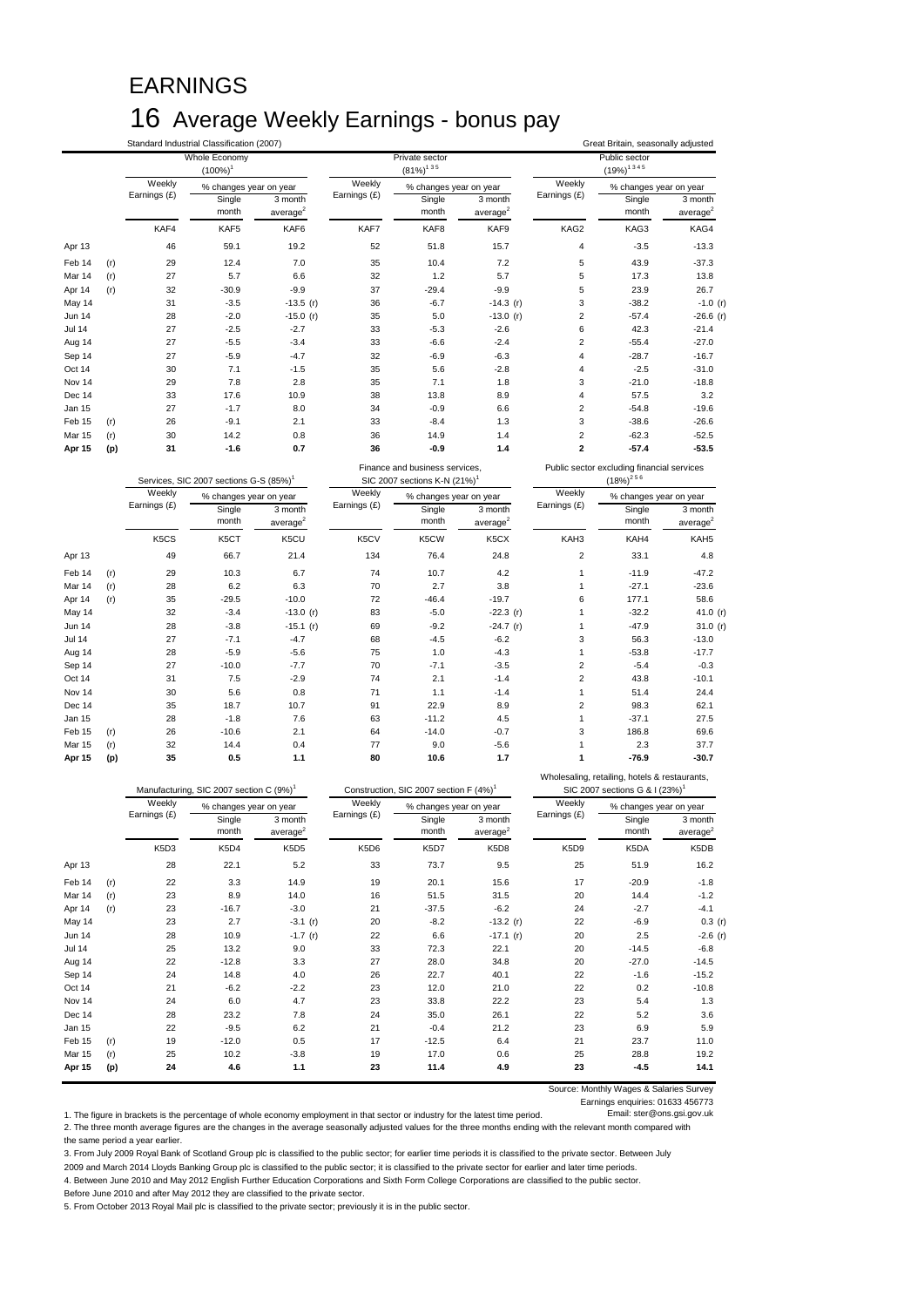## EARNINGS 17 Average Weekly Earnings - regular pay<sup>1</sup>

|               |     |              | Whole Economy<br>$(100\%)^2$                        |                                 |              | Private sector<br>$(81\%)^{2.4.5.6}$                                       |                                 |              | Public sector<br>$(19\%)^{2.4.5.6}$                                                         |                                 |
|---------------|-----|--------------|-----------------------------------------------------|---------------------------------|--------------|----------------------------------------------------------------------------|---------------------------------|--------------|---------------------------------------------------------------------------------------------|---------------------------------|
|               |     | Weekly       |                                                     |                                 | Weekly       |                                                                            |                                 | Weekly       |                                                                                             |                                 |
|               |     | Earnings (£) | % changes year on year<br>Single                    | 3 month                         | Earnings (£) | % changes year on year<br>Single                                           | 3 month                         | Earnings (£) | % changes year on year<br>Single                                                            | 3 month                         |
|               |     |              | month                                               | average <sup>3</sup>            |              | month                                                                      | average                         |              | month                                                                                       | average <sup>3</sup>            |
|               |     | KAI7         | KAI8                                                | KAI9                            | KAJ2         | KAJ3                                                                       | KAJ4                            | KAJ5         | KAJ6                                                                                        | KAJ7                            |
| Apr 13        |     | 447          | 1.4                                                 | 0.9                             | 437          | 1.5                                                                        | 1.0                             | 485          | 1.4                                                                                         | 1.3                             |
| Feb 14        |     | 449          | 1.2                                                 | 1.4                             | 439          | 1.4                                                                        | 1.8(r)                          | 487          | 1.1                                                                                         | 1.0                             |
| Mar 14        |     | 448          | 0.9(r)                                              | 1.3                             | 438          | 1.0                                                                        | 1.6                             | 489          | 1.2                                                                                         | 1.1                             |
| Apr 14        |     | 449          | 0.5                                                 | 0.9                             | 440          | 0.7(r)                                                                     | 1.1                             | 487          | 0.5                                                                                         | 0.9                             |
| May 14        |     | 449          | 0.7                                                 | 0.7                             | 441          | 1.1                                                                        | 0.9                             | 487          | 0.3                                                                                         | 0.7                             |
| Jun 14        |     | 450          | 0.8                                                 | 0.7                             | 442          | 1.1                                                                        | 0.9(r)                          | 488          | 0.7                                                                                         | 0.5                             |
| <b>Jul 14</b> |     | 451          | 0.8                                                 | 0.8                             | 442          | 1.0                                                                        | 1.1                             | 488          | 0.7                                                                                         | 0.6                             |
| Aug 14        |     | 452          | 1.2                                                 | 0.9                             | 444          | 1.4                                                                        | 1.2                             | 489          | 1.2                                                                                         | 0.9                             |
| Sep 14        |     | 455          | 1.8                                                 | 1.2                             | 447          | 2.2                                                                        | 1.6                             | 489          | 1.0                                                                                         | 1.0                             |
| Oct 14        |     | 456          | 1.9                                                 | 1.6                             | 448          | 2.4                                                                        | 2.0                             | 489          | 0.5                                                                                         | 0.9                             |
| Nov 14        |     | 455          | 1.7                                                 | 1.8                             | 447          | 2.1                                                                        | 2.2                             | 489          | 0.8                                                                                         | 0.8                             |
| Dec 14        |     | 456          | 1.6                                                 | 1.7                             | 448          | 1.9                                                                        | 2.1                             | 491          | 0.6                                                                                         | 0.7                             |
| Jan 15        |     | 457          | 1.6                                                 | 1.6                             | 450          | 1.9                                                                        | 2.0                             | 492          | 0.8                                                                                         | 0.8                             |
| Feb 15        |     | 459          | 2.4                                                 | 1.9                             | 452 (r)      | 2.8                                                                        | 2.2                             | 493          | 1.2                                                                                         | 0.9                             |
| Mar 15        | (r) | 461          | 2.9                                                 | 2.3                             | 453          | 3.6                                                                        | 2.8                             | 493          | 0.7                                                                                         | 0.9                             |
| Apr 15        | (p) | 462          | 2.9                                                 | 2.7                             | 455          | 3.3                                                                        | 3.2                             | 493          | $1.2$                                                                                       | 1.0                             |
|               |     | Weekly       | Services, SIC 2007 sections G-S (85%) <sup>2</sup>  |                                 | Weekly       | Finance and business services,<br>SIC 2007 sections K-N (21%) <sup>2</sup> |                                 | Weekly       | Public sector excluding financial services<br>$(18\%)^{256}$                                |                                 |
|               |     | Earnings (£) | % changes year on year                              |                                 | Earnings (£) | % changes year on year                                                     |                                 | Earnings (£) | % changes year on year                                                                      |                                 |
|               |     |              | Single<br>month                                     | 3 month<br>average <sup>3</sup> |              | Single<br>month                                                            | 3 month<br>average <sup>3</sup> |              | Single<br>month                                                                             | 3 month<br>average <sup>3</sup> |
|               |     | K5DL         | K5DM                                                | K5DN                            | K5DO         | K5DP                                                                       | K5DQ                            | KAK6         | KAK7                                                                                        | KAK8                            |
| Apr 13        |     | 431          | 1.2                                                 | 0.7                             | 541          | $-0.1$                                                                     | $-0.4$                          | 477          | 1.5                                                                                         | 1.2                             |
| Feb 14        | (r) | 432          | 0.9                                                 | 1.1                             | 533          | $-1.2$                                                                     | $-0.4$                          | 482          | 1.7                                                                                         | 1.4                             |
| Mar 14        |     | 432          | 0.9                                                 | 1.0                             | 538          | $-0.2(r)$                                                                  | $-0.6$                          | 482          | 1.4                                                                                         | 1.5                             |
| Apr 14        |     | 433          | 0.5                                                 | 0.8                             | 535          | $-1.1$                                                                     | $-0.8$                          | 483 (r)      | 1.2                                                                                         | 1.4                             |
| May 14        |     | 434          | 0.6                                                 | 0.7                             | 535          | $-0.7$                                                                     | $-0.7(r)$                       | 483          | 1.2                                                                                         | 1.2                             |
| <b>Jun 14</b> |     | 434          | 0.7                                                 | 0.6                             | 537          | 0.0                                                                        | $-0.6$                          | 484          | 1.4                                                                                         | 1.3(r)                          |
| <b>Jul 14</b> |     | 435          | 0.6                                                 | 0.7                             | 538          | $-0.1$                                                                     | $-0.3$                          | 484          | 1.2                                                                                         | 1.3                             |
| Aug 14        |     | 436          | 1.1                                                 | 0.8                             | 543          | 1.3                                                                        | 0.4                             | 484          | 1.4                                                                                         | 1.3                             |
| Sep 14        |     | 439          | 1.8                                                 | 1.2                             | 548          | 2.4                                                                        | 1.2                             | 485          | 1.5                                                                                         | 1.3                             |
| Oct 14        |     | 441          | 1.9                                                 | 1.6                             | 551          | 3.2                                                                        | 2.3                             | 486          | 1.0                                                                                         | 1.3                             |
| Nov 14        |     | 440          | 1.8                                                 | 1.8                             | 547          | 2.4                                                                        | 2.7                             | 486          | 1.1                                                                                         | 1.2                             |
| Dec 14        |     | 441          | 1.7                                                 | 1.8                             | 547          | 1.5                                                                        | 2.3                             | 488          | 1.4                                                                                         | 1.2                             |
| Jan 15        |     | 443          | 2.1                                                 | 1.8                             | 550          | 2.7                                                                        | $2.2\,$                         | 488          | 1.1                                                                                         | 1.2                             |
| Feb 15        |     | 444          | 2.7                                                 | 2.2                             | 552 (r)      | 3.6                                                                        | 2.6                             | 489          | 1.4                                                                                         | 1.3                             |
| Mar 15        | (r) | 445          | 3.0                                                 | 2.6                             | 555          | 3.2                                                                        | 3.2                             | 489          | 1.5                                                                                         | 1.3                             |
| Apr 15        | (p) | 446          | 2.9                                                 | 2.9                             | 557          | 4.0                                                                        | 3.6                             | 489          | 1.4                                                                                         | 1.4                             |
|               |     |              | Manufacturing, SIC 2007 section C (9%) <sup>2</sup> |                                 |              | Construction, SIC 2007 section F (4%) <sup>2</sup>                         |                                 |              | Wholesaling, retailing, hotels & restaurants,<br>SIC 2007 sections G & I (23%) <sup>2</sup> |                                 |
|               |     | Weekly       | % changes year on year                              |                                 | Weekly       | % changes year on year                                                     |                                 | Weekly       | % changes year on year                                                                      |                                 |
|               |     | Earnings (£) | Single                                              | 3 month                         | Earnings (£) | Single                                                                     | 3 month                         | Earnings (£) | Single                                                                                      | 3 month                         |
|               |     |              |                                                     |                                 |              |                                                                            |                                 |              |                                                                                             |                                 |

|     |        |                 |                                 | $\cdots$               |                 |                                 |                        |                 |                                 |
|-----|--------|-----------------|---------------------------------|------------------------|-----------------|---------------------------------|------------------------|-----------------|---------------------------------|
|     | Weekly |                 |                                 | Weekly                 |                 |                                 | Weekly                 |                 |                                 |
|     |        | Single<br>month | 3 month<br>average <sup>3</sup> |                        | Single<br>month | 3 month<br>average <sup>3</sup> |                        | Single<br>month | 3 month<br>average <sup>3</sup> |
|     | K5DU   | K5DV            | K5DW                            | K5DX                   | K5DY            | K5DZ                            | <b>K5E2</b>            | K5E3            | K5E4                            |
|     | 530    | 2.4             | 2.4                             | 537                    | 1.8             | 0.1                             | 291                    | 1.8             | 1.1                             |
|     | 542    | 3.0             | 2.8                             | 531                    | 1.2             | 2.9                             | 297                    | 3.3             | 3.6                             |
|     | 537    | 1.6             | 2.6                             | 527                    | $-0.4$          | 2.1                             | 296                    | 2.1(r)          | 3.4                             |
| (r) | 539    | 1.8             | 2.1                             | 525                    | $-2.3$          | $-0.5$                          | 297                    | 1.9             | 2.4                             |
|     | 540    | 1.9             | 1.8                             | 526                    | $-1.1$          | $-1.3$                          | 298                    | 2.4             | 2.1(r)                          |
|     | 541    | 1.8             | 1.8 $(r)$                       | 532                    | 0.5             | $-1.0$                          | 296                    | 0.9             | 1.7                             |
|     | 540    | 1.5             | 1.7                             | 537                    | 2.0             | 0.4                             | 297                    | 0.1             | 1.1                             |
|     | 541    | 1.7             | 1.7                             | 530                    | 0.7             | 1.0                             | 298                    | 0.5             | 0.5                             |
|     | 542    | 2.0             | 1.8                             | 536                    | 1.3             | 1.3                             | 300                    | 1.4             | 0.7                             |
|     | 543    | 1.7             | 1.8                             | 536                    | 2.5             | 1.5                             | 301                    | 1.1             | 1.0                             |
|     | 542    | 1.0             | 1.6                             | 539                    | 2.1             | 1.9                             | 302                    | 1.7             | 1.4                             |
|     | 542    | 0.9             | 1.2                             | 536                    | 1.9             | 2.1                             | 303                    | 1.7             | 1.5                             |
|     | 542    | 0.6             | 0.8                             | 532                    | $-1.9$          | 0.6                             | 306                    | 1.9             | 1.8                             |
|     | 545    | 0.4             | 0.6                             | 540                    | 1.7             | 0.5                             | 308                    | 3.6             | 2.4                             |
| (r) | 542    | 1.0             | 0.7                             | 554                    | 5.0             | 1.6                             | 309                    | 4.3             | 3.2                             |
| (p) | 548    | 1.7             | 1.0                             | 552                    | 5.1             | 4.0                             | 308                    | 3.9             | 3.9                             |
|     |        | Earnings (£)    |                                 | % changes year on year | Earnings (£)    |                                 | % changes year on year | Earnings (£)    | % changes year on year          |

Source: Monthly Wages & Salaries Survey

1. Estimates of regular pay exclude bonuses and arrears of pay.<br>1. 2. The figure in brackets is the percentage of whole economy employment in that sector or industry for the latest time period. [199] 2. The figure in brackets is the percentage of whole economy employment in that sector or industry for the latest time period. 3. The three month average figures are the changes in the average seasonally adjusted values for the three months ending with the relevant month compared with the same period a year earlier.

4. From July 2009 Royal Bank of Scotland Group plc is classified to the public sector; for earlier time periods it is classified to the private sector. Between July

2009 and March 2014 Lloyds Banking Group plc is classified to the public sector; it is classified to the private sector for earlier and later time periods.

5. Between June 2010 and May 2012 English Further Education Corporations and Sixth Form College Corporations are classified to the public sector.

Before June 2010 and after May 2012 they are classified to the private sector.

6. From October 2013 Royal Mail plc is classified to the private sector; previously it is in the public sector.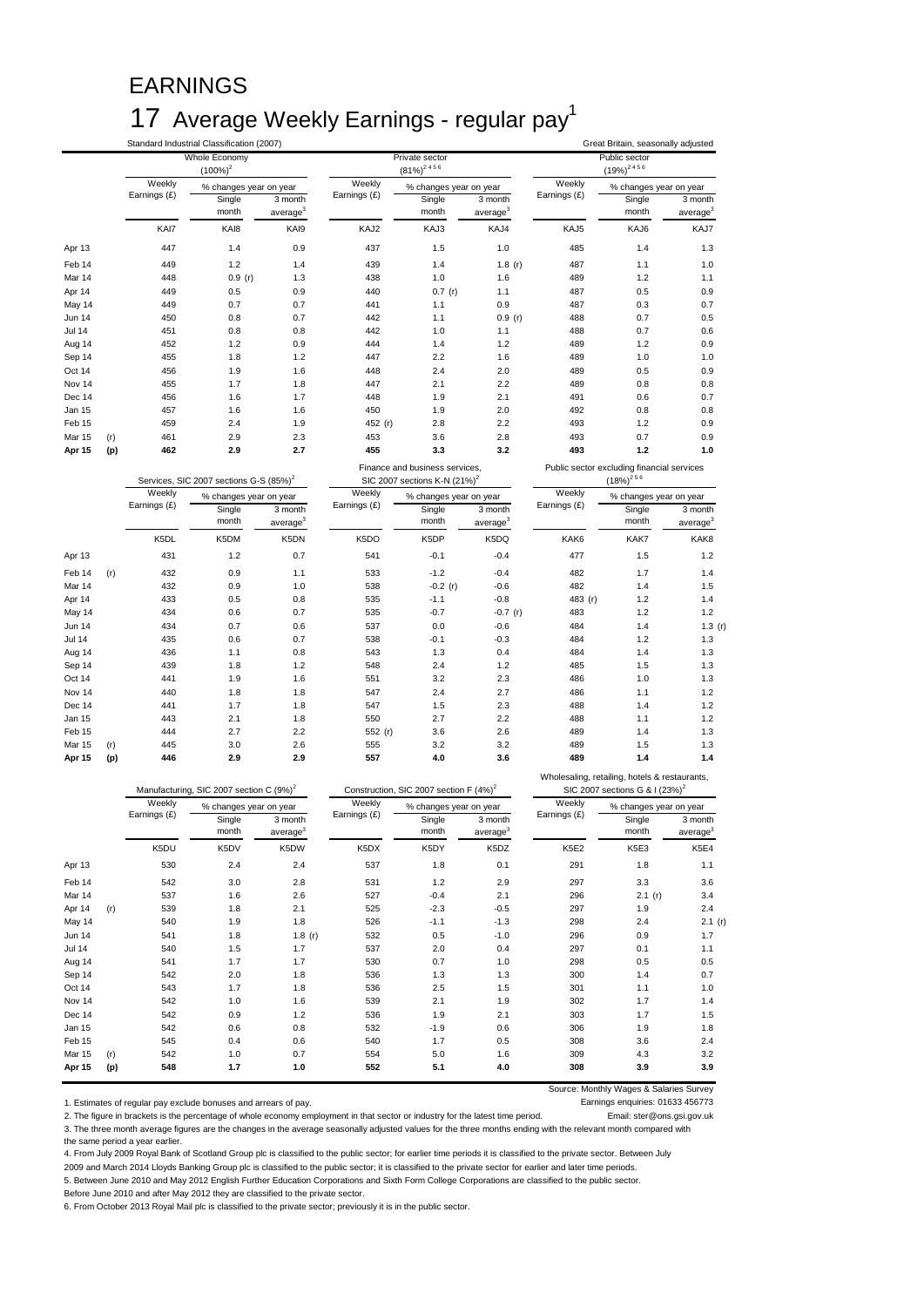## REGIONAL AND INTERNATIONAL SUMMARY

## 18(1) Regional summary of labour market headline indicators<sup>1</sup>

Thousands, seasonally adjusted

### **Headline estimates for February to April 2015**

|                             |              | Economically active |          | Employment        |          | Unemployment  | Economically inactive           |               |
|-----------------------------|--------------|---------------------|----------|-------------------|----------|---------------|---------------------------------|---------------|
|                             | Aged 16+     | Aged 16-64          | Aged 16+ | Aged 16-64        | Aged 16+ | Aged 16+      | Aged 16-64                      | Aged 16-64    |
|                             | Level        | Rate $(%)^2$        | Level    | Rate $(\%)^2$     | Level    | Rate $(\%)^3$ | Level                           | Rate $(\%)^2$ |
|                             | $\mathbf{1}$ | $\overline{2}$      | 3        | 4                 | 5        | 6             | $\overline{7}$                  | 8             |
| North East                  | 1,280        | 75.1                | 1,186    | 69.3              | 95       | 7.4           | 413                             | 24.9          |
| North West<br>Yorkshire and | 3,542        | 76.2                | 3,339    | 71.7              | 203      | 5.7           | 1,073                           | 23.8          |
| The Humber                  | 2,681        | 76.9                | 2,496    | 71.6              | 185      | 6.9           | 779                             | 23.1          |
| East Midlands               | 2,352        | 78.4                | 2,237    | 74.4              | 115      | 4.9           | 626                             | 21.6          |
| <b>West Midlands</b>        | 2,783        | 76.0                | 2,605    | 71.0              | 177      | 6.4           | 848                             | 24.0          |
| East of England             | 3,109        | 80.4                | 2,973    | 76.8              | 136      | 4.4           | 724                             | 19.6          |
| London                      | 4,563        | 76.8                | 4,277    | 71.9              | 286      | 6.3           | 1,342                           | 23.2          |
| South East                  | 4,621        | 80.3                | 4,432    | 76.9              | 189      | 4.1           | 1,081                           | 19.7          |
| South West                  | 2,774        | 80.8                | 2,657    | 77.3              | 117      | 4.2           | 631                             | 19.2          |
| England                     | 27,704       | 78.0                | 26,203   | 73.7              | 1,501    | 5.4           | 7,516                           | 22.0          |
| Wales                       | 1.494        | 75.2                | 1,398    | 70.3              | 95       | 6.4           | 474                             | 24.8          |
| Scotland                    | 2,788        | 79.2                | 2,624    | 74.4              | 163      | 5.9           | 711                             | 20.8          |
| <b>Great Britain</b>        | 31,985       | 78.0                | 30,226   | 73.6              | 1,759    | 5.5           | 8,701                           | 22.0          |
| Northern Ireland            | 881          | 73.0                | 827      | 68.4              | 54       | 6.1           | 315                             | 27.0          |
| <b>United</b><br>Kingdom    | 32,866       | 77.8                | 31,053   | 73.4              | 1.813    | 5.5           | 9,016                           | 22.2          |
| . .                         |              | . .                 |          | $\sim$ 0.1 $\sim$ |          |               | $\cdot$ $\cdot$ $\cdot$ $\cdot$ |               |

**Change on quarter (change since the 3 months to January 2015)4**

|                             |          | Economically active |          | Employment    |                | Unemployment  | Economically inactive |              |
|-----------------------------|----------|---------------------|----------|---------------|----------------|---------------|-----------------------|--------------|
|                             | Aged 16+ | Aged 16-64          | Aged 16+ | Aged 16-64    | Aged 16+       | Aged 16+      | Aged 16-64            | Aged 16-64   |
|                             | Level    | Rate $(\%)^2$       | Level    | Rate $(\%)^2$ | Level          | Rate $(\%)^3$ | Level                 | Rate $(%)^2$ |
| North East                  | $-7$     | $-1.1$              | $-3$     | $-0.9$        | $-5$           | $-0.3$        | 19                    | 1.1          |
| North West<br>Yorkshire and | 8        | 0.2                 | 24       | 0.5           | $-16$          | $-0.5$        | $-8$                  | $-0.2$       |
| The Humber                  | 10       | $-0.2$              | $-14$    | $-0.8$        | 24             | 0.9           | 8                     | 0.2          |
| East Midlands               | 4        | 0.2                 | 6        | 0.4           | $-2$           | $-0.1$        | $-6$                  | $-0.2$       |
| <b>West Midlands</b>        | $-5$     | $-0.3$              | $-1$     | $-0.2$        | $-5$           | $-0.2$        | 11                    | 0.3          |
| East of England             | 5        | $-0.3$              | 26       | 0.2           | $-22$          | $-0.7$        | 13                    | 0.3          |
| London                      | $-37$    | $-0.3$              | $-39$    | $-0.4$        | $\overline{2}$ | 0.1           | 16                    | 0.3          |
| South East                  | 16       | $-0.1$              | 36       | 0.4           | $-20$          | $-0.5$        | $\overline{4}$        | 0.1          |
| South West                  | 37       | 0.8                 | 42       | 1.0           | $-5$           | $-0.3$        | $-27$                 | $-0.8$       |
| England                     | 30       | $-0.1$              | 79       | 0.1           | -49            | $-0.2$        | 29                    | 0.1          |
| Wales                       | 12       | 0.8                 | 9        | 0.6           | 3              | 0.2           | $-15$                 | $-0.8$       |
| Scotland                    | 15       | 0.4                 | 14       | 0.4           | 1              | 0.0           | $-15$                 | $-0.4$       |
| <b>Great Britain</b>        | 57       | 0.0                 | 101      | 0.1           | $-45$          | $-0.1$        | 0                     | 0.0          |
| Northern Ireland            | 14       | 0.8                 | 12       | 0.6           | 2              | 0.1           | -9                    | $-0.8$       |
| United                      |          |                     |          |               |                |               |                       |              |
| Kingdom                     | 71       | 0.0                 | 114      | 0.1           | $-43$          | $-0.1$        | $-10$                 | 0.0          |

### **Change on year (change since February to April 2014)**

|                             |              | Economically active |                | Employment    |          | Unemployment  | Economically inactive |               |
|-----------------------------|--------------|---------------------|----------------|---------------|----------|---------------|-----------------------|---------------|
|                             | Aged 16+     | Aged 16-64          | Aged 16+       | Aged 16-64    | Aged 16+ | Aged 16+      | Aged 16-64            | Aged 16-64    |
|                             | Level        | Rate $(\%)^2$       | Level          | Rate $(\%)^2$ | Level    | Rate $(\%)^3$ | Level                 | Rate $(\%)^2$ |
| North East                  | $-14$        | $-2.1$              | 17             | $-0.1$        | $-31$    | $-2.3$        | 36                    | 2.1           |
| North West<br>Yorkshire and | 39           | 0.5                 | 99             | 1.8           | $-59$    | $-1.8$        | $-19$                 | $-0.5$        |
| The Humber                  | $-31$        | $-1.2$              | $\mathbf 0$    | $-0.3$        | $-31$    | $-1.1$        | 43                    | 1.2           |
| East Midlands               | 8            | 0.0                 | 35             | 0.8           | $-26$    | $-1.1$        | 3                     | 0.0           |
| <b>West Midlands</b>        | 5            | 0.1                 | 38             | 0.9           | $-33$    | $-1.2$        | $\mathbf 0$           | $-0.1$        |
| East of England             | 16           | 0.2                 | 44             | 1.0           | $-28$    | $-0.9$        | $-7$                  | $-0.2$        |
| London                      | $-30$        | $-0.7$              | 33             | 0.3           | $-63$    | $-1.3$        | 44                    | 0.7           |
| South East                  | 20           | 0.0                 | 53             | 0.6           | $-33$    | $-0.7$        | $\overline{2}$        | 0.0           |
| South West                  | 18           | 0.6                 | 35             | 1.1           | $-16$    | $-0.6$        | $-18$                 | $-0.6$        |
| England                     | 33           | $-0.2$              | 354            | 0.7           | $-320$   | $-1.2$        | 84                    | 0.2           |
| Wales                       | 8            | 0.2                 | 10             | 0.4           | $-2$     | $-0.2$        | $-5$                  | $-0.2$        |
| Scotland                    | 33           | 0.6                 | 53             | 1.2           | $-19$    | $-0.8$        | $-21$                 | $-0.6$        |
| <b>Great Britain</b>        | 75           | $-0.1$              | 417            | 0.8           | $-342$   | $-1.1$        | 57                    | 0.1           |
| Northern Ireland            | $\mathbf{1}$ | $-0.2$              | $\overline{7}$ | 0.4           | $-7$     | $-0.8$        | 3                     | 0.2           |
| <b>United</b>               |              |                     |                |               |          |               |                       |               |
| Kingdom                     | 75           | $-0.1$              | 424            | 0.7           | $-349$   | $-1.1$        | 60                    | 0.1           |

Relationship between columns:  $1=3+5$  Source: Labour Force Survey

1. Labour Force Survey is tabulated by region of residence. Labour market statistics enquiries: labour.market@ons.gsi.gov.uk

2. Denominator = all persons aged 16 to 64.

3. Denominator = Total economically active.

4. Quarter on quarter changes at regional level are particularly subject to sampling variability and should be interpreted in the context of changes over several quarters rather than in isolation.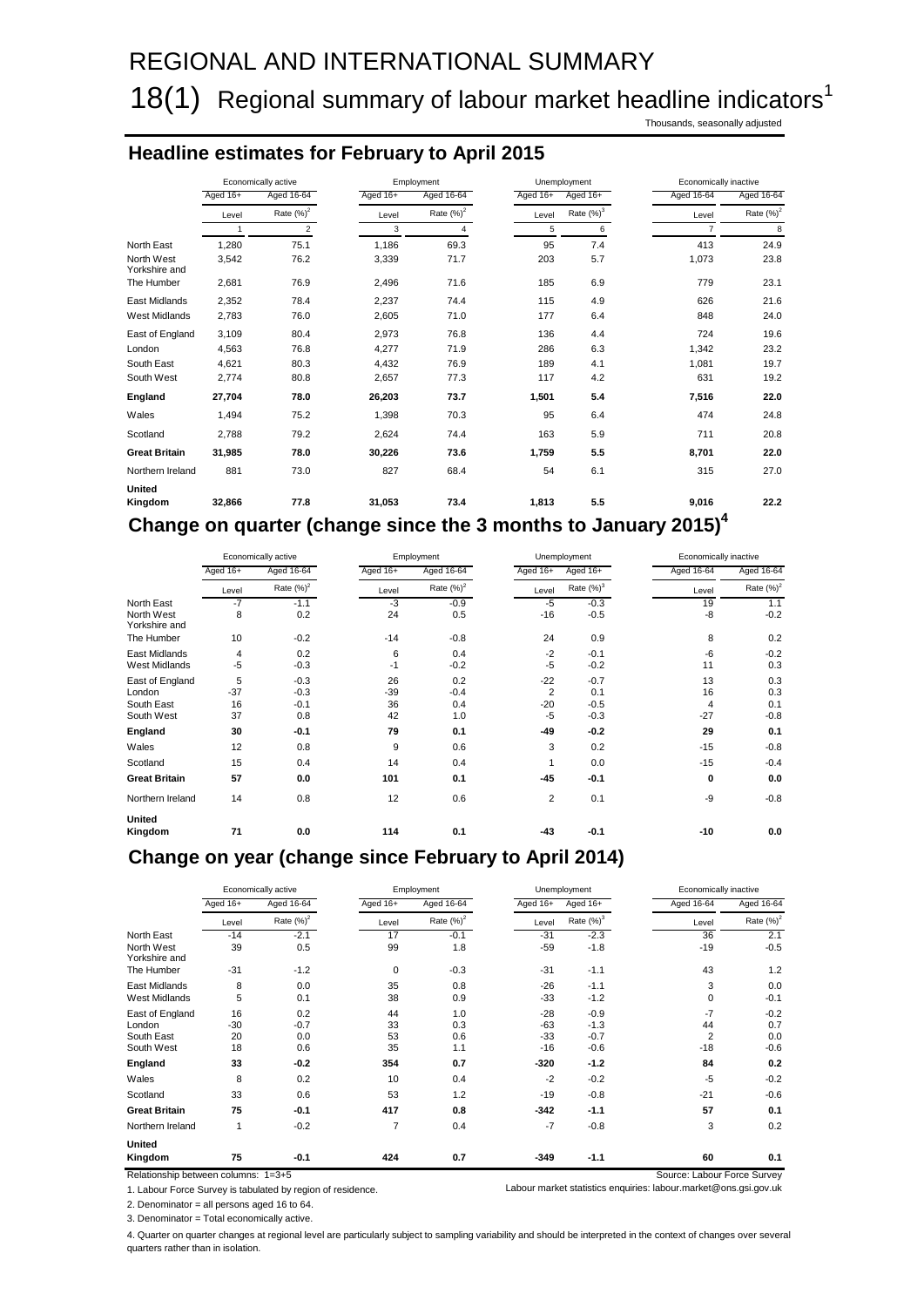# REGIONAL AND INTERNATIONAL SUMMARY 18(2) Regional labour market summary<sub>Thousands, seasonally adjusted</sub>

|                          | Employer Surveys <sup>1</sup>             |       |               | Jobcentre Plus administrative system <sup>1</sup> |               |       |               |
|--------------------------|-------------------------------------------|-------|---------------|---------------------------------------------------|---------------|-------|---------------|
|                          | Workforce jobs <sup>2</sup><br>(Mar 2015) |       |               | Claimant Count <sup>3</sup><br>(May 2015)         |               |       |               |
|                          | Total                                     |       | Total         | Men                                               |               | Women |               |
|                          | Level                                     | Level | Rate $(\%)^4$ | Level                                             | Rate $(\%)^4$ | Level | Rate $(\%)^4$ |
| North East               | 1,180                                     | 46.7  | 3.8           | 31.2                                              | 4.9           | 15.5  | 2.6           |
| North West               | 3,660                                     | 107.1 | 2.8           | 69.4                                              | 3.5           | 37.7  | 2.1           |
| Yorkshire and            |                                           |       |               |                                                   |               |       |               |
| The Humber               | 2,591                                     | 83.2  | 3.1           | 53.9                                              | 3.8           | 29.3  | 2.3           |
| East Midlands            | 2,250                                     | 48.4  | 2.1           | 30.7                                              | 2.5           | 17.7  | 1.7           |
| <b>West Midlands</b>     | 2,820                                     | 80.6  | 2.8           | 51.1                                              | 3.3           | 29.5  | 2.2           |
| East of England          | 3,011                                     | 48.3  | 1.6           | 29.8                                              | 1.8           | 18.5  | 1.3           |
| London                   | 5,620                                     | 114.3 | 2.0           | 66.9                                              | 2.2           | 47.4  | 1.8           |
| South East               | 4,677                                     | 59.2  | 1.2           | 36.9                                              | 1.5           | 22.3  | 1.0           |
| South West               | 2,871                                     | 37.8  | 1.3           | 24.3                                              | 1.6           | 13.4  | 1.0           |
| England                  | 28,678                                    | 625.5 | 2.1           | 394.1                                             | 2.5           | 231.4 | 1.7           |
| Wales                    | 1,432                                     | 44.8  | 3.0           | 28.8                                              | 3.7           | 16.1  | 2.3           |
| Scotland                 | 2,704                                     | 78.1  | 2.8           | 53.4                                              | 3.6           | 24.7  | 1.8           |
| <b>Great Britain</b>     | 32,814                                    | 748.4 | 2.2           | 476.2                                             | 2.7           | 272.1 | 1.7           |
| Northern Ireland         | 843                                       | 43.4  | 4.8           | 30.1                                              | 6.3           | 13.3  | 3.2           |
| <b>United</b><br>Kingdom | 33,673                                    | 791.8 | 2.3           | 506.3                                             | 2.8           | 285.4 | 1.8           |

### **Changes on period (period specified below):**

|                      | Employer Surveys <sup>1</sup>                          |        | Jobcentre Plus administrative system <sup>1</sup> |                                                       |                                                                         |        |             |  |  |  |  |
|----------------------|--------------------------------------------------------|--------|---------------------------------------------------|-------------------------------------------------------|-------------------------------------------------------------------------|--------|-------------|--|--|--|--|
|                      | Workforce jobs <sup>2</sup><br>(Change on Dec<br>2014) |        |                                                   | Claimant Count <sup>3</sup><br>(Change on April 2015) |                                                                         |        |             |  |  |  |  |
|                      | Total                                                  | Total  |                                                   | Men                                                   |                                                                         | Women  |             |  |  |  |  |
|                      | Level                                                  | Level  | Rate $(\%)^4$                                     | Level                                                 | Rate $(\%)^4$                                                           | Level  | Rate $(%)4$ |  |  |  |  |
| North East           | 34                                                     | $-0.7$ | $-0.1$                                            | $-0.5$                                                | $-0.1$                                                                  | $-0.2$ | 0.0         |  |  |  |  |
| North West           | 12                                                     | 2.1    | 0.1                                               | 1.3                                                   | 0.1                                                                     | 0.9    | $0.0\,$     |  |  |  |  |
| Yorkshire and        |                                                        |        |                                                   |                                                       |                                                                         |        |             |  |  |  |  |
| The Humber           | $-5$                                                   | $-1.7$ | $-0.1$                                            | $-1.2$                                                | $-0.1$                                                                  | $-0.5$ | 0.0         |  |  |  |  |
| East Midlands        | $-3$                                                   | $-1.0$ | 0.0                                               | $-0.5$                                                | 0.0                                                                     | $-0.4$ | 0.0         |  |  |  |  |
| <b>West Midlands</b> | 40                                                     | $-1.2$ | 0.0                                               | $-0.7$                                                | 0.0                                                                     | $-0.5$ | 0.0         |  |  |  |  |
| East of England      | 36                                                     | $-0.1$ | 0.0                                               | $-0.1$                                                | 0.0                                                                     | 0.0    | 0.0         |  |  |  |  |
| London               | 22                                                     | $-1.5$ | 0.0                                               | $-0.9$                                                | 0.0                                                                     | $-0.6$ | 0.0         |  |  |  |  |
| South East           | $-32$                                                  | $-0.9$ | 0.0                                               | $-0.6$                                                | 0.0                                                                     | $-0.2$ | 0.0         |  |  |  |  |
| South West           | 25                                                     | $-0.1$ | 0.0                                               | $-0.1$                                                | 0.0                                                                     | 0.0    | 0.0         |  |  |  |  |
| England              | 129                                                    | $-5.0$ | 0.0                                               | $-3.4$                                                | 0.0                                                                     | $-1.6$ | 0.0         |  |  |  |  |
| Wales                | 17                                                     | $-0.1$ | 0.0                                               | $-0.2$                                                | 0.0                                                                     | 0.1    | 0.0         |  |  |  |  |
| Scotland             | $-1$                                                   | $-0.4$ | 0.0                                               | $-0.1$                                                | 0.0                                                                     | $-0.3$ | 0.0         |  |  |  |  |
| <b>Great Britain</b> | 145                                                    | $-5.5$ | 0.0                                               | $-3.6$                                                | 0.0                                                                     | $-1.9$ | 0.0         |  |  |  |  |
| Northern Ireland     | 16                                                     | $-1.0$ | $-0.1$                                            | $-0.7$                                                | $-0.1$                                                                  | $-0.3$ | $-0.1$      |  |  |  |  |
| United<br>Kingdom    | 160                                                    | $-6.5$ | $0.0\,$                                           | $-4.3$                                                | 0.0<br>Labour market statistics enquiries: labour.market@ons.gsi.gov.uk | $-2.2$ | 0.0         |  |  |  |  |

1. Workforce Jobs are tabulated by region of workplace. Claimant Count is tabulated by region of claimant's residence.

2. HM Forces stationed abroad are included in the UK jobs estimates but not in the regional jobs estimates.

3. Count of claimants of unemployment related benefits (experimental statistics).

4. Denominator = Claimant Count + Workforce Jobs.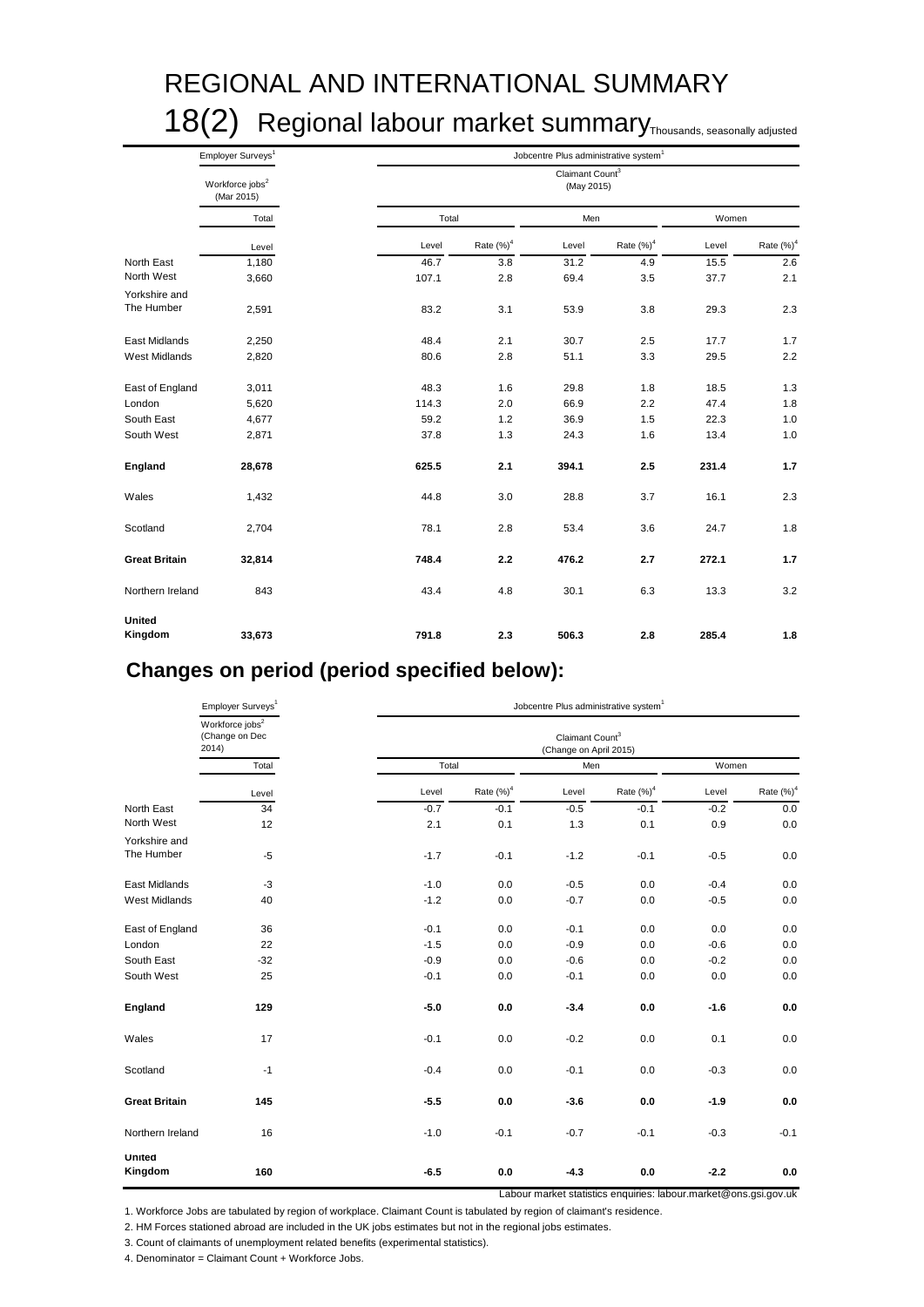### 19 International comparisons of employment and unemployment

|                                                                      |                            | Latest period            | Employment<br>rate (%) <sup>12</sup> | Change on year<br>$\%$ |                             |                     | <b>Latest Period</b> | Unemployment rate<br>$(\%)^3$                                                         | Change on period<br>$% ^{6}$                                                     | Change on year<br>$\%$ |
|----------------------------------------------------------------------|----------------------------|--------------------------|--------------------------------------|------------------------|-----------------------------|---------------------|----------------------|---------------------------------------------------------------------------------------|----------------------------------------------------------------------------------|------------------------|
|                                                                      |                            |                          |                                      |                        |                             |                     |                      |                                                                                       |                                                                                  |                        |
| Employment rates as published by EUROSTAT: (not seasonally adjusted) |                            |                          |                                      |                        |                             |                     |                      |                                                                                       | Unemployment rates as published by EUROSTAT on 3 June 2015 (seasonally adjusted) |                        |
| European Union (EU)                                                  |                            |                          |                                      |                        | European Union (EU)         |                     |                      |                                                                                       |                                                                                  |                        |
| Austria                                                              | <b>YXSN</b>                | Oct-Dec 14               | 71.1                                 | $-0.1$                 | Austria                     | <b>ZXDS</b>         | Apr 15               | 5.7                                                                                   | 0.1                                                                              | 0.2                    |
| Belgium                                                              | <b>YXSO</b>                | Oct-Dec 14               | 62.2                                 | 0.6                    | Belgium                     | ZXDI                | Apr 15               | 8.5                                                                                   | 0.0                                                                              | 0.1                    |
| Bulgaria                                                             | A495                       | Oct-Dec 14               | 61.4                                 | 1.8                    | Bulgaria                    | A492                | Apr 15               | 10.1                                                                                  | $-0.1$                                                                           | $-1.5$                 |
| Croatia                                                              | <b>GUMI</b>                | Oct-Dec 14               | 54.0                                 | 1.3                    | Croatia                     | <b>GUMJ</b>         | Apr 15               | 17.5                                                                                  | $-0.5$                                                                           | 0.4                    |
| Cyprus                                                               | A4AC                       | Oct-Dec 14               | 62.8                                 | 1.0                    | Cyprus                      | A4AN                | Apr 15               | 15.6                                                                                  | $-0.4$                                                                           | $-0.5$                 |
| <b>Czech Republic</b>                                                | A4AD                       | Oct-Dec 14               | 69.8                                 | 1.5                    | <b>Czech Republic</b>       | A4AO                | Apr 15               | 5.9                                                                                   | 0.1                                                                              | $-0.4$                 |
| Denmark                                                              | <b>YXSP</b>                | Oct-Dec 14               | 73.5                                 | 1.3                    | Denmark                     | ZXDJ<br>A4AP        | Apr 15               | 6.3                                                                                   | 0.0                                                                              | $-0.1$                 |
| Estonia                                                              | A4AE<br><b>YXSQ</b>        | Jan-Mar 15               | 69.9                                 | 2.3                    | Estonia                     |                     | <b>Mar 15</b>        | 6.1                                                                                   | 0.1                                                                              | $-1.3$                 |
| Finland                                                              | <b>YXSR</b>                | Oct-Dec 14<br>Oct-Dec 14 | 67.8<br>64.1                         | $-0.1$<br>0.1          | Finland                     | ZXDU<br>ZXDN        | Apr 15               | 9.4<br>10.5                                                                           | 0.1<br>0.0                                                                       | 0.9<br>0.4             |
| France                                                               |                            |                          |                                      |                        | France                      |                     | Apr 15               |                                                                                       |                                                                                  |                        |
| Germany                                                              | <b>YXSS</b><br><b>YXST</b> | Oct-Dec 14<br>Oct-Dec 14 | 74.1<br>49.6                         | 0.2                    | Germany<br>Greece           | <b>ZXDK</b><br>ZXDL | Apr 15<br>Feb 15     | 4.7<br>25.4                                                                           | 0.0<br>$-0.2$                                                                    | $-0.3$<br>$-1.8$       |
| Greece                                                               | A4AF                       |                          | 62.6                                 | 1.2<br>3.2             |                             | A4AQ                |                      | 7.3                                                                                   | $-0.1$                                                                           | $-0.5$                 |
| Hungary                                                              | <b>YXSU</b>                | Oct-Dec 14<br>Jan-Mar 15 | 62.2                                 | 1.4                    | Hungary<br>Ireland          | ZXDO                | Mar 15<br>Apr 15     | 9.7                                                                                   | $-0.1$                                                                           | $-2.1$                 |
| Ireland                                                              | <b>YXSV</b>                | Oct-Dec 14               | 56.0                                 | 0.4                    |                             | ZXDP                | Apr 15               | 12.4                                                                                  | $-0.2$                                                                           | $-0.1$                 |
| Italy                                                                | A4AG                       | Jan-Mar 15               | 66.9                                 | 1.1                    | Italy<br>Latvia             | A4AR                | Q1 2015              | 9.7                                                                                   | $-0.7$                                                                           | $-1.8$                 |
| Latvia<br>Lithuania                                                  | A4AH                       | Oct-Dec 14               | 66.1                                 | 1.8                    | Lithuania                   | A4AS                | Apr 15               | 8.9                                                                                   | $-0.1$                                                                           | $-2.2$                 |
| Luxembourg                                                           | <b>YXSW</b>                | Oct-Dec 14               | 67.6                                 | 1.4                    | Luxembourg                  | <b>ZXDQ</b>         | Apr 15               | 5.7                                                                                   | 0.0                                                                              | $-0.2$                 |
| Malta                                                                | A4AI                       | Oct-Dec 14               | 61.6                                 | 0.2                    | Malta                       | A4AT                | Apr 15               | 5.7                                                                                   | 0.0                                                                              | $-0.2$                 |
| Netherlands                                                          | <b>YXSX</b>                | Oct-Dec 14               | 74.4                                 | 0.2                    | Netherlands                 | ZXDR                | Apr 15               | 7.0                                                                                   | 0.0                                                                              | $-0.7$                 |
| Poland                                                               | A4AJ                       | Oct-Dec 14               | 62.6                                 | 1.8                    | Poland                      | A4AU                | Apr 15               | 7.9                                                                                   | 0.0                                                                              | $-1.5$                 |
| Portugal                                                             | <b>YXSY</b>                | Oct-Dec 14               | 63.0                                 | 1.4                    | Portugal                    | ZXDT                | Apr 15               | 13.0                                                                                  | $-0.2$                                                                           | $-1.6$                 |
| Romania                                                              | A494                       | Oct-Dec 14               | 60.8                                 | 0.9                    | Romania                     | A48Z                | Apr 15               | 6.9                                                                                   | 0.1                                                                              | 0.1                    |
| Slovak Republic                                                      | A4AK                       | Oct-Dec 14               | 61.7                                 | 1.9                    | Slovak Republic             | A4AV                | Apr 15               | 12.1                                                                                  | $-0.1$                                                                           | $-1.4$                 |
| Slovenia                                                             | A4AL                       | Oct-Dec 14               | 64.0                                 | 0.8                    | Slovenia                    | A4AW                | Apr 15               | 9.3                                                                                   | 0.0                                                                              | $-0.5$                 |
| Spain                                                                | <b>YXSZ</b>                | Jan-Mar 15               | 56.4                                 | 1.7                    | Spain                       | <b>ZXDM</b>         | Apr 15               | 22.7                                                                                  | $-0.2$                                                                           | $-2.2$                 |
| Sweden                                                               | <b>YXTA</b>                | Oct-Dec 14               | 74.5                                 | 0.2                    | Sweden <sup>'</sup>         | ZXDV                | Apr 15               | 7.8                                                                                   | 0.2                                                                              | $-0.3$                 |
| United Kingdom                                                       | ANZ6                       | Jan-Mar 15               | 72.4                                 | 1.1                    | United Kingdom <sup>4</sup> | ZXDW                | Feb 15               | 5.4                                                                                   | 0.0                                                                              | $-1.3$                 |
| Total EU <sup>5</sup>                                                | A496                       | Oct-Dec 14               | 65.2                                 | 0.9                    | Total EU <sup>5</sup>       | A493                | Apr 15               | 9.7                                                                                   | 0.0                                                                              | $-0.6$                 |
| Eurozone <sup>5</sup>                                                | <b>YXTC</b>                | Oct-Dec 14               | 64.2                                 | 0.6                    | Eurozone <sup>5</sup>       | ZXDH                | Apr 15               | 11.1                                                                                  | $-0.1$                                                                           | $-0.6$                 |
| Employment rates published by the Office for National Statistics     |                            |                          |                                      |                        |                             |                     |                      | Unemployment rate published by Office for National Statistics (seasonally adjusted)   |                                                                                  |                        |
| United Kingdom (NSA)                                                 | LF9D                       | Feb-Apr 15               | 73.3                                 | 0.8                    | United Kingdom <sup>4</sup> |                     | MGSX Feb-Apr 15      | 5.5                                                                                   | $-0.1$                                                                           | $-1.1$                 |
| United Kingdom (SA)                                                  | <b>LF24</b>                | Feb-Apr 15               | 73.4                                 | 0.7                    |                             |                     |                      |                                                                                       |                                                                                  |                        |
| Employment rates published by the OECD (seasonally adjusted)         |                            |                          |                                      |                        |                             |                     |                      | Unemployment rates as published by national statistical offices (seasonally adjusted) |                                                                                  |                        |
| Canada                                                               | A48O                       | Jan-Mar 15               | 72.5                                 | 0.3                    | Canada                      | ZXDZ                | May 15               | 6.8                                                                                   | 0.0                                                                              | $-0.2$                 |
| Japan                                                                | A48P                       | Jan-Mar 15               | 73.1                                 | 0.6                    | Japan                       | ZXDY                | Apr 15               | 3.3                                                                                   | $-0.1$                                                                           | $-0.3$                 |
| <b>United States</b>                                                 | A48Q                       | Jan-Mar 15               | 68.6                                 | 0.8                    | <b>United States</b>        | <b>ZXDX</b>         | May 15               | 5.5                                                                                   | 0.1                                                                              | $-0.8$                 |
|                                                                      |                            |                          |                                      |                        |                             |                     |                      |                                                                                       | Sources: Eurostat, OECD, national statistical offices.                           |                        |

Labour market statistics enquiries: labour.market@ons.gsi.gov.uk

1. All employment rates shown in this table are for those aged from 15 to 64 except for the 3. Unemployment rates published by EUROSTAT for most EU countries (but not for the UK), are

and are not seasonally adjusted. Eurostat do not publish seasonally adjusted<br>employment rates. The employment rates for Canada. Japan and the United States are employment rates. The employment rates for Canada, Japan and the United States are 4. The unemployment rate for the UK published by EUROSTAT is based on the population published by the Organisation for Economic Cooperation published by the Organisation for Economic Cooperation & Development (OECD) and are aged 16-74 but the unemployment rate for the UK published by the Office for National Statistics is<br>based on those aged 16 and over. There

employment rates for the UK published by the Office for National Statistics and the rate for calculated by extrapolating from the most recent LFS data using monthly registered unemployment the United States published by OE the United States published by OECD which are for those aged from 16 to 64. data. A standard population basis (15-74) is used by EUROSTAT except for Spain, Italy and the UK (16-74). The unemployment rate for the US is based on those aged 16 and over, but the rates for 2. The employment rates for the EU are published by Eurostat (the EU's statistical office) Canada and Japan are for those aged 15 and over. All unemployment rates are seasonally adjusted.

based on those aged 16 and over. There are other minor definitional differences.

5. The "Total EU" series consist of all 28 EU countries. The Eurozone figures consist of the following EU countries: Austria, Belgium, Cyprus, Estonia, Finland, France, Germany, Greece, Ireland, Italy, Latvia Lithuania, Luxembourg, Malta, Netherlands, Portugal, Slovak Republic, Slovenia and Spain.

6. Change on previous month except "Latvia" and "United Kingdom as published by Office for National Statistics" (change on previous quarter).

7. The EU unemployment rates are as published on the Eurostat database. For Sweden the rates on the database differ from those shown in the Eurostat News Release published on 3 June 2015. This is because the figures for Sweden on the Eurostat database are seasonally adjusted estimates but the figures for Sweden shown in the Eurostat News Release are the trend component.

### 20 Labour disputes

United Kingdom, not seasonally adjusted

Labour disputes enquiries 01633 456724

|                                 |               | Working days lost<br>(thousands) $1,2$ | Working days lost in<br>the Public Sector<br>$(housands)^{1,2}$ | Working days lost in the<br>Private Sector<br>$(housands)^{1,2}$ | Number of<br>stoppages $^{3,4}$ | Number of<br>stoppages in the<br>Public Sector <sup>4</sup> | Number of<br>stoppages in the<br>Private Sector <sup>4</sup> | Workers involved<br>$(housands)^{1,3}$ |
|---------------------------------|---------------|----------------------------------------|-----------------------------------------------------------------|------------------------------------------------------------------|---------------------------------|-------------------------------------------------------------|--------------------------------------------------------------|----------------------------------------|
|                                 |               |                                        | $\overline{2}$                                                  | 3                                                                |                                 | 5                                                           | 6                                                            | $\overline{7}$                         |
|                                 |               | <b>BBFW</b>                            | F8XZ                                                            | F8Y2                                                             | <b>BLUU</b>                     | F8Y3                                                        | F8Y4                                                         | <b>BLUT</b>                            |
| 2013 Apr                        |               | 30                                     | 27                                                              | 3                                                                | 15                              | $\overline{7}$                                              | 8                                                            | 61                                     |
| 2014 Apr                        |               | 11                                     | 9                                                               | 2                                                                | $\overline{9}$                  | 3                                                           | 6                                                            | $\overline{7}$                         |
|                                 | May           | 16                                     | 14                                                              | 2                                                                | 18                              | 10                                                          | 8                                                            | 9                                      |
| Jun                             |               | 36                                     | 29                                                              |                                                                  | 26                              | 12                                                          | 14                                                           | 29                                     |
| Jul                             |               | 386                                    | 378                                                             | 9                                                                | 20                              | 10                                                          | 10                                                           | 427                                    |
|                                 | Aug           | 27                                     | 25                                                              | $\overline{2}$                                                   | 18                              | 8                                                           | 10                                                           | 26                                     |
|                                 | Sep           | 3                                      | $\mathbf 0$                                                     |                                                                  | 15                              | 6                                                           | 9                                                            |                                        |
| Oct                             |               | 101                                    | 96                                                              | 5                                                                | 27                              | 9                                                           | 18                                                           | 109                                    |
| Nov                             |               | 44                                     | 40                                                              | 5                                                                | 17                              | 7                                                           | 10                                                           | 27                                     |
|                                 | Dec           | 13                                     | 11                                                              | 3                                                                | 15                              | 8                                                           | $\overline{7}$                                               | 11                                     |
| Jan                             |               | 22                                     | 5                                                               | 17                                                               | 18                              | 11                                                          | $\overline{7}$                                               | 21                                     |
| Feb                             |               | 24                                     | 10                                                              | 14                                                               | 11                              | 5                                                           | 6                                                            | 23                                     |
| Mar                             |               | 23                                     | 19                                                              | 3                                                                | 17                              | 12                                                          | 5                                                            | 17                                     |
| Apr                             | (p)           | $\overline{7}$                         | $\overline{\mathbf{4}}$                                         | 3                                                                | 19                              | 10                                                          | 9                                                            | $\overline{\mathbf{2}}$                |
| Cumulative totals 12 months to: |               |                                        |                                                                 |                                                                  |                                 |                                                             |                                                              |                                        |
|                                 | Apr 14        | 479                                    | 369                                                             | 110                                                              | 121                             | 50                                                          | 71                                                           | 490                                    |
|                                 | Apr 15<br>(p) | 704                                    | 632                                                             | 72                                                               | 160                             | 80                                                          | 80                                                           | 624                                    |

1. Estimates of working days lost and workers involved are shown to the nearest thousand. Unrounded estimates of less than 500 therefore round to zero.

2. Due to rounding the working days lost for the public and private sectors may not add up to the total working days lost. 3. The latest 12 month cumulative totals for the figures in these columns will not necessarily equal the sum of the 12 months as some disputes continue for over one month. These disputes appear in

each month's data, but only once in the total.

4. These series exclude disputes which do not result in a stoppage of work, those involving fewer than ten workers or lasting less than one day unless the total number of working days lost in the dispute is 100 or more.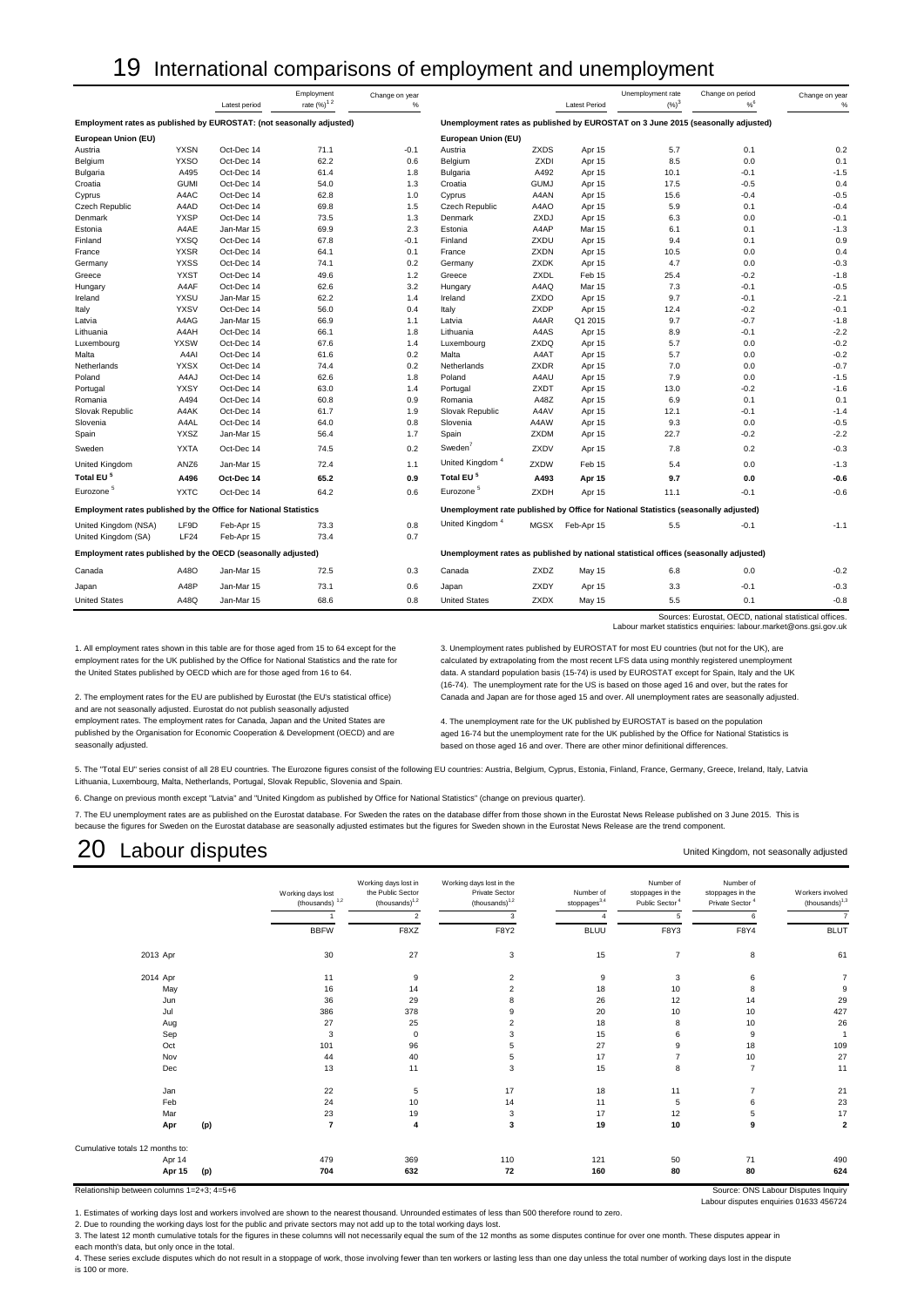# VACANCIES  $21$  Vacancies<sup>1</sup> by size of business

United Kingdom (thousands), seasonally adjusted

|                                                |         |               | Number of employees |              |        |          |                            |  |  |  |
|------------------------------------------------|---------|---------------|---------------------|--------------|--------|----------|----------------------------|--|--|--|
|                                                |         | All Vacancies | $1 - 9$             | 10-49        | 50-249 | 250-2499 | $2500+$                    |  |  |  |
|                                                |         | AP2Y          | ALY5                | ALY6         | ALY7   | ALY8     | ALY9                       |  |  |  |
| Levels                                         |         |               |                     |              |        |          |                            |  |  |  |
| Mar-May 2013                                   |         | 520           | 77                  | 64           | 68     | 94       | 218                        |  |  |  |
| Mar-May 2014                                   | (r)     | 652           | 105                 | 90           | 95     | 112      | 250                        |  |  |  |
| Apr-Jun 2014                                   |         | 657           | 109                 | 92           | 93     | 111      | 252                        |  |  |  |
| May-Jul 2014                                   |         | 665           | 110                 | 95           | 91     | 114      | 255                        |  |  |  |
| Jun-Aug 2014                                   |         | 682           | 114                 | 99           | 91     | 116      | 262                        |  |  |  |
| Jul-Sep 2014                                   |         | 685           | 114                 | 98           | 90     | 118      | 266                        |  |  |  |
| Aug-Oct 2014                                   |         | 699           | 120                 | 101          | 92     | 119      | 267                        |  |  |  |
| Sep-Nov 2014                                   |         | 703           | 117                 | 103          | 92     | 120      | 271                        |  |  |  |
| Oct-Dec 2014                                   |         | 712           | 118                 | 104          | 96     | 122      | 272                        |  |  |  |
| Nov-Jan 2015                                   |         | 723           | 122                 | 104          | 93     | 125      | 279                        |  |  |  |
| Dec-Feb 2015                                   | (r)     | 735           | 119                 | 109          | 96     | 130      | 282                        |  |  |  |
| Jan-Mar 2015                                   | (r)     | 747           | 121                 | 113          | 98     | 131      | 285                        |  |  |  |
| Feb-Apr 2015                                   | (r)     | 735           | 115                 | 110          | 95     | 130      | 285                        |  |  |  |
| <b>Mar-May 2015</b>                            | (p)     | 734           | 111                 | 109          | 94     | 133      | 287                        |  |  |  |
| Change on quarter                              | $\star$ | $-2$          | -8                  | $\mathbf{1}$ | $-2$   | 3        | 5                          |  |  |  |
| Change %                                       |         | $-0.2$        | $-7.0$              | 0.6          | $-1.9$ | 2.4      | 1.7                        |  |  |  |
| Change on year                                 |         | 82            | 5                   | 20           | 0      | 20       | 37                         |  |  |  |
| Change %                                       |         | 12.6          | 4.9                 | 21.9         | $-0.2$ | 18.1     | 14.9                       |  |  |  |
| 1. Excludes Agriculture, Forestry and Fishing. |         |               |                     |              |        |          | Source: ONS Vacancy Survey |  |  |  |

\* Change on previous non-overlapping three month rolling average time period.

Vacancy Survey enquiries: vacancy.survey@ons.gsi.gov.uk, 01633 456777

# $21(1)$  Vacancies<sup>1</sup> and Unemployment

United Kingdom (thousands), seasonally adjusted

|                   | All Vacancies <sup>1</sup> | Unemployment <sup>2</sup> | Number of<br>unemployed<br>people per<br>vacancy |  |  |
|-------------------|----------------------------|---------------------------|--------------------------------------------------|--|--|
|                   | AP2Y                       | <b>MGSC</b>               | JPC5                                             |  |  |
| Levels            |                            |                           |                                                  |  |  |
| Feb-Apr 2013      | 512                        | 2,527                     | 4.9                                              |  |  |
| Feb-Apr 2014      | 638                        | 2,162                     | 3.4                                              |  |  |
| May-Jul 2014      | 665                        | 2,021                     | 3.0                                              |  |  |
| Aug-Oct 2014      | 699                        | 1,958                     | 2.8                                              |  |  |
| Nov-Jan 2015      | 723                        | 1,856                     | 2.6                                              |  |  |
| Feb-Apr 2015      | 735 (r)                    | 1,813                     | 2.5                                              |  |  |
| Change on quarter | 12                         | $-43$                     | $-0.1$                                           |  |  |
| Change %          | 1.6                        | $-2.3$                    |                                                  |  |  |
| Change on year    | 97                         | $-349$                    | $-0.9$                                           |  |  |
| Change %          | 15.2                       | $-16.1$                   |                                                  |  |  |

Source: ONS Vacancy Survey/ Labour Force Survey

Vacancy Survey enquiries: vacancy.survey@ons.gsi.gov.uk, 01633 456777

1. Excludes Agriculture, Forestry and Fishing.

2. Unemployment estimates are produced from the Labour Force Survey (LFS) and are always one period behind the ONS Vacancy Survey estimates. This table therefore shows estimates for the same periods as shown in table 1 (which shows LFS estimates).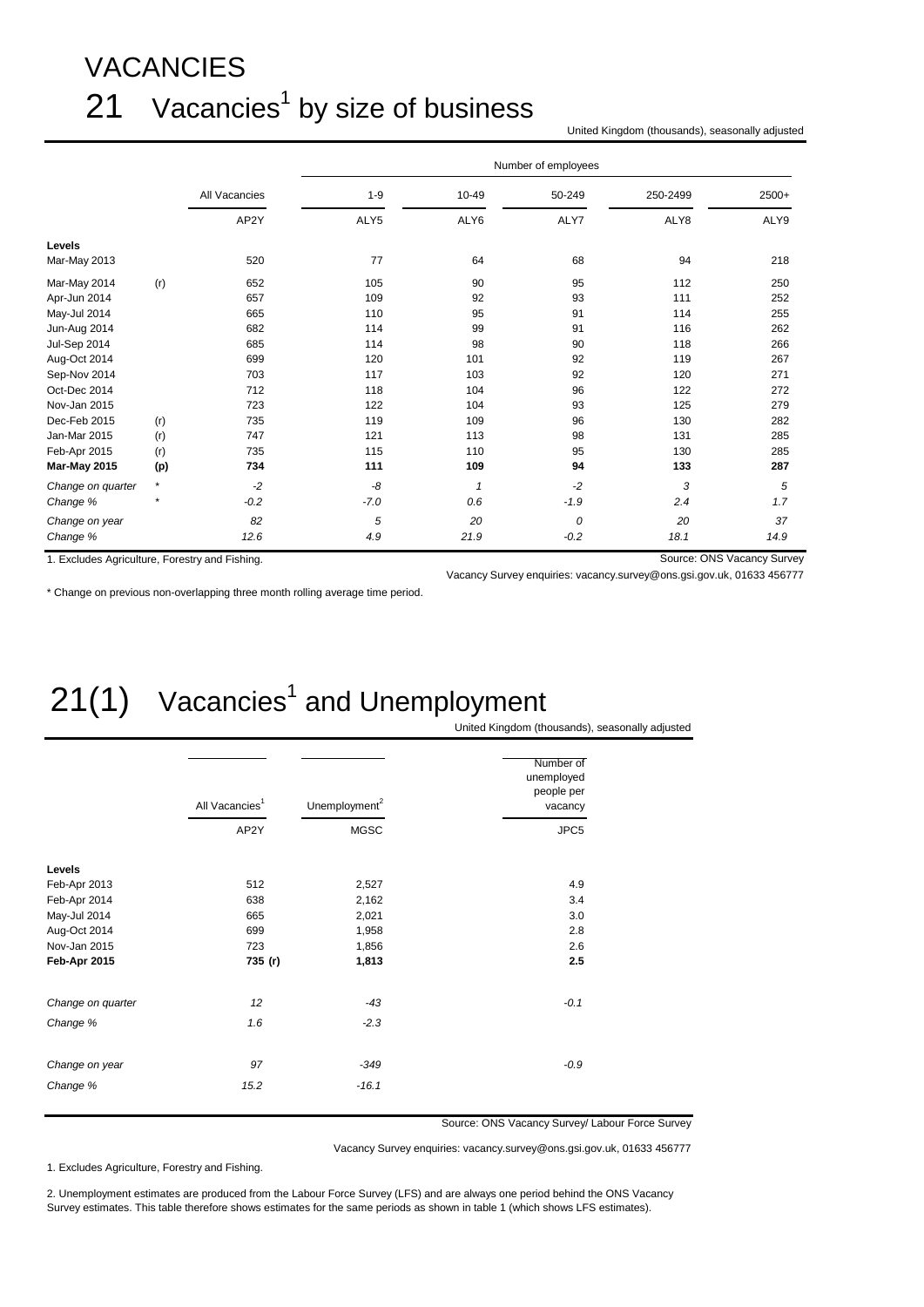### VACANCIES 22 Vacancies by industry

Standard Industrial Classification (2007) United Kingdom (thousands), seasonally adjusted

|                                 |     | All<br>vacancies | Mining &<br>quarrying        | Manu-<br>facturing | Electricity, gas,<br>steam & air<br>conditioning<br>supply <sup>2</sup> | Water supply,<br>sewerage,<br>waste &<br>remediation<br>activities | Construction | Wholesale &<br>retail trade;<br>repair of motor<br>vehicles and<br>motor cycles | Transport &<br>storage | Accommoda-<br>tion & food<br>service<br>activities | Information &<br>communica-<br>tion |
|---------------------------------|-----|------------------|------------------------------|--------------------|-------------------------------------------------------------------------|--------------------------------------------------------------------|--------------|---------------------------------------------------------------------------------|------------------------|----------------------------------------------------|-------------------------------------|
| SIC 2007 sections               |     | $B-S$            | B                            | $\mathsf C$        | D                                                                       | E                                                                  | F            | G                                                                               | н                      | п                                                  | J                                   |
|                                 |     | AP2Y             | JP9H                         | JP91               | JP9J                                                                    | JP9K                                                               | JP9L         | JP9M                                                                            | JP9N                   | JP9O                                               | JP9P                                |
| Levels (thousands)              |     |                  |                              |                    |                                                                         |                                                                    |              |                                                                                 |                        |                                                    |                                     |
| Mar-May 2013                    |     | 520              | 3                            | 38                 | 4                                                                       | $\overline{c}$                                                     | 13           | 103                                                                             | 20                     | 51                                                 | 30                                  |
| Mar-May 2014                    | (r) | 652              | $\overline{2}$               | 47                 | 4                                                                       | $\overline{\mathbf{c}}$                                            | 19           | 122                                                                             | 24                     | 68                                                 | 32                                  |
| Apr-Jun 2014                    |     | 657              | $\overline{2}$               | 46                 | 5                                                                       | $\overline{c}$                                                     | 18           | 124                                                                             | 22                     | 71                                                 | 31                                  |
| May-Jul 2014                    |     | 665              | $\overline{2}$               | 50                 | 5                                                                       | $\overline{\mathbf{c}}$                                            | 19           | 126                                                                             | 22                     | 72                                                 | 29                                  |
| Jun-Aug 2014                    |     | 682              | $\overline{2}$               | 50                 | 5                                                                       | $\overline{c}$                                                     | 21           | 130                                                                             | 23                     | 74                                                 | 31                                  |
| Jul-Sep 2014                    |     | 685              | $\overline{2}$               | 52                 | 5                                                                       | $\overline{\mathbf{c}}$                                            | 22           | 131                                                                             | 24                     | 73                                                 | 33                                  |
| Aug-Oct 2014                    |     | 699              | $\overline{2}$               | 48                 | 5                                                                       | $\overline{2}$                                                     | 22           | 132                                                                             | 26                     | 74                                                 | 36                                  |
| Sep-Nov 2014                    |     | 703              | $\overline{2}$               | 48                 | 5                                                                       | $\overline{\mathbf{c}}$                                            | 22           | 132                                                                             | 26                     | 76                                                 | 35                                  |
| Oct-Dec 2014                    |     | 712              | $\overline{2}$               | 48                 | 5                                                                       | $\overline{\mathbf{c}}$                                            | 23           | 134                                                                             | 27                     | 76                                                 | 33                                  |
| Nov-Jan 2015                    |     | 723              | $\mathbf{1}$                 | 48                 | 5                                                                       | $\overline{\mathbf{c}}$                                            | 25           | 136                                                                             | 30                     | 78                                                 | 33                                  |
| Dec-Feb 2015                    | (r) | 735              | $\mathbf{1}$                 | 50                 | 5                                                                       | $\overline{\mathbf{c}}$                                            | 27           | 138                                                                             | 33                     | 78                                                 | 35                                  |
| Jan-Mar 2015                    | (r) | 747<br>735       | $\mathbf{1}$<br>$\mathbf{1}$ | 48<br>46           | 5<br>5                                                                  | $\overline{\mathbf{c}}$<br>$\overline{\mathbf{c}}$                 | 28<br>25     | 143<br>141                                                                      | 34<br>34               | 78<br>78                                           | 36                                  |
| Feb-Apr 2015<br>Mar-May 2015    | (r) | 734              | $\mathbf{1}$                 | 45                 | 5                                                                       | 3                                                                  | 25           | 140                                                                             | 35                     | 78                                                 | 34<br>37                            |
|                                 | (p) |                  |                              |                    |                                                                         |                                                                    |              |                                                                                 |                        |                                                    |                                     |
| Change on quarter               | ٠   | $-2$             | $\mathbf 0$                  | $-5$               | 0                                                                       | $\mathsf 0$                                                        | $-2$         | $\sqrt{2}$                                                                      | $\sqrt{2}$             | $\mathbf 0$                                        | $\overline{a}$                      |
| Change %                        |     | $-0.2$           | $-18.2$                      | $-10.0$            | 0.0                                                                     | 4.2                                                                | $-8.6$       | 1.4                                                                             | 5.7                    | $-0.1$                                             | 6.4                                 |
| Change on year                  |     | 82               | $-1$                         | $-1$               | $\overline{1}$                                                          | $\overline{1}$                                                     | 6            | 17                                                                              | 11                     | 10                                                 | 5                                   |
| Change %                        |     | 12.6             | $-55.0$                      | $-2.8$             | 11.6                                                                    | 25.0                                                               | 30.2         | 14.2                                                                            | 47.5                   | 14.1                                               | 16.5                                |
|                                 |     | AP2Z             | JPA2                         | JPA3               | JPA4                                                                    | JPA5                                                               | JPA6         | JPA7                                                                            | JPA8                   | JPA9                                               | JPB <sub>2</sub>                    |
| Vacancies per 100 employee jobs |     |                  |                              |                    |                                                                         |                                                                    |              |                                                                                 |                        |                                                    |                                     |
| Mar-May 2013                    |     | 1.9              | 4.1                          | 1.6                | 3.1                                                                     | 0.9                                                                | 1.1          | 2.3                                                                             | 1.6                    | 2.7                                                | 2.7                                 |
| Mar-May 2014                    |     | 2.3              | 3.4                          | 1.9                | 3.8                                                                     | 1.1                                                                | 1.5          | 2.7                                                                             | 1.8                    | 3.3                                                | 2.8                                 |
| Apr-Jun 2014                    |     | 2.3              | 3.2                          | 1.9                | 3.9                                                                     | 0.8                                                                | 1.5          | 2.8                                                                             | 1.7                    | 3.5                                                | 2.7                                 |
| May-Jul 2014                    |     | 2.3              | 3.0                          | 2.1                | 4.1                                                                     | 0.9                                                                | 1.5          | 2.8                                                                             | 1.7                    | 3.5                                                | 2.5                                 |
| Jun-Aug 2014                    |     | 2.4              | 3.2                          | 2.1                | 4.2                                                                     | 1.0                                                                | 1.7          | 2.9                                                                             | 1.7                    | 3.6                                                | 2.7                                 |
| Jul-Sep 2014                    |     | 2.4              | 3.2                          | 2.2                | 4.4                                                                     | 1.0                                                                | 1.7          | 2.9                                                                             | 1.8                    | 3.6                                                | 2.9                                 |
| Aug-Oct 2014                    |     | 2.5              | 3.0                          | 2.0                | 4.3                                                                     | 1.2                                                                | 1.8          | 2.9                                                                             | 1.9                    | 3.6                                                | 3.2                                 |
| Sep-Nov 2014                    |     | 2.5              | 2.7                          | 2.0                | 4.1                                                                     | 1.2                                                                | 1.8          | 2.9                                                                             | 2.0                    | 3.7                                                | 3.1                                 |
| Oct-Dec 2014                    |     | 2.5              | 2.5                          | 2.0                | 3.9                                                                     | 1.2                                                                | 1.8          | 3.0                                                                             | 2.0                    | 3.7                                                | 2.9                                 |
| Nov-Jan 2015                    |     | 2.6              | 2.2                          | 2.0                | 4.1                                                                     | 1.3                                                                | 2.0          | 3.0                                                                             | 2.2                    | 3.8                                                | 2.9                                 |
| Dec-Feb 2015                    |     | 2.6              | 1.9                          | 2.1                | 4.2                                                                     | 1.3                                                                | 2.1          | 3.1                                                                             | 2.5                    | 3.8                                                | 3.0                                 |
| Jan-Mar 2015                    | (r) | 2.6              | 1.7                          | 2.0                | 4.1                                                                     | 1.2                                                                | 2.2          | 3.2                                                                             | 2.6                    | 3.8                                                | 3.2                                 |
| Feb-Apr 2015                    | (r) | 2.6              | 1.7                          | 1.9                | 4.2                                                                     | 1.3                                                                | 2.0          | 3.1                                                                             | 2.6                    | 3.8                                                | 3.0                                 |
| Mar-May 2015                    | (p) | 2.6              | 1.5                          | 1.9                | 4.2                                                                     | $1.3$                                                              | 2.0          | 3.1                                                                             | 2.6                    | 3.8                                                | 3.2                                 |
| Change on quarter               |     | 0.0              | $-0.3$                       | $-0.2$             | 0.0                                                                     | 0.1                                                                | $-0.2$       | 0.0                                                                             | 0.1                    | 0.0                                                | 0.2                                 |
| Change on year                  |     | 0.3              | $-1.9$                       | $-0.1$             | 0.4                                                                     | 0.3                                                                | 0.5          | 0.4                                                                             | 0.9                    | 0.5                                                | 0.5                                 |

|                                                |            | Financial &<br>insurance<br>activities | Real estate<br>activities <sup>2</sup> | Professional<br>scientific &<br>technical<br>activities | Administrative<br>& support<br>service<br>activities | Public admin<br>& defence:<br>compulsory<br>social security | Education      | Human health<br>& social work<br>activities | Arts.<br>entertainment<br>& recreation | Other service<br>activities | <b>Total services</b>      |
|------------------------------------------------|------------|----------------------------------------|----------------------------------------|---------------------------------------------------------|------------------------------------------------------|-------------------------------------------------------------|----------------|---------------------------------------------|----------------------------------------|-----------------------------|----------------------------|
| SIC 2007 sections                              |            | Κ                                      | L                                      | M                                                       | N                                                    | O                                                           | P              | Q                                           | R                                      | S                           | G-S                        |
|                                                |            | JP9Q                                   | JP9R                                   | JP9S                                                    | JP9T                                                 | JP9U                                                        | JP9V           | JP9W                                        | JP9X                                   | JP9Y                        | JP9Z                       |
| Levels (thousands)                             |            |                                        |                                        |                                                         |                                                      |                                                             |                |                                             |                                        |                             |                            |
| Mar-May 2013                                   |            | 27                                     | $\overline{7}$                         | 46                                                      | 37                                                   | 8                                                           | 38             | 71                                          | 12                                     | 13                          | 461                        |
| Mar-May 2014                                   | (r)        | 37                                     | 11                                     | 58                                                      | 45                                                   | 11                                                          | 49             | 91                                          | 14                                     | 16                          | 578                        |
| Apr-Jun 2014                                   |            | 36                                     | 12                                     | 57                                                      | 45                                                   | 11                                                          | 49             | 94                                          | 15                                     | 18                          | 585                        |
| May-Jul 2014                                   |            | 37                                     | 11                                     | 58                                                      | 45                                                   | 11                                                          | 49             | 96                                          | 15                                     | 16                          | 588                        |
| Jun-Aug 2014                                   |            | 37                                     | 11                                     | 59                                                      | 45                                                   | 12                                                          | 50             | 100                                         | 16                                     | 16                          | 602                        |
| Jul-Sep 2014                                   |            | 37                                     | 9                                      | 62                                                      | 44                                                   | 12                                                          | 50             | 99                                          | 14                                     | 14                          | 602                        |
| Aug-Oct 2014                                   |            | 37                                     | 11                                     | 62                                                      | 46                                                   | 13                                                          | 50             | 104                                         | 14                                     | 16                          | 620                        |
| Sep-Nov 2014                                   |            | 37                                     | 11                                     | 61                                                      | 48                                                   | 13                                                          | 50             | 107                                         | 13                                     | 17                          | 624                        |
| Oct-Dec 2014<br>Nov-Jan 2015                   |            | 38                                     | 10<br>8                                | 60<br>63                                                | 50                                                   | 13<br>13                                                    | 52             | 108<br>108                                  | 14<br>14                               | 18<br>17                    | 633                        |
|                                                |            | 39<br>40                               | 9                                      | 62                                                      | 51<br>51                                             | 13                                                          | 51             |                                             |                                        |                             | 642<br>650                 |
| Dec-Feb 2015<br>Jan-Mar 2015                   | (r)<br>(r) | 41                                     | 10                                     | 62                                                      | 51                                                   | 13                                                          | 50<br>51       | 109<br>110                                  | 16<br>17                               | 17<br>18                    | 663                        |
| Feb-Apr 2015                                   | (r)        | 39                                     | 12                                     | 60                                                      | 49                                                   | 13                                                          | 52             | 110                                         | 17                                     | 17                          | 656                        |
| <b>Mar-May 2015</b>                            | (p)        | 38                                     | 11                                     | 62                                                      | 49                                                   | 13                                                          | 52             | 111                                         | 16                                     | 16                          | 656                        |
| Change on quarter                              | ٠          | $-2$                                   | $\overline{2}$                         | $\mathbf 0$                                             | $-2$                                                 | $\mathbf 0$                                                 | $\overline{2}$ | $\overline{2}$                              | $\overline{1}$                         | $-1$                        | 6                          |
| Change %                                       |            | $-4.1$                                 | 18.0                                   | 0.3                                                     | $-3.9$                                               | $-3.1$                                                      | 3.0            | 1.7                                         | 3.9                                    | $-5.8$                      | 1.0                        |
| Change on year                                 |            | $\overline{1}$                         | $-1$                                   | $\overline{4}$                                          | $\overline{4}$                                       | $\mathbf{1}$                                                | 3              | 20                                          | $\overline{\mathbf{c}}$                | $\mathbf 0$                 | 78                         |
| Change %                                       |            | 3.8                                    | $-7.1$                                 | 7.2                                                     | 9.9                                                  | 12.5                                                        | 5.3            | 21.7                                        | 12.6                                   | 1.3                         | 13.5                       |
|                                                |            | JPB3                                   | JPB4                                   | JPB5                                                    | JPB6                                                 | JPB7                                                        | JPB8           | JPB9                                        | JPC2                                   | JPC3                        | JPC4                       |
| Vacancies per 100 employee jobs                |            |                                        |                                        |                                                         |                                                      |                                                             |                |                                             |                                        |                             |                            |
| Mar-May 2013                                   |            | 2.5                                    | 1.5                                    | 2.1                                                     | 1.6                                                  | 0.6                                                         | 1.5            | 1.9                                         | 1.7                                    | 2.4                         | 2.0                        |
| Mar-May 2014                                   |            | 3.5                                    | 2.4                                    | 2.5                                                     | 1.9                                                  | 0.8                                                         | 1.9            | 2.3                                         | 2.0                                    | 2.8                         | 2.4                        |
| Apr-Jun 2014                                   |            | 3.5                                    | 2.6                                    | 2.5                                                     | 1.9                                                  | 0.8                                                         | 1.9            | 2.4                                         | 2.1                                    | 3.1                         | 2.4                        |
| May-Jul 2014                                   |            | 3.5                                    | 2.4                                    | 2.5                                                     | 1.9                                                  | 0.9                                                         | 1.9            | 2.5                                         | 2.2                                    | 2.9                         | 2.4                        |
| Jun-Aug 2014                                   |            | 3.5                                    | 2.2                                    | 2.5                                                     | 1.9                                                  | 0.9                                                         | 1.9            | 2.6                                         | 2.2                                    | 2.9                         | 2.5                        |
| <b>Jul-Sep 2014</b>                            |            | 3.5                                    | 2.0                                    | 2.7                                                     | 1.8                                                  | 0.9                                                         | 1.9            | 2.6                                         | 2.0                                    | 2.5                         | 2.5                        |
| Aug-Oct 2014                                   |            | 3.5                                    | 2.4                                    | 2.7                                                     | 1.9                                                  | 0.9                                                         | 1.9            | 2.7                                         | 2.0                                    | 2.8                         | 2.5                        |
| Sep-Nov 2014                                   |            | 3.6                                    | 2.2                                    | 2.6                                                     | 2.0                                                  | 1.0                                                         | 1.9            | 2.7                                         | 1.8                                    | 2.9                         | 2.6                        |
| Oct-Dec 2014                                   |            | 3.6                                    | 2.2                                    | 2.6                                                     | 2.1                                                  | 1.0                                                         | 2.0            | 2.8                                         | 1.9                                    | 3.1                         | 2.6                        |
| Nov-Jan 2015<br>Dec-Feb 2015                   |            | 3.7<br>3.8                             | 1.7<br>1.9                             | 2.7<br>2.7                                              | 2.1<br>2.1                                           | 1.0<br>1.0                                                  | 1.9<br>1.9     | 2.8<br>2.8                                  | 1.9<br>2.2                             | 3.0<br>3.0(r)               | 2.6<br>2.7                 |
| Jan-Mar 2015                                   |            | 3.9                                    | 2.2                                    | 2.7(r)                                                  | 2.1                                                  | 1.0                                                         | 2.0            | 2.8                                         | 2.3                                    | 3.1                         | 2.7                        |
| Feb-Apr 2015                                   | (r)        | 3.8                                    | 2.5                                    | 2.6                                                     | 2.0                                                  | 1.0                                                         | 2.0            | 2.8                                         | 2.4                                    | 3.0                         | 2.7                        |
| Mar-May 2015                                   | (p)        | 3.6                                    | 2.2                                    | 2.7                                                     | 2.0                                                  | 0.9                                                         | 2.0            | 2.8                                         | 2.3                                    | 2.9                         | 2.7                        |
| Change on quarter                              | $\star$    | $-0.2$                                 | 0.3                                    | 0.0                                                     | $-0.1$                                               | 0.0                                                         | 0.1            | 0.0                                         | 0.1                                    | $-0.2$                      | 0.0                        |
|                                                |            |                                        |                                        |                                                         |                                                      |                                                             |                |                                             |                                        |                             |                            |
| Change on year                                 |            | 0.1                                    | $-0.2$                                 | 0.2                                                     | 0.2                                                  | 0.1                                                         | 0.1            | 0.5                                         | 0.3                                    | 0.0                         | 0.3                        |
| 1. Excludes Agriculture, Forestry and Fishing. |            |                                        |                                        |                                                         |                                                      |                                                             |                |                                             |                                        |                             | Source: ONS Vacancy Survey |

2. Not seasonally adjusted. These series do not display seasonality. Therefore the unadjusted series is the best estimate of a 'seasonally adjusted' series.

\* Change on previous non-overlapping three month rolling average time period. Vacancy Survey enquiries: vacancy.survey@ons.gsi.gov.uk, 01633 456777